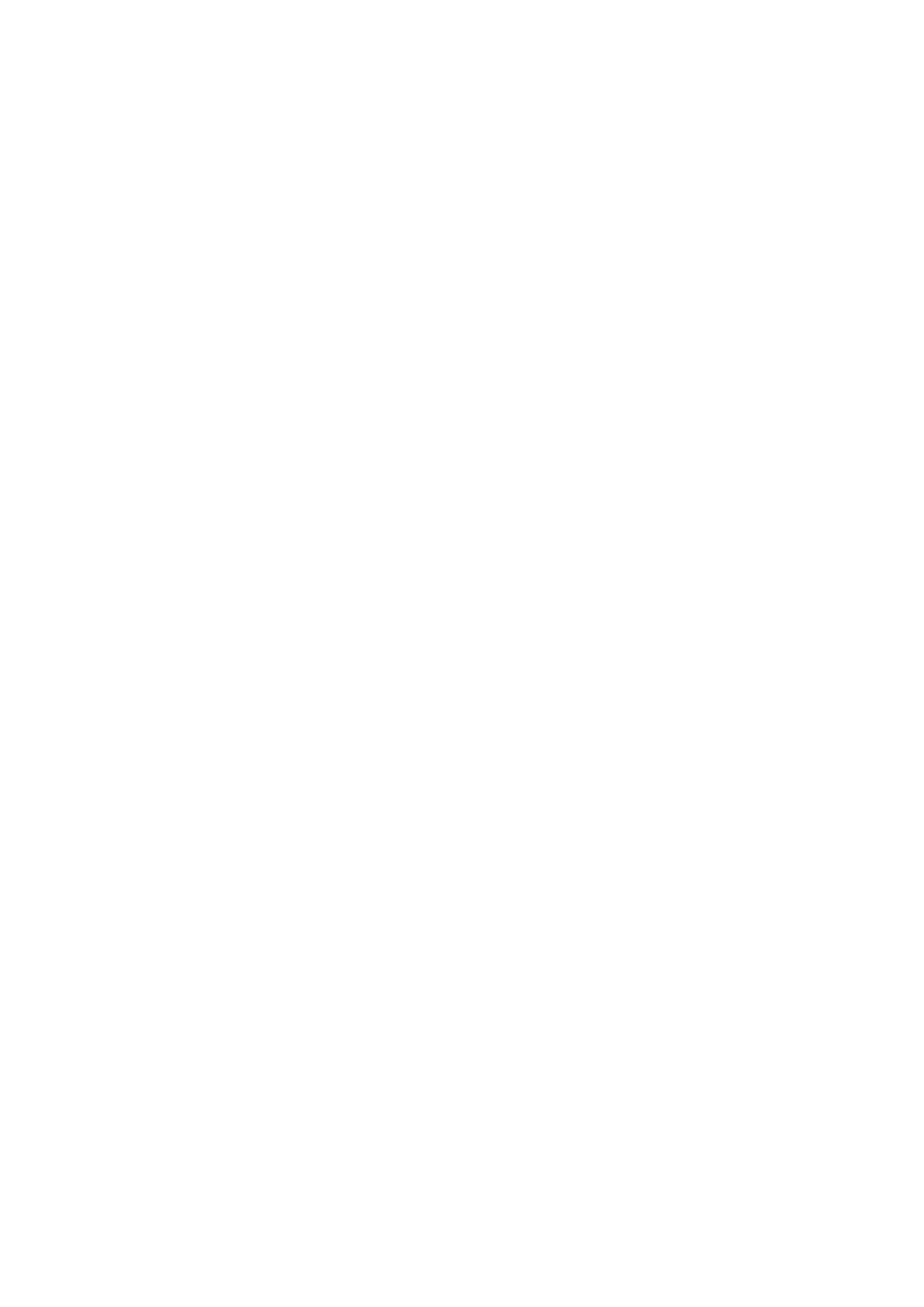# Équipe Algorithmes, Architectures, Analyse et Synthèse d'Images

#### **[Journaux / Revues](#page-4-0)**

- 1.1 [Articles scientifiques](#page-4-1)<br>1.2 Articles de synthèse
- Articles de synthèse / revues bibliographiques

#### **[Ouvrages](#page-14-0)**

- 2.1 [Direction et coordination d'ouvrages / édition scientifique](#page-14-1)
- 2.2 [Chapitres d'ouvrage](#page-14-2)

#### [Colloques / congrès, séminaires de recherche](#page-16-0)

- 3.1 [Éditions d'actes de colloques / congrès](#page-16-1)<br>3.2 Articles publiés dans conférences intern
- Articles publiés dans conférences internationales
- 3.3 [Articles publiés dans des workshops](#page-33-0)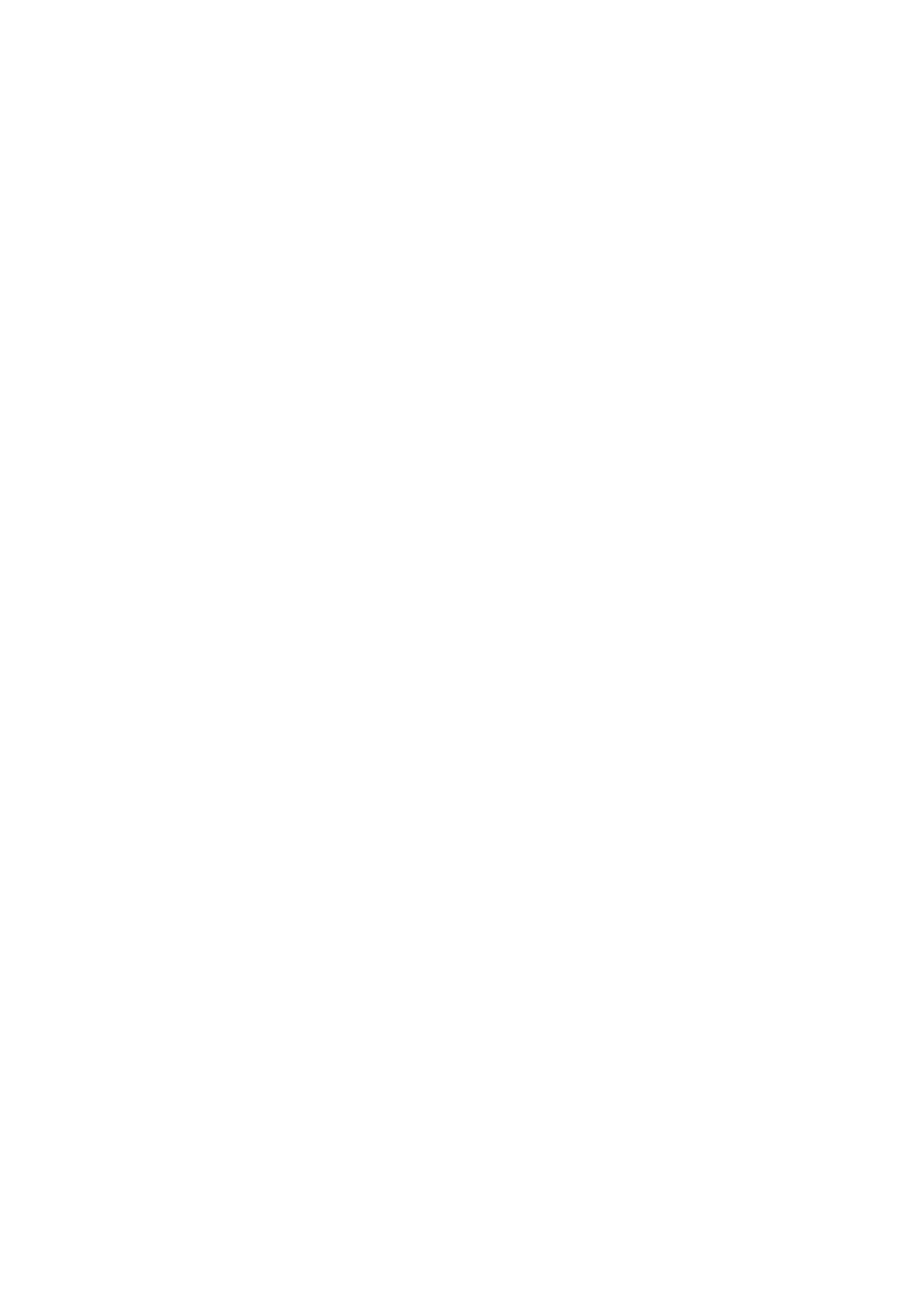### <span id="page-4-0"></span>1 Journaux / Revues

#### 1.1 Articles scientifiques

- <span id="page-4-1"></span>[AJ1] Mohamed Akil and Mohamed Hedi Bedoui. Special issue on real-time processing of medical images. *Journal of Real-Time Image Processing*, J Real-Time Image Proc (2017) 13 :101–102, June 2017.
- [AJ2] Ignacio Araya and Bertrand Neveu. Ismear : a variable selection strategy for interval branch and bound solvers. *Journal of Global Optimization*, 71(3) :483–500, 2017.
- [AJ3] Ignacio Araya, Gilles Trombettoni, Bertrand Neveu, and Gilles Chabert. Upper bounding in inner regions for global optimization under inequality constraints. *Journal of Global Optimization*, 60(2) :145–164, 2014.
- [AJ4] Mathieu Aubry, Sylvain Paris, Samuel Hasinoff, Jan Kautz, and Frédo Durand. Fast Local Laplacian Filters : Theory and Applications. *ACM Transactions on Graphics*, 33(5) :167.1– 167.14, 2014.
- [AJ5] Ketan Bacchuwar, Jean Cousty, Régis Vaillant, and Laurent Najman. Scale-space for empty catheter segmentation in PCI fluoroscopic images. *International Journal of Computer Assisted Radiology and Surgery*, 12(7) :1179–1188, 2017.
- [AJ6] Nejmeddine Bahri, Nidhameddine Belhadj, Thierry Grandpierre, Mohamed Ali Ben Ayed, Nouri Masmoudi, and Mohamed Akil. Real-time H264/AVC encoder based on enhanced frame level parallelism for smart multicore DSP camera. *Journal of Real-Time Image Processing*, to appear :1–22, November 2014.
- [AJ7] Nejmeddine Bahri, Nidhameddine Belhadj, Thierry Grandpierre, Mohamed Ayed, Nouri Masmoudi, and Mohamed Akil. Real-time H264/AVC encoder based on enhanced frame level parallelism for smart multicore DSP camera. *Journal of Real-Time Image Processing*, 12(4) :791 – 812, December 2016.
- [AJ8] Nejmeddine Bahri, Thierry Grandpierre, Med Ali Ben Ayed, Nouri Masmoudi, and Mohamed Akil. Embedded Real-Time H264/AVC High Definition Video Encoder on TI's KeyStone Multicore DSP. *Journal of Signal Processing Systems*, 86(1) :67–84, 2017.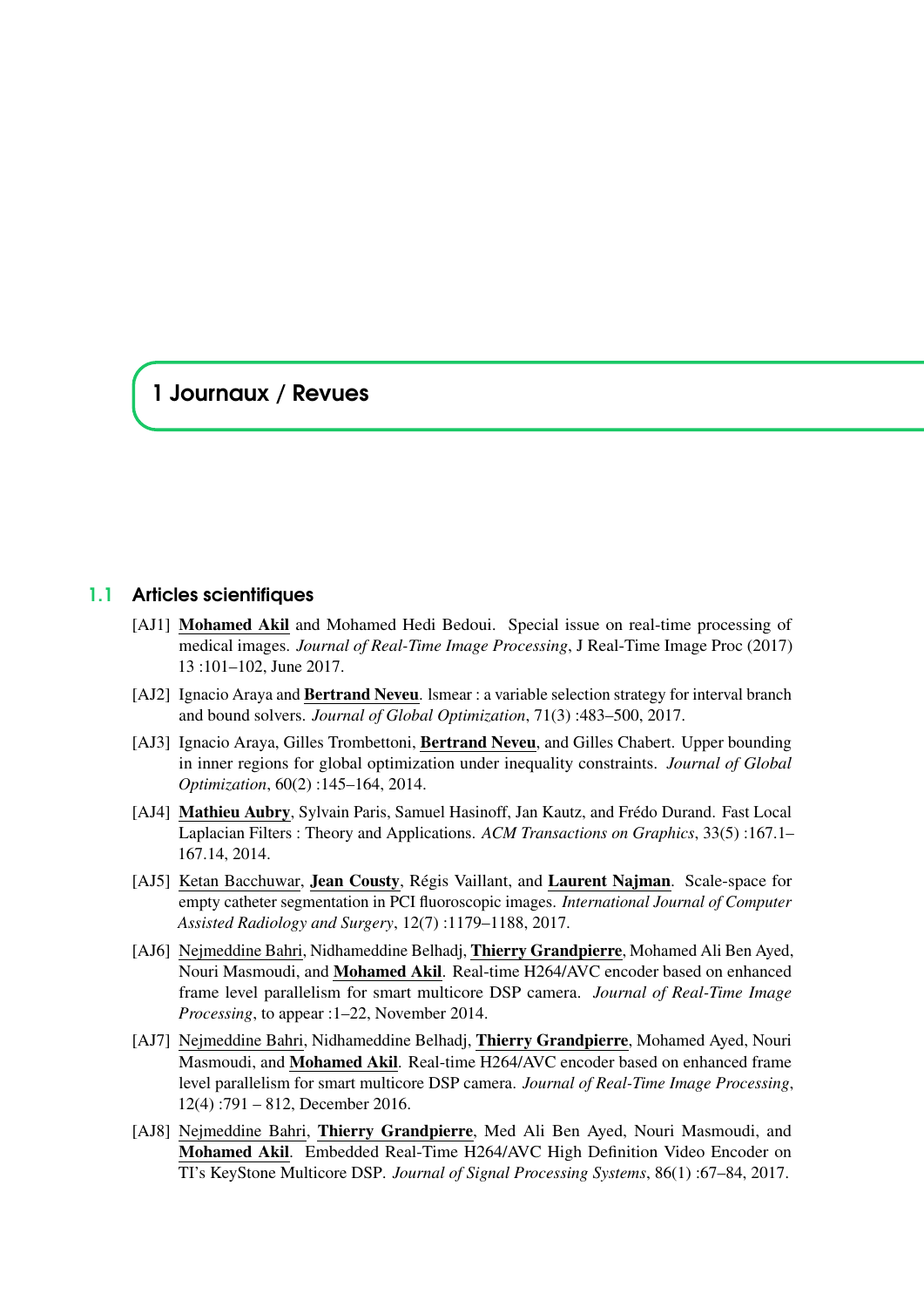- [AJ9] Nejmeddine Bahri, Imen Werda, Thierry Grandpierre, Mohamed Ali Ben Ayed, Nouri Masmoudi, and Mohamed Akil. Optimizations for real-time implementation of H264/AVC video encoder on DSP processor. *International Review on Computers and Software (IRE-COS)*, 8(9) :2025–2035, 2013.
- [AJ10] Jan Bartovsky, Petr Dokládal, Eva Dokladalova, Michel Bilodeau, and Mohamed Akil. Real-time implementation of morphological filters with polygonal structuring elements. *Journal of Real-Time Image Processing*, 10(1) :175–187, 2015.
- [AJ11] Jan Bartovsky, Petr Dokládal, Matthieu Faessel, Eva Dokladalova, and Michel Bilodeau. Morphological co-processing unit for embedded devices. *Journal of Real-Time Image Processing*, pages pp. 1–12, 2015.
- [AJ12] Walid Behiri, Sana Belmokhtar-Berraf, and **Chengbin Chu**. Urban freight transport using passenger rail network : Scientific issues and quantitative analysis. *Transportation Research Part E : Logistics and Transportation Review*, 115 :227 – 245, 2018.
- [AJ13] Gilles Bertrand and Michel Couprie. Powerful Parallel and Symmetric 3D Thinning Schemes Based on Critical Kernels. *Journal of Mathematical Imaging and Vision*, 48(1) :134– 148, January 2014.
- [AJ14] Gilles Bertrand and Michel Couprie. Isthmus based parallel and symmetric 3d thinning algorithms. *Graphical Models*, 80 :1–15, 2015.
- [AJ15] Alexandre Boulch, Martin De La Gorce, and Renaud Marlet. Piecewise-planar 3d reconstruction with edge and corner regularization. *Computer Graphics Forum*, 33(5) :55– 64, 2014.
- [AJ16] Alexandre Boulch, Simon Houllier, Renaud Marlet, and Olivier Tournaire. Semantizing complex 3d scenes using constrained attribute grammars. *Computer Graphics Forum*, 32(5) :33–42, 2013.
- [AJ17] Alexandre Boulch and Renaud Marlet. Deep learning for robust normal estimation in unstructured point clouds. *Computer Graphics Forum*, 35(5) :281 – 290, 2016.
- [AJ18] Nicolas Boutry, Thierry Géraud, and Laurent Najman. A tutorial on well-composedness. *Journal of Mathematical Imaging and Vision*, 60(3) :443–478, 2018.
- [AJ19] Stéphane Breuils, Vincent Nozick, and Laurent Fuchs. A geometric algebra implementation using binary tree. *Advances in Applied Clifford Algebras*, 1 :1–19, 2017.
- [AJ20] Stéphane Breuils, Vincent Nozick, Akihiro Sugimoto, and Eckhard Hitzer. Quadric Conformal Geometric Algebra of R 9,6 . *Advances in Applied Clifford Algebras*, 28(2) :35, May 2018.
- [AJ21] Thibaud Briand and **Pascal Monasse**. Theory and Practice of Image B-Spline Interpolation. *Image Processing On Line*, 8 :99–141, 2018.
- [AJ22] Thibaud Briand and Jonathan Vacher. How to Apply a Filter Defined in the Frequency Domain by a Continuous Function. *Image Processing On Line*, 6 :183–211, 2016.
- [AJ23] Norbert Bus, Shashwat Garg, Nabil Mustafa, and Saurabh Ray. Tighter Estimates for ε-nets for Disks. *Computational Geometry : Theory and Applications Computational Geometry @ ScienceDirect*, //hal.archives-ouvertes.fr/hal-01345860/file/epsnetsfordisks.pdf, 2016.
- [AJ24] Norbert Bus, Shashwat Garg, Nabil Mustafa, and Saurabh Ray. Limits of local search : Quality and efficiency. *Discrete and Computational Geometry*, 2017.
- [AJ25] Norbert Bus, Nabil Mustafa, and Venceslas Biri. Global illumination using well-separated pair decomposition. *Computer Graphics Forum*, 34(8) :88 – 103, 2015.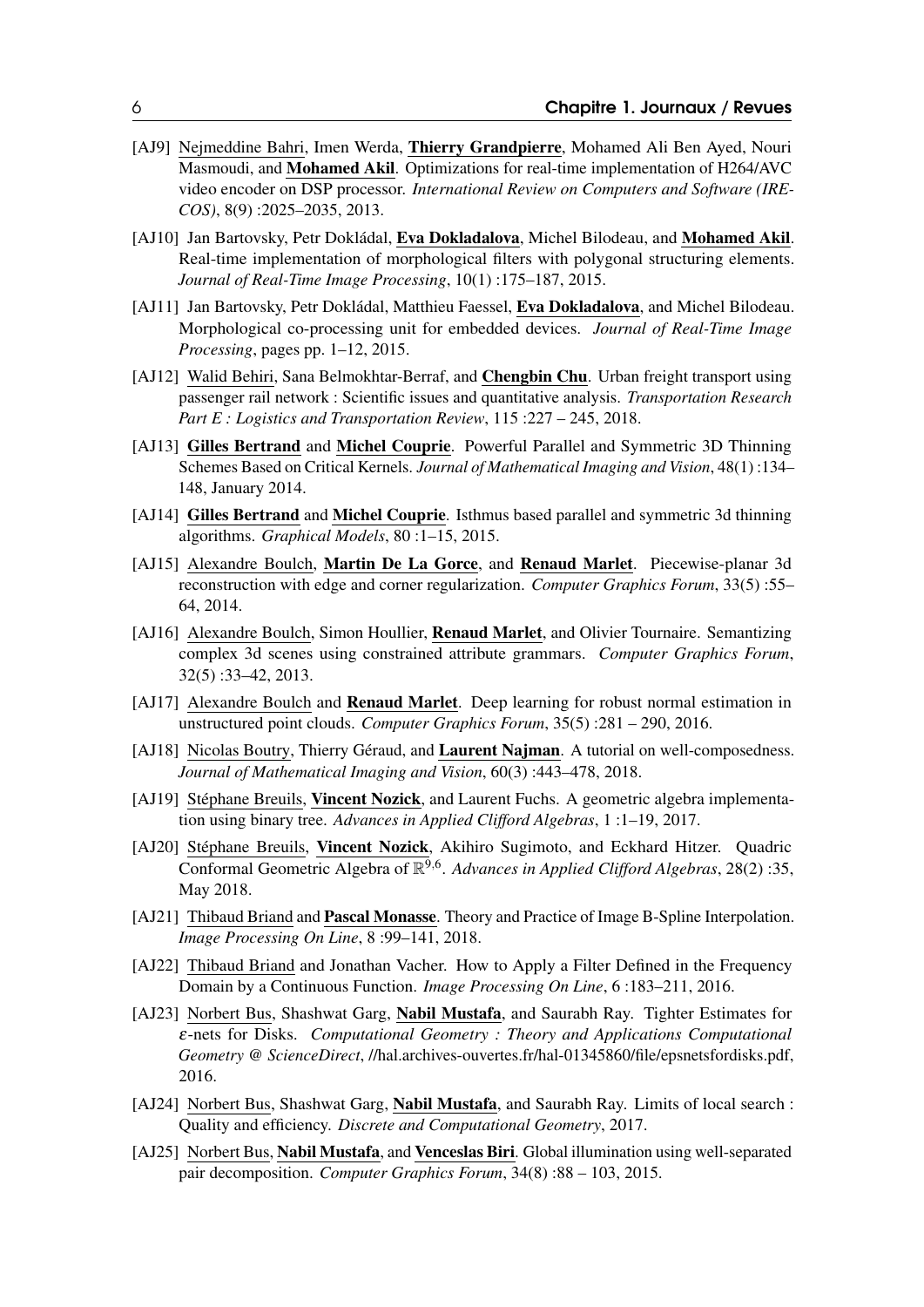- [AJ26] Norbert Bus, Nabil Mustafa, and Venceslas Biri. IlluminationCut. *Computer Graphics Forum*, 34(2) :561 – 573, 2015.
- [AJ27] Norbert Bus, Nabil Mustafa, and Saurabh Ray. Practical and efficient algorithms for the geometric hitting set problem. *Discrete Applied Mathematics*, 240 :25 – 32, May 2018.
- [AJ28] Juan-Pablo Cares, Maria Cristina Riff, and Bertrand Neveu. GeneRa : A problem generator for radiotherapy treatment scheduling problems. *Annals of Mathematics and Artificial Intelligence*, 76(1-2) :191–214, February 2016.
- [AJ29] Edwin Carlinet and Thierry Géraud. A Comparative Review of Component Tree Computation Algorithms. *IEEE Transactions on Image Processing*, 23(9) :3885 – 3895, September 2014.
- [AJ30] Edwin Carlinet and Thierry Géraud. MToS : A Tree of Shapes for Multivariate Images. *IEEE Transactions on Image Processing*, 24(12) :5330 – 5342, December 2015.
- [AJ31] Aditya Challa, Sravan Danda, B S Daya Sagar, and Laurent Najman. Some Properties of Interpolations Using Mathematical Morphology. *IEEE Transactions on Image Processing*, 27(4) :2038–2048, April 2018.
- [AJ32] Giovanni Chierchia, Mireille El Gheche, Giuseppe Scarpa, and Luisa Verdoliva. Multitemporal sar image despeckling based on block-matching and collaborative filtering. *IEEE Transactions on Geoscience and Remote Sensing*, 55(10) :5467 – 5480, 2017.
- [AJ33] Giovanni Chierchia, Nelly Pustelnik, Jean-Christophe Pesquet, and Béatrice Pesquet-Popescu. Epigraphical splitting for solving constrained convex optimization problems with proximal tools. *Signal, Image and Video Processing*, 9(8) :1737–1749, 2015.
- [AJ34] Giovanni Chierchia, Nelly Pustelnik, Béatrice Pesquet-Popescu, and Jean-Christophe Pesquet. A non-local structure tensor based approach for multicomponent image recovery problems. *IEEE Transactions on Image Processing*, 23(12) :5531–5544, 2014.
- [AJ35] Emilie Chouzenoux, Anna Jezierska, Jean-Christophe Pesquet, and Hugues Talbot. A Majorize-Minimize subspace approach for l2-l0 image regularization. *Siam Journal of Imaging Science*, 6(1) :563–591, 2013.
- [AJ36] Adina Ciomaga, Pascal Monasse, and Jean-Michel Morel. The Image Curvature Microscope : Accurate Curvature Computation at Subpixel Resolution. *Image Processing On Line*, 7 :197–217, July 2017.
- [AJ37] Olivier Collier and **Arnak S. Dalalyan**. Permutation estimation and minimax rates of identifiability. *JMLR*, 31 :10–19, 2013.
- [AJ38] Laëtitia Comminges and **Arnak S. Dalalyan**. Minimax testing of a composite null hypothesis defined via a quadratic functional in the model of regression. *Electronic journal of statistics* , 7 :146–190, January 2013.
- [AJ39] Camille Couprie, Clément Farabet, Laurent Najman, and Yann Lecun. Convolutional Nets and Watershed Cuts for Real-Time Semantic Labeling of RGBD Videos. *Journal of Machine Learning Research*, 15 :3489–3511, October 2014.
- [AJ40] Camille Couprie, Leo Grady, Laurent Najman, Jean-Christophe Pesquet, and Hugues Talbot. Dual constrained TV-based regularization on graphs. *SIAM Journal on Imaging Sciences*, 6(3) :246–1273, July 2013. 26 pages.
- [AJ41] Michel Couprie. Topological maps and robust hierarchical Euclidean skeletons in cubical complexes. *Computer Vision and Image Understanding*, 117(4) :355–369, April 2013.
- [AJ42] Michel Couprie and Gilles Bertrand. Asymmetric parallel 3d thinning scheme and algorithms based on isthmuses. *Pattern Recognition Letters*, 76 :22–31, 2016.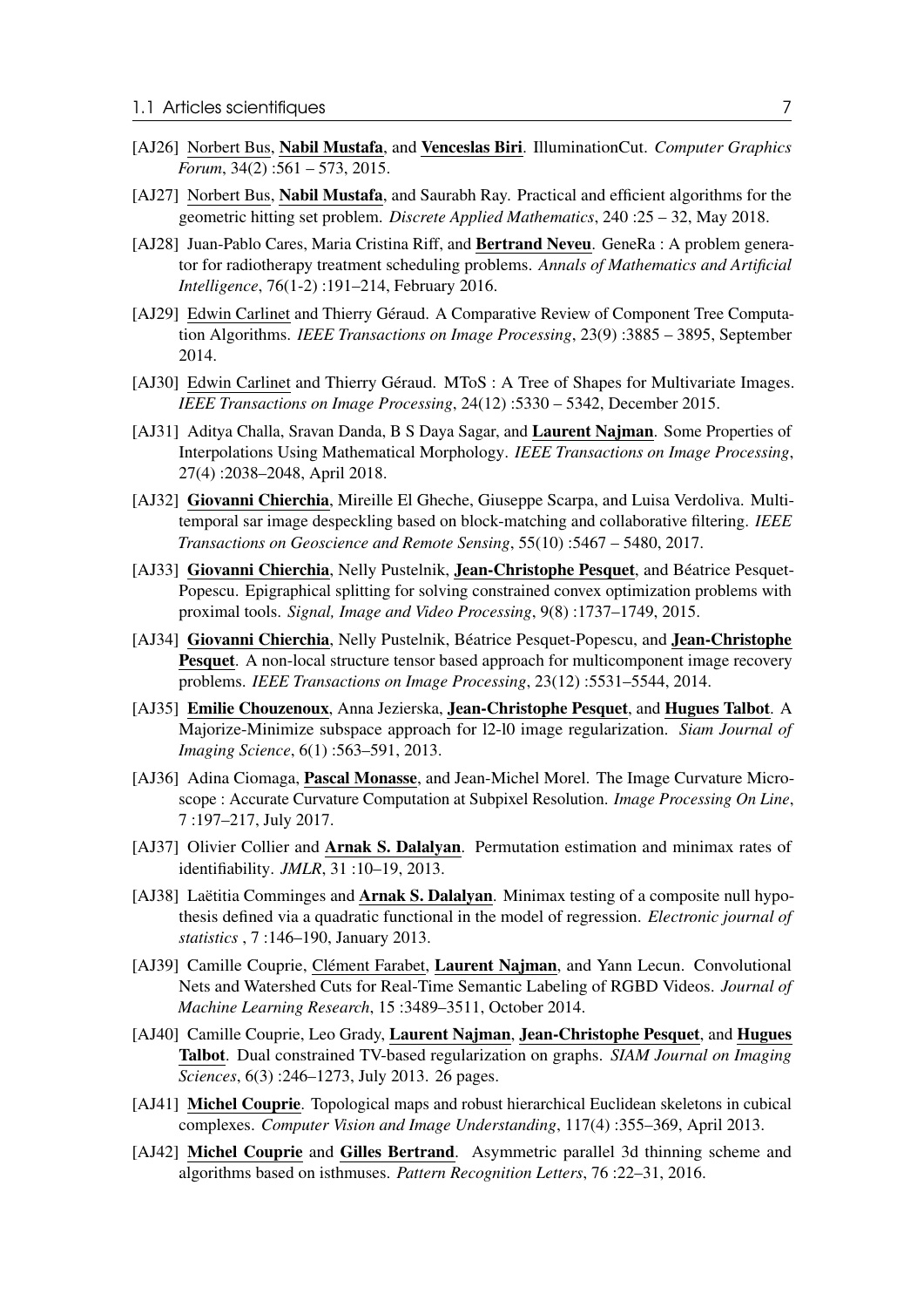- [AJ43] Michel Couprie, Samuel Meulenyzer, Mohamed Amine Salem, Hugues Talbot, and Fabrice Pourcel. Fibre analysis in 3D materials and process validation on artificial data. *Journal of Microscopy*, 255(2) :78–88, May 2014.
- [AJ44] Jean Cousty, Gilles Bertrand, Michel Couprie, and Laurent Najman. Collapses and watersheds in pseudomanifolds of arbitrary dimension. *Journal of Mathematical Imaging and Vision*, 50(3) :261–285, 2014.
- [AJ45] **Jean Cousty, Laurent Najman,** Fabio Dias, and **Jean Serra**. Morphological filtering on graphs. *Computer Vision and Image Understanding*, 117(4) :370–385, April 2013.
- [AJ46] Jean Cousty, Laurent Najman, Yukiko Kenmochi, and Silvio Guimarães. Hierarchical segmentations with graphs : quasi-flat zones, minimum spanning trees, and saliency maps. *Journal of Mathematical Imaging and Vision*, 2018.
- [AJ47] Carlo de Franchis, Enric Meinhardt-Llopis, Daniel Greslou, and Gabriele Facciolo. Attitude Refinement for Orbiting Pushbroom Cameras : a Simple Polynomial Fitting Method. *Image Processing On Line*, 2015 :328–361, December 2015.
- [AJ48] Johanna Delanoy, Phillip Isola, Mathieu Aubry, Alexei A Efros, and Adrien Bousseau. 3D Sketching using Multi-View Deep Volumetric Prediction . *Proceedings of the ACM on Computer Graphics and Interactive Techniques*, 1(21), 2018.
- [AJ49] Fabio Dias, Jean Cousty, and Laurent Najman. Dimensional operators for mathematical morphology on simplicial complexes. *Pattern Recognition Letters*, 47 :111–119, October 2014.
- [AJ50] Alice Dufour, Olena Tankyevych, Benoît Naegel, Hugues Talbot, Christian Ronse, Joseph Baruthio, Petr Dokládal, and Nicolas Passat. Filtering and segmentation of 3D angiographic data : Advances based on mathematical morphology. *Medical Image Analysis*, 17(2) :147– 164, 2013.
- [AJ51] Yaroub Elloumi, Mohamed Akil, and Mohamed Hedi Bedoui. Execution Time Optimization Using Delayed Multidimensional Retiming. *International Journal of High Performance Systems Architecture (IJHPSA)*, 5(3) :178–191, 2015.
- [AJ52] Yaroub Elloumi, Mohamed Akil, and Nasser Kehtarnavaz. A Computationally Efficient Retina Detection and Enhancement Image Processing Pipeline for Smartphone-Captured Fundus Images. *Journal of Multimedia Information System*, 2018.
- [AJ53] Yaroub Elloumi, Mohamed Akil, and Nasser Kehtarnavaz. A Mobile Computer Aided System for Optic Nerve Head Detection. *Computer Methods and Programs in Biomedicine*, May 2018.
- [AJ54] Abderrahim Elmoataz, François Lozes, and Hugues Talbot. Morphological PDEs on Graphs for Image Processing on Surfaces and Point Clouds. *International Journal of Geo-Infomation Special Issue "Mathematical Morphology in Geoinformatics"*, 2016.
- [AJ55] Clément Farabet, Camille Couprie, Laurent Najman, and Yann Lecun. Learning hierarchical features for scene labeling. *IEEE Transactions on Pattern Analysis and Machine Intelligence*, 35(8) :1915 – 1929, 2013.
- [AJ56] Oussama Feki, Thierry Grandpierre, Nouri Masmoudi, and Mohamed Akil. Optimized Implementation of H.264/AVC Motion Estimation on a Mixed Architecture Using SynDEx-Mix. *International Review on Computers and Software (IRECOS)*, 11(5), May 2016.
- [AJ57] Laura Fernández Julià and Pascal Monasse. Bilaterally Weighted Patches for Disparity Map Computation. *Image Processing On Line*, 5 :73–89, March 2015.
- [AJ58] Aniello Fiengo, Giovanni Chierchia, Marco Cagnazzo, and Béatrice Pesquet-Popescu. Rate allocation in predictive video coding using a convex optimization framework. *IEEE Transactions on Image Processing*, 26(1) :479 – 489, 2017.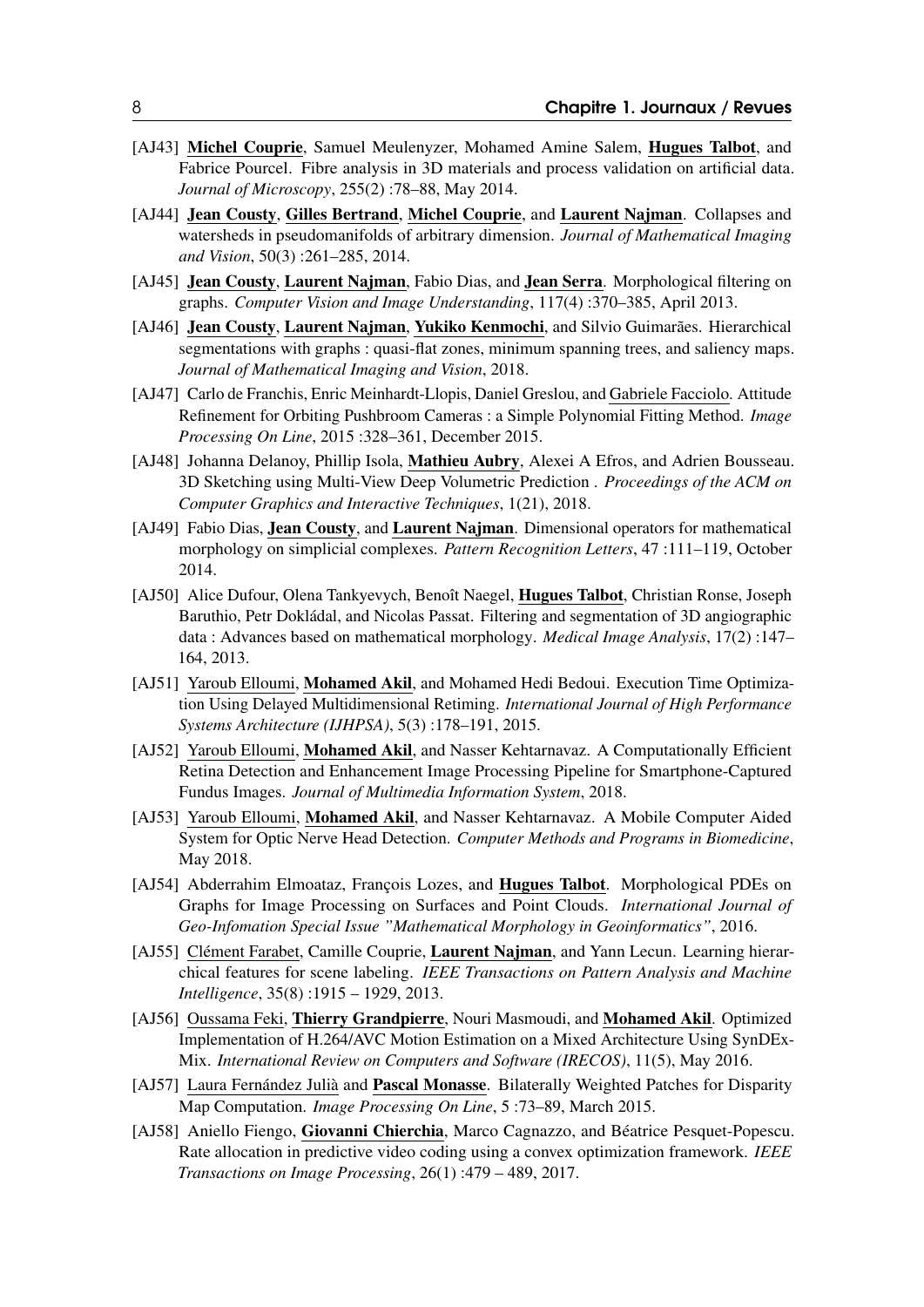- [AJ59] Arie Finkelstein, Hugues Talbot, Suat Topsu, Thérèse Cynober, Loïc Garcon, Gregor Havkin, and Frans Kuypers. Comparison between a Camera and a Four Quadrant Detector, in the Measurement of Red Blood Cell Deformability as a Function of Osmolality. *Journal of Medical and Bioengineering*, 2(1) :62–65, March 2013. 4 pages.
- [AJ60] Raghudeep Gadde, Varun Jampani, Renaud Marlet, and Peter Gehler. Efficient 2d and 3d facade segmentation using auto-context. *IEEE Transactions on Pattern Analysis and Machine Intelligence*, 40(5) :1273–1280, 2018.
- [AJ61] Raghudeep Gadde, Renaud Marlet, and Nikos Paragios. Learning grammars for architecture-specific facade parsing. *International Journal of Computer Vision*, 117(3) :290– 316, 2015.
- [AJ62] Mireille El Gheche, Giovanni Chierchia, and Jean-Christophe Pesquet. Proximity operators of discrete information divergences. *IEEE Transactions on Information Theory*, 64(2) :1092–1104, 2018.
- [AJ63] Bastian Goldluecke, Mathieu Aubry, Kalin Kolev, and Daniel Cremers. A Superresolution Framework for High-Accuracy Multiview Reconstruction. *International Journal of Computer Vision*, 106(2) :172–191, January 2014.
- [AJ64] Petr Gronát, Guillaume Obozinski, Josef Sivic, and Tomáš Pajdla. Learning and calibrating per-location classifiers for visual place recognition. *International Journal of Computer Vision*, 118(3) :319–336, April 2016.
- [AJ65] Silvio Guimarães, Yukiko Kenmochi, Jean Cousty, Zenilton Patrocinio, and Laurent Najman. Hierarchizing graph-based image segmentation algorithms relying on region dissimilarity : the case of the Felzenszwalb-Huttenlocher method. *Mathematical Morphology - Theory and Applications*, 2017.
- [AJ66] Jörg H. Kappes, Bjoern Andres, Fred A. Hamprecht, Christoph Schnörr, Sebastian Nowozin, Dhruv Batra, Sungwoong Kim, Bernhard X. Kausler, Thorben Kröger, Jan Lellmann, Nikos Komodakis, Bogdan Savchynskyy, and Carsten Rother. A comparative study of modern inference techniques for structured discrete energy minimization problems. *International Journal of Computer Vision*, 2015.
- [AJ67] Tsubasa Hirakawa, Toru Tamaki, Takio Kurita, Bisser Raytchev, Kazufumi Kaneda, Chaohui Wang, and Laurent Najman. Tree-wise Discriminative Subtree Selection for Texture Image Labeling. *IEEE Access*, 5 :13617 – 13634, July 2017.
- [AJ68] Anna Jezierska, Caroline Chaux, Jean-Christophe Pesquet, Hugues Talbot, and Gilbert Engler. An EM Approach for Time-Variant Poisson-Gaussian Model Parameter Estimation. *IEEE Transactions on Signal Processing*, 62(1) :17–30, January 2014.
- [AJ69] Thibault Julliand, Vincent Nozick, and Hugues Talbot. Countering Noise-based Splicing Detection Using Noise Density Transfer. *Journal of Digital Forensics, Security and Law*, 11(2) :111–122, September 2016.
- [AJ70] Pavel Karas, Vincent Morard, Jan Bartovsky, Thierry Grandpierre, Eva Dokladalova, Petr Matula, and Petr Dokládal. GPU Implementation of Linear Morphological Openings with Arbitrary Angle. *Journal of Real-Time Image Processing*, 10(1) :27–41, 2015.
- [AJ71] Bangalore Ravi Kiran and **Jean Serra**. Global-local optimizations by hierarchical cuts and climbing energies. *Pattern Recognition Letters*, 47(1) :12–24, 2014. Preprint version.
- [AJ72] H. A. Kirişli, M. Schaap, C. T. Metz, A. S. Dharampal, W. B. Meijboom, S. L. Papadopoulou, A. Dedic, K. Nieman, M. A. De Graaf, M. F. L. Meijs, M. J. Cramer, A. Broersen, S. Cetin, A. Eslami, L. Flórez-Valencia, K. L. Lor, B. Matuszewski, I. Melki, B. Mohr, I. Oksüz, R. Shahzad, Chen Wang, P. H. Kitslaar, G. Unal, A. Katouzian, M. Orkisz, C. M.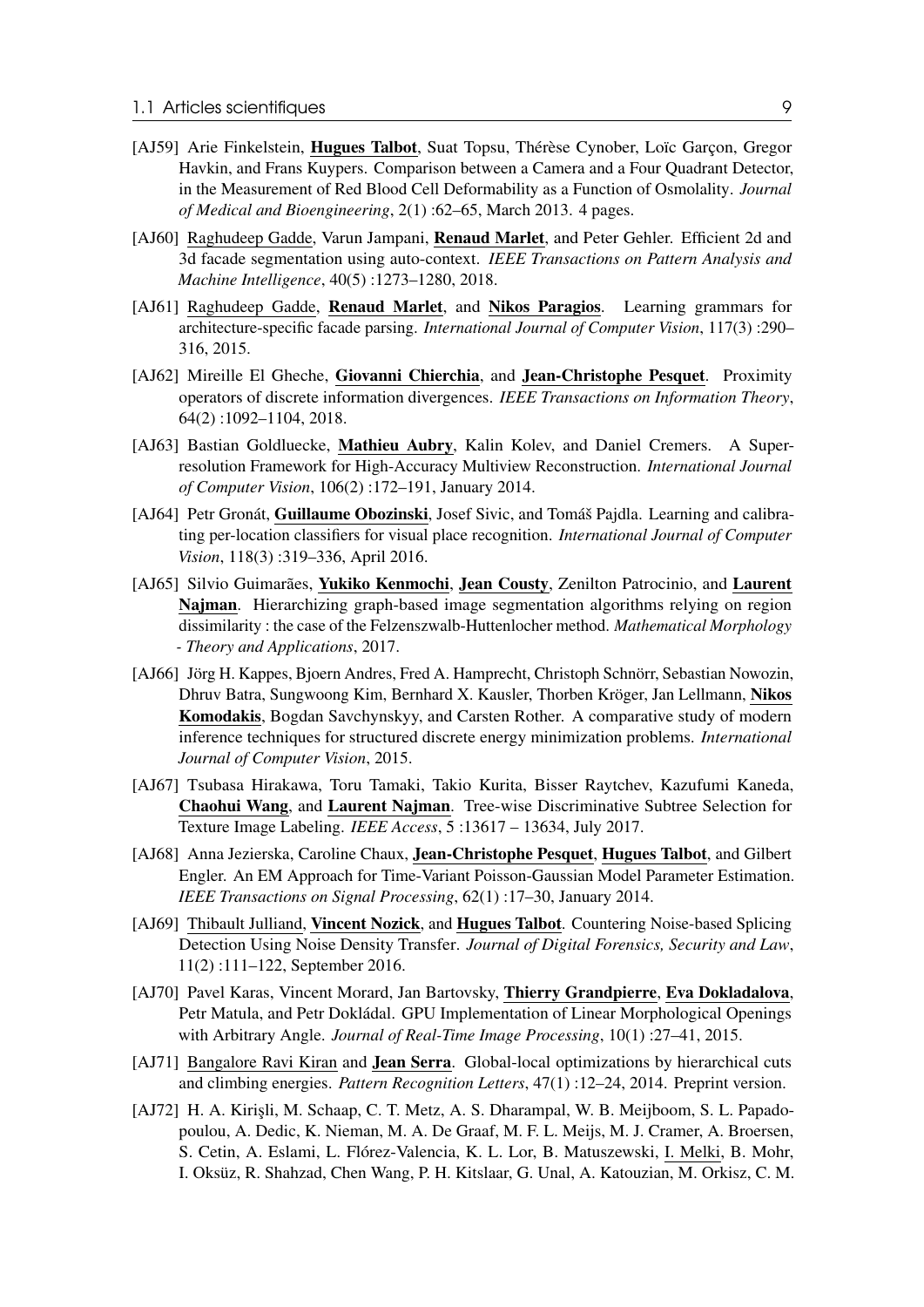Chen, Frédéric Precioso, Laurent Najman, S. Masood, D. Unay, L. Van Vliet, R. Moreno, R. Goldenberg, E. Vuçini, G. P. Krestin, W. J. Niessen, and T. Van Walsum. Standardized evaluation framework for evaluating coronary artery stenosis detection, stenosis quantification and lumen segmentation algorithms in computed tomography angiography. *Medical Image Analysis*, 17(8) :859–876, December 2013.

- [AJ73] Vladimir Kolmogorov, Pascal Monasse, and Pauline Tan. Kolmogorov and Zabih's Graph Cuts Stereo Matching Algorithm. *Image Processing On Line*, 4 :220–251, October 2014.
- [AJ74] Nikos Komodakis, Bo Xiang, and Nikos Paragios. A framework for efficient structured max-margin learning of high-order mrf models. *IEEE Transactions on Pattern Analysis and Machine Intelligence*, 2014.
- [AJ75] Andrey Kupavskii, Nabil Mustafa, and KONRAD SWANEPOEL. Bounding the Size of an Almost-Equidistant Set in Euclidean Space. *Combinatorics, Probability and Computing*, pages  $1 - 7$ , 2018.
- [AJ76] Timothée Lacroix, Nicolas Usunier, and Guillaume Obozinski. Canonical Tensor Decomposition for Knowledge Base Completion. *Proceedings of the 35th International Conference on Machine Learning*, 2018.
- [AJ77] Florent Lafarge, Renaud Keriven, Mathieu Brédif, and Hoang-Hiep Vu. A hybrid multiview stereo algorithm for modeling urban scenes. *IEEE Transactions on Pattern Analysis and Machine Intelligence*, 35(1) :5–17, January 2013.
- [AJ78] Amine Laghrib, Mahmoud Ezzaki, Mohammed El Rhabi, Abdelilah Hakim, Pascal Monasse, and Said Raghay. Simultaneous deconvolution and denoising using a second order variational approach applied to image super resolution. *Computer Vision and Image Understanding*, August 2017.
- [AJ79] Loic Landrieu and Guillaume Obozinski. Cut Pursuit : fast algorithms to learn piecewise constant functions on general weighted graphs. *SIAM Journal of Imaging Sciences*, Vol. 10(No. 4) :pp. 1724–1766, 2017.
- [AJ80] Jessica Lebenberg, Alain Lalande, Patrick Clarysse, Irene Buvat, Christopher Casta, Alexandre Cochet, Constantin Constantinidès, Jean Cousty, Alain De Cesare, Stéphanie Jehan-Besson, Muriel Lefort, Laurent Najman, Elodie Roullot, Laurent Sarry, Christophe Tilmant, Frouin Frederique, and Mireille Garreau. Improved Estimation of Cardiac Function Parameters Using a Combination of Independent Automated Segmentation Results in Cardiovascular Magnetic Resonance Imaging. *PLoS ONE*, 10(8) :e0135715, August 2015.
- [AJ81] Alain Lebret, Yukiko Kenmochi, Jérôme Hodel, Alain Rahmouni, Philippe Decq, and Éric Petit. Volumetric relief map for intracranial cerebrospinal fluid distribution analysis. *Computerized Medical Imaging and Graphics*, 44 :26–40, September 2015.
- [AJ82] Alain Lebret, Yukiko Kenmochi, and Toru Tamaki. Intrinsic Profile Analysis of Intracranial Cerebrospinal Fluid. *IRBM*, 38(6) :339–345, 2017.
- [AJ83] Vianney Loing, Renaud Marlet, and Mathieu Aubry. Virtual Training for a Real Application : Accurate Object-Robot Relative Localization without Calibration. *International Journal of Computer Vision*, 2018.
- [AJ84] Ramzi Mahmoudi, Mohamed Akil, and Mohamed Hedi Bedoui. Concurrent computation of topological watershed on shared memory parallel machines. *Parallel Computing*, 69 :78 – 97, November 2017.
- [AJ85] Siim Meerits, Vincent Nozick, and Hideo Saito. Real-time scene reconstruction and triangle mesh generation using multiple RGB-D cameras. *Journal of Real-Time Image Processing*, November 2017.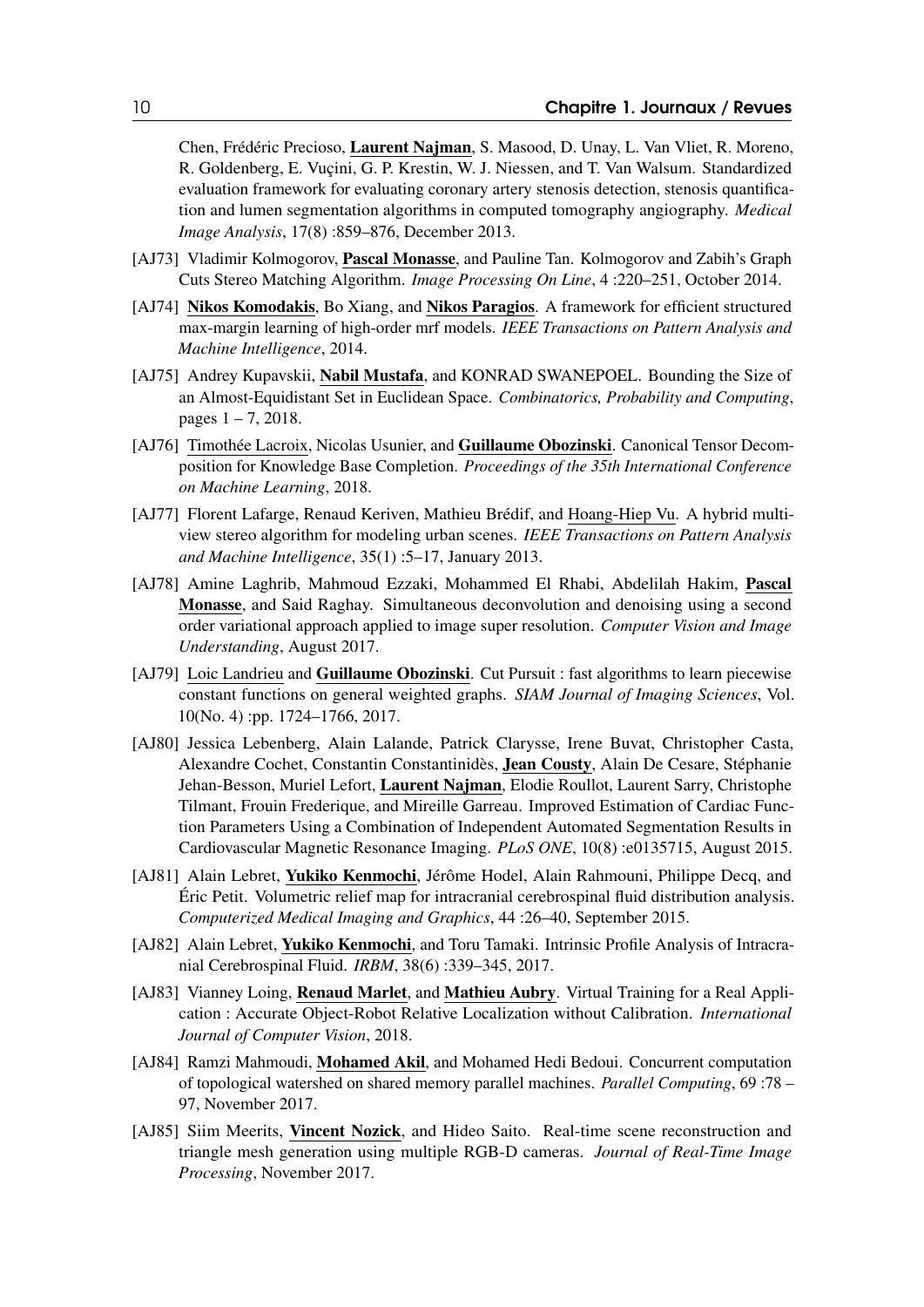- [AJ86] Odyssée Merveille, Benoît Naegel, Hugues Talbot, Laurent Najman, and Nicolas Passat. 2D filtering of curvilinear structures by ranking the orientation responses of path operators (RORPO). *Image Processing On Line*, 7 :246–261, 2017.
- [AJ87] Odyssée Merveille, Hugues Talbot, Laurent Najman, and Nicolas Passat. Curvilinear structure analysis by ranking the orientation responses of path operators. *IEEE Transactions on Pattern Analysis and Machine Intelligence*, 40(2) :304–317, 2018.
- [AJ88] Lionel Moisan, Pierre Moulon, and **Pascal Monasse**. Fundamental Matrix of a Stereo Pair, with A Contrario Elimination of Outliers. *Image Processing On Line*, 6 :89 – 113, 2016.
- [AJ89] Elizabeth Montero, Maria Cristina Riff, and **Bertrand Neveu**. A beginner's guide to tuning methods. *Applied Soft Computing*, 17 :39–51, 2014.
- [AJ90] Nabil Mustafa. A Simple Proof of the Shallow Packing Lemma. *Discrete and Computational Geometry*, 55(3) :739–743, 2016.
- [AJ91] Nabil Mustafa, Kunal Dutta, and Arijit Ghosh. A Simple Proof of Optimal Epsilon Nets. *Combinatorica*, 2017.
- [AJ92] Nabil Mustafa and János Pach. On the Zarankiewicz Problem for the Intersection Hypergraphs. *Journal of Combinatorial Theory, Series A*, 141 :1–7, 2016.
- [AJ93] Nabil Mustafa, Rajiv Raman, and Saurabh Ray. QPTAS for Weighted Geometric Set Cover on Pseudodisks and Halfspaces. *SIAM Journal on Computing*, 2015.
- [AJ94] Nabil Mustafa and Saurabh Ray. An Optimal Generalization of the Colorful Carathéodory Theorem. *Discrete Mathematics*, 2016.
- [AJ95] Nabil Mustafa and Saurabh Ray. Epsilon-Mnets : Hitting Geometric Set Systems with Subsets. *Discrete and Computational Geometry*, 2017.
- [AJ96] Nabil Mustafa, Saurabh Ray, and Mudassir Shabbir. K-Centerpoints Conjectures for Pointsets in *R d* . *International Journal of Computational Geometry and Applications*, 23(3) :23, August 2015.
- [AJ97] Nabil Mustafa, Hans Raj Tiwary, and Daniel Werner. A Proof of the Oja Depth Conjecture in the Plane. *Computational Geometry : Theory and Applications Computational Geometry @ ScienceDirect*, //hal.archives-ouvertes.fr/hal-01026341/file/OjaDepth.pdf, 2014.
- [AJ98] Laurent Najman. Extending the powerwatershed framework thanks to γ-convergence. *SIAM Journal on Imaging Sciences*, 10(4) :2275–2292, 2017.
- [AJ99] Laurent Najman and Jean Cousty. A graph-based mathematical morphology reader. *Pattern Recognition Letters*, 47 :3–17, 2014.
- [AJ100] Laurent Najman and Pascal Romon. *Modern Approaches to Discrete Curvature*, volume 2184 of *Lecture Note in Mathematics*. 2017.
- [AJ101] **Bertrand Neveu**, Gilles Trombettoni, and Ignacio Araya. Adaptive constructive interval disjunction : algorithms and experiments. *Constraints*, 20(7) :452–467, 2015.
- [AJ102] **Bertrand Neveu**, Gilles Trombettoni, and Ignacio Araya. Node selection strategies in interval branch and bound algorithms. *Journal of Global Optimization*, 64(2) :289–304, 2016.
- [AJ103] Phuc Ngo, Yukiko Kenmochi, Nicolas Passat, and Hugues Talbot. Combinatorial structure of rigid transformations in 2d digital images. *Computer Vision and Image Understanding*, 117(4) :393–408, 2013.
- [AJ104] Phuc Ngo, Yukiko Kenmochi, Nicolas Passat, and Hugues Talbot. Topology-preserving conditions for 2d digital images under rigid transformations. *Journal of Mathematical Imaging and Vision*, 49(2) :418–433, 2014.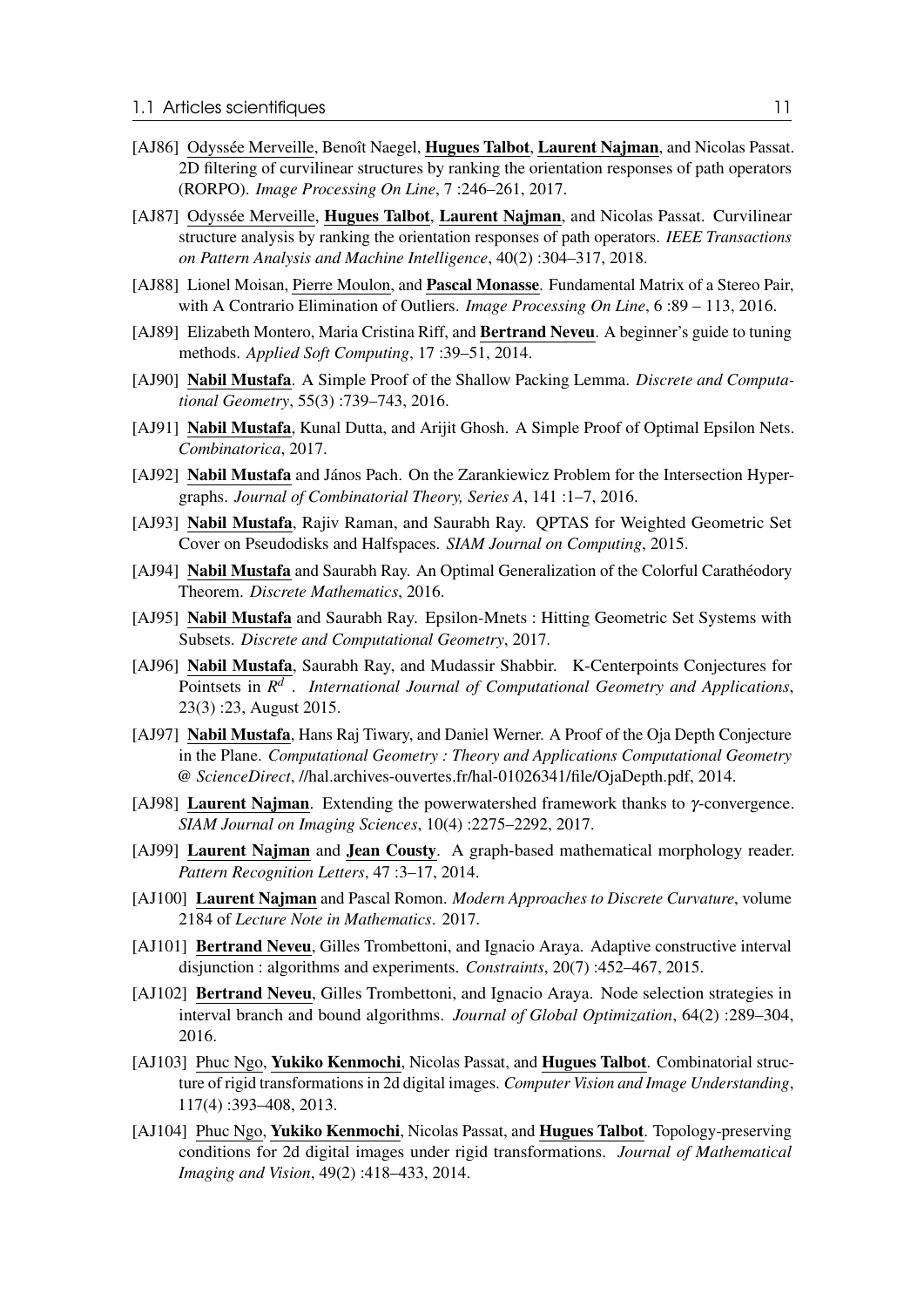- [AJ105] Phuc Ngo, Yukiko Kenmochi, Nicolas Passat, and Hugues Talbot. On 2D constrained discrete rigid transformations. *Annals of Mathematics and Artificial Intelligence*, 75(1- 2) :163–193, 2015.
- [AJ106] Phuc Ngo, Yukiko Kenmochi, Akihiro Sugimoto, Hugues Talbot, and Nicolas Passat. Discrete rigid registration : A local graph-search approach. *Discrete Applied Mathematics*, 216(2) :461–481, 2017.
- [AJ107] Phuc Ngo, Nicolas Passat, Yukiko Kenmochi, and Hugues Talbot. Topology-preserving rigid transformation of 2d digital images. *IEEE Transactions on Image Processing*, 23(2) :885–897, 2014.
- [AJ108] Laurent Noël and Venceslas Biri. Real-Time Global Illumination using Topological Information. *GSTF Journal on Computing*, 4(1) :1–10, 2014.
- [AJ109] Vincent Nozick. Camera array image rectification and calibration for stereoscopic and autostereoscopic displays. *Annals of Telecommunications - annales des télécommunications*, 68(11) :581–596, July 2013.
- [AJ110] Guillaume Obozinski. Grouping strategies and thresholding for high dimensional linear models : Discussion. *Journal of Statistical Planning and Inference*, 143(9) :1441–1446, May 2013.
- [AJ111] Edouard Oyallon, Sergey Zagoruyko, Gabriel Huang, Nikos Komodakis, Simon Lacoste-Julien, Matthew Blaschko, and Eugene Belilovsky. Scattering Networks for Hybrid Representation Learning. *IEEE Transactions on Pattern Analysis and Machine Intelligence*, page 11, September 2018.
- [AJ112] Costas Panagiotakis, Harris Papadakis, Elias Grinias, Nikos Komodakis, Paraskevi Fragopoulou, and Georgios Tziritas. Interactive Image Segmentation Based on Synthetic Graph Coordinates. *Pattern Recognition*, 46(11) :2940–2952, November 2013.
- [AJ113] Nikos Paragios, Enzo Ferrante, Ben Glocker, Nikos Komodakis, Sarah Parisot, and Evangelia I. Zacharaki. (Hyper)-Graphical Models in Biomedical Image Analysis. *Medical Image Analysis*, 2016.
- [AJ114] Benjamin Perret. Inf-structuring functions : A unifying theory of connections and connected operators. *Journal of Mathematical Imaging and Vision*, 51(1) :171–194, 2015.
- [AJ115] **Benjamin Perret** and Christophe Collet. Connected image processing with multivariate attributes : an unsupervised markovian classification approach. *Computer Vision and Image Understanding*, 133 :1–14, 2015.
- [AJ116] Benjamin Perret, Jean Cousty, Silvio J.F. Guimarães, and Deise S Maia. Evaluation of hierarchical watersheds. *IEEE Transactions on Image Processing*, 27(4) :1676–1688, 2018.
- [AJ117] Benjamin Perret, Jean Cousty, Olena Tankyevych, Hugues Talbot, and Nicolas Passat. Directed connected operators : Asymmetric hierarchies for image filtering and segmentation. *IEEE Transactions on Pattern Analysis and Machine Intelligence*, 37(6) :1162–1176, 2015.
- [AJ118] Kacper Pluta, Pascal Romon, Yukiko Kenmochi, and Nicolas Passat. Bijective digitized rigid motions on subsets of the plane. *Journal of Mathematical Imaging and Vision*, 59(1) :84– 105, 2017.
- [AJ119] Kacper Pluta, Tristan Roussillon, David Cœurjolly, Pascal Romon, Yukiko Kenmochi, and Victor Ostromoukhov. Characterization of bijective digitized rotations on the hexagonal grid. *Journal of Mathematical Imaging and Vision*, 2018.
- [AJ120] Paulo Possa, Naim Harb, Eva Dokladalova, and Carlos Valderrama. P2IP : A novel low-latency Programmable Pipeline Image Processor. *Microprocessors and Microsystems : Embedded Hardware Design (MICPRO)*, page In press, June 2015.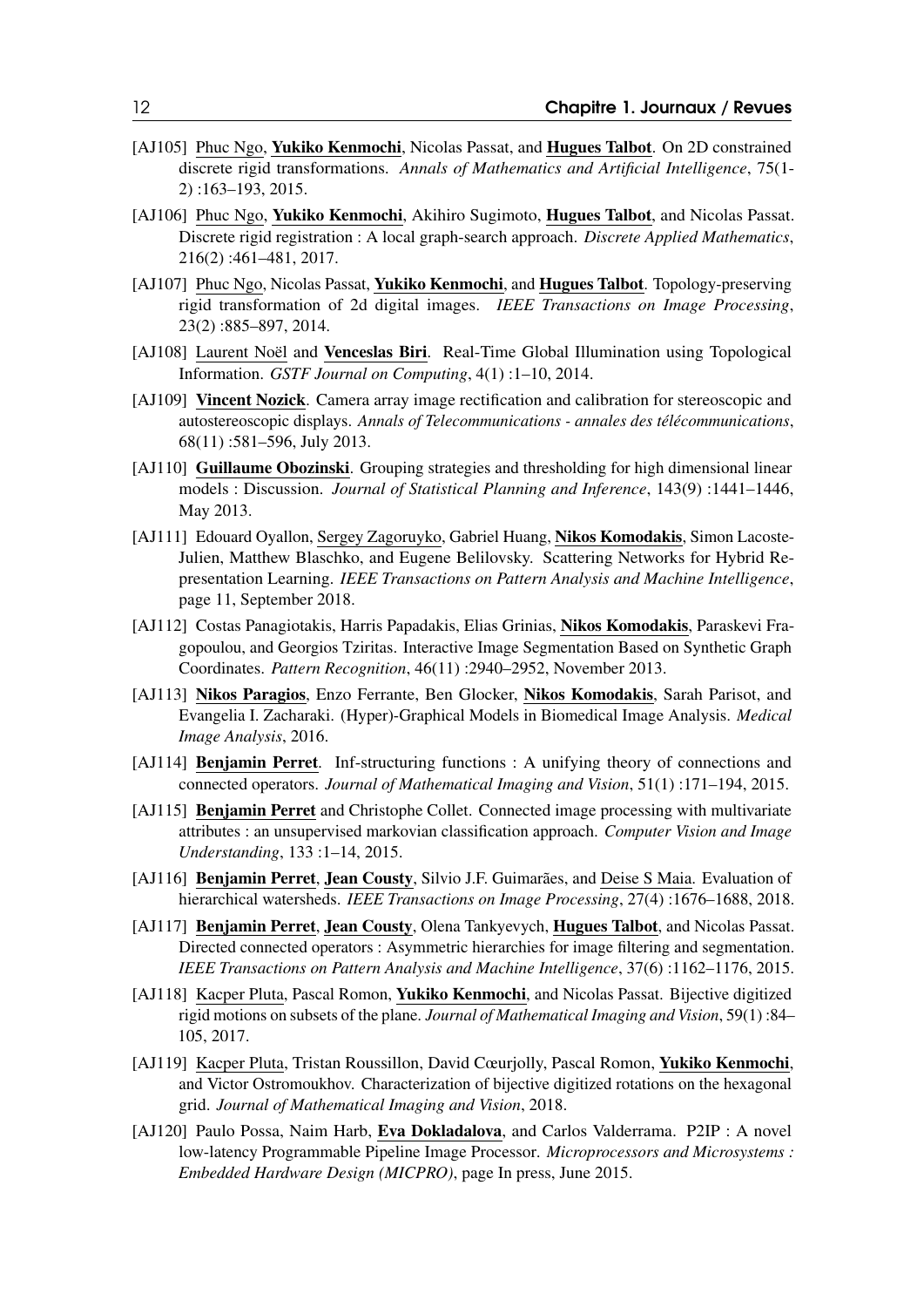- [AJ121] Michal Postolski, Michel Couprie, and Marcin Janaszewski. Scale filtered Euclidean medial axis and its hierarchy. *Computer Vision and Image Understanding*, 129 :89–102, December 2014.
- [AJ122] Michal Postolski, Michel Couprie, and Marcin Janaszewski. Scale filtered Euclidean medial axis and its hierarchy. *Computer Vision and Image Understanding*, 129 :89 – 102, 2014.
- [AJ123] Élodie Puybareau, Diane Genest, Emilie Barbeau, Marc Léonard, and **Hugues Talbot**. An automated assay for the assessment of cardiac arrest in fish embryo. *Computers in Biology and Medicine*, 81 :32–44, February 2017.
- [AJ124] Maria Cristina Riff, Juan-Pablo Cares, and Bertrand Neveu. RASON : A new approach to the scheduling radiotherapy problem that considers the current waiting times. *Expert Systems with Applications*, 64 :287–295, December 2016.
- [AJ125] Maria Cristina Riff, Elizabeth Montero, and Bertrand Neveu. Reducing calibration effort for clonal selection based algorithms : A reinforcement learning approach. *Knowledge-Based Systems*, 41 :54–67, March 2013.
- [AJ126] Antoine Salomon and Jean-Yves Audibert. Robustness of stochastic bandit policies. *Theoretical Computer Science*, 519 :46 – 67, January 2014.
- [AJ127] Antoine Salomon, Jean-Yves Audibert, and Issam El Alaoui. Lower bounds and selectivity of weak-consistent policies in stochastic multi-armed bandit problem. *Journal of Machine Learning Research*, 14(1) :187–207, 2013.
- [AJ128] Engilbert Sigurdsson, Silvia Valero, Jon Atli Benediktsson, Jocelyn Chanussot, Hugues Talbot, and E. stefansson. Automatic retinal vessel extraction based on directional mathematical morphology and fuzzy classification. *Pattern Recognition Letters*, page Accepted for publication, 2014.
- [AJ129] Mahmoud Soua, Rostom Kachouri, and Mohamed Akil. Gpu parallel implementation of the new hybrid binarization based on kmeans method (hbk). *Journal of Real-Time Image Processing*, 2014.
- [AJ130] Pauline Tan and **Pascal Monasse**. Stereo Disparity through Cost Aggregation with Guided Filter. *Image Processing On Line*, pages 252–275, October 2014.
- [AJ131] Zhongwei Tang, Rafael Grompone Von Gioi, **Pascal Monasse**, and Jean-Michel Morel. A Precision Analysis of Camera Distortion Models. *IEEE Transactions on Image Processing*, 26(6) :2694 – 2704, March 2017.
- [AJ132] Xiaolin Tian, Licheng Jiao, Zhipeng Gan, Chaohui Wang, and Xiaoli Zheng. Consistency-constrained Non-negative Coding for Tracking. *IEEE Transactions on Circuits and Systems for Video Technology*, 27(4) :880–891, 2017.
- [AJ133] Maria Vakalopoulou, Konstantinos Karantzalos, Nikos Komodakis, and Nikos Paragios. Graph-Based Registration, Change Detection, and Classification in Very High Resolution Multitemporal Remote Sensing Data. *IEEE Journal of Selected Topics in Applied Earth Observations and Remote Sensing*, 9 :2940 – 2951, 2016.
- [AJ134] Chaoyue Wang, Chang Xu, Chaohui Wang, and Dacheng Tao. Perceptual Adversarial Networks for Image-to-Image Transformation. *IEEE Transactions on Image Processing*, 27(8) :4066 – 4079, August 2018.
- [AJ135] Yongchao Xu, Edwin Carlinet, Thierry Géraud, and Laurent Najman. Hierarchical segmentation using tree-based shape spaces. *IEEE Transactions on Pattern Analysis and Machine Intelligence*, 39(3) :457–469, 2017.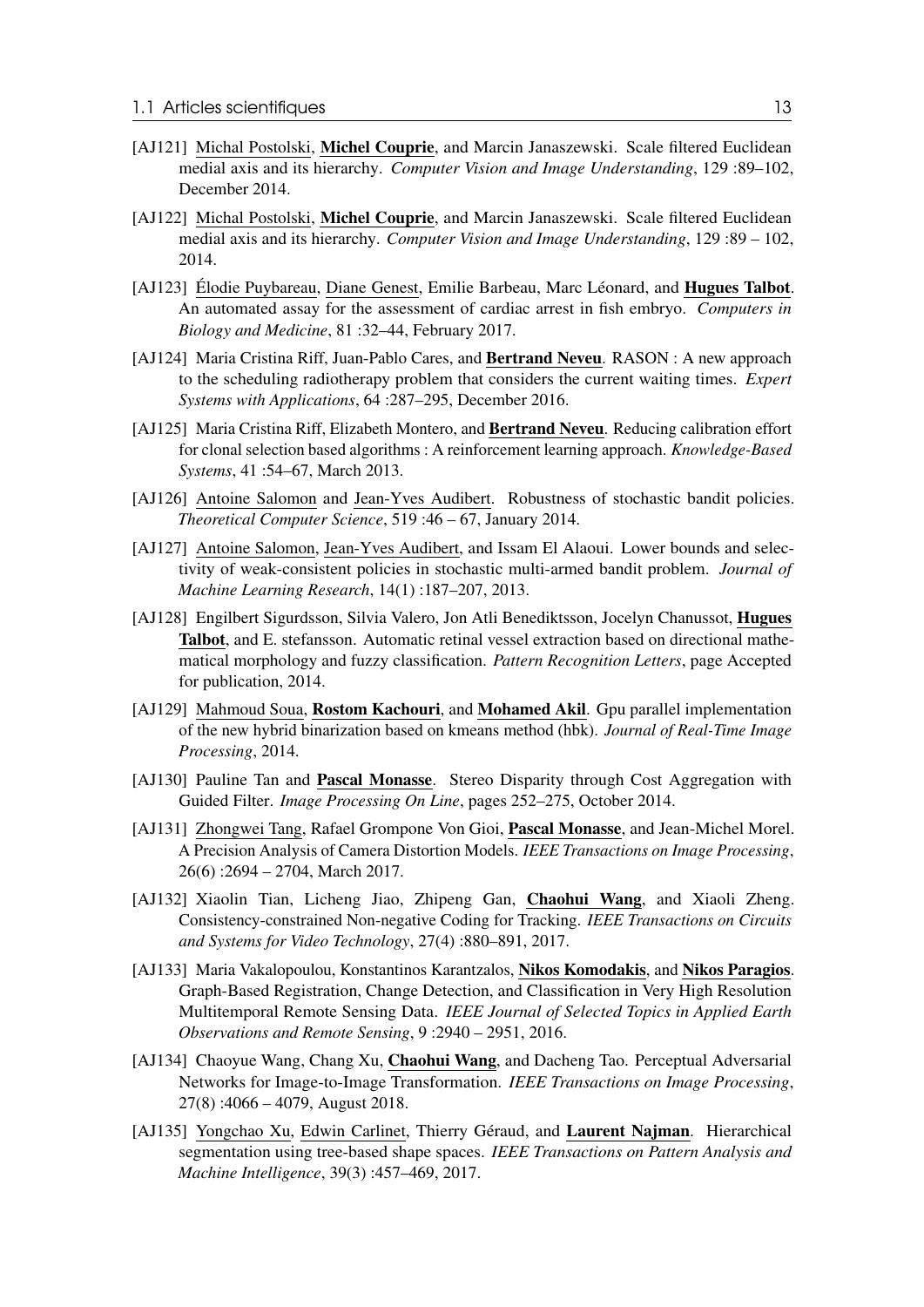- [AJ136] Yongchao Xu, Thierry Géraud, and Laurent Najman. Connected filtering on tree-based shape-spaces. *IEEE Transactions on Pattern Analysis and Machine Intelligence*, 38(6) :1126 – 1140, 2016.
- [AJ137] Yongchao Xu, Thierry Géraud, and Laurent Najman. Hierarchical image simplification and segmentation based on Mumford-Shah-salient level line selection. *Pattern Recognition Letters*, May 2016.
- [AJ138] Yongchao Xu, Pascal Monasse, Thierry Géraud, and Laurent Najman. Tree-based morse regions : A topological approach to local feature detection. *IEEE Transactions on Image Processing*, 23(12) :5612–5625, 2014.
- [AJ139] Imane Youkana, Jean Cousty, Rachida Saouli, and Mohamed Akil. Parallelization strategy for elementary morphological operators on graphs : distance-based algorithms and implementation on multicore shared-memory architecture. *Journal of Mathematical Imaging and Vision*, 12(7) :136–160, June 2017. to appear in Journal of Mathematical Imaging and Vision.
- [AJ140] Yule Yuan, Wenbin Zou, Yong Zhao, Xinan Wang, Xuefeng Hu, and Nikos Komodakis. A Robust and Efficient Approach to License Plate Detection. *IEEE Transactions on Image Processing*, 26(3) :1102 – 1114, March 2017.
- [AJ141] Yun Zeng, Chaohui Wang, Xianfeng Gu, Dimitris Samaras, and Nikos Paragios. Higherorder Graph Principles towards Non-rigid Surface Registration. *IEEE Transactions on Pattern Analysis and Machine Intelligence*, 38(12) :2416 – 2429, December 2016.
- [AJ142] Wenbin Zou, Zhi Liu, Kidiyo Kpalma, Joseph Ronsin, Yong Zhao, and Nikos Komodakis. Unsupervised Joint Salient Region Detection and Object Segmentation. *IEEE Transactions on Image Processing*, 24(11), November 2015.
- [AJ143] Wenbin Zou, Yi Tang, Xia Li, Chen Xu, and Nikos Komodakis. SCOM : Spatiotemporal Constrained Optimization for Salient Object Detection. *IEEE Transactions on Image Processing*, 27(7) :3345 – 3357, July 2018.

#### 1.2 Articles de synthèse / revues bibliographiques

- <span id="page-13-0"></span>[AS1] Nikos Komodakis and Jean-Christophe Pesquet. Playing with Duality : An overview of recent primal-dual approaches for solving large-scale optimization problems. *IEEE Signal Processing Magazine*, 2015.
- [AS2] Chaohui Wang, Nikos Komodakis, and Nikos Paragios. Markov random field modeling, inference & learning in computer vision & image understanding : A survey. *Computer Vision and Image Understanding*, 117(11) :1610–1627, 2013.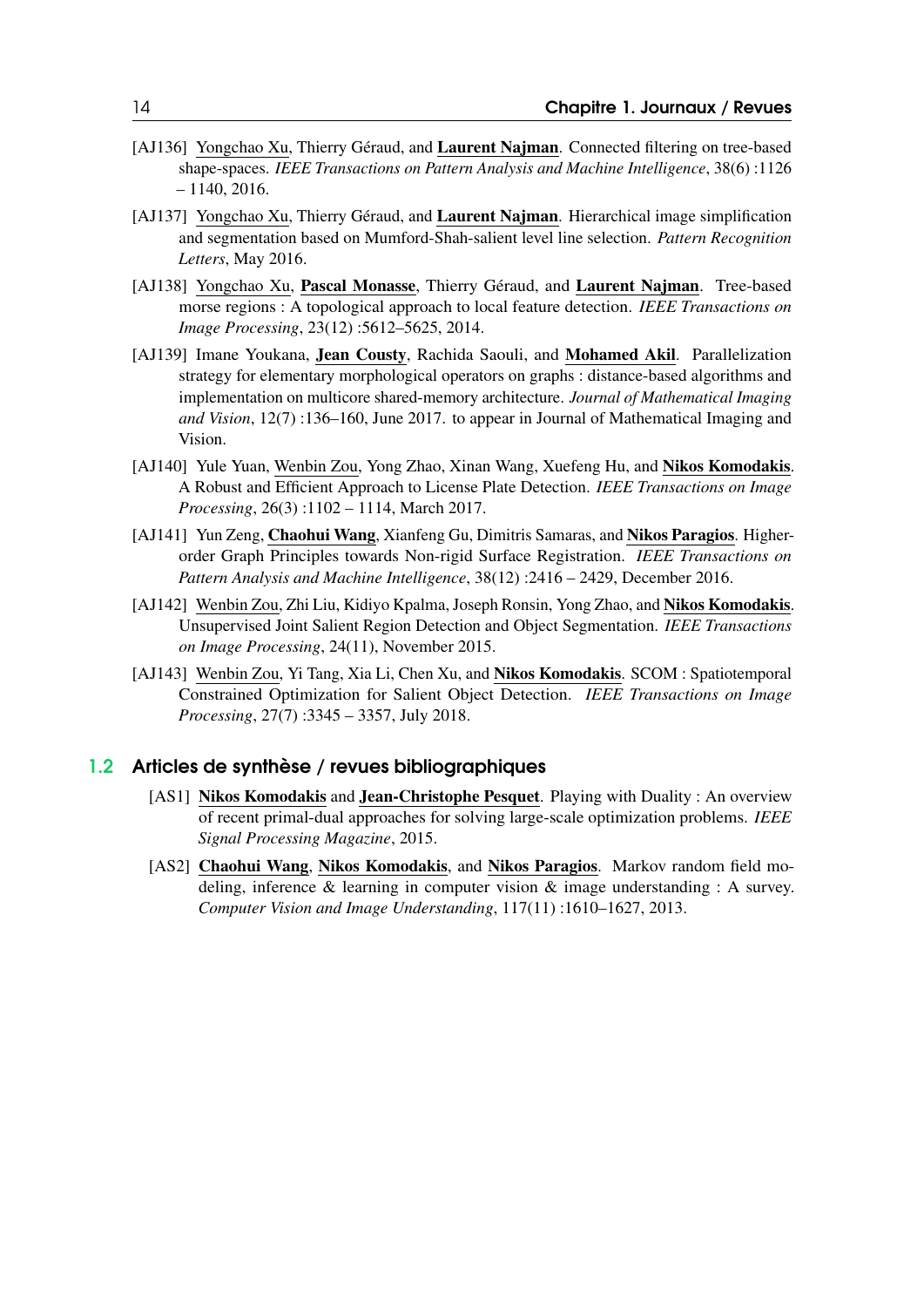## <span id="page-14-0"></span>2 Ouvrages

#### 2.1 Direction et coordination d'ouvrages / édition scientifique

- <span id="page-14-1"></span>[ADO1] Renaud Marlet. *Program Specialization*. ISTE Ltd / John Wiley & Sons Inc., February 2013.
- [ADO2] Laurent Najman and Hugues Talbot, editors. *Mathematical Morphology : From Theory to Applications*. Wiley, 2013. Online ISBN : 9781118600788.

#### 2.2 Chapitres d'ouvrage

- <span id="page-14-2"></span>[ACO1] Mathieu Aubry, Bryan C. Russell, and Josef Sivic. Visual geo-localization of nonphotographic depictions via 2D-3D alignment. In Amir R. Zamir, Asaad Hakeem, Luc Van Gool, Mubarak Shah, and Richard Szeliski, editors, *Large-Scale Visual Geolocalization* . Springer, 2015.
- [ACO2] Gilles Bertrand and Michel Couprie. Parallel skeletonization algorithms in the cubic grid based on critical kernels. In Punam Saha Gunilla Borgefors Gabriella Sanniti di Baja, editor, *Skeletonization : Theory, Methods and Applications*, pages 181–210. Elsevier, June 2017.
- [ACO3] Robert Jeansoulin. Big Data: How Geo-information Helped Shape the Future of Data Engineering. In Barry Wellar, editor, *AutoCarto Six Retrospective*, pages 190–201. Information Research Board Inc., December 2013.
- [ACO4] Andrey Kupavskii, Nabil Mustafa, and János Pach. Near-Optimal Lower Bounds for Epsilon-nets for Half-spaces and Low Complexity Set Systems. In *A Journey Through Discrete Mathematics : A Tribute to Jirí Matousek*, pages 527–541. 2017.
- [ACO5] Sébastien Lefèvre, Erchan Aptoula, Benjamin Perret, and Jonathan Weber. Morphological Template Matching in Color Images. In *Advances in Low-Level Color Image Processing*, volume 11 of *Lecture Notes in Computational Vision and Biomechanics*, pages 241–277. Springer Netherlands, 2014.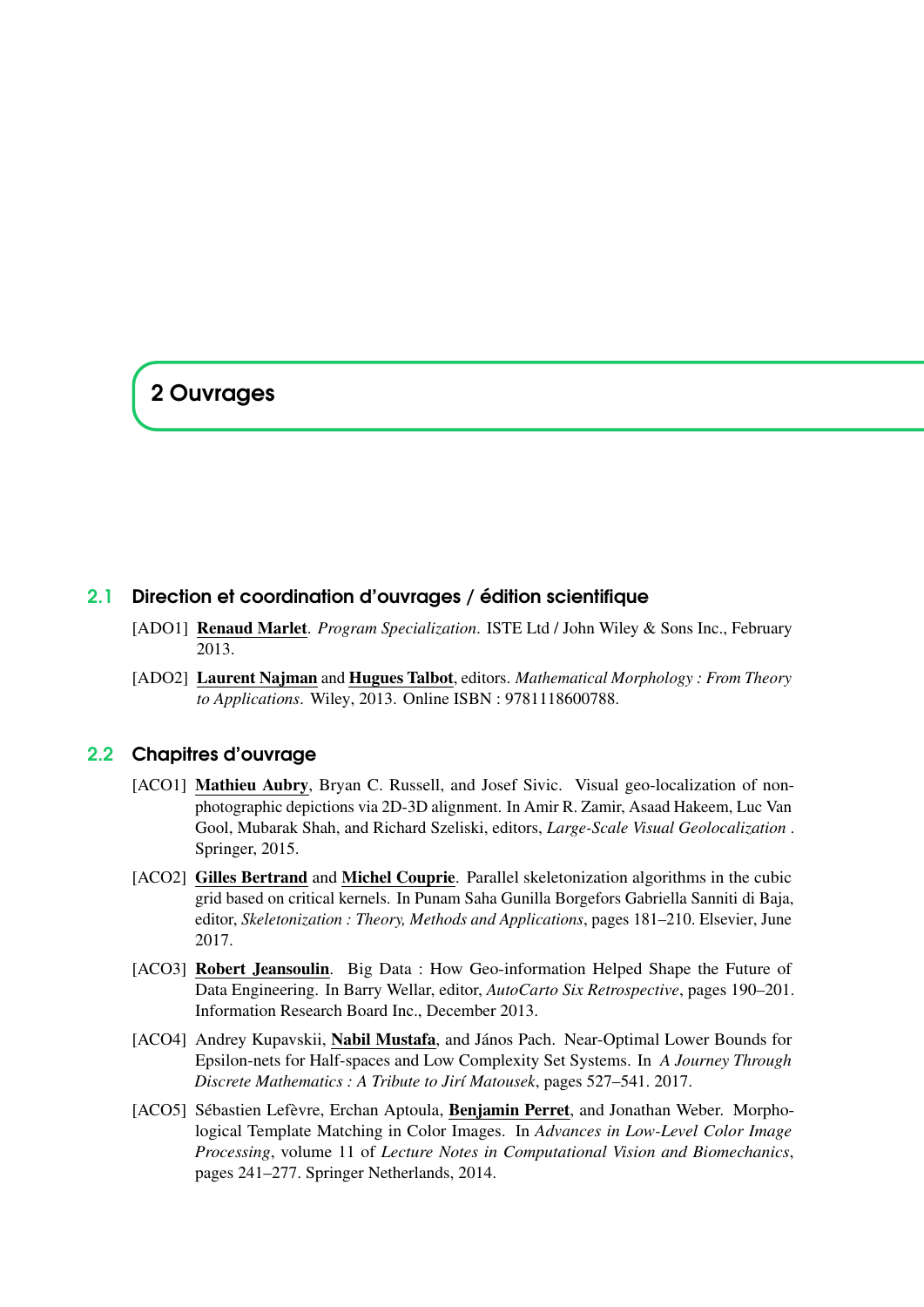- [ACO6] Laurent Lucas and Venceslas Biri. TV HD 3D et autostéréoscopie. In Laurent Lucas, Celine Loscos, and Yannick Remion, editors, *Vidéo 3D*, pages 275–290. Hermès, October 2013.
- [ACO7] Fernand Meyer and Laurent Najman. Segmentation, Minimum Spanning Tree and Hierarchies. In Laurent Najman and Hugues Talbot, editors, *Mathematical Morphology : From Theory to Applications*, pages 229–261 (Chapter 9). Wiley, 2013. Online ISBN : 9781118600788.
- [ACO8] Nabil Mustafa and Kasturi Varadarajan. Epsilon-approximations and epsilon-nets. In *Handbook of Discrete and Computational Geometry, 3rd edition*, pages 1241–1267. CRC Press, 2017.
- [ACO9] Amir Nakib, Laurent Najman, Hugues Talbot, and Patrick Siarry. Application of Graph Partitioning to Image Segmentation. In *Graph partitionning*, pages 249–274. John Wiley & Sons, Inc, February 2013.
- [ACO10] Vincent Nozick and Jean-Baptiste Thomas. Calibration et Rectification. In Laurent Lucas, Celine Loscos, and Yannick Remion, editors, *Vidéo 3D*, pages 105–124. Hermès, October 2013.
- [ACO11] Vincent Nozick and Jean-Baptiste Thomas. Camera Calibration : Geometric and Colorimetric Correction. In Laurent Lucas, Celine Loscos, and Yannick Remion, editors, *3D Video*, pages 91–112. Wiley, December 2013.
- [ACO12] Jean Serra, Corinne Vachier, and Fernand Meyer. Chapter 8 Levelings. In Laurent Najman and Hugues Talbot, editors, *Mathematical Morphology : From Theory to Applications*, pages 199–228. Wiley, 2013. Online ISBN : 9781118600788.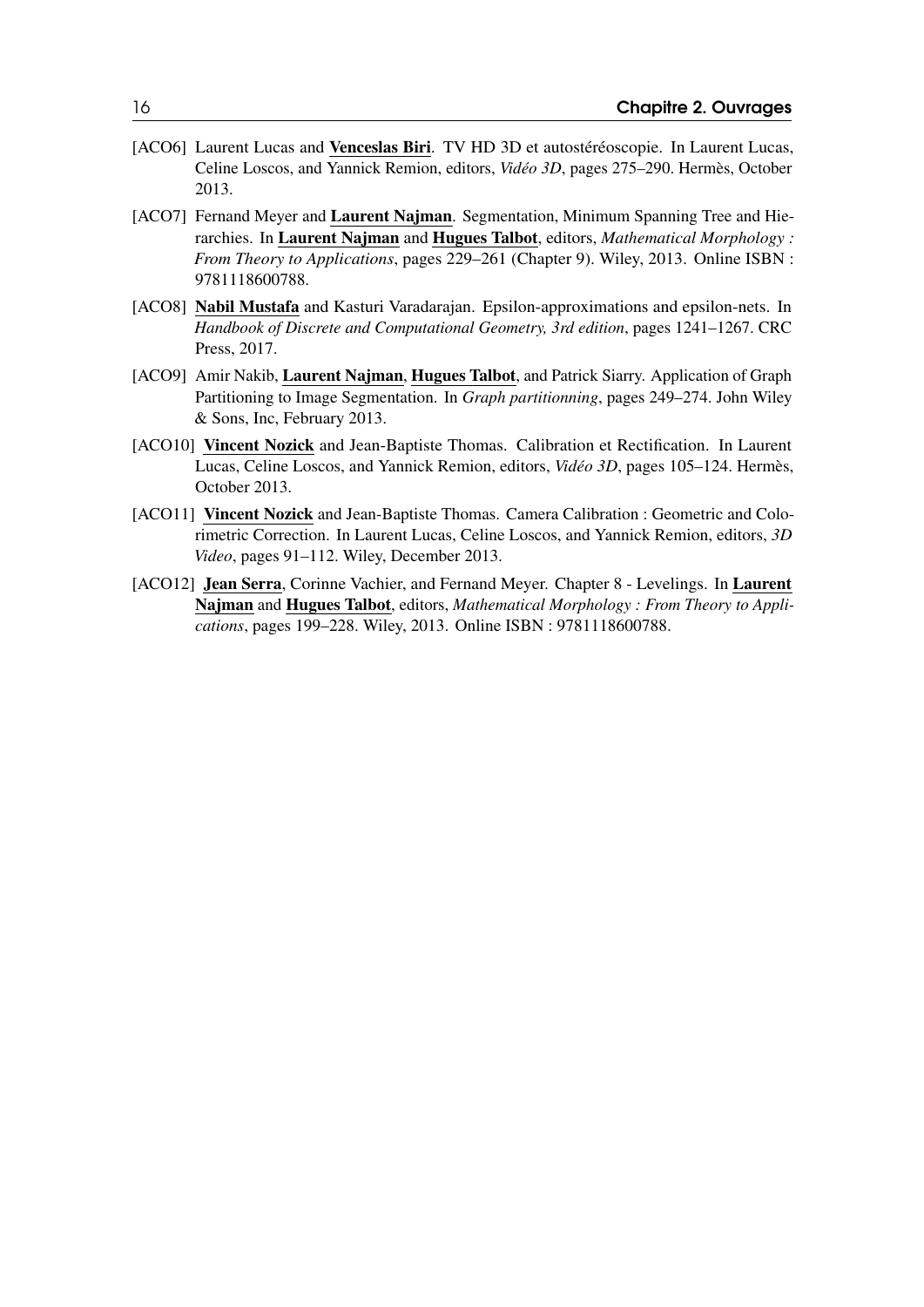## <span id="page-16-0"></span>3 Colloques / congrès, séminaires de recherche

#### 3.1 Éditions d'actes de colloques / congrès

- <span id="page-16-1"></span>[AEA1] Jon Atli Benediktsson, Jocelyn Chanussot, Hugues Talbot, and Laurent Najman. *Mathematical Morphology and Its Applications to Signal and Image Processing*, volume 9082 of *Lecture Notes in Computer Science*. Springer, Reykjavik, Iceland, May 2015.
- [AEA2] Laurent Najman and Pascal Romon. *Discrete curvature : theory and applications*, volume 3 of *Actes des rencontres du CIRM*. CEDRAM, France, December 2014.

#### 3.2 Articles publiés dans conférences internationales

- <span id="page-16-2"></span>[AC1] Francisco Javier Alvarez Padilla, Eloïse Grossiord, Barbara Romaniuk, Benoît Naegel, Camille Kurtz, Hugues Talbot, Laurent Najman, Romain Guillemot, Dimitri Papathanassiou, and Nicolas Passat. Multicriteria 3D PET image segmentation. In *Image Processing Theory, Tools and Applications (IPTA)*. IEEE, 2015.
- [AC2] Daniel Antunes, Claire Mathieu, and Nabil Mustafa. Combinatorics of Local Search : An Optimal 4-Local Hall's Theorem for Planar Graphs. In *25th Annual European Symposium on Algorithms (ESA 2017)*, 25th Annual European Symposium on Algorithms (ESA 2017), 2017.
- [AC3] Ignacio Araya, Gilles Trombettoni, Bertrand Neveu, and Gilles Chabert. Extraction de régions intérieures pour améliorer le majorant en optimisation globale sous contraintes. In *JFPC 2013*, 2013.
- [AC4] **Mathieu Aubry** and Bryan Russell. Understanding deep features with computer-generated imagery. In *ICCV*, 2015.
- [AC5] Nicolas Audebert, Alexandre Boulch, Hicham Randrianarivo, Bertrand Le Saux, Marin Ferecatu, Sébastien Lefèvre, and Renaud Marlet. Deep learning for urban remote sensing. In *Joint Urban Remote Sensing Event (JURSE)*, 2017.
- [AC6] Nejmeddine Bahri, Nidhameddine Belhadj, Med Ali Ben Ayed, Nouri Masmoudi, Thierry Grandpierre, and Mohamed Akil. Real-time H264/AVC high definition video encoder on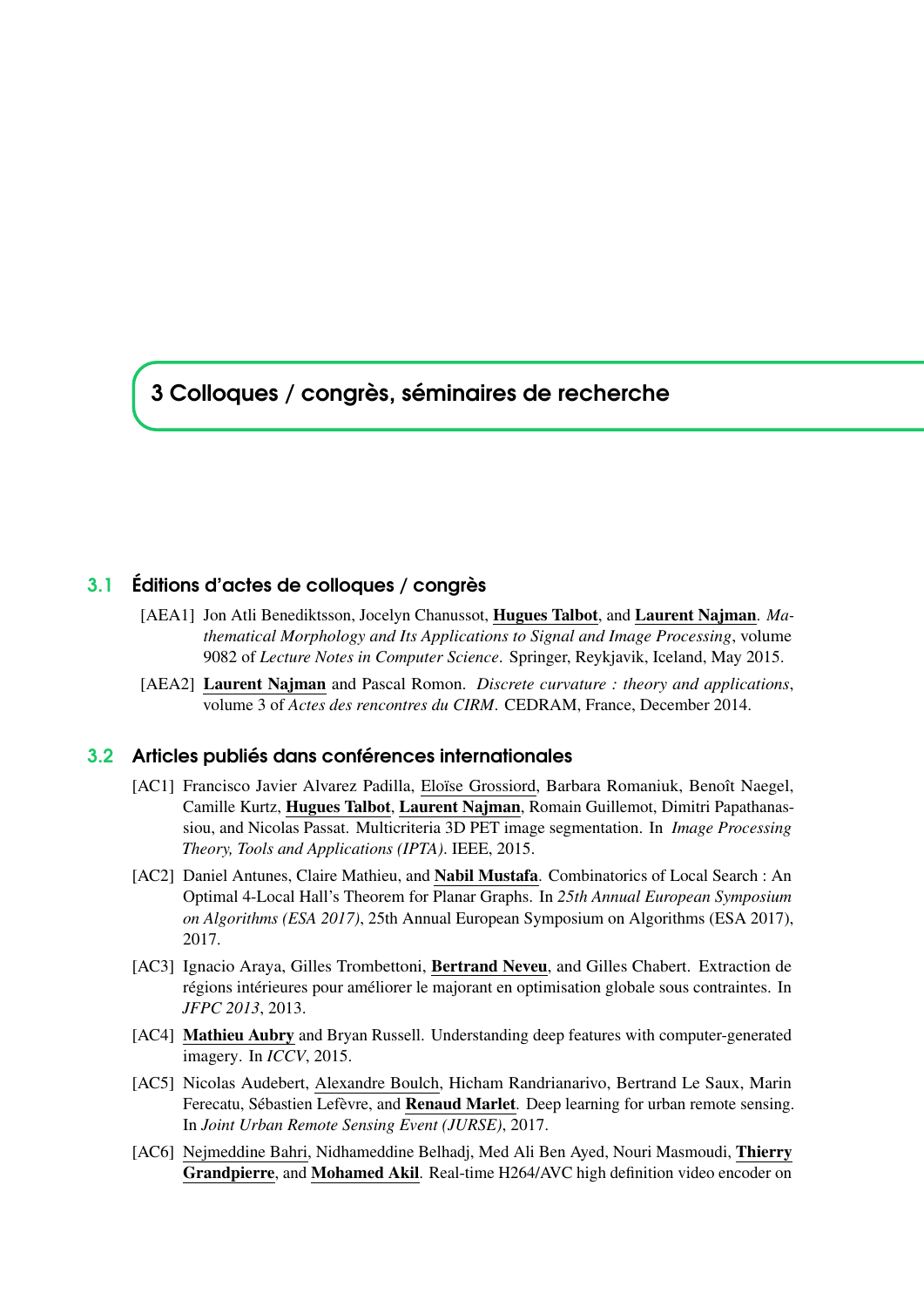a multicore DSP TMS320C6678. In *2015 International Conference on Computer Vision and Image Analysis Applications (ICCVIA)*, Computer Vision and Image Analysis Applications (ICCVIA), 2015 International Conference on. IEEE, 2015.

- [AC7] Neimeddine Bahri, Thierry Grandpierre, Med Ali Ben Ayed, Nouri Masmoudi, and Mohamed Akil. GOP level parallelism implementation for real-time H264/AVC video encoder on multicore DSP TMS320C6472. In *2014 6th European Embedded Design in Education and Research Conference (EDERC)*, Education and Research Conference (EDERC), 2014 6th European Embedded Design in. IEEE, 2014.
- [AC8] Nejmeddine Bahri, Thierry Grandpierre, Mohamed Ali ben ayed, Nouri Masmoudi, and Mohamed Akil. GOP level parallelism implementation for real-time H264/AVC video encoder on multicore DSP TMS320C6472. In *EDERC 2014*, Proceedings of the 6th European Embedded Design Education and Research Conference, pages 152–156. IEEE, EURASIP, 2014.
- [AC9] Nejmeddine Bahri, Thierry Grandpierre, Nouri Masmoudi, and Mohamed Akil. Optimisations structurelles et matérielles de l'encodeur vidéo H264/AVC sur un seul coeur d'un DSP multicoeurs TMS320C6472. In *gretsi*, GRETSI 2013 (Symposium on Signal and Image Processing), 2013.
- [AC10] Nejmeddine Bahri, Thierry Grandpierre, Nouri Masmoudi, and Mohamed Akil. Optimisations structurelles et matérielles de l'encodeur vidéo H264/AVC sur un seul coeur d'un DSP multicoeurs TMS320C6472. In *GRETSI 2013 (Symposium on Signal and Image Processing)*, 2013.
- [AC11] Clara Barbanson, Andrés Almansa, Yann Ferrec, and **Pascal Monasse**, Relief Computation from Images of a Fourier Transform Spectrometer for Interferogram Correction. In *OSA Light, Energy and the Environment Congress*, Fourier Transform Spectroscopy. OSA, 2016.
- [AC12] mohamad amin ben atitallah, Anis Boudabous, Ahmed Ben Atitallah, and Rostom Kachouri. Complexity study of the Gamma correction method for text extraction from complex images. In *STA : International conference on Sciences and Techniques of Automatic control & computer engineering*, 2015.
- [AC13] Syrine Ben Driss, M Soua, Rostom Kachouri, and Mohamed Akil. A comparison study between MLP and Convolutional Neural Network models for character recognition. In *SPIE Conference on Real-Time Image and Video Processing*, volume 10223 of *Real-Time Image and Video Processing 2017*, 2017.
- [AC14] Sofien Ben Sayadia, Yaroub Elloumi, Mohamed Akil, and Mohamed Hedibedoui. Computational Efficiency of Optic Disk Detection on Fundus Image : A survey. In *SPIE Real-Time Image and Video Processing*, 2018.
- [AC15] Gilles Bertrand. New Structures Based on Completions. In *Discrete Geometry for Computer Imagery*, volume 7749 of *Lecture notes in computer science*, pages 83–94. Springer, 2013.
- [AC16] Gilles Bertrand. Completions and simple homotopy. In *Discrete Geometry for Computer Imagery (DGCI 2014)*, pages 63–74, 2014.
- [AC17] Alexandre Boulch and **Renaud Marlet**. Statistical Criteria for Shape Fusion and Selection. In *International Conference on Pattern Recognition*, 2014.
- [AC18] Amine Bourki, Martin de La Gorce, Renaud Marlet, and Nikos Komodakis. Patchwork Stereo : Scalable, Structure-Aware 3D Reconstruction in Man-Made Environments. In *IEEE Winter Conference on Applications of Computer Vision (WACV 2017)*, pages 292–301, 2017.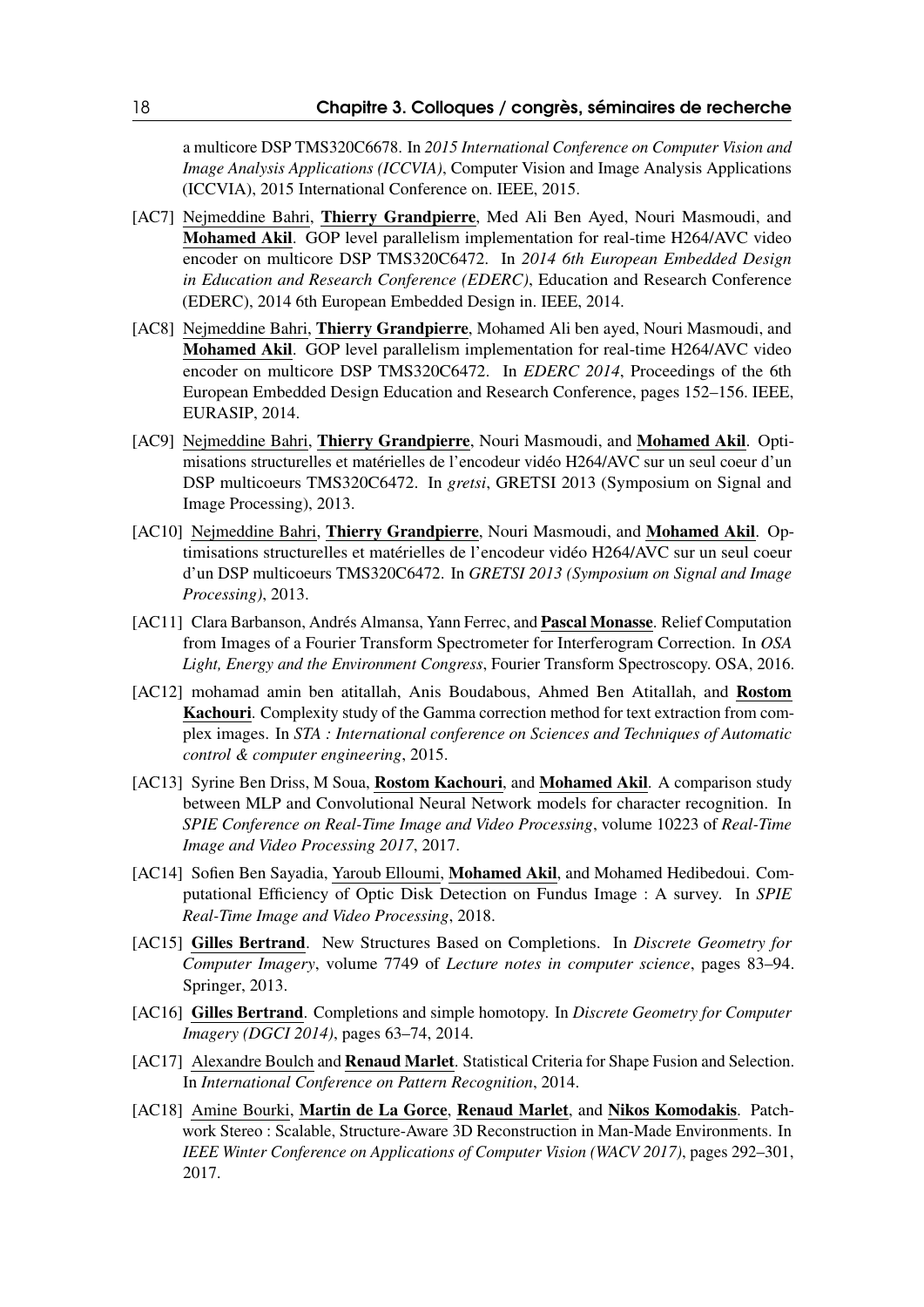- [AC19] Nicolas Boutry, Thierry Géraud, and Laurent Najman. On making nD images wellcomposed by a self-dual local interpolation. In *18th IAPR International Conference, DGCI 2014*, volume 8668 of *Lecture Notes in Computer Science*, pages 320–331. Springer International Publishing, 2014.
- [AC20] Nicolas Boutry, Thierry Géraud, and Laurent Najman. How to Make nD Functions Digitally Well-Composed in a Self-dual Way. In *Mathematical Morphology and Its Applications to Signal and Image Processing*, volume 9082 of *Lecture Note In Computer Sciences*, pages 561–572. Benediktsson, J.A. and Chanussot, J. and Najman, L. and Talbot, H., 2015.
- [AC21] Nicolas Boutry, Thierry Géraud, and Laurent Najman. How to make nD images Wellcomposed without interpolation. In *International Conference on Image Processing (ICIP)*. IEEE, 2015.
- [AC22] Nicolas Boutry, Laurent Najman, and Thierry Géraud. Well-Composedness in Alexandrov Spaces Implies Digital Well-Composedness in Z *n* . In *20th International Conference on Discrete Geometry for Computer Imagery (DGCI 2017)*, volume 10502 of *Discrete Geometry for Computer Imagery 20th IAPR International Conference, DGCI 2017, Vienna, Austria, September 19 – 21, 2017, Proceedings*, pages 225–237, 2017.
- [AC23] Nicolas Boutry, Laurent Najman, and Thierry Géraud. Well-composedness in Alexandrov spaces implies digital well-composedness in Z *n* . In *20th IAPR International Conference on Discrete Geometry for Computer Imagery (DGCI)*, 2017.
- [AC24] Yosra Braham, Mohamed Akil, and Mohamed Hédi Bedoui. Parallel implementation of a watershed algorithm on shared memory multicore architecture. In *Ninth International Conference on Machine Vision*, 2016.
- [AC25] Stéphane Breuils, Vincent Nozick, Laurent Fuchs, Dietmar Hildenbrand, Werner Benger, and Christian Steinmetz. A hybrid approach for computing products of high-dimensional geometric algebras. In *CGI / ENGAGE 2017*, CGI '17 Proceedings of the Computer Graphics International Conference, pages 1 – 6, 2017.
- [AC26] Norbert Bus, Shashwat Garg, Nabil Mustafa, and Saurabh Ray. Improved Local Search for Geometric Hitting Set. In *Proc. of the 32st International Symposium on Theoretical Aspects of Computer Science (STACS)*, 2015.
- [AC27] Norbert Bus, Nabil Mustafa, and Venceslas Biri. IlluminationCut. In *Eurographics (EG 2015)*, pages 561–574, 2015.
- [AC28] Norbert Bus, Nabil Mustafa, and Saurabh Ray. Geometric Hitting Sets for Disks : Theory and Practice. In *23rd European Symposium on Algorithms (ESA 2015)*, 2015.
- [AC29] Juan-Pablo Cares, Maria Cristina Riff, and Bertrand Neveu. GeneRa : A Benchmarks Generator for RadiotherapyTreatment Scheduling Problems. In *Learning and Intelligent OptimizatioN Conference LION 8*, volume LNCS 8426 of *Learning and Intelligent Optimization*, pages 353–361. Springer, 2014.
- [AC30] Edwin Carlinet and Thierry Géraud. A Comparison of Many Max-tree Computation Algorithms. In *11th International Symposium on Mathematical Morphology (ISMM)*, pages 73 – 85, 2013.
- [AC31] Edwin Carlinet and Thierry Géraud. A Color Tree of Shapes with Illustrations on Filtering, Simplification, and Segmentation. In *12th International Symposium on Mathematical Morphology (ISMM)*, pages 363 – 374, 2017.
- [AC32] Edwin Carlinet and Thierry Géraud. Getting a morphological tree of shapes for multivariate images : Paths, traps, and pitfalls. In *21st IEEE International Conference on Image Processing (ICIP)*, pages 615 – 619, 2017.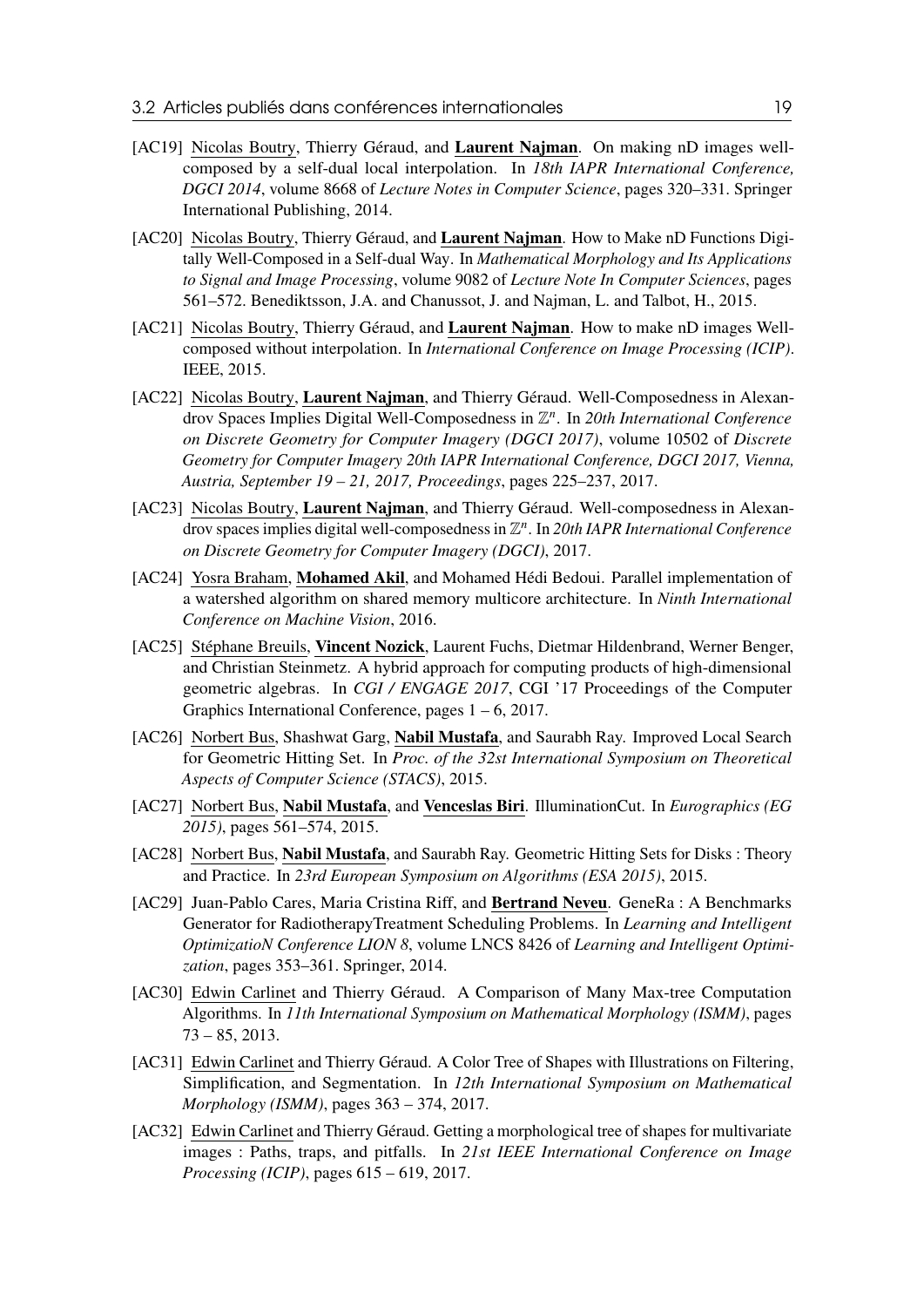- [AC33] Gabriele Cavallaro, Mauro Dalla Mura, Edwin Carlinet, Thierry Géraud, Nicola Falco, and Jón Atli Benediktsson. Region-based classification of remote sensing images with the morphological tree of shapes. In *2016 IEEE International Geoscience and Remote Sensing Symposium (IGARSS)* , pages 5087 – 5090, 2016.
- [AC34] Edward Jorge Yuri Cayllahua Cahuina, **Jean Cousty, Yukiko Kenmochi**, Arnaldo De Albuquerque Araujo, and Guillermo Cámara-Chávez. Algorithms for hierarchical segmentation based on the Felzenszwalb-Huttenlocher dissimilarity. In *International Conference on Pattern Recognition and Artificial Intelligence*, 2018.
- [AC35] Aditya Challa, Sravan Danda, B S Daya Sagar, and Laurent Najman. An Introduction to Gamma-Convergence for Spectral Clustering. In *Discrete Geometry for Computer Imagery*, volume 10502 of *Lecture Note In Computer Sciences*, pages 185–196. Kropatsch, Walter G. and Artner, Nicole M. and Janusch, Ines, Springer, 2017.
- [AC36] Aditya Challa, Sravan Danda, B S Daya Sagar, and Laurent Najman. POWER SPEC-TRAL CLUSTERING ON HYPERSPECTRAL DATA. In *International Geoscience and Remote Sensing Symposium*. IEEE, 2017.
- [AC37] Antonin Chambolle, **Pascal Monasse**, and Pauline Tan. Occlusion Detection in Dense Stereo Estimation with Convex Optimization. In *ICIP'17, IEEE International Conference on Image Processing*, 2017.
- [AC38] John Chaussard, Laurent Noël, Venceslas Biri, and Michel Couprie. A 3D curvilinear skeletonization algorithm with application to path tracing. In *Discrete Geometry for Computer Imagery*, pages 1–12, 2013.
- [AC39] Antoine Chevreuil and Philippe Loubaton. On the detection of low rank matrices in the high-dimensional regime. In *EUSIPCO*, 2018.
- [AC40] Giovanni Chierchia, Davide Cozzolino, Giovanni Poggi, and Luisa Verdoliva. SAR image despeckling through convolutional neural networks. In *IEEE International Geoscience and Remote Sensing Symposium (IGARSS 2017)*, pages 5438–5441, 2017.
- [AC41] Takwa Chihaoui, Hejer Jlassi, Rostom Kachouri, Kamel Hamrouni, and Mohamed Akil. Personal verification system based on retina and SURF descriptors. In *13th IEEE International Multi-Conference on Systems, Signals & Devices (SSD 2016)*, 2016.
- [AC42] Takwa Chihaoui, Rostom Kachouri, Hejer Jlassi, Mohamed Akil, and Kamel Hamrouni. Human identification system based on the detection of optical Disc Ring in retinal images. In *International Conference on Image Processing Theory, Tools and Applications (IPTA 2015)*, pages 263–267, 2015.
- [AC43] Takwa Chihaoui, Rostom Kachouri, Hejer Jlassi, Mohamed Akil, and Kamel Hamrouni. L'extraction d'un anneau d'interet autour de disque optique pour une identification rétinienne robuste. In *ERIS'2016 Eye-tracking, Regard, Interactions et Suppléances*, 2016.
- [AC44] Emilie Chouzenoux, Fiona Zolyniak, Emmanuelle Gouillart, and Hugues Talbot. A Majorize-Minimize memory gradient algorithm applied to X-ray tomography. In *International Conference on Tomography of Materials and Structures*, 2013.
- [AC45] François Cokelaer, Mauro Dalla Mura, Hugues Talbot, and Jocelyn Chanussot. Selective and robust d-dimensional path operators. In *21st IEEE International Conference on Image Processing (ICIP 2014)*, pages 4767–4771, 2014.
- [AC46] Bruno Conejo, **Nikos Komodakis**, Sebastien Leprince, and Jean-Philippe Avouac. Inference by Learning : Speeding-up Graphical Model Optimization via a Coarse-to-Fine Cascade of Pruning Classifiers. In *NIPS*, 2014.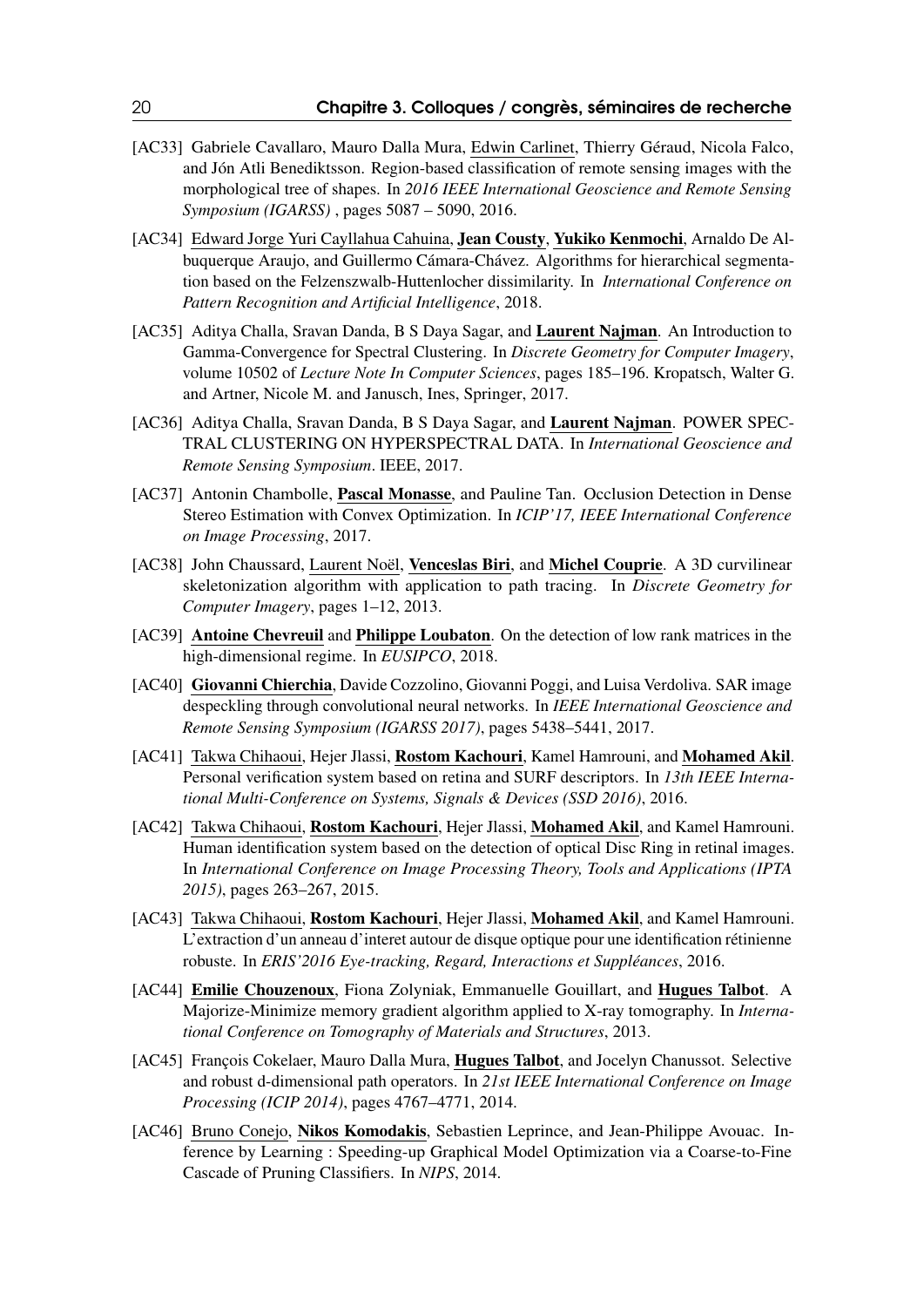- [AC47] Bruno Conejo, S. Leprince, F. Ayoub, and Jean-Philippe Ayouac. Fast global stereo matching via energy pyramid minimization. In *Photogrammetric Computer Vision - PCV2014*, volume 3, pages 41 – 48. ISPRS Technical Commission III Midterm Symposium, 2014.
- [AC48] Mathieu Constant, Joseph Le Roux, and Nadi Tomeh. Deep Lexical Segmentation and Syntactic Parsing in the Easy-First Dependency Framework. In *NAACL*, 2016.
- [AC49] Camille Couprie, Clément Farabet, Yann Lecun, and Laurent Najman. Causal graphbased video segmentation. In *International Conference on Image Processing*, pages 1–4, 2013.
- [AC50] Camille Couprie, Clément Farabet, Laurent Najman, and Yann Lecun. Indoor Semantic Segmentation using depth information. In *First International Conference on Learning Representations (ICLR 2013)*, pages 1–8, 2013.
- [AC51] Michel Couprie and Gilles Bertrand. Isthmus-based Parallel and Asymmetric 3D Thinning Algorithms. In *Discrete Geometry for Computer Imagery*, volume 8668 of *Lecture Notes in Computer Science*, pages 51–62, 2014.
- [AC52] Michel Couprie and Gilles Bertrand. A 3D Sequential Thinning Scheme Based on Critical Kernels. In *International Symposium on Mathematical Morphology*, volume 9082 of *Lecture Notes in Computer Science - Mathematical Morphology and Its Applications to Signal and Image Processing*, pages 549–560. Springer, 2015.
- [AC53] **Michel Couprie** and Gilles Bertrand. Homotopic thinning in 2D and 3D cubical complexes based on critical kernels. In *19th IAPR international conference on Discrete Geometry for Computer Imagery (DGCI 2016)*, volume 9647 of *Discrete Geometry for Computer Imagery 19th IAPR International Conference, DGCI 2016, Nantes, France, April 18-20, 2016. Proceedings*, pages 131–142. Springer, 2016.
- [AC54] Michel Couprie, Francisco Nivando Bezerra, and Gilles Bertrand. A Parallel Thinning Algorithm for Grayscale Images. In *Discrete Geometry for Computer Imagery*, volume 7749 of *Lecture notes in computer science*, pages 71–82. Springer, 2013.
- [AC55] Jean Cousty and Laurent Najman. Morphological Floodings and Optimal Cuts in Hierarchies. In *International Conference on Image Processing (ICIP)*, 2014.
- [AC56] Jean Cousty, Laurent Najman, Yukiko Kenmochi, and Silvio Guimarães. New characterizations of minimum spanning trees and of saliency maps based on quasi-flat zones. In *12th International Symposium on Mathematical Morphology (ISMM)*, volume 9082 of *Mathematical Morphology and Its Applications to Signal and Image Processing*, pages 205–216. Benediktsson, J.A.; Chanussot, J.; Najman, L.; Talbot,, 2015.
- [AC57] Jean Cousty, Laurent Najman, and Benjamin Perret. Constructive links between some morphological hierarchies on edge-weighted graphs. In *International Symposium on Mathematical Morphology*, volume 7883 of *Lecture Notes in Computer Science*, pages 85–96. Springer, 2013.
- [AC58] Sravan Danda, Aditya Challa, B S Daya Sagar, and Laurent Najman. Power Tree Filter : A Theoretical Framework Linking Shortest Path Filters and Minimum Spanning Tree Filters. In *Mathematical Morphology and Its Applications to Signal and Image Processing*, volume 10225 of *Lecture Note In Computer Sciences*, pages 199–210. Springer, 2017.
- [AC59] Kleber Jacques De Souza, Arnaldo Albuquerque de Araújo, Zenilton Kleber G. do Patricio Jr., Jean Cousty, Laurent Najman, Yukiko Kenmochi, and Silvio Jamil F Guimarães. Hierarchical video segmentation using an observation scale. In *26th SIBRAPI Conference on Graphics, Patterns and Images - SIPGRAPI 2013*, Graphics, Patterns and Images (SIBGRAPI), 2013 26th SIBGRAPI - Conference on, 2013.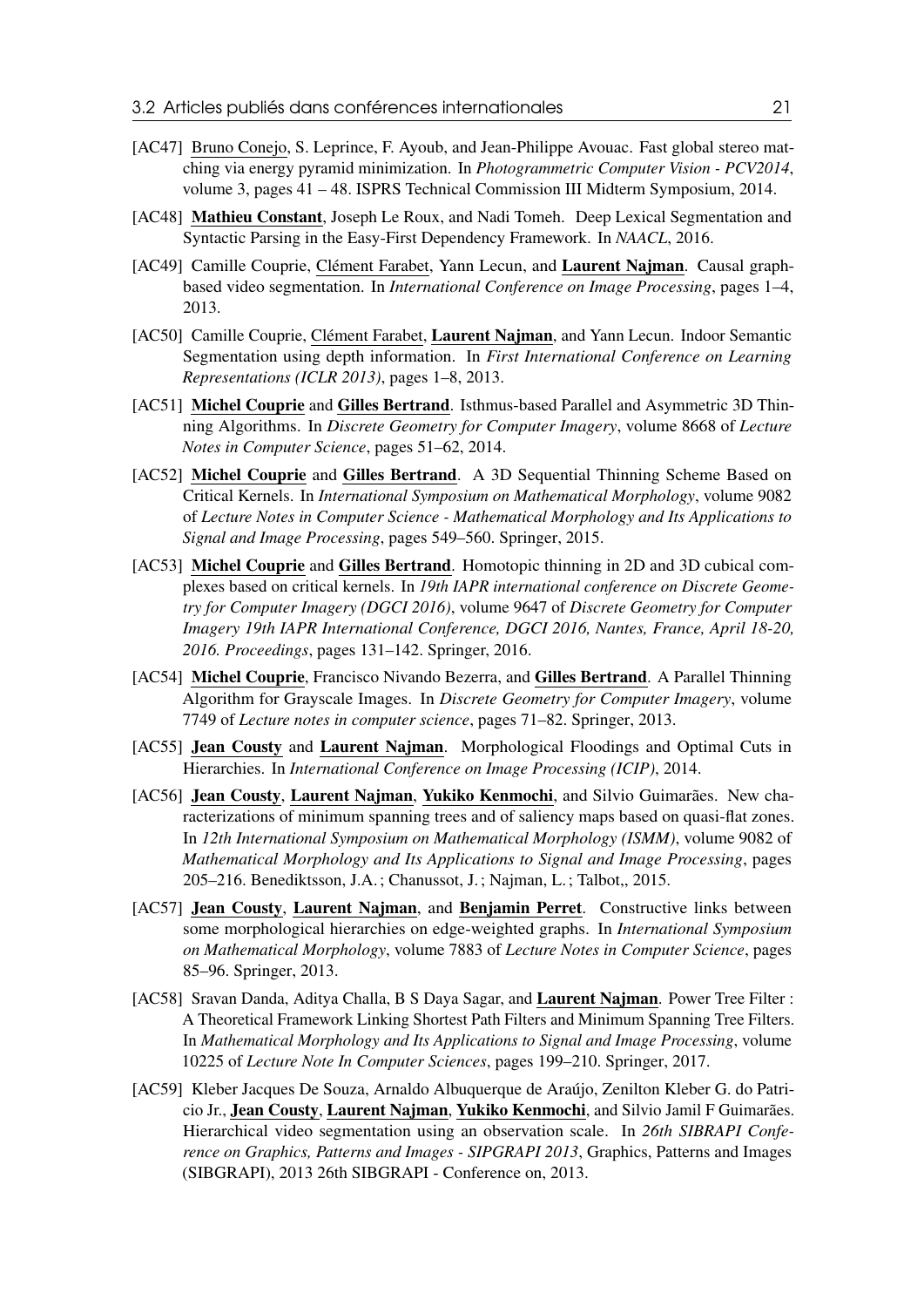- [AC60] Fabio Dias, Moussa R Mansour, Paola R Valdivia, Jean Cousty, and Laurent Najman. Watersheds on Hypergraphs for Data Clustering. In *ISMM 2017 - 13th International Symposium on Mathematical Morphology and Its Applications to Signal and Image Processing*, volume 10225 of *Lecture Note In Computer Sciences*, pages 211–221. Springer, 2017.
- [AC61] Alice Dufour, Christian Ronse, Joseph Baruthio, Olena Tankyevych, **Hugues Talbot**, and Nicolas Passat. Morphology-based cerebrovascular atlas. In *International Symposium on Biomedical Imaging (ISBI)*, pages 1210–1214. IEEE, 2013.
- [AC62] Kunal Dutta, Arijit Ghosh, Bruno Jartoux, and **Nabil Mustafa**. Shallow packings, semialgebraic set systems, Macbeath regions and polynomial partitioning. In *33rd International Symposium on Computational Geometry (SoCG 2017)*, 2017.
- [AC63] Yaroub Elloumi and Mohamed Akil. Computationally Efficient Blood Vessels Segmentation in Fundus Image on Shared Memory Parallel Machines. In *SPIE Real-Time Image and Video Processing*, 2018.
- [AC64] Yaroub Elloumi, Mohamed Akil, and Mohamed Hedi Bedoui. Execution Time and Code Size Optimization using Multidimensional Retiming and Loop Striping. In *EUROMICRO Conference on Digital System Design*, 2013.
- [AC65] Yaroub Elloumi, Mohamed Akil, and Mohamed Hedi Bedoui. WCET Nested-Loop Minimization in Terms of Instruction-Level-Parallelism. In *International Conference on High Performance Computing & Simulation (HPCS)*, 2015.
- [AC66] Ferran Espuny and Pascal Monasse. Singular Vector Methods for Fundamental Matrix Computation. In *PSIVT*, volume 8333 of *Lecture Notes in Computer Science*, pages 290–301. Springer, 2013.
- [AC67] Ferran Espuny, Pascal Monasse, and Lionel Moisan. A New A Contrario Approach for the Robust Determination of the Fundamental Matrix. In *Pacific-Rim Symposium on Image and Video Technology (PSIVT 2013)*, pages 181–192, 2013.
- [AC68] Gabriele Facciolo, Carlo de Franchis, and Enric Meinhardt. MGM : A Significantly More Global Matching for Stereovision. In *BMVC 2015*, 2015.
- [AC69] Vadim Fedorov, Pablo Arias, Gabriele Facciolo, and Coloma Ballester. Affine Invariant Self-Similarity for Exemplar-Based Inpainting. In *VISAPP*, 2016.
- [AC70] Aniello Fiengo, Giovanni Chierchia, Marco Cagnazzo, and Béatrice Pesquet-Popescu. Convex optimization for frame-level rate allocation in MV-HEVC. In *IEEE International Conference on Image Processing (ICIP 2016)*, pages 2157–2161, 2016.
- [AC71] Marion Foare, Jacques-Olivier Lachaud, and Hugues Talbot. Image restoration and segmentation using the Ambrosio-Tortorelli functional and discrete calculus . In *International Conference on Pattern Recognition (ICPR 2016)*, 2016.
- [AC72] Huan Fu, Mingming Gong, Chaohui Wang, Kayhan Batmanghelich, and Dacheng Tao. Deep ordinal regression network for monocular depth estimation. In *IEEE Conference on Computer Vision and Pattern Recognition (CVPR 2018)*, 2018.
- [AC73] Huan Fu, Chaohui Wang, Dacheng Tao, and Michael J Black. Occlusion boundary detection via deep exploration of context. In *IEEE Conference on Computer Vision and Pattern Recognition (CVPR 2016)*, pages 241 – 250, 2016.
- [AC74] Raghudeep Gadde, Varun Jampani, Martin Kiefel, Daniel Kappler, and Peter Gehler. Superpixel Convolutional Networks Using Bilateral Inceptions. In *European Conference on Computer Vision (ECCV)*, European Conference on Computer Vision (ECCV). Springer, 2016.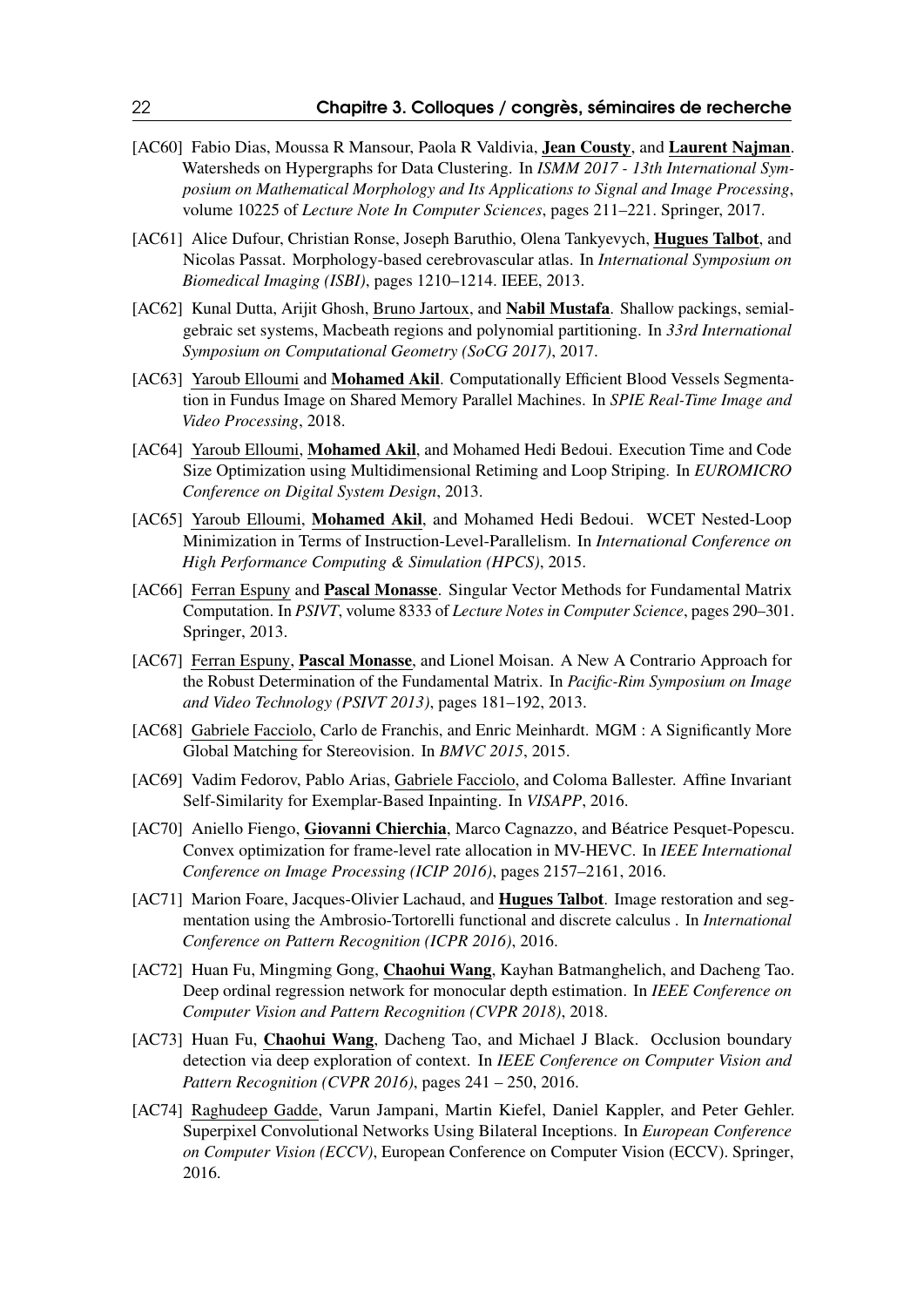- [AC75] Thierry Géraud, Edwin Carlinet, and Sébastien Crozet. Self-duality and Digital Topology: Links Between the Morphological Tree of Shapes and Well-Composed Gray-Level Images. In *12th International Symposium on Mathematical Morphology (ISMM*, pages 573 – 584, 2017.
- [AC76] Thierry Géraud, Edwin Carlinet, Sébastien Crozet, and Laurent Najman. A quasi-linear algorithm to compute the tree of shapes of n-D images. In *International Symposium on Mathematical Morphology*, volume 7883 of *Lecture Notes in Computer Science*, pages 97–108. Springer, 2013.
- [AC77] Thierry Géraud, Yongchao Xu, Edwin Carlinet, and Nicolas Boutry. Introducing the Dahu Pseudo-Distance. In *13th International Symposium on Mathematical Morphology (ISMM)*, 2017.
- [AC78] Spyros Gidaris and Nikos Komodakis. Object detection via a multi-region & semantic segmentation-aware CNN model. In *IEEE International Conference on Computer Vision (ICCV 2015)*, pages 1134–1142. IEEE Computer Society, 2015.
- [AC79] Spyros Gidaris and **Nikos Komodakis**. Detect, Replace, Refine : Deep Structured Prediction for Pixel Wise Labeling. In *2017 IEEE Conference on Computer Vision and Pattern Recognition (CVPR)*. IEEE, 2017.
- [AC80] Spyros Gidaris and Nikos Komodakis. Dynamic Few-Shot Visual Learning without Forgetting Spyros Gidaris. In *IEEE conference on Computer Vision and Pattern Recognition*, 2018.
- [AC81] Edouard Grave, Guillaume Obozinski, and Francis Bach. Hidden Markov tree models for semantic class induction. In *CoNLL - Seventeenth Conference on Computational Natural Language Learning*, 2013.
- [AC82] Edouard Grave, Guillaume Obozinski, and Francis Bach. A Markovian approach to distributional semantics with application to semantic compositionality. In *International Conference on Computational Linguistics (Coling)*, pages 1447 – 1456. International Committee on Computational Linguistics (ICCL), 2014.
- [AC83] Eloïse Grossiord, Benoît Naegel, **Hugues Talbot**, Nicolas Passat, and Laurent Najman. Shape-based analysis on component-graphs for multivalued image processing. In *International Symposium on Mathematical Morphology (ISMM)*, volume 9082 of *Lecture Note In Computer Sciences*, pages 446–457. Springer, 2015.
- [AC84] Eloïse Grossiord, Hugues Talbot, Nicolas Passat, Michel Meignan, and Laurent Najman. Automated 3D lymphoma lesion segmentation from PET/CT characteristics. In *International Symposium on Biomedical Imaging (ISBI)*, pages 174–178. IEEE, 2017.
- [AC85] Eloïse Grossiord, Hugues Talbot, Nicolas Passat, Michel Meignan, Pierre Tervé, and Laurent Najman. Hierarchies and shape-space for PET image segmentation. In *International Symposium on Biomedical Imaging (ISBI)*, pages 1118–1121. IEEE, 2015.
- [AC86] Thibault Groueix, Matthew Fisher, Vladimir G. Kim, Bryan Russell, and Mathieu Aubry. AtlasNet : A Papier-Mâché Approach to Learning 3D Surface Generation. In *IEEE Conference on Computer Vision and Pattern Recognition (CVPR 2018)*, 2018.
- [AC87] Thibault Groueix, Matthew Fisher, Vladimir G Kim, Bryan Russell, and Mathieu Aubry. Shape correspondences from learnt template-based parametrization. In *15th European Conference on Computer Vision ECCV 2018*, 2018.
- [AC88] Silvio Jamil F. Guimarães, Zenilton Kleber G. do Patrocinio, Yukiko Kenmochi, Jean Cousty, and Laurent Najman. Hierarchical image segmentation relying on a likelihood ratio test. In *ICIAP 2015*, volume LNCS of *Image Analysis and Processing - ICIAP 2015*. Springer, 2015.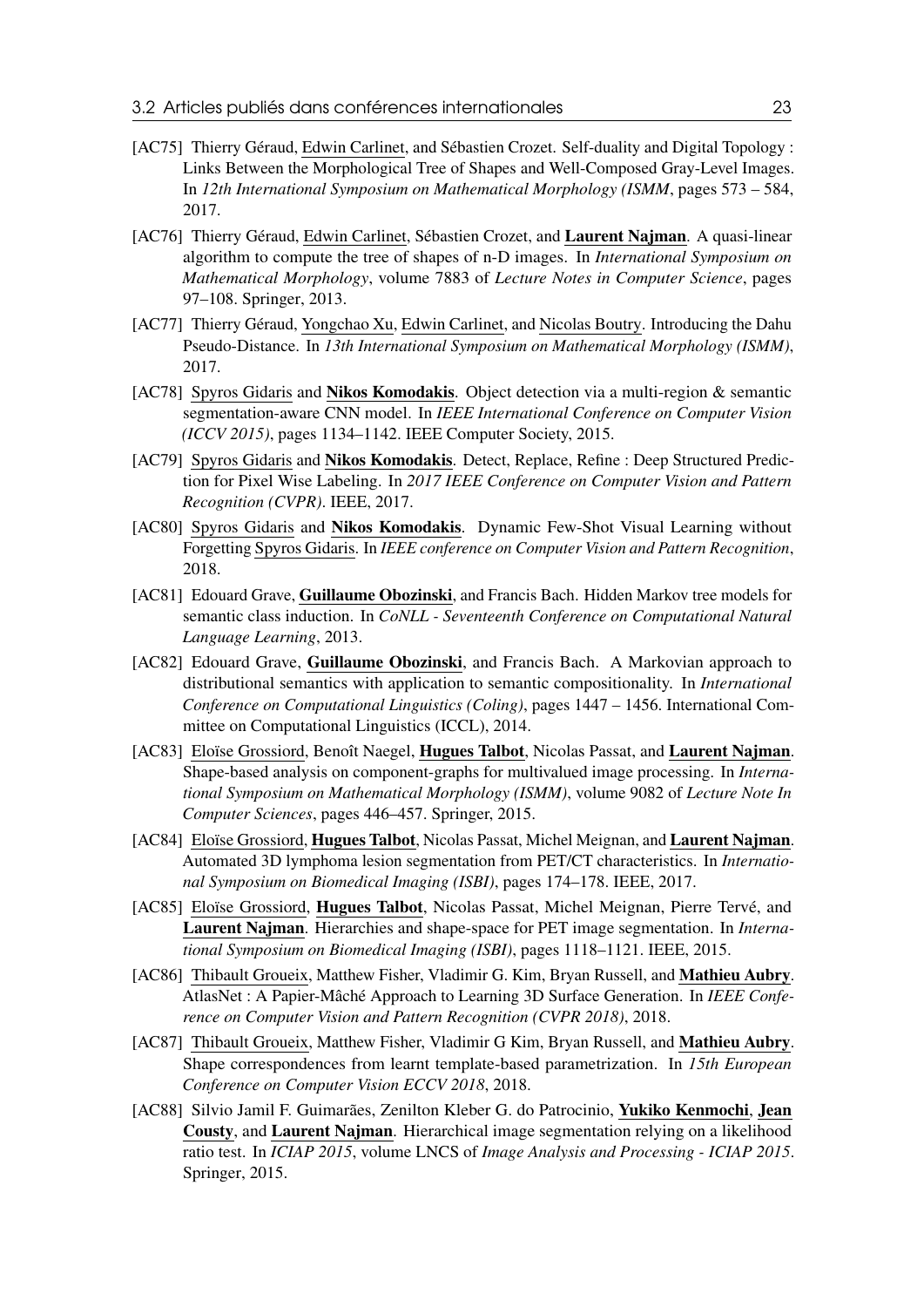- [AC89] Adrien Herubel, Venceslas Biri, and Stéphane Deverly. Autonomous Lighting Agents in Photon Mapping. In *ISVC 2009*, volume 5876 of *Lecture Notes in Computer Science*, pages 919–928. springer, 2013.
- [AC90] Shell Xu Hu and Guillaume Obozinski. SDCA-Powered Inexact Dual Augmented Lagrangian Method for Fast CRF Learning. In *International Conference on Artificial Intelligence and Statistics (AISTATS 2018)*, 2018.
- [AC91] Ali Isavudeen, Eva Dokladalova, Nicolas Ngan, and Mohamed Akil. Self-Adaptive Architecture for Multi-sensor Embedded Vision System. In *MEMICS'15*. Kofron, Jan, Vojnar, Tomáš, 2015.
- [AC92] Ali Isavudeen, Nicolas Ngan, Eva Dokladalova, and Mohamed Akil. Auto-Adaptive Multi-Sensor Architecture. In *IEEE International symposium on circuits and systems, ISCAS 2016*. IEEE, 2016.
- [AC93] Ali Isavudeen, Nicolas Ngan, Eva Dokladalova, and Mohamed Akil. Highly Scalable Monitoring System on Chip for Multi-Stream Auto-Adaptable Vision System. In *International Conference on Research in Adaptive and Convergent Systems*, Proceedings of the International Conference on Research in Adaptive and Convergent Systems, pages Pages 249–254. ACM New York, 2017.
- [AC94] Ali Isavudeen, Nicolas Ngan, Eva DOKLADALOVA, and Mohamed Akil. Highly Scalable Monitoring System on Chip for Multi-Stream Auto-Adaptable Vision System. In *Research in Adaptive and Convergent Systems 2017, RACS 2017*, ACM Proceedings Research in Adaptive and Convergent Systems 2017. ACM SIGAPP, ACM, 2017.
- [AC95] Varun Jampani, Raghudeep Gadde, and Peter Gehler. Efficient Facade Segmentation Using Auto-context. In *2015 IEEE Winter Conference on Applications of Computer Vision (WACV)*, 2015 IEEE Winter Conference on Applications of Computer Vision (WACV). IEEE, 2015.
- [AC96] Clara Jaquet, Edward Andò, Gioacchino Viggiani, and Hugues Talbot. Estimation of Separating Planes between Touching 3D Objects Using Power Watershed. In *11th International Symposium on Mathematical Morphology and Its Applications to Signal and Image Processing (ISMM 2013)*, volume 7883 of *Mathematical Morphology and Its Applications to Signal and Image Processing*, pages 452–463. Springer, 2013.
- [AC97] Bruno Jartoux and Nabil Mustafa. Optimality of Geometric Local Search. In *34th International Symposium on Computational Geometry (SoCG 2018)*, 2018.
- [AC98] Stéphanie Jehan-Besson, C Tilmant, A De Cesare, A Lalande, A Cochet, Jean Cousty, J Lebenberg, M Lefort, P Clarysse, Régis Clouard, Laurent Najman, L Sarry, F Frouin, and M Garreau. A mutual reference shape based on information theory. In *International Conference on Image Processing ICIP*, pages 887 – 891, 2014.
- [AC99] Anna Jezierska, Olivia Miraucourt, Hugues Talbot, Stéphanie Salmon, and Nicolas Passat. A non-local Chan-Vese model for sparse, tubular object segmentation. In *International Conference on Image Processing (ICIP)*, Image Processing (ICIP), 2014 IEEE International Conference on, pages 907–911. IEEE, 2014.
- [AC100] Anna Jezierska, **Jean-Christophe Pesquet, Hugues Talbot**, and Caroline Chaux. Iterative Poisson-Gaussian Noise Parametric Estimation for Blind Image Denoising. In *IEEE International Conference on Image Processing*, pages 1–5, 2014.
- [AC101] Laura F Julià and **Pascal Monasse**. A Critical Review of the Trifocal Tensor Estimation. In *PSIVT'17, The Eighth Pacific-Rim Symposium on Image and Video Technology*, 2017.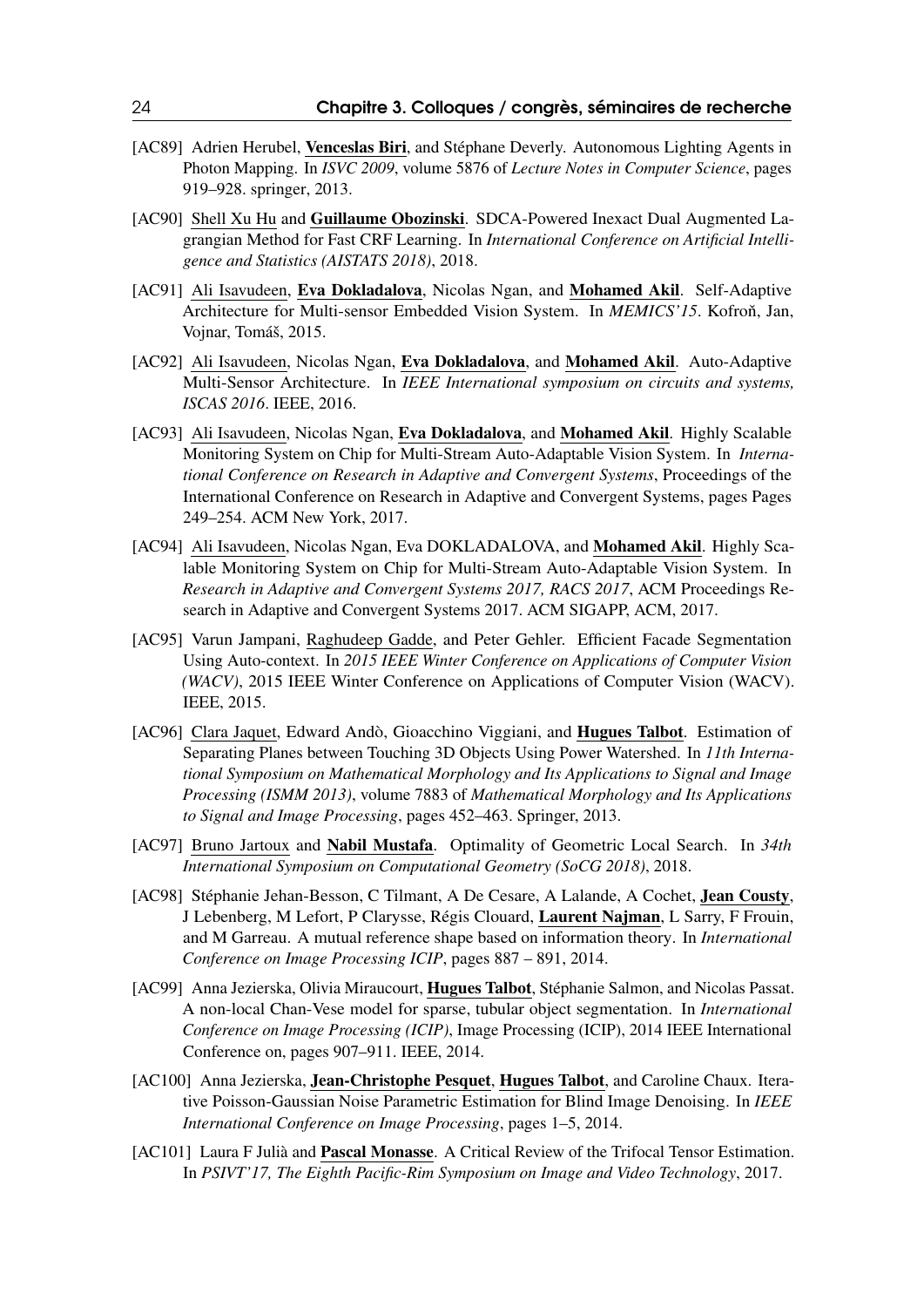- [AC102] Thibault Julliand, Vincent Nozick, and Hugues Talbot. Automatic image splicing detection based on noise density analysis in raw images. In *International Conference of Advanced Concepts for Intelligent Vision Systems (ACIVS 2016)*, pages 126 – 134, 2016.
- [AC103] Thibaut Julliand, Vincent Nozick, and Hugues Talbot. Automated Image Splicing Detection from Noise Estimation in Raw Images. In *6th International Conference on Imaging for Crime Prevention and Detection*, pages 13–18, 2015.
- [AC104] Rostom Kachouri and Mohamed Akil. Hardware design to accelerate PNG encoder for binary mask compression on FPGA. In *SPIE 9400, Real-Time Image and Video Processing*, 2015.
- [AC105] Rostom Kachouri, Christian Medina Armas, and Mohamed Akil. Gamma correction acceleration for real-time text extraction from complex colored images. In *IEEE International Conference on Image Processing (ICIP 2015)*, 2015.
- [AC106] Rostom Kachouri, Mahmoud Soua, and Mohamed Akil. Unsupervised image segmentation based on local pixel clustering and low-level region merging. In *IEEE International Conference on Advanced Technologies for Signal and Image Processing (ATSIP 2016)*, pages 177–182, 2016.
- [AC107] Hariprasad Kannan, Nikos Komodakis, and Nikos Paragios. Newton-type Methods for Inference in Higher-Order Markov Random Fields. In *IEEE International Conference on Computer Vision and Pattern Recognition*, pages 7224 – 7233, 2017.
- [AC108] Joerg Kappes, Bjoern Andres, Fred Hamprecht, Christoph Schnörr, Sebastian Nowozin, Dhruv Batra, Sungwoong Kim, Bernhard X Kausler, Jan Lellmann, Nikos Komodakis, and Carsten Rother. A Comparative Study of Modern Inference Techniques for Discrete Energy Minimization Problems. In *IEEE Conference on Computer Vision and Pattern Recognition 2013*, pages 1–8, 2013.
- [AC109] Yukiko Kenmochi, Phuc Ngo, Nicolas Passat, and Hugues Talbot. Digital shapes, digital boundaries and rigid transformations : A topological discussion. In *Courbure discrète : théorie et applications* , volume 3 of *Actes des rencontres du CIRM*, pages 195–201. CIRM, 2013.
- [AC110] Yukiko Kenmochi, Phuc Ngo, Hugues Talbot, and Nicolas Passat. Efficient neighbourhood computing for discrete rigid transformation graph search. In *Discrete Geometry for Computer Imagery (DGCI)*, volume 8668 of *Lecture Notes in Computer Science*, pages 99–110. Springer, 2014.
- [AC111] Bertrand Kerautret, Phuc Ngo, Yukiko Kenmochi, and Antoine Vacavant. Greyscale Image Vectorization from Geometric Digital Contour Representations. In *DGCI'17 - 20th International Conference on Discrete Geometry for Computer Imagery*, volume 34, pages 2379 – 331, 2017.
- [AC112] Ibtissem Khouaja, Ibtihel Nouira, Mohamed Hedi Bedoui, and Mohamed Akil. Enhancing EEG Surface Resolution by Using a Combination of Kalman Filter and Interpolation method . In *13th Computer Graphics, Imaging and Visualization* , 2016.
- [AC113] Bangalore Ravi Kiran and Jean Serra. Ground truth energies for hierarchies of segmentations. In *11th International Symposium on Mathematical Morphology ISMM 2013*, volume 7883 of *Lecture Notes in Computer Science*, pages 123–134, 2013.
- [AC114] Bangalore Ravi Kiran and **Jean Serra**. Scale Space Operators on Hierarchies of Segmentations. In *Fourth International Conference on Scale Space and Variational Methods in Computer Vision*, volume 7893 of *Lecture Notes in Computer Science*, pages 331–342, 2013.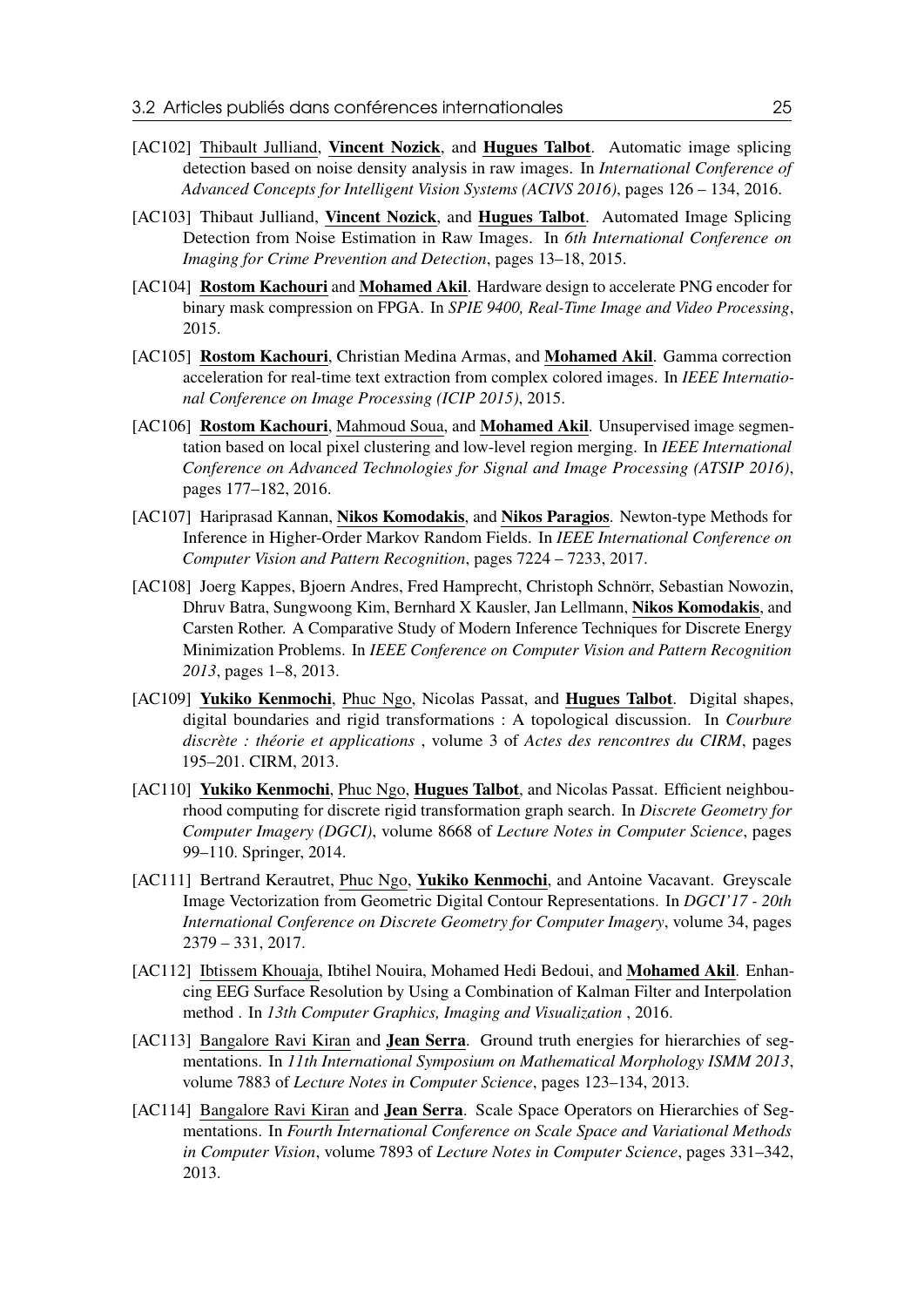- [AC115] Jacques De Souza Kleber, Arnaldo De Albuquerque Araújo, Zenilton Kleber G. do Parocinio Jr, Jean Cousty, Laurent Najman, Yukiko Kenmochi, and Silvio Jamil F. Guimarães. Decreasing the Number of Features for Improving Human Action Classification. In *29th SIBGRAPI Conference on Graphics, Patterns and Images (SIBGRAPI 2016)*, 2016.
- [AC116] Mateusz Koziński, Raghudeep Gadde, Sergey Zagoruyko, Guillaume Obozinski, and Renaud Marlet. A mrf shape prior for facade parsing with occlusions. In *Conference on Computer Vision and Pattern Recognition (CVPR 2015)*, pages 2820–2828, 2015.
- [AC117] Mateusz Kozinski and **Renaud Marlet**. Image parsing with graph grammars and markov random fields applied to facade analysis. In *IEEE Winter Conference on Applications of Computer Vision (WACV 2014)*, pages 729–736, 2014.
- [AC118] Mateusz Koziński, Guillaume Obozinski, and Renaud Marlet. Beyond Procedural Facade Parsing : Bidirectional Alignment via Linear Programming. In *2014 Asian Conference on Computer Vision (ACCV)*, volume 9006 of *Computer Vision – ACCV 2014 12th Asian Conference on Computer Vision, Singapore, Singapore, November 1-5, 2014, Revised Selected Papers*, pages 79–94. Springer, 2014.
- [AC119] Loic Landrieu and Simonovsky Martin. Large-scale Point Cloud Semantic Segmentation with Superpoint Graphs. In *2018 IEEE Conference on Computer Vision and Pattern Recognition (CVPR 2018)*, 2018.
- [AC120] Loic Landrieu and Guillaume Obozinski. Continuously indexed Potts models on unoriented graphs. In *UAI 20114 - 30th Conference on Uncertainty in Artificial Intelligence*, pages 459–468, 2014.
- [AC121] Loic Landrieu and Guillaume Obozinski. Cut Pursuit : fast algorithms to learn piecewise constant functions. In *19th International Conference on Artificial Intelligence and Statistics (AISTATS 2016)* , 2016.
- [AC122] Alain Lebret, Yukiko Kenmochi, Jérôme Hodel, Alain Rahmouni, Philippe Decq, and Eric Petit. Relief map of the upper cortical subarachnoid space. In *27th International Congress and Exhibition of Computer Assisted Radiology and Surgery*, volume 8, pages s282–s284. Springer, 2013.
- [AC123] Roland Levillain, Thierry Géraud, Laurent Najman, and Edwin Carlinet. Practical Genericity : Writing Image Processing Algorithms Both Reusable and Efficient. In *Progress in Pattern Recognition, Image Analysis, Computer Vision, and Applications*, volume 8827 of *Lecture Notes in Computer Science*, pages 70 – 79. Bayro-Corrochano, Eduardo and Hancock, Edwin, Springer, 2014.
- [AC124] Zhe Liu, Pascal Monasse, and Renaud Marlet. Match selection and refinement for highly accurate two-view structure from motion. In *European Conference on Computer Vision (ECCV 2014)*, pages 818–833, 2014.
- [AC125] Deise S Maia, Arnaldo De A Araujo, Jean S Cousty, Laurent Najman, Benjamin Perret, and Hugues Talbot. Evaluation of combinations of watershed hierarchies. In *International Symposium on Mathematical Morphology*, 2017.
- [AC126] Diego Marcos, Michele Volpi, Nikos Komodakis, and Devis Tuia. Rotation Equivariant Vector Field Networks. In *2017 IEEE International Conference on Computer Vision (ICCV)*. IEEE, 2017.
- [AC127] Maxime Maria, Nabil Mustafa, Thomas Bardoux, Jérémie Defaye, and Venceslas Biri. Visibility based WSPD for Global Illumination. In *13th International Joint Conference on Computer Vision, Imaging and Computer Graphics Theory and Applications (VISIGRAPP 2018)*, volume 1 of *GRAPP*, pages 81–90, 2018.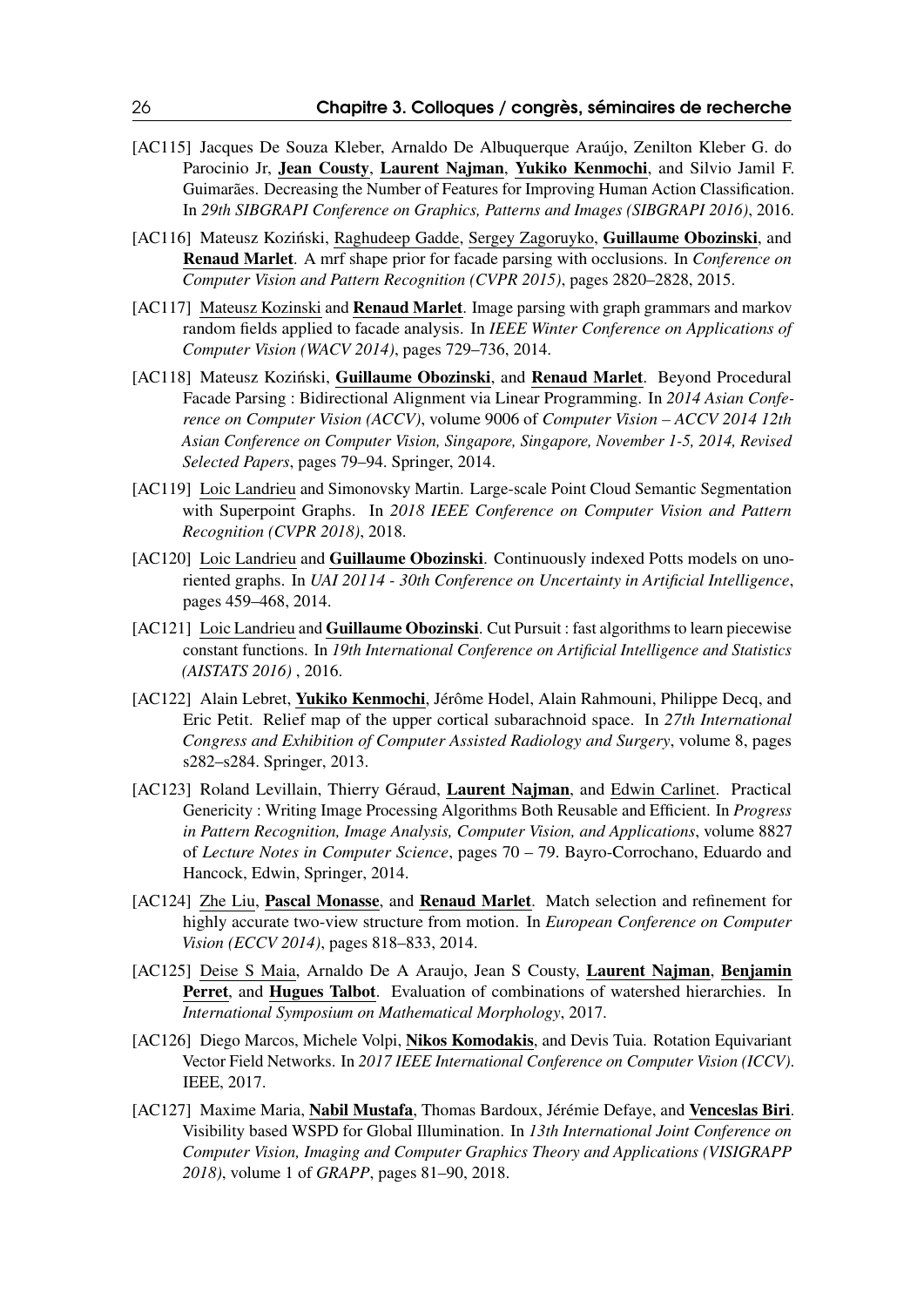- [AC128] Simonovsky Martin and Nikos Komodakis. OnionNet : Sharing Features in Cascaded Deep Classifiers . In *27th British Machine Vision Conference (BMVC)*, 2016.
- [AC129] Francisco Massa, Renaud Marlet, and Mathieu Aubry. Crafting a multi-task CNN for viewpoint estimation. In *British Machine Vision Conference (BMVC 2016)*, 2016.
- [AC130] Francisco Massa, Bryan Russell, and Mathieu Aubry. Deep exemplar 2d-3d detection by adapting from real to rendered views. In *2016 IEEE Conference on Computer Vision and Pattern Recognition (CVPR)*, Computer Vision and Pattern Recognition (CVPR), 2016 IEEE Conference on. IEEE, 2016.
- [AC131] Laurent Mennillo, Jean Cousty, and Laurent Najman. A Comparison of Some Morphological Filters for Improving OCR Performance. In *Mathematical Morphology and Its Applications to Signal and Image Processing*. Benediktsson, J.A. and Chanussot, J. and Najman, L. and Talbot, H., 2015.
- [AC132] Odyssée Merveille, Olivia Miraucourt, Stéphanie Salmon, Nicolas Passat, and **Hugues** Talbot. A variational model for thin structure segmentation based on a directional regularization. In *International Conference on Image Processing (ICIP)*, pages 4324–4328. IEEE, 2016.
- [AC133] Odyssée Merveille, Olivia Miraucourt, Stéphanie Salmon, Nicolas Passat, and Hugues Talbot. Régularisation directionnelle pour la segmentation de structures curvilignes. In *GRETSI*, 2017.
- [AC134] Odyssée Merveille, **Hugues Talbot, Laurent Najman**, and Nicolas Passat. Tubular structure filtering by ranking orientation responses of path operators. In *European Conference on Computer Vision (ECCV)*, volume 8690 of *Lecture Notes in Computer Science*, pages 203–218. Springer, 2014.
- [AC135] Odyssée Merveille, Hugues Talbot, Laurent Najman, and Nicolas Passat. Ranking orientation responses of path operators : Motivations, choices and algorithmics. In *International Symposium on Mathematical Morphology (ISMM)*, volume 9082 of *Lecture Note In Computer Sciences*, pages 633–644. Springer, 2015.
- [AC136] Son Minh Phan, Yukiko Kenmochi, Akihiro Sugimoto, Hugues Talbot, Eric Andres, and Rita Zrour. Efficient Robust Digital Annulus Fitting with Bounded Error. In *17th IAPR International Conference on Discrete Geometry for Computer Imagery*, volume 7749 of *Lecture Notes in Computer Science*, pages 253–264, 2013.
- [AC137] Olivia Miraucourt, Olivier Génevaux, Marcela SZOPOS, Marc Thiriet, Hugues Talbot, Stéphanie Salmon, and Nicolas Passat. 3D CFD in complex vascular systems : A case study. In *International Symposium on Biomedical Simulation (ISBMS)*, volume 8789 of *Biomedical Simulation 6th International Symposium, ISBMS 2014, Strasbourg, France, October 16-17, 2014. Proceedings*, pages 86–94. Springer, 2014.
- [AC138] Olivia Miraucourt, Anna Jezierska, Hugues Talbot, Stéphanie Salmon, and Nicolas Passat. Variational method combined with Frangi vesselness for tubular object segmentation. In *Computational & Mathematical Biomedical Engineering (CMBE)*, pages 485–488, 2015.
- [AC139] Pierre Moulon, Bruno Duisit, and Pascal Monasse. Global Multiple-View Color Consistency. In *CVMP*, page to appear, 2013.
- [AC140] Pierre Moulon, Pascal Monasse, and Renaud Marlet. Global fusion of relative motions for robust, accurate and scalable structure from motion. In *IEEE International Conference on Computer Vision (ICCV 2013)*, pages 3248–3255, 2013.
- [AC141] Pierre Moulon, Pascal Monasse, and Renaud Marlet. La bibliothèque openMVG : open source Multiple View Geometry. In *Orasis, Congrès des jeunes chercheurs en vision par ordinateur*, 2013.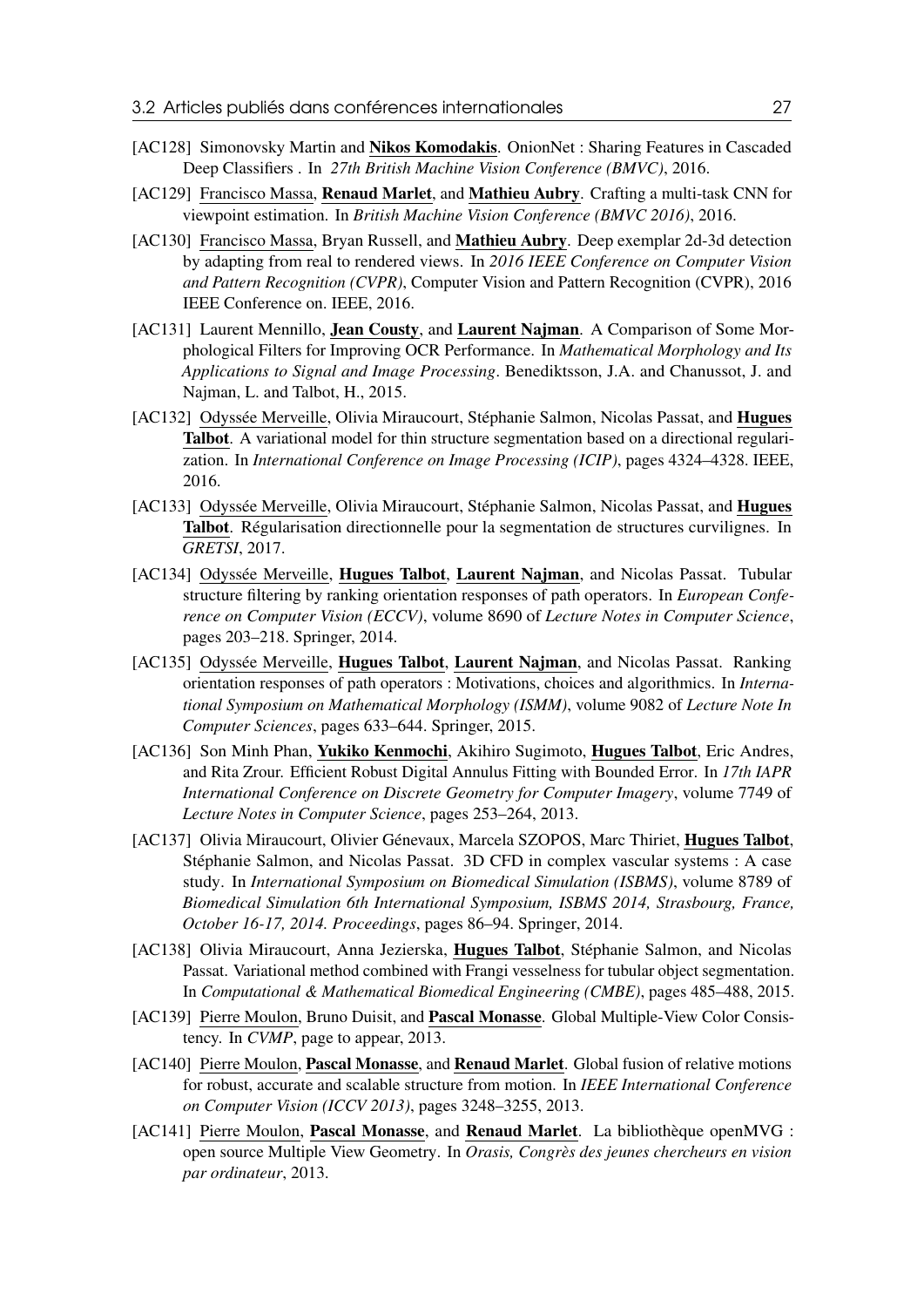- [AC142] Nabil Mustafa and Janos Pach. On the Zarankiewicz Problem for Intersection Hypergraphs. In *Proc. of the 23rd International Symposium on Graph Drawing and Network Visualization (GD '15)*, 2015.
- [AC143] Nabil Mustafa, Rajiv Raman, and Saurabh Ray. Settling the APX-Hardness Status for Geometric Set Cover. In *Proc. of the 55th Annual Symposium on Foundations of Computer Science (FOCS)*, 2014.
- [AC144] Nabil Mustafa and Saurabh Ray. Near-Optimal Generalisations of a Theorem of Macbeath. In *Proc. of the 31st International Symposium on Theoretical Aspects of Computer Science (STACS '14), 2014.*, pages 578–589, 2014.
- [AC145] Laurent Najman, Jean Cousty, and Benjamin Perret. Playing with Kruskal : algorithms for morphological trees in edge-weighted graphs. In *International Symposium on Mathematical Morphology*, volume 7883 of *Lecture Notes in Computer Science*, pages 135–146. Springer, 2013.
- [AC146] **Laurent Najman** and Thierry Géraud. Discrete set-valued continuity and interpolation. In *International Symposium on Mathematical Morphology*, volume 7883 of *Lecture Notes in Computer Science*, pages 37–48. Springer, 2013.
- [AC147] Laurent Najman, Jean-Christophe Pesquet, and Hugues Talbot. When Convex Analysis Meets Mathematical Morphology on Graphs. In *Mathematical Morphology and Its Applications to Signal and Image Processing*, volume 9082 of *Lecture Note In Computer Sciences*, pages 473–484. Benediktsson, J.A. and Chanussot, J. and Najman, L. and Talbot, H., Springer, 2015.
- [AC148] **Bertrand Neveu, Martin De La Gorce**, and Gilles Trombettoni. Improving a constraint programming approach for parameter estimation. In *IEEE International Conference on Tools with Artificial Intelligence (ICTAI 2015)*, pages 852–859, 2015.
- [AC149] Bertrand Neveu, Martin De La Gorce, and Gilles Trombettoni. Améliorations d'une approche de programmation par contraintes pour l'estimation de paramètres. In *Journées Francophones de Programmation par Contraintes 2016*, 2016.
- [AC150] Bertrand Neveu and Gilles Trombettoni. Adaptive Constructive Interval Disjunction. In *ICTAI : International Conference on Tools with Artificial Intelligence*, pages 900–906, 2013.
- [AC151] Bertrand Neveu and Gilles Trombettoni. ACID : Disjonction constructive adaptative sur intervalles. In *Dixièmes Journées Francophones de Programmation par Contraintes (JFPC 2014)*, 2014.
- [AC152] Bertrand Neveu, Gilles Trombettoni, and Ignacio Araya. Choix de noeud dans un algorithme de Branch and Bound sur intervalles. In *Onzièmes Journées Francophones de Programmation par Contraintes*, 2015.
- [AC153] Phuc Ngo, Yukiko Kenmochi, Isabelle Debled-Rennesson, and Nicolas Passat. Convexity-preserving rigid motions of 2D digital objects. In *Discrete Geometry for Computer Imagery (DGCI)*, volume 10502 of *Lecture Notes in Computer Science*, pages 69–81, 2017.
- [AC154] Phuc Ngo, Yukiko Kenmochi, Nicolas Passat, and Hugues Talbot. Sufficient conditions for topological invariance of 2D images under rigid transformations. In *Discrete Geometry for Computer Imagery (DGCI)*, volume 7749 of *Lecture Notes in Computer Science*, pages 155–168. Springer, 2013.
- [AC155] Phuc Ngo, Nicolas Passat, Yukiko Kenmochi, and Isabelle Debled-Rennesson. Convexity invariance of voxel objects under rigid motions. In *International Conference on Pattern Recognition (ICPR)*, 2018.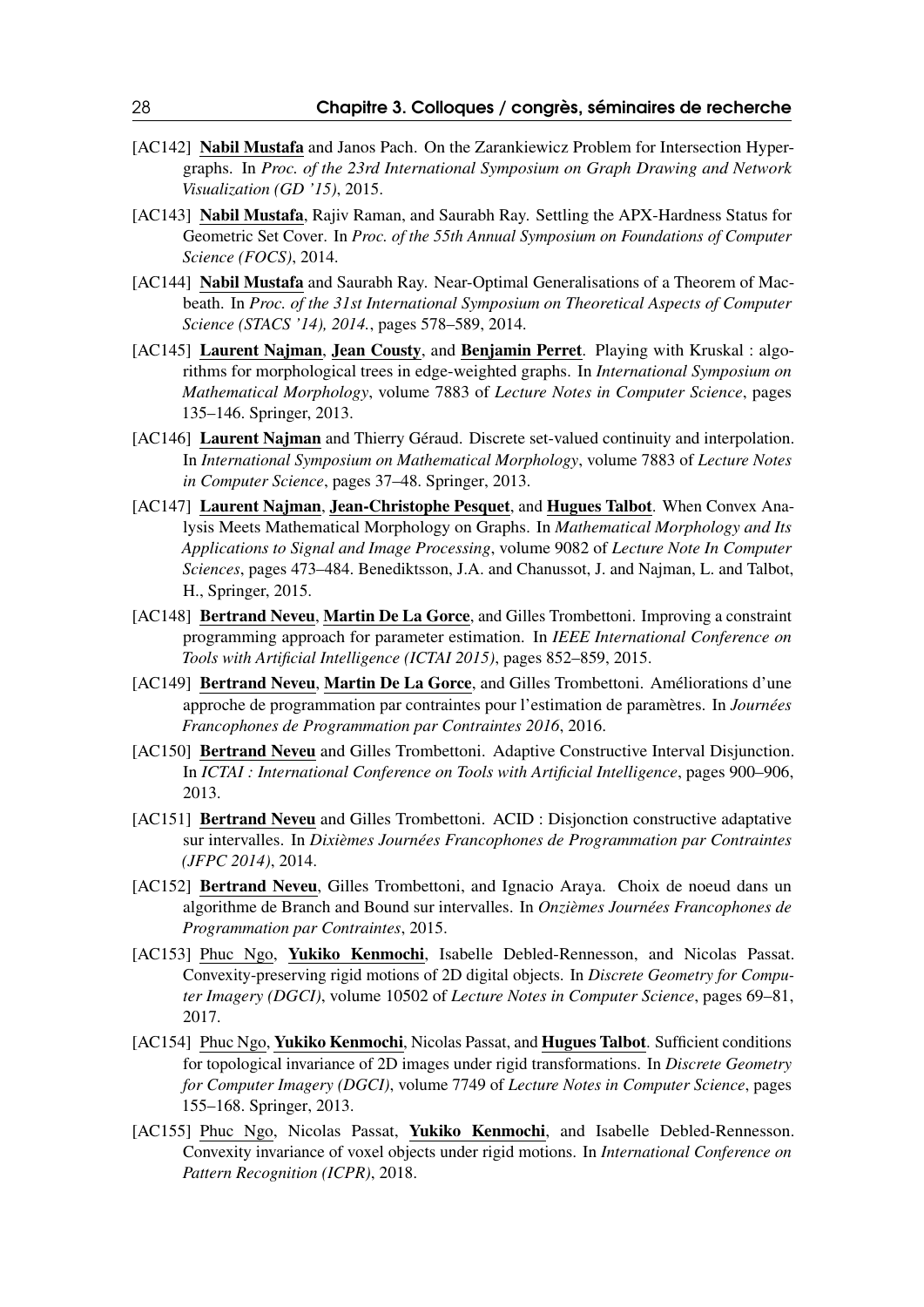- [AC156] Phuc Ngo, Nicolas Passat, Yukiko Kenmochi, and Hugues Talbot. Well-composed images and rigid transformations. In *International Conference on Image Processing (ICIP)*, pages 3035–3039. IEEE, 2013.
- [AC157] Tuan-Anh Nguyen, Alice Dufour, Olena Tankyevych, Amir Nakib, Eric Petit, Hugues Talbot, and Nicolas Passat. Thin structure filtering framework with non-local means, Gaussian derivatives and spatially-variant mathematical morphology. In *International Conference on Image Processing (ICIP)*, Image Processing (ICIP), 2013 20th IEEE International Conference on, pages 1237–1241. IEEE, 2013.
- [AC158] Laurent Noël and Venceslas Biri. Real-Time Global Illumination for Games using Topological Information. In *7th Annual International Conference on Computer Games Multimedia & Allied Technology*, 2014.
- [AC159] Laurent Noël and **Venceslas Biri**. Portal Extraction Based on an Opening Labeling for Ray Tracing. In *12th International Symposium, ISMM 2015*, 2015.
- [AC160] feki oussama, Thierry Grandpierre, Mohamed Akil, and Nouri Masmoudi. Automatic Hardware/Software interface generation for SynDEx-mixte. In *ATSIP 2014*, International Conference on Advanced Technologies for Signal and Image Processing (ATSIP), pages 512–516. IEEE, 2014.
- [AC161] Edouard Oyallon, Eugene Belilovsky, and Sergey Zagoruyko. Scaling the Scattering Transform : Deep Hybrid Networks. In *International Conference on Computer Vision (ICCV)*, 2017.
- [AC162] Mathias PAGET, Jean Philippe Tarel, and Pascal Monasse. Stereo Ambiguity Index for Semi-Global Matching. In *ICIP'17, IEEE International Conference on Image Processing*, page 5p., 2017.
- [AC163] Costas Panagiotakis, Harris Papadakis, Elias Grinias, Nikos Komodakis, Paraskevi Fragopoulou, and Georgios Tziritas. Interactive Image Segmentation via Graph Clustering and Synthetic Coordinates Modeling. In *15th International Conference on Computer Analysis of Images and Patterns (CAIP 2013)*, volume 8047 of *Lecture Notes in Computer Science*, pages 589–596. Springer, 2013.
- [AC164] Nikos Paragios and Nikos Komodakis. Discrete Visual Perception. In *International Conference on Pattern Recognition*, pages 1–7. IEEE, 2014.
- [AC165] Nicolas Passat, Stéphanie Salmon, Jean-Paul Armspach, Benoît Naegel, Christophe Prud'Homme, Hugues Talbot, Alexandre Fortin, Simon Garnotel, Odyssée Merveille, Olivia Miraucourt, Ranine Tarabay, Vincent Chabannes, Alice Dufour, Anna Jezierska, Olivier Baledent, Emmanuel DURAND, Laurent Najman, Marcela SZOPOS, Alexandre Ancel, Joseph Baruthio, Maya Delbany, Sidy Fall, Gwenael Pagé, Olivier Génevaux, Mourad Ismail, Paulo Loureiro De Sousa, Marc Thiriet, and Julien Jomier. From real MRA to virtual MRA : Towards an open-source framework. In *Medical Image Computing and Computer-Assisted Intervention (MICCAI)*, volume 9902 of *Lecture Notes in Computer Science*, pages 335–343. Springer, 2016.
- [AC166] Benjamin Perret. Inf-structuring functions and self-dual marked flattenings in bi-Heyting algebra. In *ISMM 2013*, volume 7883 of *LNCS*, pages 365–376. Springer Berlin Heidelberg, 2013.
- [AC167] Benjamin Perret, Jean Cousty, Jean Carlo Rivera Ura, and Silvio Jamil F. Guimarães. Evaluation of morphological hierarchies for supervised segmentation. In *12th International Symposium on Mathematical Morphology*, volume 9082 of *Mathematical Morphology and Its Applications to Signal and Image Processing*, pages 39–50. Springer, 2015.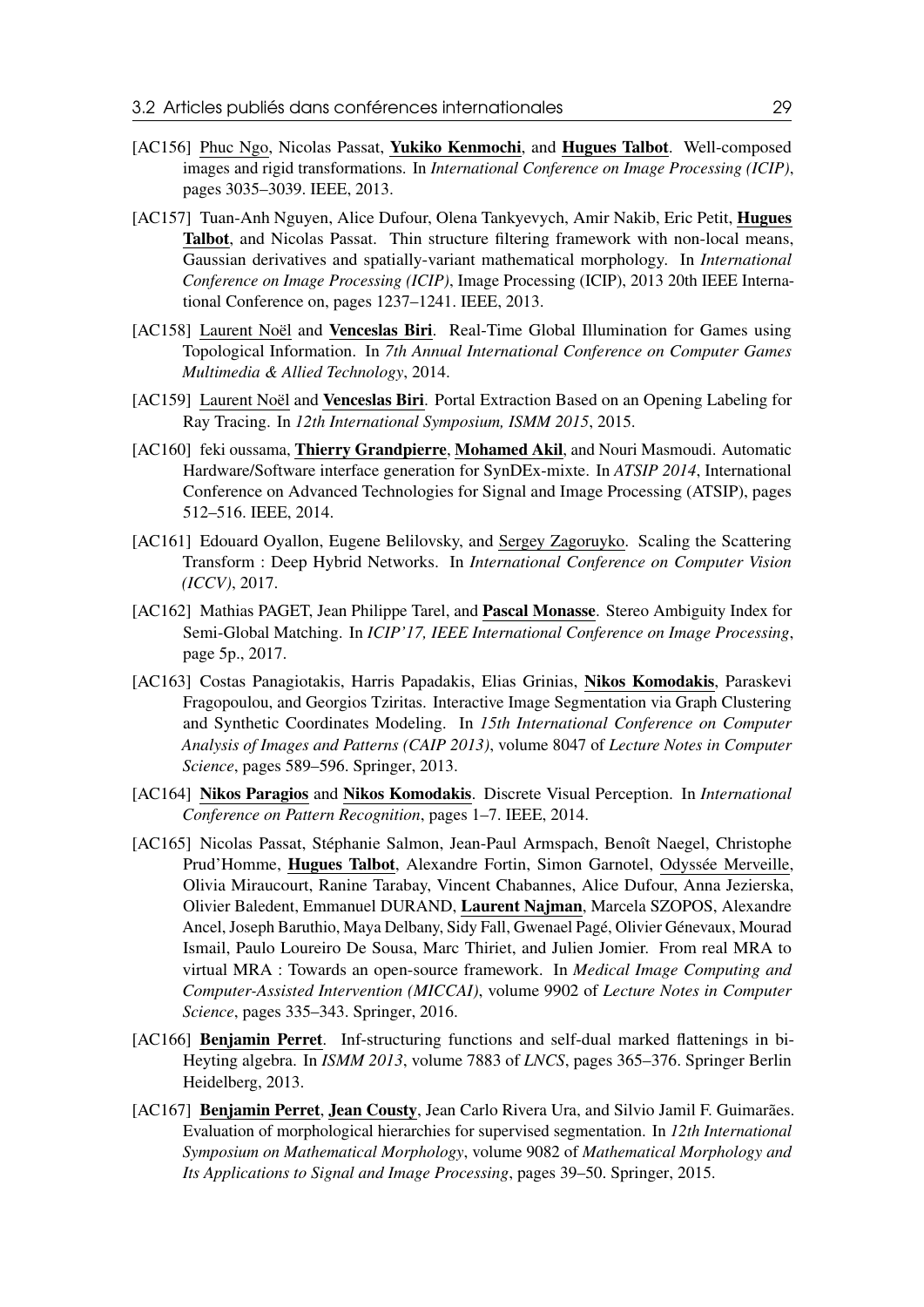- [AC168] Nicola Pierazzo, Jean-Michel Morel, and Gabriele Facciolo. Optimizing the Data Adaptive Dual Domain Denoising Algorithm. In *CIARP*, 2015.
- [AC169] Nicola Pierazzo, Martin Rais, Jean-Michel Morel, and Gabriele Facciolo. DA3D : Fast and Data Adaptive Dual Domain Denoising. In *ICIP*, 2015.
- [AC170] Carols Alberto F. Pimentel Filho, Arnaldo Albuquerque de Araújo, **Jean Cousty**, Silvio Jamil F. Guimarães, and Laurent Najman. Stochastic hierarchical watershed cut based on disturbed topographical surface. In *29th SIBGRAPI Conference on Graphics, Patterns and Images, SIBGRAPI 2016*, Graphics, Patterns and Images (SIBGRAPI), 2016 29th SIBGRAPI Conference on, 2016.
- [AC171] Kacper Pluta, Pascal Romon, Yukiko Kenmochi, and Nicolas Passat. Bijective rigid motions of the 2D Cartesian grid. In *Discrete Geometry for Computer Imagery (DGCI)*, volume 9647 of *Lecture Notes in Computer Science*, pages 359–371. Springer, 2016.
- [AC172] Kacper Pluta, Pascal Romon, Yukiko Kenmochi, and Nicolas Passat. Bijectivity certification of 3D digitized rotations. In *Computational Topology in Image Context (CTIC 2016)*, volume 9667, pages 30–41, 2016.
- [AC173] Kacper Pluta, Pascal Romon, Yukiko Kenmochi, and Nicolas Passat. Honeycomb geometry : Rigid motions on the hexagonal grid. In *Discrete Geometry for Computer Imagery (DGCI)*, volume 10502 of *Lecture Notes in Computer Science*, pages 33–45. Springer, 2017.
- [AC174] Michal Postolski, Michel Couprie, and Marcin Janasewski. Scale Filtered Euclidean Medial Axis. In *Discrete Geometry for Computer Imagery*, volume 7749 of *Lecture notes in computer science*, pages 360–371. Springer, 2013.
- [AC175] Élodie Puybareau, Emilie Bequignon, Mathieu Bottier, Gabriel Pelle, Bruno Louis, Estelle Escudier, Jean-François Papon, Laurent Najman, Hugues Talbot, and André Coste. Towards the in-vivo automated assessment of nasal cilia mobility. In *Congress of the European Rhinologic Society*, 2016.
- [AC176] Élodie Puybareau, Marc Léonard, and Hugues Talbot. An Automated Assay for the Evaluation of Mortality in Fish Embryo. In *ISMM 2015*, 2015.
- [AC177] Élodie Puybareau, Hugues Talbot, E Bequignon, B Louis, G Pelle, J.-F Papon, A Coste, and Laurent Najman. Automating the measurement of physiological parameters : a case study in the image analysis of cilia motion. In *IEEE International Conference on Image Processing (ICIP)*, 2016.
- [AC178] Élodie Puybareau, Hugues Talbot, and Marc Léonard. Automated heart rate estimation in fish embryo. In *International Conference on Image Processing Theory, Tools and Applications (IPTA)*, 2015.
- [AC179] Élodie Puybareau, Hugues Talbot, and Laurent Najman. Periodic Area-of-Motion characterization for Bio-Medical applications. In *ISBI 2017*, 2017.
- [AC180] Élodie Puybareau, **Hugues Talbot**, G Pelle, B Louis, J.-F Papon, A Coste, and **Laurent** Najman. A regionalized automated measurement of ciliary beating frequency. In *ISBI 2015*, 2015.
- [AC181] Élodie Puybareau, Hugues Talbot, Gabriel Pelle, Bruno Louis, Laurent Najman, and André Coste. Automatic detection of beating cilia with frequencies estimations. In *Cilia 2014*, 2014.
- [AC182] Zhou Ren, Chaohui Wang, and Alan Yuille. Scene-Domain Active Part Models for Object Representation. In *IEEE International Conference on Computer Vision (ICCV)*, Computer Vision (ICCV), 2015 IEEE International Conference on, pages 2497 – 2505, 2015.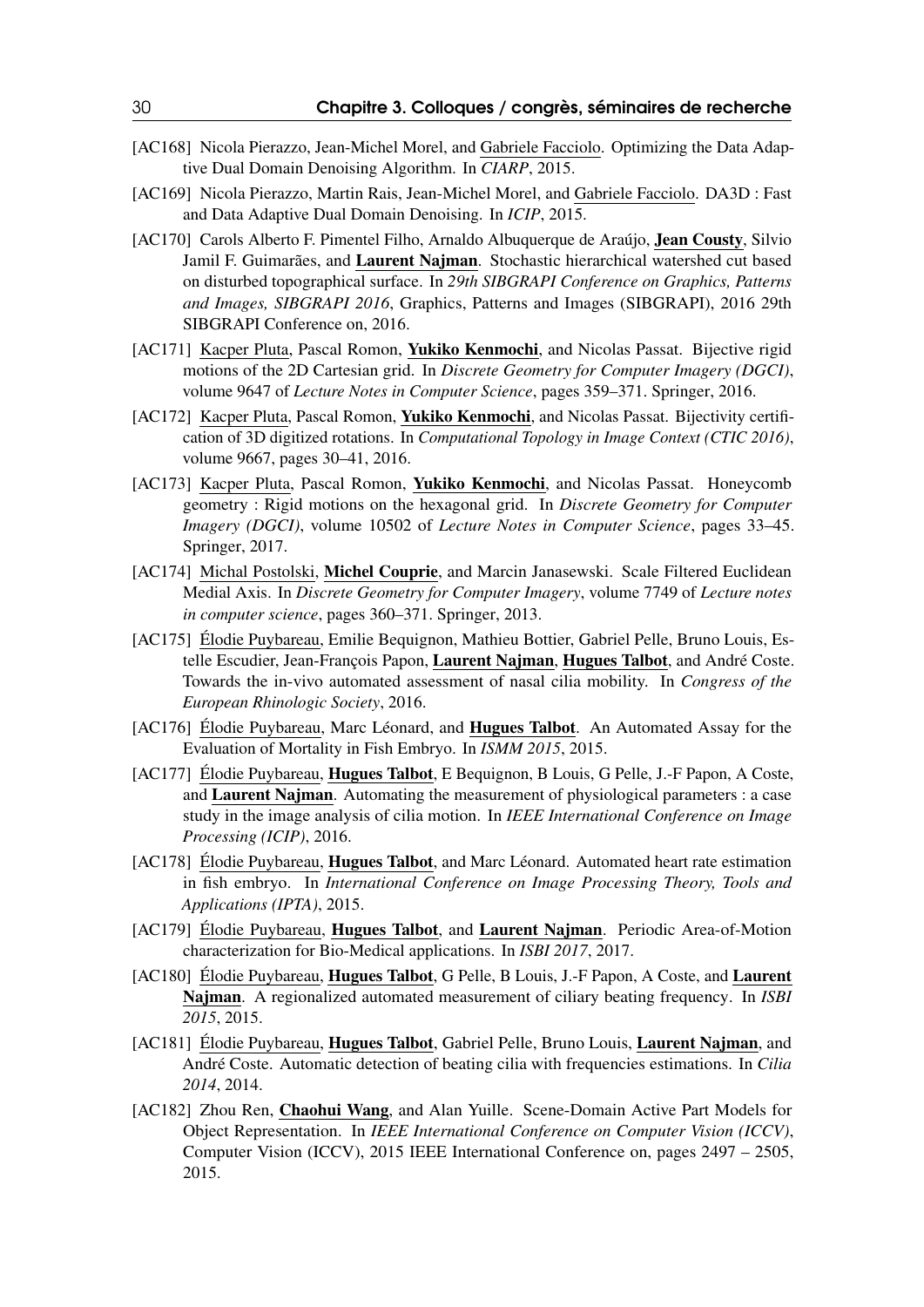- [AC183] Emile Richard, Guillaume Obozinski, and Jean-Philippe Vert. Tight convex relaxations for sparse matrix factorization. In *Neural Information Processing Systems (NIPS 2014)*, Advances in Neural Information Processing Systems 27, pages 3284–3292, 2014.
- [AC184] Julie Robic, A Nkengne, Benjamin Perret, Michel Couprie, and Hugues Talbot. Automated quantification of the epidermal aging process using in-vivo confocal microscopy. In *International Symposium on Biomedical Imaging*, 2016.
- [AC185] Julie Robic, Benjamin Perret, Alex Nkengne, Michel Couprie, and Hugues Talbot. Classification of the dermal-epidermal junction using in-vivo confocal microscopy. In *International Symposium on Biomedical Imaging*, 2017 IEEE 14th International Symposium on Biomedical Imaging (ISBI 2017), pages 252–255, 2017.
- [AC186] Franciele Rodrigues, Pedro Leal, Yukiko Kenmochi, Jean Cousty, Laurent Najman, Silvio Guimarães, and Zenilton Patrocínio. Graph-based Hierarchical Video Cosegmentation. In *19th International Conference on Image Analysis and Processing*, Lecture Note In Computer Sciences. Sebastiano Battiato and Giovanni Gallo, 2017.
- [AC187] Geoffrey Roman-Jimenez, Oscar Acosta, Julie Leseur, Anne Devillers, Henri Der Sarkissian, Lina Guzman, Eloïse Grossiord, Juan-David Ospina, and Renaud De Crevoisier. Random forests to predict tumor recurrence following cervical cancer therapy using preand per-treatment F-18-FDG PET parameters. In *38th Annual International Conference of the IEEE-Engineering-in-Medicine-and-Biology-Society (EMBC)*, IEEE Engineering in Medicine and Biology Society Conference Proceedings, pages 2444–2447. IEEE, 2016.
- [AC188] Victoria Rudakova and Pascal Monasse. Precise correction of lateral chromatic aberration in images. In *PSIVT*, volume 8333 of *Lecture Notes in Computer Science*, pages 12–22. Springer, 2013.
- [AC189] Victoria Rudakova and **Pascal Monasse**. Camera matrix calibration using circular control points and separate correction of the geometric distortion field. In *Computer and Robot Vision (CRV 2014)*, page 8 p., 2014.
- [AC190] Abderrahim Sahli, Jacques Carlier, and Aziz Moukrim. Programmation linéaire en nombres entiers pour un problème d'ordonnancement avec production et consommation des ressources. In *ROADEF 2018*, 2018.
- [AC191] Yohann Salaün, Renaud Marlet, and Pascal Monasse. Multiscale line segment detector for robust and accurate SfM. In *International Conference on Pattern Recognition*, Proceedings of the 23rd International Conference on Pattern Recognition (ICPR), pages 2001–2006. IEEE, 2016.
- [AC192] Yohann Salaün, Renaud Marlet, and Pascal Monasse. Robust and Accurate Lineand/or Point-Based Pose Estimation without Manhattan Assumptions. In *14th European Conference on Computer Vision (ECCV 2016)*, volume 9911 of *Lecture Notes in Computer Science*, pages 801 – 818. Springer, 2016.
- [AC193] Yohann Salaün, Renaud Marlet, and Pascal Monasse. Line-based Robust SfM with Little Image Overlap. In *International Conference on 3D Vision (3DV 2017)*, pages 195–204, 2017.
- [AC194] Jean Serra and Bangalore Ravi Kiran. Optima on Hierarchies of Partitions. In *ISMM 2013*, volume 7883 of *Lecture Notes in Computer Science*, pages 147–158, 2013.
- [AC195] Jean Serra and Bangalore Ravi Kiran. Digitization of Partitions and Tessellations. In *9th IAPR International Conference, DGCI 2016*, volume Lecture Notes in Computer Science, pages 323–334. Université Nantes, Springer International Publishing, 2016.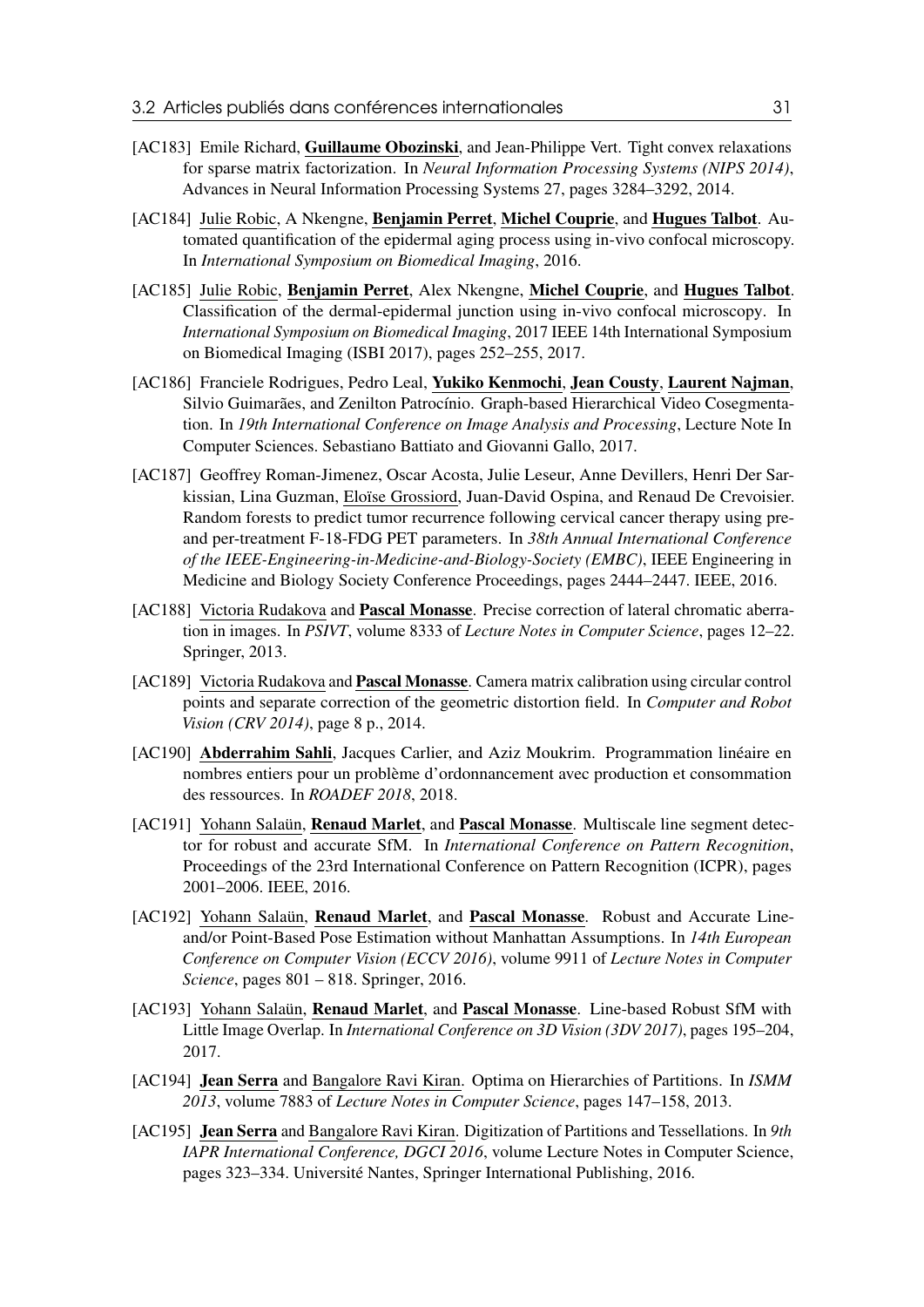- [AC196] Martin Simonovsky, Benjamín Gutiérrez-Becker, Diana Mateus, Nassir Navab, and Nikos Komodakis. A Deep Metric for Multimodal Registration. In *19th International Conference on Medical Image Computing and Computer-Assisted Intervention (MICCAI 2016)*, volume 9902 of *Medical Image Computing and Computer-Assisted Intervention – MICCAI 2016*, pages 10–18. Springer, 2016.
- [AC197] Martin Simonovsky and Nikos Komodakis. Dynamic edge-conditioned filters in convolutional neural networks on graphs. In *2017 IEEE Conference on Computer Vision and Pattern Recognition (CVPR 2017)*, pages 29–38, 2017.
- [AC198] Mariem Slim, Rostom Kachouri, and Ahmed Ben Atitallah. Customer satisfaction measuring based on the most significant facial emotion. In *15th IEEE International Multi-Conference on Systems, Signals & Devices (SSD 2018)*, 2018.
- [AC199] Sampriti Soor, Aditya Challa, Sravan Danda, B S Daya Sagar, and Laurent Najman. Extending K-means to Preserve Spatial Connectivity. In *IEEE International Geoscience and Remote Sensing Symposium (IGARSS)*. IEEE, 2018.
- [AC200] Mahmoud Soua, Alae Benchekroun, Rostom Kachouri, and Mohamed Akil. Real-time text extraction based on the page layout analysis system. In *SPIE Conference on Real-Time Image and Video Processing*, volume 10223 of *Real-Time Image and Video Processing 2017*, 2017.
- [AC201] Mahmoud Soua, Rostom Kachouri, and Mohamed Akil. A new hybrid binarization method based on Kmeans. In *International Symposium on Communications, Control and Signal Processing (ISCCSP 2014)*, pages 118–123, 2014.
- [AC202] Mahmoud Soua, Rostom Kachouri, and Mohamed Akil. Efficient multiscale and multifont optical character recognition system based on robust feature description. In *5th International Conference on Image Processing Theory, Tools and Applications* , 2015.
- [AC203] Mahmoud Soua, Rostom Kachouri, and Mohamed Akil. Improved Hybrid Binarization based on Kmeans for Heterogeneous document processing. In *9th International Symposium on Image and Signal Processing and Analysis, ISPA'15*, pages 210–215. IEEE, 2015.
- [AC204] Aristotle Spyropoulos, Nikos Komodakis, and Philippos Mordohai. Learning to Detect Ground Control Points for Improving the Accuracy of Stereo Matching. In *Computer Vision and Pattern Recognition 2014*, 2014.
- [AC205] **Hugues Talbot**. Discrete Calculus, Optimisation and Inverse Problems in Imaging. In *International Conference on Discrete Geometry for Computer Imagery*, 2016.
- [AC206] Zhongwei Tang, **Pascal Monasse**, and Jean-Michel Morel. Improving the matching precision of SIFT. In *International Conference on Image Processing*, Image Processing (ICIP), 2014 IEEE International Conference on, 2014.
- [AC207] Zhongwei Tang, Pascal Monasse, and Jean-Michel Morel. Reflexive Symmetry Detection in Single Image. In *Curves and Surfaces*, volume LNCS 9213 of *Proceedings of the 8th International Conference Curves and Surfaces*, pages 452–460. Springer, 2014.
- [AC208] Olena Tankyevych, **Hugues Talbot**, and Nicolas Passat. Semi-connections and hierarchies. In *International Symposium on Mathematical Morphology (ISMM)*, volume 7883 of *Lecture Notes in Computer Science*, pages 157–168. Springer, 2013.
- [AC209] Trong Phuc Truong, Masahiro Yamaguchi, Shohei Mori, Vincent Nozick, and Hideo Saito. Registration of RGB and thermal point clouds generated by structure from motion. In *Multi-Sensor Fusion for Dynamic Scene Understanding*, 2017.
- [AC210] Maria Vakalopoulou, Konstantinos Karantzalos, Nikos Komodakis, and Nikos Paragios. Building detection in very high resolution multispectral data with deep learning features. In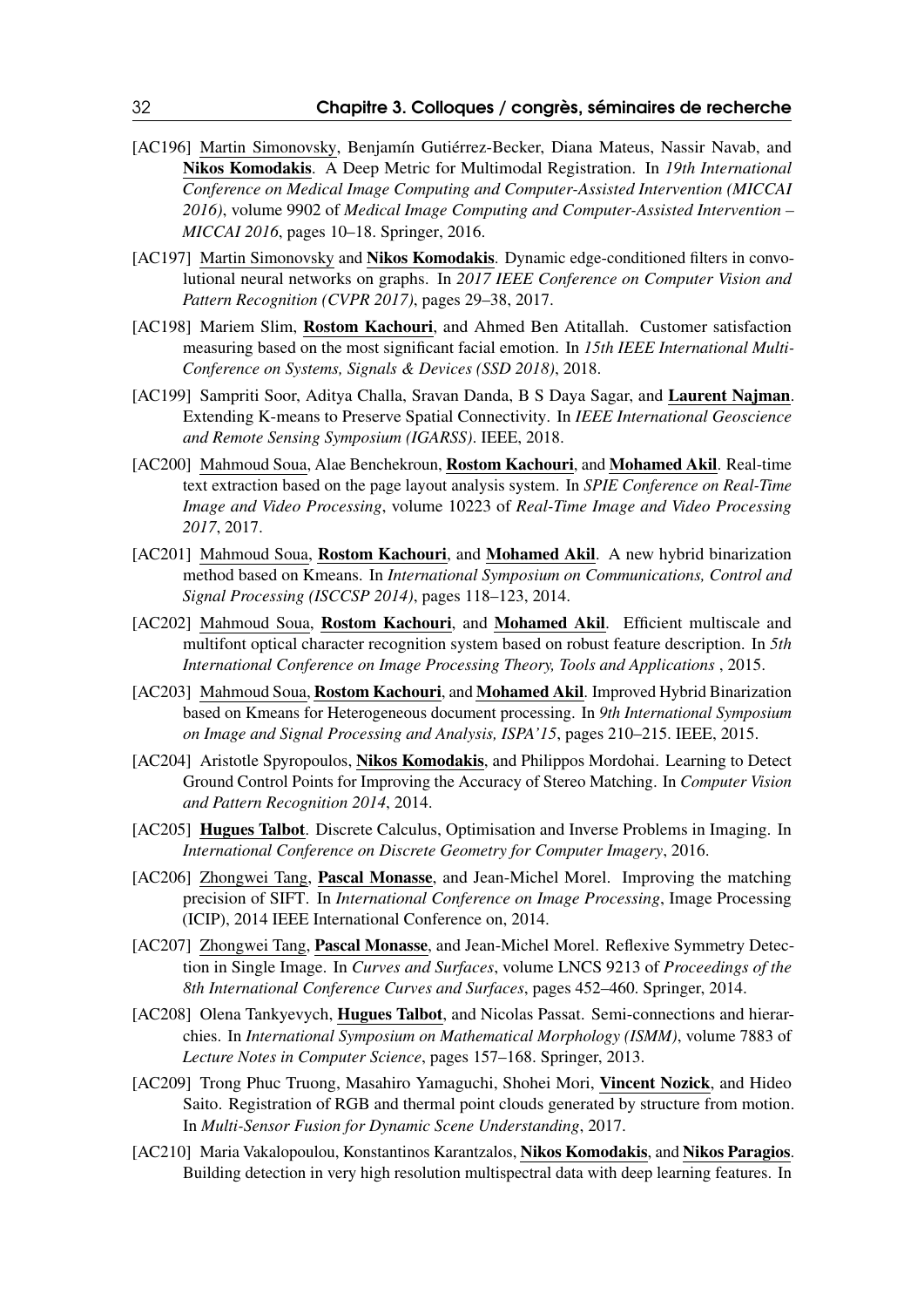*Geoscience and Remote Sensing Symposium (IGARSS), 2015 IEEE International*, pages 1873–1876, 2015.

- [AC211] Gioacchino Viggiani, Edward Andò, Clara Jaquet, and **Hugues Talbot**. Identifying and following particle-to-particle contacts in real granular media : An experimental challenge . In *POWDERS AND GRAINS 2013 : Proceedings of the 7th International Conference on Micromechanics of Granular Media*, volume 1542 of *AIP Conference Proceedings*, pages  $60 - 65$ , 2013.
- [AC212] Marina Vinyes and Guillaume Obozinski. Fast column generation for atomic norm regularization. In *International Conference on Artificial Intelligence and Statistics (AISTATS)*, pages 547–556, 2017.
- [AC213] Chaoyue Wang, Chaohui Wang, Chang Xu, and Dacheng Tao. Tag disentangled generative adversarial networks for object image re-rendering. In *International Joint Conference on Artificial Intelligence (IJCAI 2017)*, pages 2901–2907, 2017.
- [AC214] Bo Xiang, Nikos Komodakis, and Nikos Paragios. Pose Invariant Deformable Shape Priors Using L1 Higher Order Sparse Graphs. In *9th International Symposium on Visual Computing - ISVC 2013*, 2013.
- [AC215] Yongchao Xu, Edwin Carlinet, Thierry Géraud, and Laurent Najman. Meaningful Disjoint Level Lines Selection. In *International Conference on Image Processing (ICIP)*, 2014.
- [AC216] Yongchao Xu, Edwin Carlinet, Thierry Géraud, and Laurent Najman. Efficient Computation of Attributes and Saliency Maps on Tree-Based Image Representations. In *Mathematical Morphology and Its Applications to Signal and Image Processing*, volume 9082 of *Lecture Note In Computer Sciences*, pages 693–704. Benediktsson, J.A. and Chanussot, J. and Najman, L. and Talbot, H., 2015.
- [AC217] Yongchao Xu, Thierry Géraud, and Isabelle Bloch. From neonatal to adult brain MR image segmentation in a few seconds using 3D-like fully convolutional network and transfer learning. In *2017 IEEE International Conference on Image Processing (ICIP)*. IEEE, 2017.
- [AC218] Yongchao Xu, Thierry Géraud, and Laurent Najman. Salient Level Lines Selection Using the Mumford-Shah Functional. In *ICIP 2013*, pages 1–5, 2013.
- [AC219] Yongchao Xu, Thierry Géraud, and Laurent Najman. Two applications of shape-based morphology : blood vessels segmentation and a generalization of constrained connectivity. In *International Symposium on Mathematical Morphology*, volume 7883 of *Lecture Notes in Computer Science*, pages 386–397. Springer, 2013.
- [AC220] Imane Youkana, Jean Cousty, Rachida Saouli, and Mohamed Akil. Morphological operators on graph based on geodesic distance map. In *International Conference on Computer Vision and Image Analysis Applications 2015*, Computer Vision and Image Analysis Applications (ICCVIA), 2015 International Conference on, 2015.
- [AC221] Imane Youkana, Jean Cousty, Rachida Saouli, and Mohamed Akil. Parallelization Strategy for Elementary Morphological Operators on Graphs. In *19th IAPR International Conference on Discrete Geometry for Computer Imagery*, volume 9647 of *Discrete Geometry for Computer Imagery*, pages 311–322, 2016.
- [AC222] Sergey Zagoruyko and Nikos Komodakis. Learning to compare image patches via convolutional neural networks. In *IEEE Conference on Computer Vision and Pattern Recognition (CVPR 2015)*, pages 4353–4361, 2015.
- [AC223] Sergey Zagoruyko and Nikos Komodakis. Wide residual networks. In *British Machine Vision Conference (BMVC 2016)*, 2016.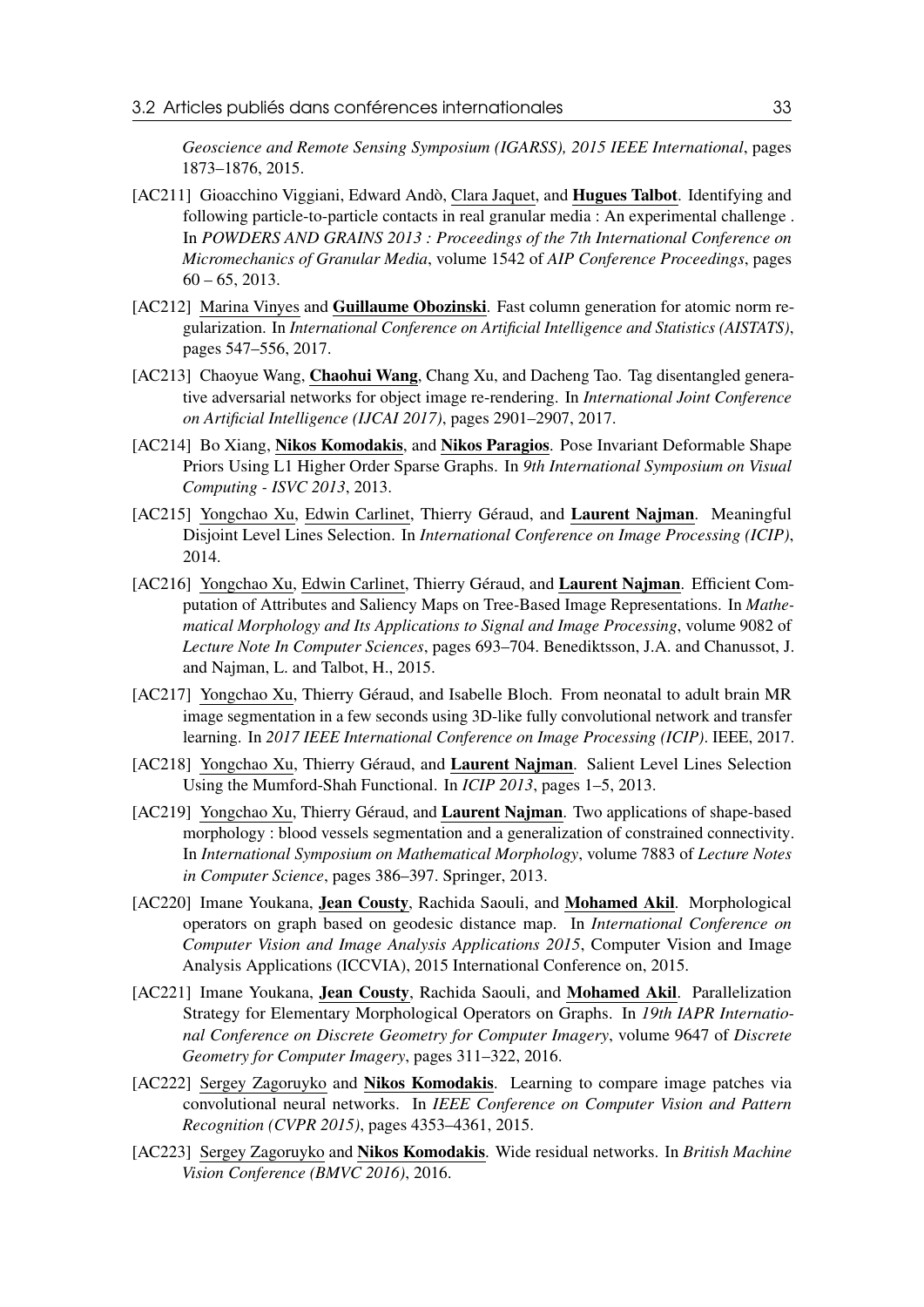- [AC224] Yun Zeng, Wang Chaohui, David Gu, Dimitris Samaras, and Nikos Paragios. A Generic Deformation Model for Dense Non-Rigid Surface Registration : a Higher-Order MRF-based Approach. In *ICCV 2013 - IEEE International Conference on Computer Vision*, pages 3360–3367. IEEE, 2013.
- [AC225] Hong Zhibin, Zhe Chen, Chaohui Wang, Xue Mei, Danil Prokhorov, and Dacheng Tao. MUlti-Store Tracker (MUSTer) : a Cognitive Psychology Inspired Approach to Object Tracking. In *IEEE Conference on Computer Vision and Pattern Recognition (CVPR)*, 2015.
- [AC226] Yipin Zhou and Nikos Komodakis. A MAP-Estimation Framework for Blind Deblurring Using High-Level Edge Priors. In *European Conference on Computer Vision 2014*, 2014.
- [AC227] Rafik Zitouni and Laurent George. Output power analysis of a software defined radio device. In *2016 IEEE Radio and Antenna Days of the Indian Ocean (RADIO)*. IEEE, 2016.
- [AC228] Wenbin Zou and Nikos Komodakis. HARF : Hierarchy-Associated Rich Features for Salient Object Detection. In *2015 IEEE International Conference on Computer Vision (ICCV)*. IEEE, 2015.

#### 3.3 Articles publiés dans des workshops

- <span id="page-33-0"></span>[AW1] Mathieu Andreux, Emanuele Rodola, Mathieu Aubry, and Daniel Cremers. Anisotropic Laplace-Beltrami Operators for Shape Analysis. In *NORDIA'14 - Sixth Workshop on Non-Rigid Shape Analysis and Deformable Image Alignment*, 2014.
- [AW2] Ignacio Araya and Bertrand Neveu. lsmear : A Variable Selection Strategy for Interval Branch and Bound Solvers. In *GOW'16 XIII Global Optimization Workshop*, 2016.
- [AW3] Martín Arévalo, Carlos Escobar, Pascal Monasse, Nelson Monzón, and Miguel Colom. The IPOL Demo System : A Scalable Architecture of Microservices for Reproducible Research. In *1st Workshop on Reproducible Research in Pattern Recognition*, pages 3–16. Springer, 2016.
- [AW4] Ketan Bacchuwar, Jean Cousty, Régis Vaillant, and Laurent Najman. VOIDD : automatic vessel of intervention dynamic detection in PCI procedures. In *CVII-Stent Workshop MICCAI 2017*, volume 26, pages 136 – 157, 2017.
- [AW5] Eric Bazan, Petr Dokládal, and Eva Dokladalova. Non supervised perceptual model for target recognition in UAVs. In *Reconnaissance des Formes, Image, Apprentissage et Perception RFIAP*, 2018.
- [AW6] Giovanni Chierchia, Nelly Pustelnik, and Jean-Christophe Pesquet. Random primaldual proximal iterations for sparse multiclass SVM. In *IEEE International Workshop on Machine Learning for Signal Processing (MLSP 2016)*, pages 1–6, 2016.
- [AW7] Miguel Colom, Bertrand Kerautret, Nicolas Limare, Pascal Monasse, and Jean-Michel Morel. IPOL : a new journal for fully reproducible research; analysis of four years development. In *Workshop NTMS 2015 on Reproducibility in Computation Based Research*, Proceedings of the 7th International Conference on New Technologies, Mobility and Security (NTMS 2015), 2015.
- [AW8] Jean Cousty, Silvio Jamil F. Guimarães, Felipe Belèm, and Zenilton Jr Patrocinio. Impacts of contour saliency map transformations. In *Workshop of Undergraduate Works (WUW) in the 30th Conference on Graphics, Patterns and Images (SIBGRAPI'17)*, 2017.
- [AW9] Thuy Hong Dao, Phuc Ngo, Isabelle Debled-Rennesson, Yukiko Kenmochi, and Nicolas Passat. Transformations rigides pour les objets discrets non-convexes en 2D. In *Journées du Groupe de Travail en Modélisation Géométrique (GTMG)*, 2018.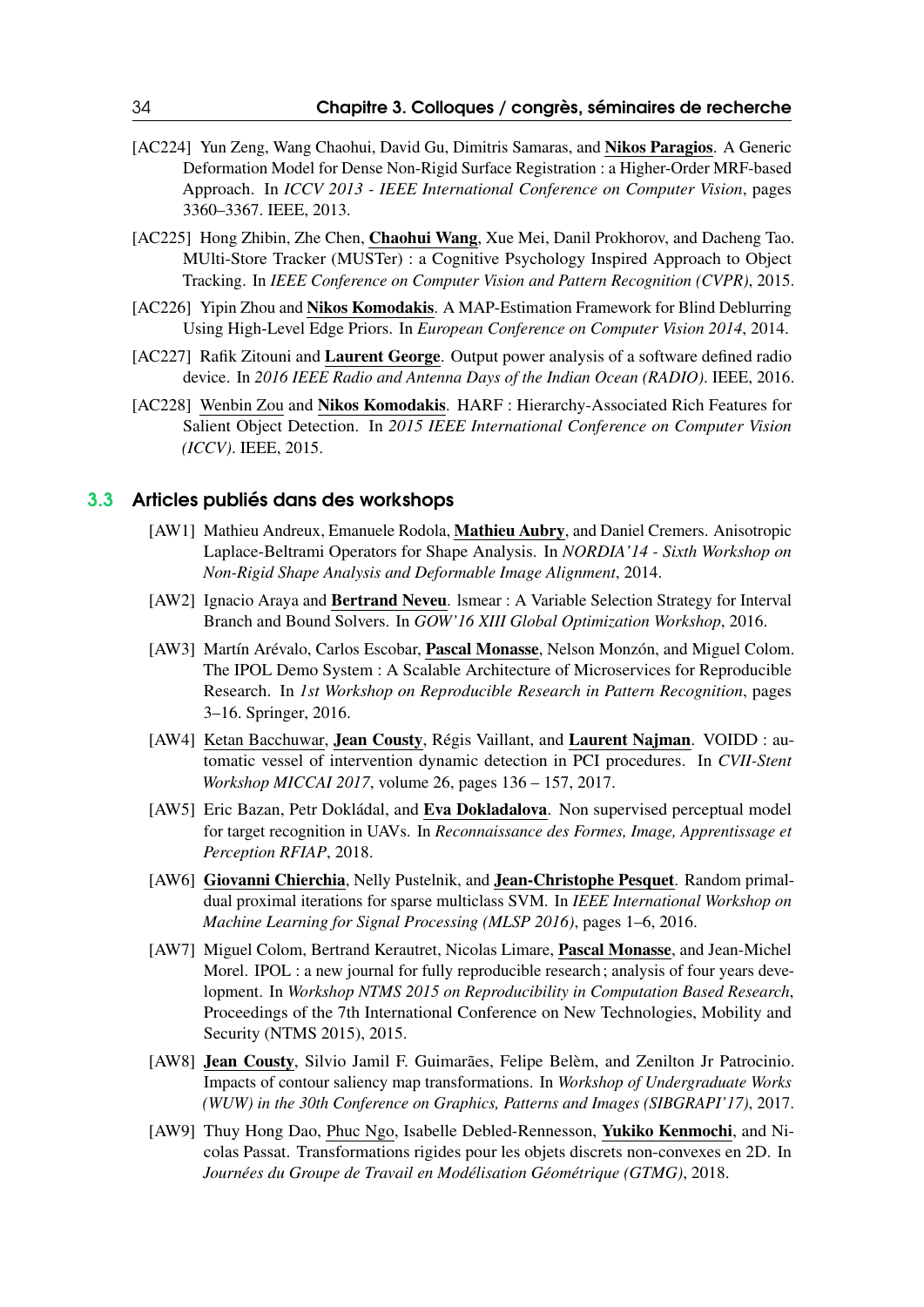- [AW10] Edouard Grave, Guillaume Obozinski, and Francis Bach. Domain adaptation for sequence labeling using hidden Markov models. In *New Directions in Transfer and Multi-Task : Learning Across Domains and Tasks (NIPS Workshop)*, 2013.
- [AW11] Eloïse Grossiord, Hugues Talbot, Nicolas Passat, Michel Meignan, and Laurent Najman. Automated 3D lymphoma lesion segmentation from multimodal PET/CT characteristics. In *Journée thématique du GdR ISIS : "Segmentation d'images biomédicales : quels outils pour l'analyse des données massives, hétérogènes et multimodales ?"*, 2018.
- [AW12] Eloïse Grossiord, Hugues Talbot, Nicolas Passat, Michel Meignan, Pierre Tervé, and Laurent Najman. Hiérarchies et analyse dans l'espace des formes pour la segmentation des images de tomographie par émission de positons. In *Journée ISS France*, 2015.
- [AW13] Tsubasa Hirakawa, Toru Tamaki, Takio Kurita, Bisser Raytchev, Kazufumi Kaneda, Chaohui Wang, Laurent Najman, Tetsushi Koide, Shigeto Yoshida, Hiroshi Mieno, and Shinji Tanaka. Discriminative Subtree Selection for NBI Endoscopic Image Labeling. In *ACCV2016 workshop on Mathematical and Computational Methods in Biomedical Imaging and Image Analysis*, volume 26, pages 610 – 624, 2016.
- [AW14] Thibaut Julliand, Vincent Nozick, and Hugues Talbot. Image Noise and Digital Image Forensics. In *IWDW 2015*, Digital-Forensics and Watermarking : 14th International Workshop, pages 3 – 17, 2015.
- [AW15] Vincent Lesueur and Vincent Nozick. Least Square for Grassmann-Cayley Agelbra in Homogeneous Coordinates. In *GCCV 2013*, PSIVT Workshop on Geometric Computation for Computer Vision, pages 133 – 144, 2013.
- [AW16] Odyssée Merveille. RORPO : Une méthode morphologique d'analyse des structures curvilignes. Application au filtrage et à la segmentation des vaisseaux sanguins. In *ORASIS*, 2017.
- [AW17] Odyssée Merveille, Hugues Talbot, Laurent Najman, and Nicolas Passat. Tubular structure filtering by ranking orientation responses of path operators. In *Reims Image 2014 - Journées du Groupe de Travail en Géométrie Discrète (GT GeoDis)*, 2014.
- [AW18] Odyssée Merveille, Hugues Talbot, and Nicolas Passat. Nouveaux opérateurs morphologiques pour la détection d'objets tubulaires. In *Journée ISS France*, 2014.
- [AW19] Pierre Moulon, Pascal Monasse, and Renaud Marlet. Estimation robuste de modèle a contrario, impact sur la précision en structure from motion. In *ISS France*, 2013.
- [AW20] Pierre Moulon, Pascal Monasse, Romuald Perrot, and Renaud Marlet. OpenMVG : Open Multiple View Geometry. In *Workshop on Reproducible Research in Pattern Recognition (RRPR 2016)*, pages 60–74, 2016.
- [AW21] **Bertrand Neveu, Martin De La Gorce**, and Gilles Trombettoni. An interval branch and bound algorithm for parameter estimation. In *XIII Global Optimization Workshop (GOW 2016)*, 2016.
- [AW22] Bertrand Neveu, Gilles Trombettoni, and Ignacio Araya. Node Selection Heuristics Using the Upper Bound in Interval Branch and Bound. In *MAGO-GOW : Global Optimization Workshop*, XII Global Optimization Workshop Mathematical Applied Global Optimization. MAGO 2014, 2014.
- [AW23] Phuc Ngo, Yukiko Kenmochi, Nicolas Passat, and Isabelle Debled-Rennesson. Discrete regular polygons for digital shape rigid motion via polygonization. In *Workshop on Reproducible Research on Pattern Recognition (RRPR)*, 2018.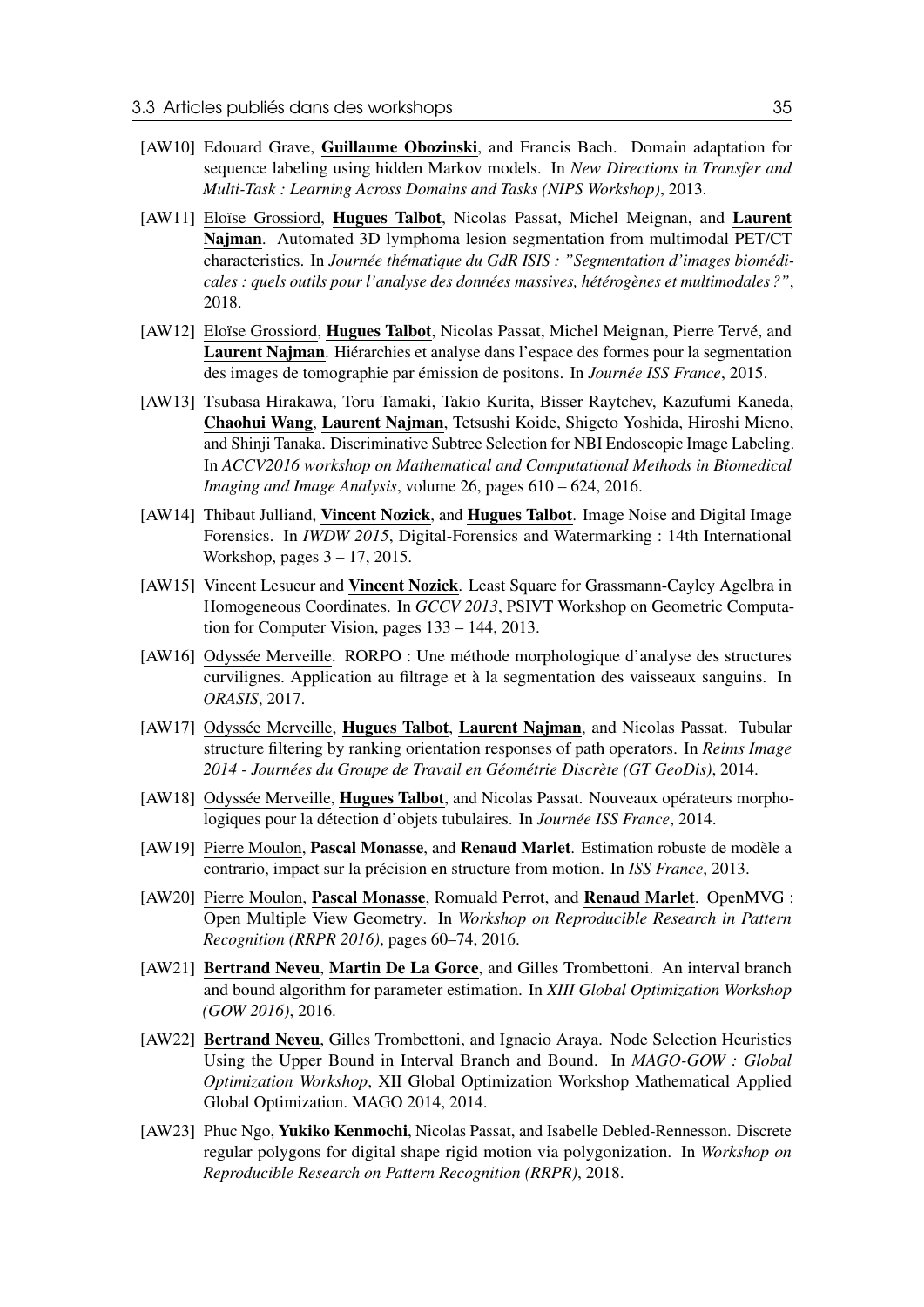- [AW24] Phuc Ngo, Yukiko Kenmochi, Nicolas Passat, and Hugues Talbot. Préservation topologique des images numériques 2D par transformations rigides. In *Journées du Groupe de Travail en Géométrie Discrète (GT GeoDis)*, 2013.
- [AW25] Phuc Ngo, Nicolas Passat, Yukiko Kenmochi, and Isabelle Debled-Rennesson. Geometric-preserving rigid motions of digital objects. In *Journées Informatique et Géométrie (JIG)*, 2018.
- [AW26] Phuc Ngo, Akihiro Sugimoto, Yukiko Kenmochi, Nicolas Passat, and Hugues Talbot. Discrete rigid transformation graph search for 2D image registration. In *PSIVT Workshops*, volume 8334 of *Lecture Notes in Computer Science*, pages 228–239. Springer, 2013.
- [AW27] Mathias PAGET, Jean-Philippe Tarel, and Pascal Monasse. Contrôle de la direction privilégiée dans deux variantes de la méthode de reconstruction stéréoscopique SGM. In *RFIAP*, 2018.
- [AW28] Kacper Pluta, Yukiko Kenmochi, Nicolas Passat, Hugues Talbot, and Pascal Romon. Topological alterations of 3D digital images under rigid transformations. In *Reims Image*, volume 4 of *GeoDis*, pages 31–33, 2014.
- [AW29] Kacper Pluta, Guillaume Moroz, Yukiko Kenmochi, and Pascal Romon. Quadric Arrangement in Classifying Rigid Motions of a 3D Digital Image. In *International Workshop on Computer Algebra in Scientific Computing (CASC 2016)*, pages 426 – 443, 2016.
- [AW30] M Rais, J-M Morel, C Thiebaut, J-M Delvit, and Gabriele Facciolo. Improving the accuracy of a Shack-Hartmann wavefront sensor on extended scenes. In *6th International Workshop on New Computational Methods for Inverse Problems (NCMIP)*, 2016.
- [AW31] Yohann Salaün, Renaud Marlet, and Pascal Monasse. The Multiscale Line Segment Detector. In *1st Workshop on Reproducible Research in Pattern Recognition*, pages 167 – 178. Springer, 2016.
- [AW32] Martin Simonovsky and Nikos Komodakis. Towards Variational Generation of Small Graphs. In *ICLR 2018 Workshop track (Sixth International Conference on Learning Representations)*, 2018.
- [AW33] Maria Vakalopoulou, Konstantinos Karatzalos, Nikos Komodakis, and Nikos Paragios. Simultaneous Registration and Change Detection in Multitemporal, Very High Resolution Remote Sensing Data. In *2015 IEEE Conference on Computer Vision and Pattern Recognition Workshops (CVPRW)*, pages 61–69, 2015.
- [AW34] Yongchao Xu, Thierry Géraud, and Laurent Najman. Espaces des formes basés sur des arbres : définition et applications en traitement d'images et vision par ordinateur. In *Reconnaissance de Formes et Intelligence Artificielle (RFIA) 2014*, 2014.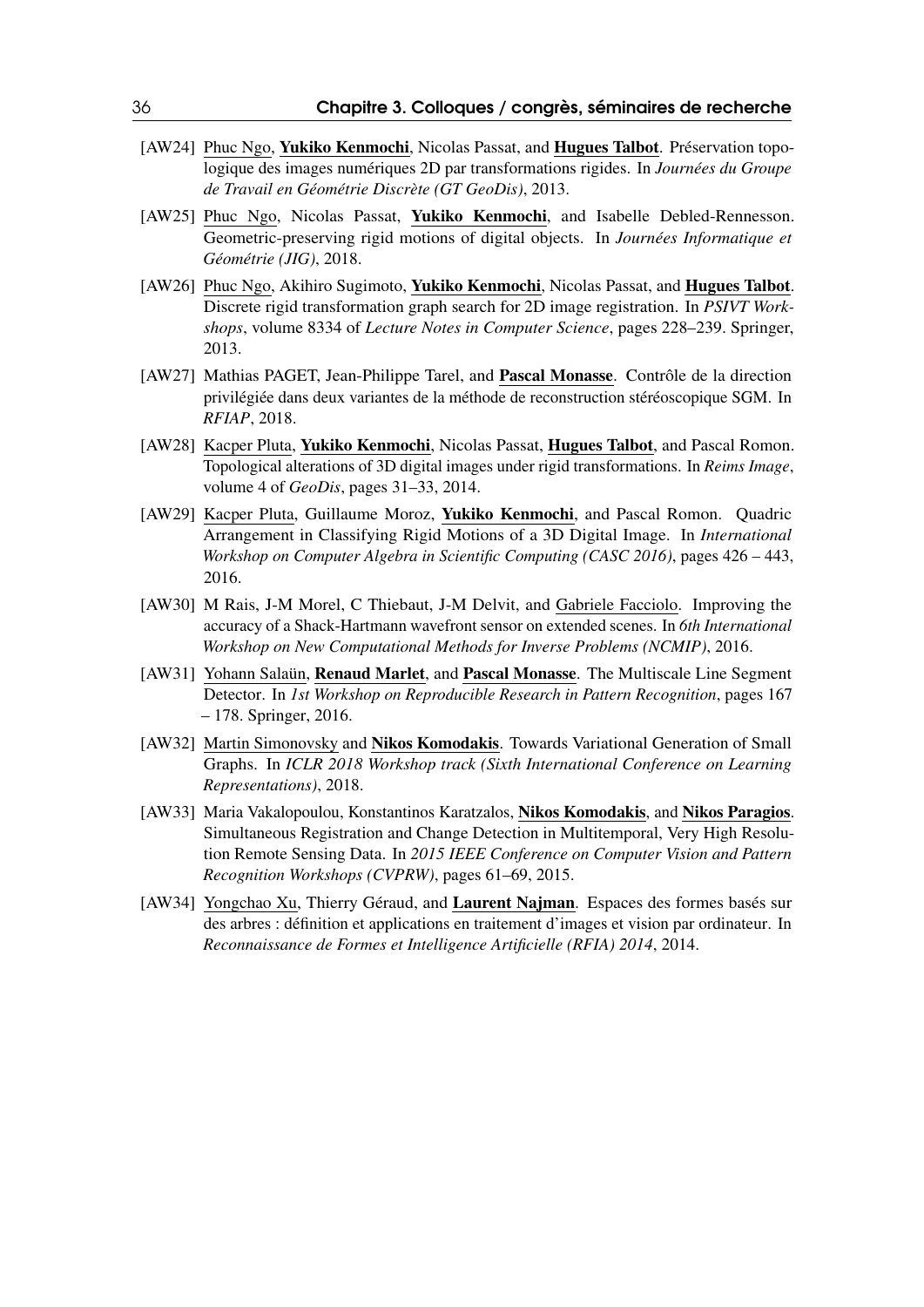

# Équipe Combinatoire Algébrique et Calcul Symbolique

#### [Journaux / Revues](#page-38-0)

- 4.1 [Articles scientifiques](#page-38-1)
- 4.2 [Articles de synthèse / revues bibliographiques](#page-41-0)

#### **[Ouvrages](#page-42-0)**

- 5.1 [Direction et coordination d'ouvrages / édition scientifique](#page-42-1)
- 5.2 [Chapitres d'ouvrage](#page-42-2)

#### [Colloques / congrès, séminaires de recherche](#page-44-0)

- 6.1 [Éditions d'actes de colloques / congrès](#page-44-1)<br>6.2 Articles publiés dans conférences interne
- Articles publiés dans conférences internationales
- 6.3 [Articles publiés dans des workshops](#page-45-0)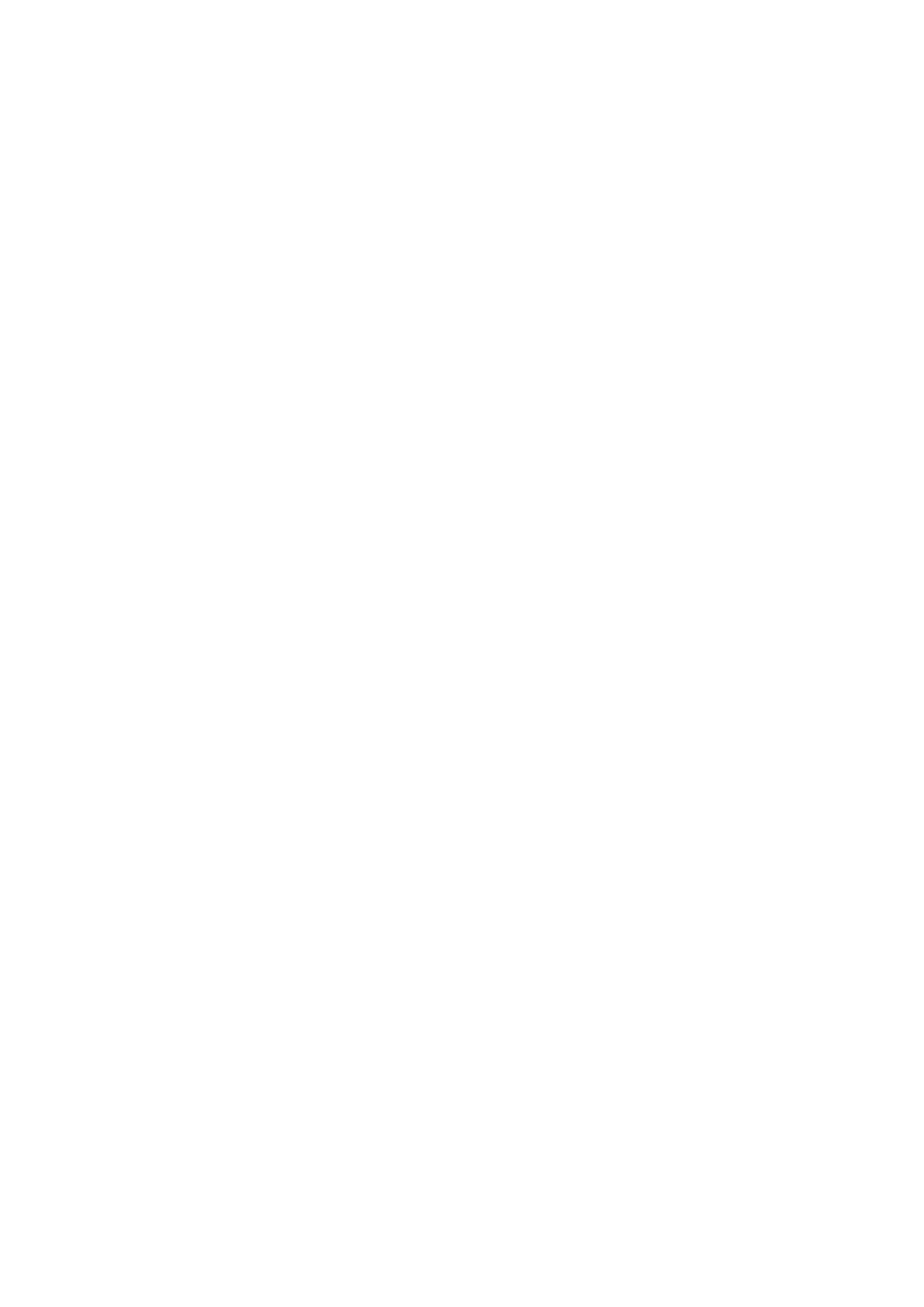### <span id="page-38-0"></span>4 Journaux / Revues

#### 4.1 Articles scientifiques

- <span id="page-38-1"></span>[CJ1] Jean-Christophe Aval, Valentin Féray, Jean-Christophe Novelli, and Jean-Yves Thibon. Quasi-symmetric functions as polynomial functions on Young diagrams. *Journal of Algebraic Combinatorics*, 41(3) :669 – 706, May 2015.
- [CJ2] **Philippe Biane**. Orthogonal polynomials on the unit circle, q-Gamma weights, and discrete Painlevé equations. *Moscow mathematical journal*, 2014.
- [CJ3] Philippe Biane. Polynomials Associated with Finite Markov Chains. In *Séminaire de Probabilités XLVII, Lecture Notes in Mathematics, 2137, Springer, Berlin, 2015.*, pages 249–262. Springer, 2015.
- [CJ4] Philippe Biane and Guillaume Chapuy. Laplacian matrices and spanning trees of tree graphs. *Annales de la Faculté des Sciences de Toulouse. Mathématiques.*, 26 :235 – 261, 2017.
- [CJ5] Philippe Biane and Hayat Cheballah. Gog and GOGAm pentagons. *Journal of Combinatorial Theory, Series A*, 2016.
- [CJ6] Philippe Biane and Yoann Dabrowski. Concavification of free entropy. *Advances in Mathematics*, 234 :667–696, February 2013.
- [CJ7] Philippe Biane and P. Dehornoy. Dual Garside structure of braids and free cumulants of products. *Sém. Lothar. Combin.*, 72 :Art. B72b, 15, 2014.
- [CJ8] Nicolas Borie. On the combinatorics of quadrant marked mesh patterns in 132-avoiding permutations. *The Australasian Journal of Combinatorics*, 64(1) :140–153, 2016.
- [CJ9] Olivier Bouillot. The algebra of Hurwitz multizeta functions. *Comptes Rendus Mathématique*, 352(11) :865 – 869, November 2014.
- [CJ10] Olivier Bouillot. On Hurwitz multizeta functions. *Advances in Applied Mathematics*, 71 :68 – 124, October 2015.
- [CJ11] Olivier Bouillot. Mould calculus On the secondary symmetries. *Comptes Rendus Mathématique*, 354(10) :965 – 970, October 2016.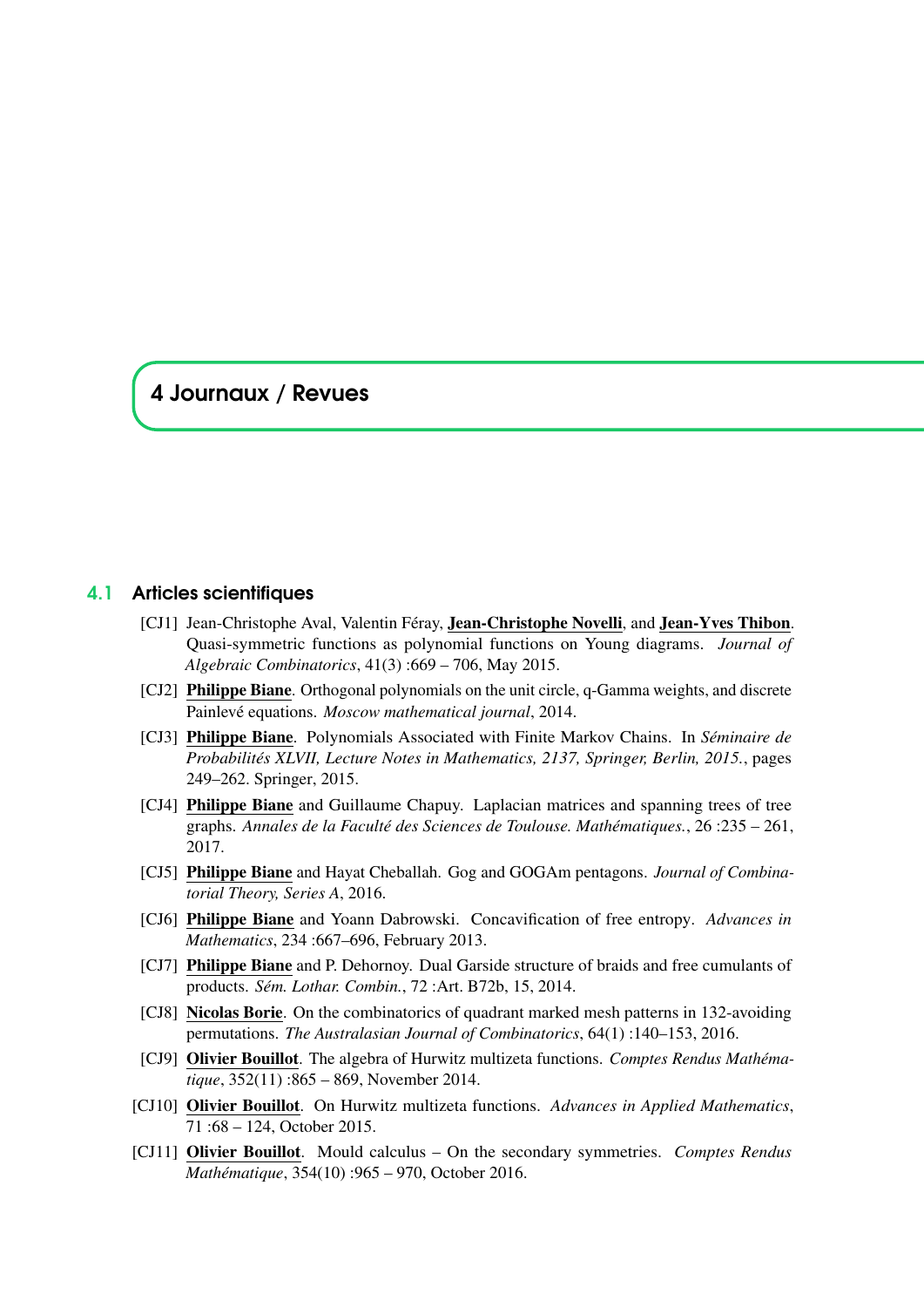- [CJ12] Adrien Boussicault. Operations on partially ordered sets and rational identities of type A. *Discrete Mathematics and Theoretical Computer Science*, Vol. 15 no. 2(2) :13–32, April 2013. Combinatorics.
- [CJ13] Jean-Paul Bultel. Combinatorial properties of the noncommutative Faà di Bruno algebra. *Journal of Algebraic Combinatorics*, 38(2) :243–273, 2013.
- [CJ14] Jean-Paul Bultel and Samuele Giraudo. Combinatorial Hopf algebras from PROs. *Journal of Algebraic Combinatorics*, 2016.
- [CJ15] Frédéric Chapoton, Florent Hivert, and **Jean-Christophe Novelli**. A set-operad of formal fractions and dendriform-like sub-operads. *Journal of Algebra*, 465 :322–355, November 2016. 31 pages.
- [CJ16] Hayat Cheballah, Samuele Giraudo, and Rémi Maurice. Hopf algebra structure on packed square matrices. *Journal of Combinatorial Theory, Series A*, 133 :139–182, 2015.
- [CJ17] Sylvie Corteel, Matthieu Josuat-Vergès, and Jang Soo Kim. Crossings of signed permutations and q-Eulerian numbers of type B. *Journal of Combinatorics*, 4 :191–228, 2013.
- [CJ18] Valentin Féray, I. P. Goulden, and Alain Lascoux. An edge-weighted hook formula for labelled trees. *Journal of Combinatorics*, 5(2) :245–269, 2014.
- [CJ19] Loïc Foissy, **Jean-Christophe Novelli**, and **Jean-Yves Thibon**. Polynomial realizations of some combinatorial Hopf algebras. *Journal of Noncommutative Geometry*, 8(1) :141–162, 2014. 20 pages.
- [CJ20] Loïc Foissy, Frédéric Patras, and Jean-Yves Thibon. Deformations of shuffles and quasishuffles. *Annales de l'Institut Fourier*, 66(1) :209–237, 2016.
- [CJ21] Chapoton Frédéric and **Samuele Giraudo**. Enveloping operads and bicoloured noncrossing configurations. *Experimental Mathematics*, 23(Issue 3) :332–349, 2014.
- [CJ22] Samuele Giraudo. Combinatorial operads from monoids. *Journal of Algebraic Combinatorics*, 41(2) :493–538, March 2015. 42 pages. Complete version of the extended abstracts arXiv :1208.0920 and arXiv :1208.0922.
- [CJ23] Samuele Giraudo. Operads from posets and Koszul duality. *European Journal of Combinatorics*, 56C :1–32, 2016.
- [CJ24] Samuele Giraudo. Pluriassociative algebras I : The pluriassociative operad. *Advances in Applied Mathematics*, 77 :1–42, 2016.
- [CJ25] Samuele Giraudo. Pluriassociative algebras II : The polydendriform operad and related operads. *Advances in Applied Mathematics*, 77 :43–85, 2016.
- [CJ26] Samuele Giraudo, Jean-Gabriel Luque, Ludovic Mignot, and Florent Nicart. Operads, quasiorders, and regular languages. *Advances in Applied Mathematics*, 75 :56–93, 2016.
- [CJ27] Samuele Giraudo and Stéphane Vialette. Algorithmic and algebraic aspects of unshuffling permutations. *Theoretical Computer Science*, 729 :20 – 41, June 2018.
- [CJ28] Guo-Niu Han and Matthieu Josuat-Vergès. Flag statistics from the Ehrhart h \* polynomial of multi-hypersimplices. *Electronic Journal of Combinatorics*, 31 :#P1.55, 2016.
- [CJ29] Frédéric Holweck, Jean-Gabriel Luque, and Jean-Yves Thibon. Entanglement of four qubit systems : a geometric atlas with polynomial compas I (the finite world). *Journal of Mathematical Physics*, 55 :012202, 2014. 48 pages, 7 tables, 13 figures A paraître dans Journal of Mathematical Physics.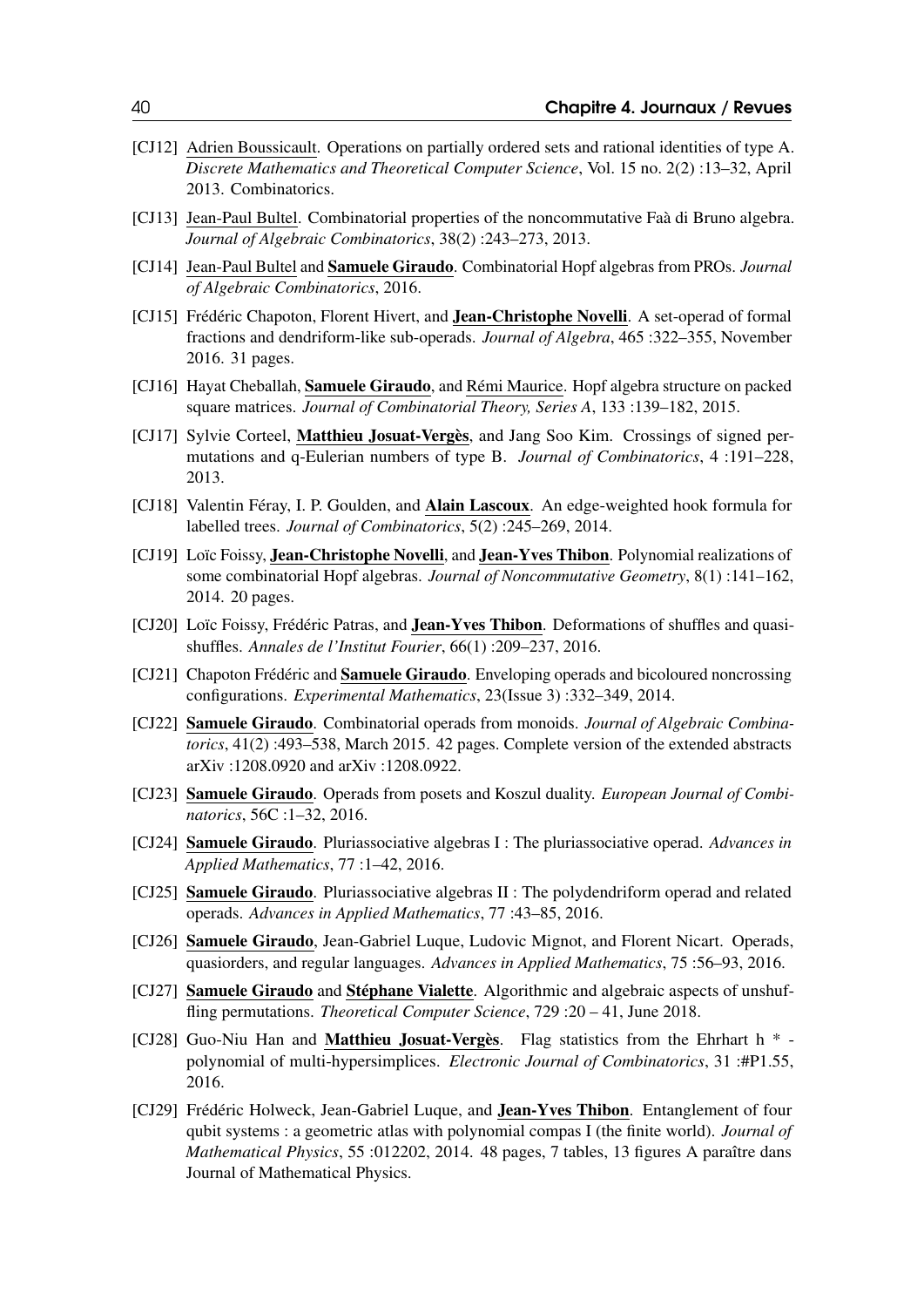- [CJ30] Frédéric Holweck, Jean-Gabriel Luque, and Jean-Yves Thibon. Entanglement of fourqubit systems : A geometric atlas with polynomial compass II (the tame world). *Journal of Mathematical Physics*, 58(2), February 2017.
- [CJ31] Matthieu Josuat-Vergès. Cumulants of the q-semicircular Law, Tutte Polynomials, and Heaps. *Canadian Journal of Mathematics*, 65 :863–878, 2013.
- [CJ32] Matthieu Josuat-Vergès. Enumeration of snakes and cycle-alternating permutations. *The Australasian Journal of Combinatorics*, 60(3) :279–305, 2014.
- [CJ33] Matthieu Josuat-Vergès. Derivatives of the tree function. *Ramanujan Journal*, 38(1) :1– 15, 2015.
- [CJ34] Matthieu Josuat-Vergès. Refined Enumeration of Noncrossing Chains and Hook Formulas. *Annals of Combinatorics*, 19(3) :443–460, 2015.
- [CJ35] Matthieu Josuat-Vergès and Jang Soo Kim. Generalized Dyck tilings. *European Journal of Combinatorics*, 51 :458–474, 2015.
- [CJ36] Matthieu Josuat-Vergès, Frederic Menous, Jean-Christophe Novelli, and Jean-Yves Thibon. Free cumulants, Schröder trees, and operads. *Advances in Applied Mathematics*, 88 :92 – 119, July 2017.
- [CJ37] Gyula Karolyi, Alain Lascoux, and S. Ole Warnaar. Constant term identities and Poincaré polynomials. *Transactions of the American Mathematical Society*, 367 :6809–6836, 2015.
- [CJ38] Alain Lascoux. Polynomial representations of the Hecke algebra of the symmetric group. *International Journal of Algebra and Computation*, 23(4) :803–818, May 2013.
- [CJ39] Michel Lassalle. Class expansion of some symmetric functions in Jucys-Murphy elements. *Journal of Algebra*, 394 :397–443, 2013. 51 pages, LaTeX.
- [CJ40] Rémi Maurice. A polynomial realization of the Hopf algebra of uniform block permutations. *Advances in Applied Mathematics*, 51(2) :285–308, May 2013.
- [CJ41] Frédéric Menous, Jean-Christophe Novelli, and Jean-Yves Thibon. Mould calculus, polyhedral cones, and characters of combinatorial Hopf algebras. *Advances in Applied Mathematics*, 51(2) :177–227, March 2013.
- [CJ42] Jean-Christophe Novelli, F. Patras, and Jean-Yves Thibon. Natural endomorphisms of quasi-shuffle Hopf algebras. *Bulletin de la société mathématique de France*, 141 :107–130, 2013. 18 pages.
- [CJ43] Jean-Christophe Novelli, Thierry Paul, David Sauzin, and Jean-Yves Thibon. Rayleigh-Schrödinger series and Birkhoff decomposition. *Letters in Mathematical Physics*, 108(7) :1583–1600, 2018.
- [CJ44] Jean-Christophe Novelli, Lenny Tevlin, and Jean-Yves Thibon. On some noncommutative symmetric functions analogous to Hall-Littlewood and Macdonald polynomials. *International Journal of Algebra and Computation*, 23(04) :779.1–779.20, 2013.
- [CJ45] Jean-Christophe Novelli and Jean-Yves Thibon. Binary shuffle bases for quasisymmetric functions. *The Ramanujan Journal*, 40 :207–225, March 2016.
- [CJ46] Jean-Christophe Novelli and Jean-Yves Thibon. On composition polynomials. *Journal of Combinatorial Theory, Series A*, 152 :1–9, 2017.
- [CJ47] Arthur Nunge. An equivalence of multistatistics on permutations. *J. Combin. Theory Ser. A*, 157 :435–460, 2018.
- [CJ48] Viviane Pons. Interval structure of the Pieri formula for Grothendieck polynomials. *International Journal of Algebra and Computation*, 23(01) :123–146, 2013. 24 pages.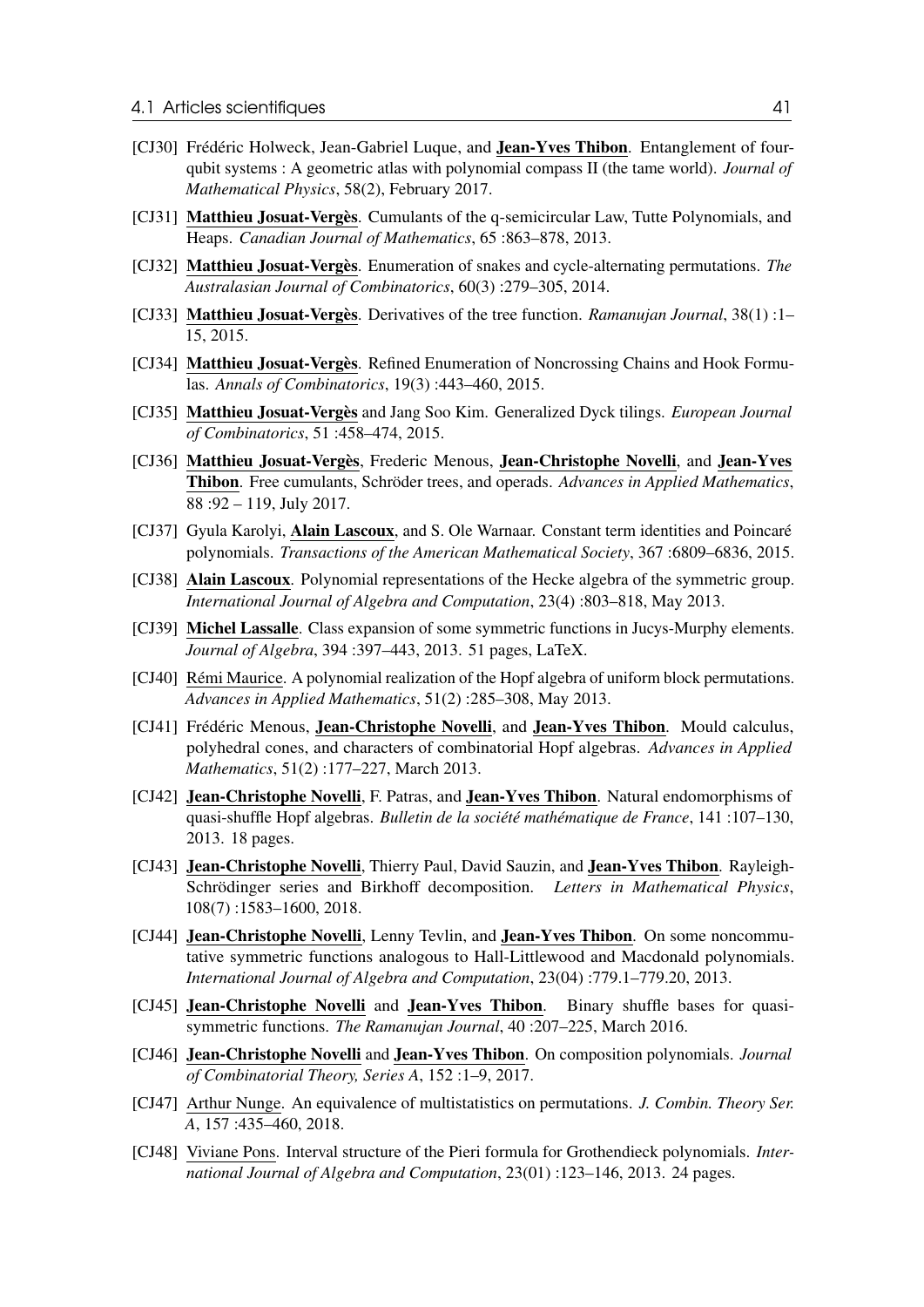- [CJ49] Viviane Pons and Grégory Chatel. Counting smaller elements in the Tamari and m-Tamari lattices. *Journal of Combinatorial Theory, Series A*, 134(58-97) :39, August 2015.
- [CJ50] Pierre Tarrago. Asymptotic independence in large random permutations with fixed descent set. *Electron. J. Probab.*, 20(103, 33), 2015.

# <span id="page-41-0"></span>4.2 Articles de synthèse / revues bibliographiques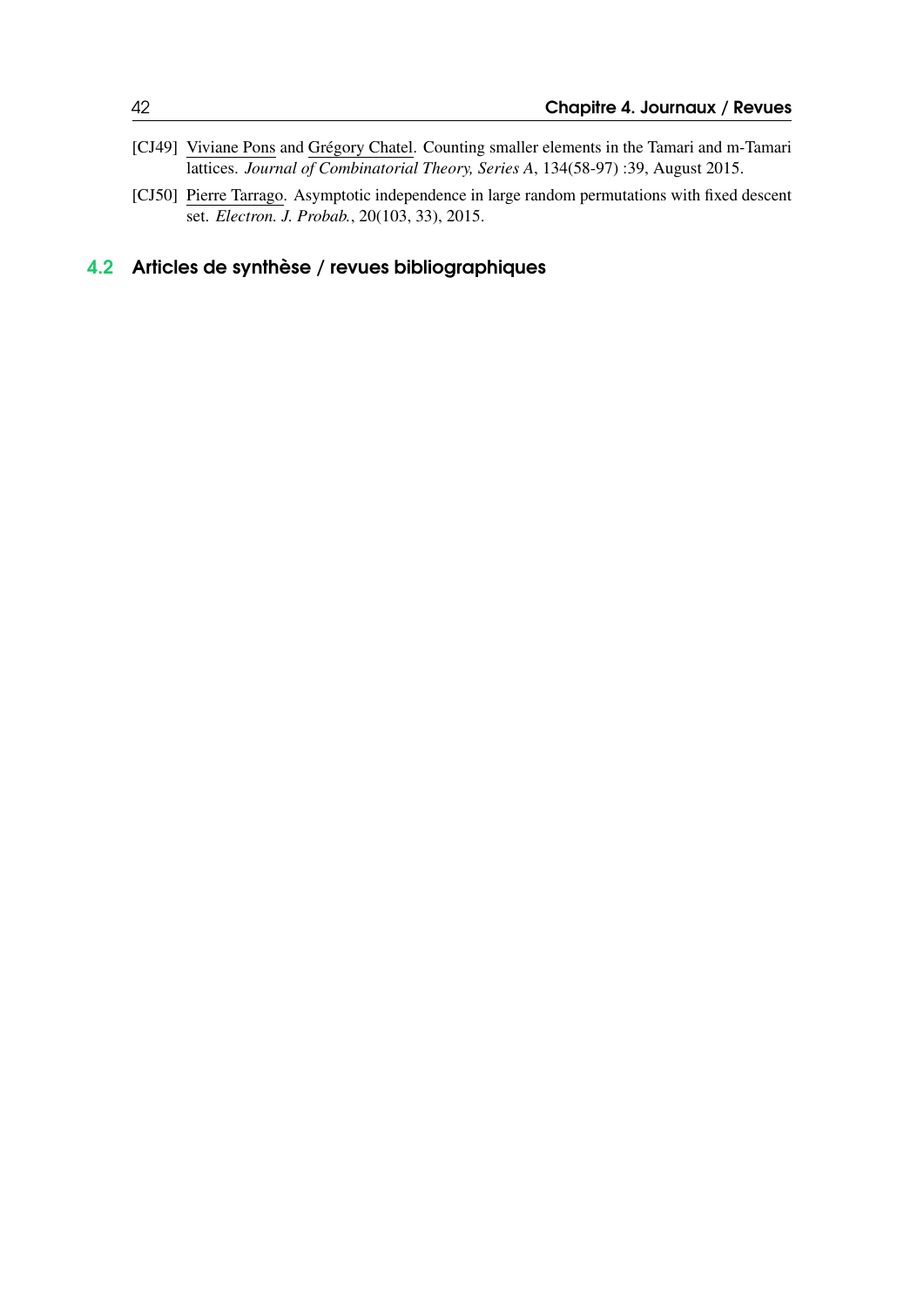# <span id="page-42-0"></span>5 Ouvrages

- <span id="page-42-1"></span>5.1 Direction et coordination d'ouvrages / édition scientifique
- <span id="page-42-2"></span>5.2 Chapitres d'ouvrage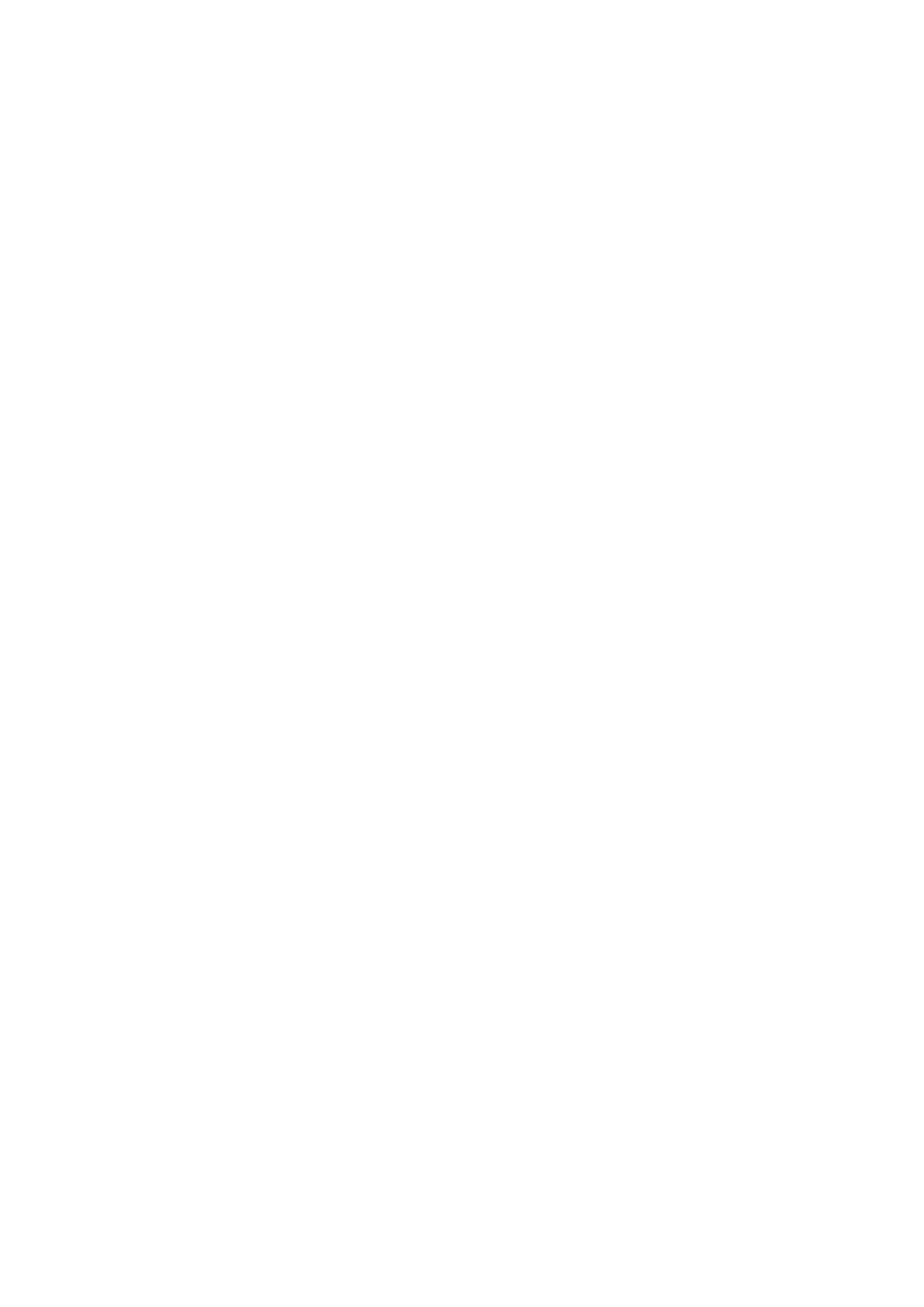<span id="page-44-0"></span>6 Colloques / congrès, séminaires de recherche

#### <span id="page-44-1"></span>6.1 Éditions d'actes de colloques / congrès

#### 6.2 Articles publiés dans conférences internationales

- <span id="page-44-2"></span>[CC1] Jean-Christophe Aval, Valentin Féray, Jean-Christophe Novelli, and Jean-Yves Thibon. Super quasi-symmetric functions via Young diagrams. In *26th International Conference on Formal Power Series and Algebraic Combinatorics (FPSAC 2014)*, volume DMTCS Proceedings vol. AT, 26th International Conference on Formal Power Series and Algebraic Combinatorics (FPSAC 2014) of *DMTCS Proceedings*, pages 169–180. Discrete Mathematics and Theoretical Computer Science, 2014.
- [CC2] Philippe Biane. Gog and Magog Triangles. In *Computation and Combinatorics in Dynamics, Stochastics and Control- The Abel Symposium, Rosendal, Norway, August 2016*. 2018.
- [CC3] Philippe Biane and Hayat Cheballah. Gog, Magog and Schützenberger II : left trapezoids. In *25th International Conference on Formal Power Series and Algebraic Combinatorics (FPSAC 2013)*, volume AS of *DMTCS Proceedings*, pages 349–360. Discrete Mathematics and Theoretical Computer Science, 2013.
- [CC4] Philippe Biane and Matthieu Josuat-Vergès. Minimal factorizations of a cycle : a multivariate generating function. In *Formal Power Series and Algebraic Combinatorics*, 2016.
- [CC5] Nicolas Borie. Generation modulo the action of a permutation group. In *25th International Conference on Formal Power Series and Algebraic Combinatorics (FPSAC 2013)*, volume vol. AS, 25th International Conference on Formal Power Series and Algebraic Combinatorics (FPSAC 2013) of *DMTCS Proceedings*, pages 767–778, 2013.
- [CC6] Nicolas Borie. Combinatorics of simple marked mesh patterns in 132-avoiding permutations. In *The 12th International Permutation Patterns Conference*. East Tennessee State University, 2014.
- [CC7] Nicolas Borie. Effective Invariant Theory of Permutation Groups using Representation Theory. In *CAI 2015*, volume 9270 of *Proceedings of the 6th International Conference on Algebraic Informatics*, pages 58–69, 2015.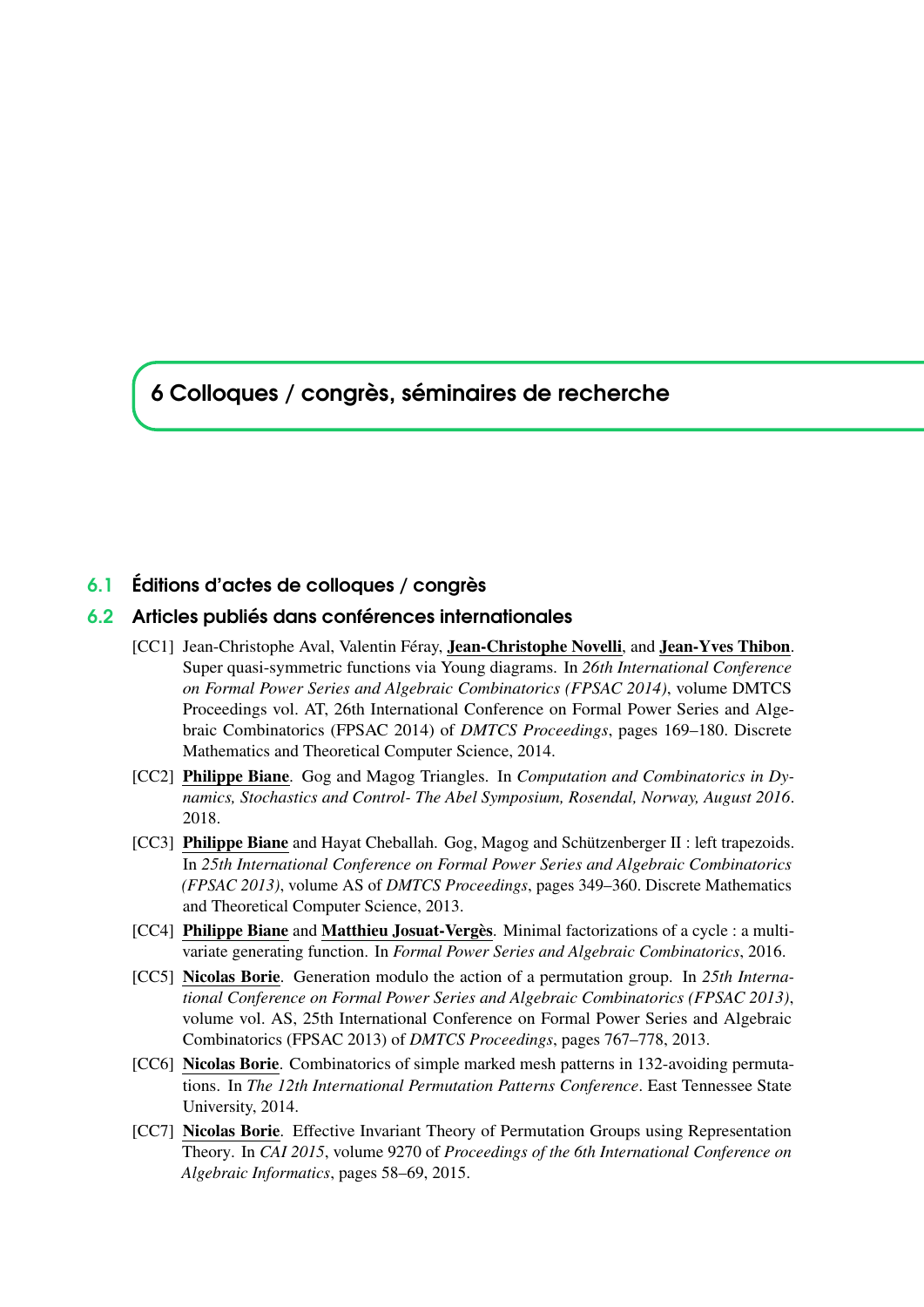- [CC8] Nicolas Borie. Three-dimensional Catalan numbers and product-coproduct prographs. In *FPSAC 2017 The 29th international conference on Formal Power Series and Algebraic Combinatorics*, 2017.
- [CC9] Olivier Bouillot and Jean Ecalle. Invariants of identity-tangent diffeomorphisms expanded as series of multitangents and multizetas. In *Resurgence, Physics and Numbers*. April 2017.
- [CC10] Frédéric Chapoton, Grégory Chatel, and Viviane Pons. Two bijections on Tamari Intervals. In *26th International Conference on Formal Power Series and Algebraic Combinatorics (FPSAC 2014)*, volume DMTCS Proceedings vol. AT, 26th International Conference on Formal Power Series and Algebraic Combinatorics (FPSAC 2014) of *DMTCS Proceedings*, pages 241–252. Discrete Mathematics and Theoretical Computer Science, 2014.
- [CC11] Tom Chappell, Alain Lascoux, S. Ole Warnaar, and Wadim Zudilin. Logarithmic and complex constant term identities. In *Computational and Analytical Mathematics*, Springer Proceedings in Mathematics & Statistics, pages 219–250. Springer, 2013. 26 pages.
- [CC12] Grégory Chatel and Vincent Pilaud. The Cambrian Hopf Algebra. In *27th International Conference on Formal Power Series and Algebraic Combinatorics (FPSAC 2015)*, volume DMTCS Proceedings, 27th International Conference on Formal Power Series and Algebraic Combinatorics (FPSAC 2015) of *DMTCS Proceedings*, pages 61–72. DMTCS, 2015.
- [CC13] Grégory Chatel and Viviane Pons. Counting smaller trees in the Tamari order. In *25th International Conference on Formal Power Series and Algebraic Combinatorics (FPSAC 2013)*, volume AS of *DMTCS Proceedings*, pages 433–444. Discrete Mathematics and Theoretical Computer Science, 2013.
- [CC14] Christophe Cordero. Enumerative Combinatorics of Prographs. In *30th International Conference on Formal Power Series and Algebraic Combinatorics (FPSAC 2018)*, volume 80B of *Séminaire Lotharingien de Combinatoire*, page Article 80B.58], 2018.
- [CC15] Samuele Giraudo. Combalgebraic structures on decorated cliques. In *Formal Power Series and Algebraic Combinatorics*, 2017.
- [CC16] Samuele Giraudo and Stéphane Vialette. Unshuffling Permutations. In *LATIN 2016*, volume 9644 of *LNCS*, pages 509–521, 2016.
- [CC17] Matthieu Josuat-Vergès and Jang Soo Kim. Generalized Dyck tilings (Extended Abstract). In *26th International Conference on Formal Power Series and Algebraic Combinatorics (FPSAC 2014)*, volume DMTCS Proceedings vol. AT, 26th International Conference on Formal Power Series and Algebraic Combinatorics (FPSAC 2014) of *DMTCS Proceedings*, pages 181–192. Discrete Mathematics and Theoretical Computer Science, 2014.
- [CC18] Jean-Christophe Novelli, Frederic Menous, and Jean-Yves Thibon. Combinatorics of Poincaré's and Schröder's equations. In *Resurgence, Physics and Numbers*, volume 20 of *Resurgence, Physics and Numbers*. F. Fauvet, D. Manchon, S. Marmi and D. Sauzin , Edizioni della Normale, 2015.
- [CC19] Vincent Vong. Algebraic properties for some permutation statistics. In *25th International Conference on Formal Power Series and Algebraic Combinatorics (FPSAC 2013)*, volume DMTCS Proceedings vol. AS, 25th International Conference on Formal Power Series and Algebraic Combinatorics (FPSAC 2013), pages 843–854. DMTCS, 2013.
- [CC20] Vincent Vong. Combinatorial proofs of freeness of some P-algebras. In *27th International Conference on Formal Power Series and Algebraic Combinatorics (FPSAC 2015)*, volume DMTCS Proceedings, 27th International Conference on Formal Power Series and Algebraic Combinatorics (FPSAC 2015) of *DMTCS Proceedings*, pages 523–534. DMTCS, 2015.

#### <span id="page-45-0"></span>6.3 Articles publiés dans des workshops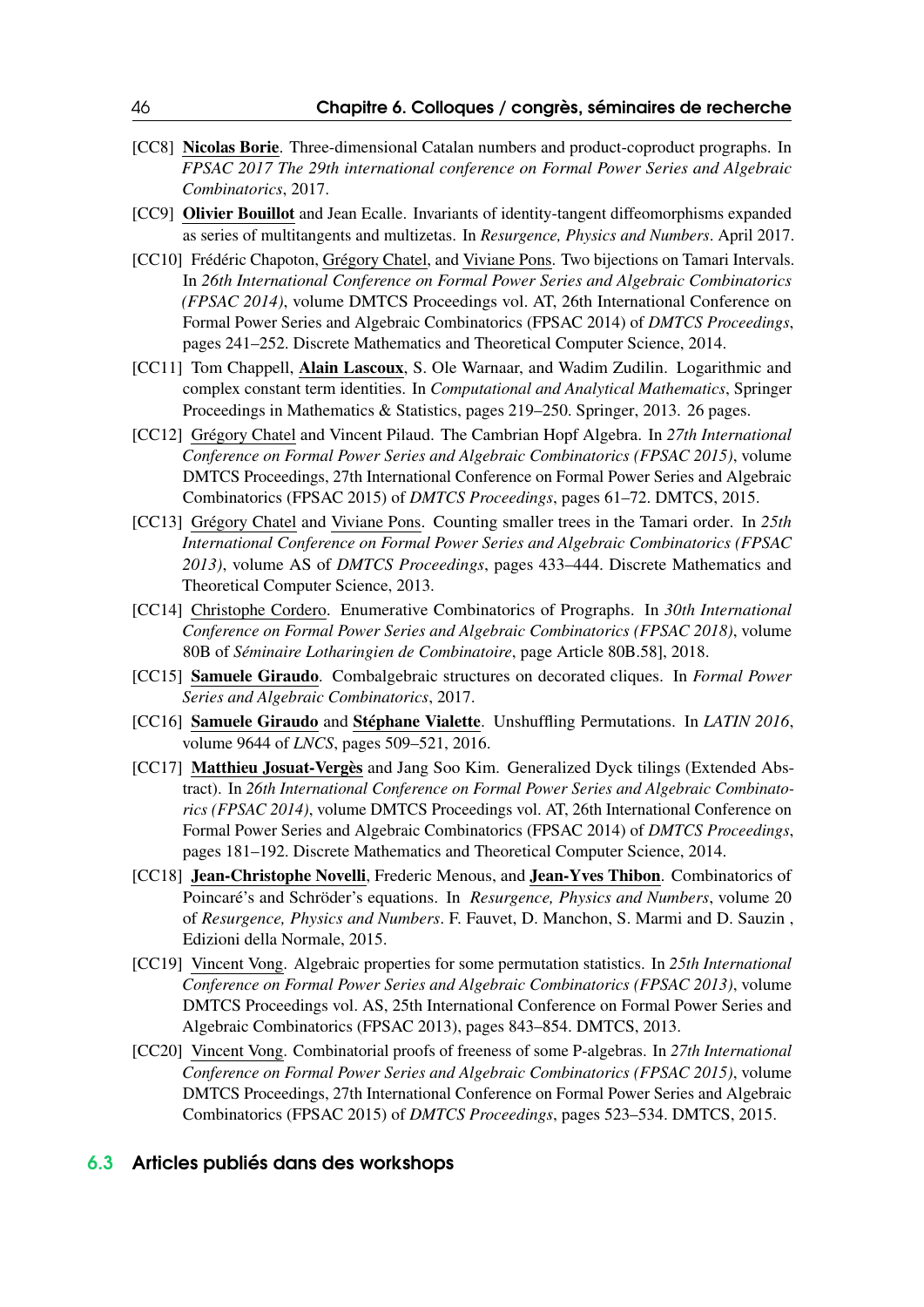# III Équipe Logiciels, Réseaux, Temps Réel

#### [Journaux / Revues](#page-48-0)

- 7.1 [Articles scientifiques](#page-48-1)<br>7.2 Articles de synthèse
- Articles de synthèse / revues bibliographiques

#### **[Ouvrages](#page-52-0)**

- 8.1 [Direction et coordination d'ouvrages / édition scientifique](#page-52-1)
- 8.2 [Chapitres d'ouvrage](#page-52-2)

#### [Colloques / congrès, séminaires de recherche](#page-54-0)

- 9.1 [Éditions d'actes de colloques / congrès](#page-54-1)<br>9.2 Articles publiés dans conférences interne
- Articles publiés dans conférences internationales
- 9.3 [Articles publiés dans des workshops](#page-61-0)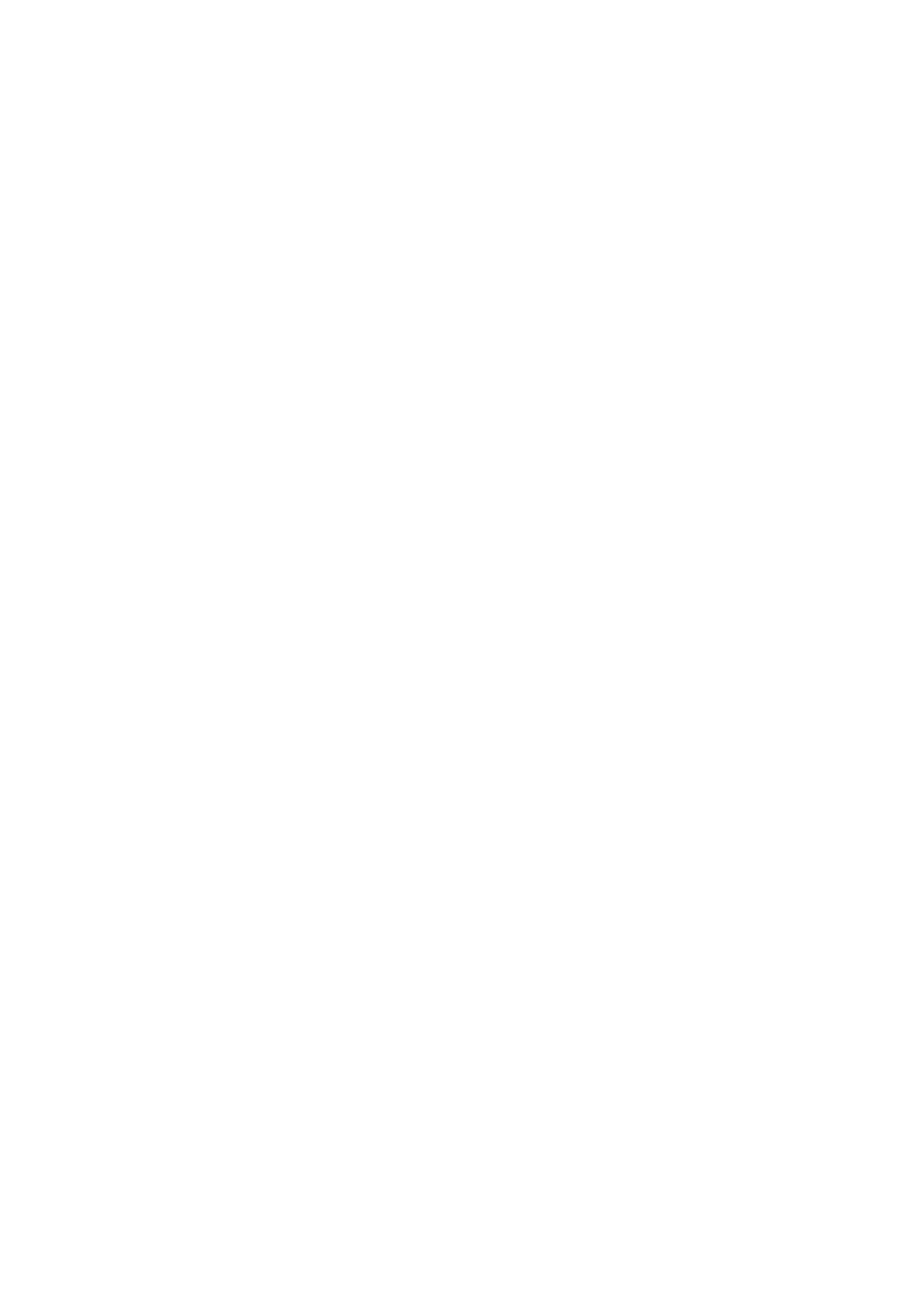## <span id="page-48-0"></span>7 Journaux / Revues

#### 7.1 Articles scientifiques

- <span id="page-48-1"></span>[LJ1] Yasmina Abdeddaïm, Younès Chandarli, Robert I. Davis, and Damien Masson. Response time analysis for fixed priority real-time systems with energy-harvesting. *Real-Time Systems*, 52(2) :125–160, 2016.
- [LJ2] Ali Athar, Mubashir Husain Rehmani, and Abderrezak Rachedi. Cognitive-radio-based Internet of Things : applications, architectures, Spectrum related functionalities, and future research dIrections. *IEEE Wireless Communications*, 24(3), June 2017.
- [LJ3] Djamila Bendouda, Abderrezak Rachedi, and Hafid Haffaf. Programmable architecture based on Software Defined Network for Internet of Things : Connected Dominated Sets approach. *Future Generation Computer Systems*, 80 :188–197, March 2018.
- [LJ4] Abderrahim Benslimane and Abderrezak Rachedi. Rate adaptation scheme for IEEE 802.11-based MANETs. *Journal of Network and Computer Applications*, 39(1) :126–139, March 2014.
- [LJ5] Maha Bouaziz and **Abderrezak Rachedi**. A survey on mobility management protocols in Wireless Sensor Networks based on 6LoWPAN technology. *Journal on Computer Communications*, 74 :3–15, February 2016.
- [LJ6] Maha Bouaziz, Abderrezak Rachedi, and Belghith Abdelfettah. EKF-MRPL : Advanced Mobility Support Routing Protocol for Internet of Mobile Things : Movement prediction approach. *Future Generation Computer Systems*, March 2018.
- [LJ7] Ibtissem Boulanouar, Stéphane Lohier, Abderrezak Rachedi, and G. Roussel. DTA : Deployment and Tracking Algorithm in Wireless Multimedia Sensor Networks. *Ad Hoc & Sensor Wireless Networks*, 28(1-2) :115–135, January 2015.
- [LJ8] Abbas Bradai, Kamal Singh, Abderrezak Rachedi, and Toufik Ahmed. EMCOS : Energyefficient Mechanism for Multimedia Streaming over Cognitive Radio Sensor Networks. *Pervasive and Mobile Computing*, 22 :16–32, June 2015.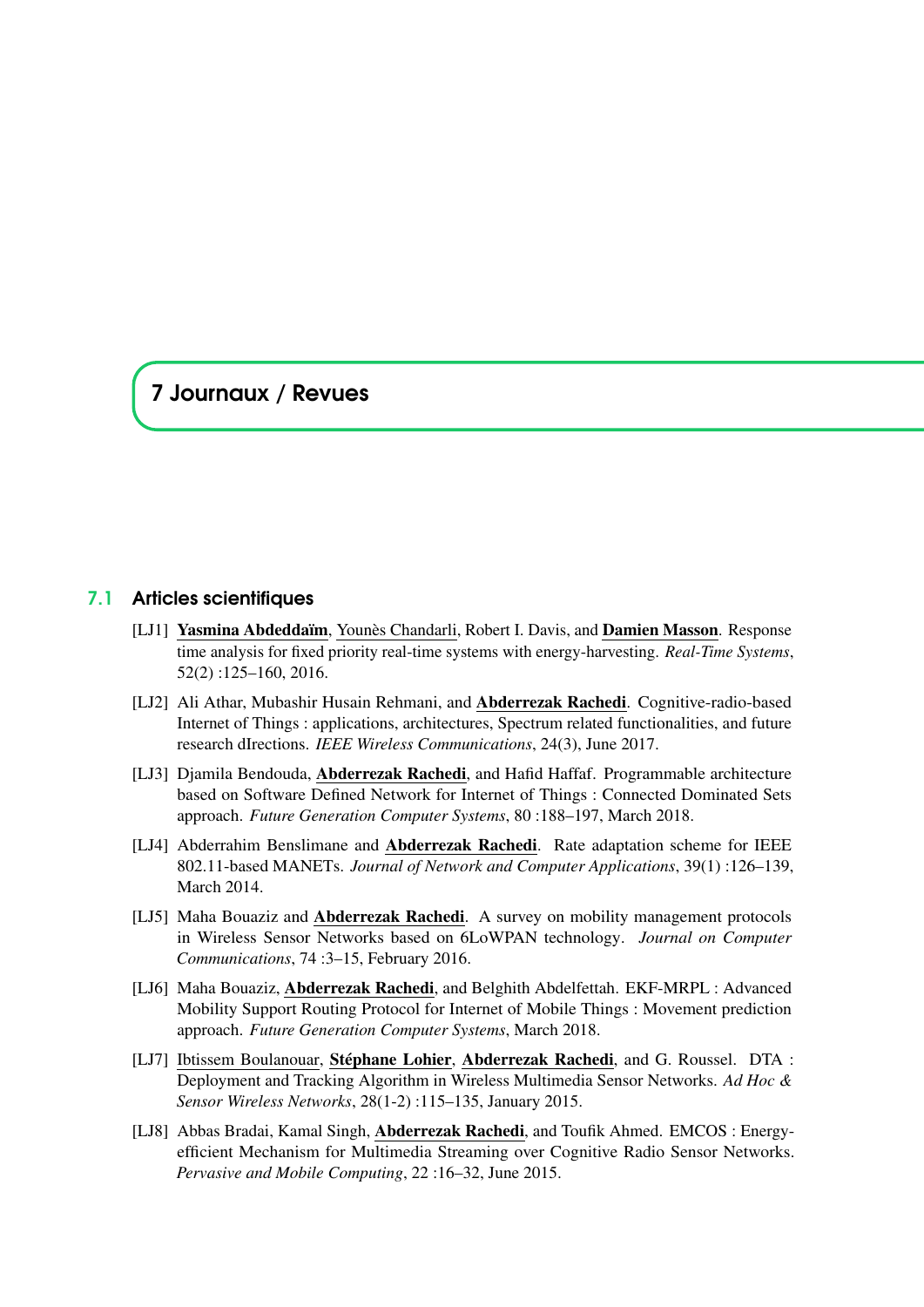- [LJ9] Alan Burns and Laurent George. Guest editorial : multiprocessor scheduling. *Real-Time Systems*, 49(2) :137 – 139, March 2013.
- [LJ10] Sylvain Cherrier and Yacine Ghamri-Doudane. Fault-recovery and coherence in internet of things choreographies. *International Journal of Information Technologies and Systems Approach*, 10(2), 2017.
- [LJ11] Sylvain Cherrier, Yacine Ghamri-Doudane, Stephane Lohier, Ismail Salhi, and Philippe Valembois. BeC3 : Behaviour Crowd Centric Composition for IoT applications. *Mobile Networks and Applications*, 1383-469X(1572-8153) :1, November 2013.
- [LJ12] Michel Chilowicz, **Étienne Duris**, and Gilles Roussel. Viewing functions as token sequences to highlight similarities in source code. *Science of Computer Programming*, 78(10) :1871–1891, 2013.
- [LJ13] Olivier Cros, Frédéric Fauberteau, Xiaoting Li, and Laurent George. Mixed-criticality over switched Ethernet networks. *Ada User Journal*, 35(2), 2014.
- [LJ14] Boutheina Dab, Ilhem Fajjari, and Nadjib Aitsaadi. Online-batch joint routing and channel allocation for hybrid data center networks. *IEEE Transactions on Network and Service Management*, 14(4) :831 – 846, 2017.
- [LJ15] Fahimeh Dabaghi, Zeinab Movahedi, and Rami Langar. A survey on green routing protocols using sleep-scheduling in wired networks. *Journal of Network and Computer Applications*, 77 :106–122, January 2017.
- [LJ16] Robert Davis, Alan Burns, Sanjoy K. Baruah, Thomas Rothvoß, Laurent George, and Oliver Gettings. Exact comparison of fixed priority and EDF scheduling based on speedup factors for both pre-emptive and non-pre-emptive paradigms. *Real-Time Systems*, 51(5) :566  $-601, 2015.$
- [LJ17] Alemayehu Desta, Pierre Courbin, Vincent Sciandra, and Laurent George. Gaussian-Based Smoothing of Wind and Solar Power Productions Using Batteries. *International Journal of Mechanical Engineering and Robotics Research*, pages 154 – 159, 2017.
- [LJ18] Alemayehu Desta, Laurent George, Pierre Courbin, and Vincent Sciandra. Smoothing of renewable energy generation using Gaussian-based method with power constraints. *Energy Procedia*, 134 :171 – 180, 2017.
- [LJ19] Laurent George and Tullio Vardanega. Ada-Europe 2014 proceedings 19th Ada-Europe International Conference on Reliable Software Technologies, Paris, France, June 23-27, 2014. *Lecture notes in computer science*, June 2014.
- [LJ20] Cédric Gueguen, **Abderrezak Rachedi**, and Mohsen Guizani. Incentive scheduler algorithm for cooperation and coverage extension in wireless Networks. *IEEE Transactions on Vehicular Technology*, 62(2) :797–808, January 2013.
- [LJ21] Nadia Haddadou, Abderrezak Rachedi, and Yacine Ghamri-Doudane. A Job Market Signaling Scheme for Incentive and Trust Management in Vehicular Ad Hoc Networks. *IEEE Transactions on Vehicular Technology*, 64(8) :3657– 3674, 2015.
- [LJ22] Nadia Haddadou, Abderrezak Rachedi, and Yacine Ghamri-Doudane. To Send or To Defer ? Improving the IEEE 802.11p/1609.4 Transmission Scheme. *Ad Hoc Networks*, 48 :53–65, May 2016.
- [LJ23] Safa Hamdoun, Abderrezak Rachedi, and Abderrahim Benslimane. RSSI-based Localization Algorithms using Spatial Diversity in Wireless Sensor Networks. *International Journal of Ad Hoc and Ubiquitous Computing*, 19(3-4) :157–167, July 2015.
- [LJ24] Mubashir Husain Rehmani, Melike Erol-Kantarci, Abderrezak Rachedi, Radenkovic Milena, and Martin Reisslein. Special section on smart grids : A hub of interdisciplinary research . *IEEE access*, December 2015.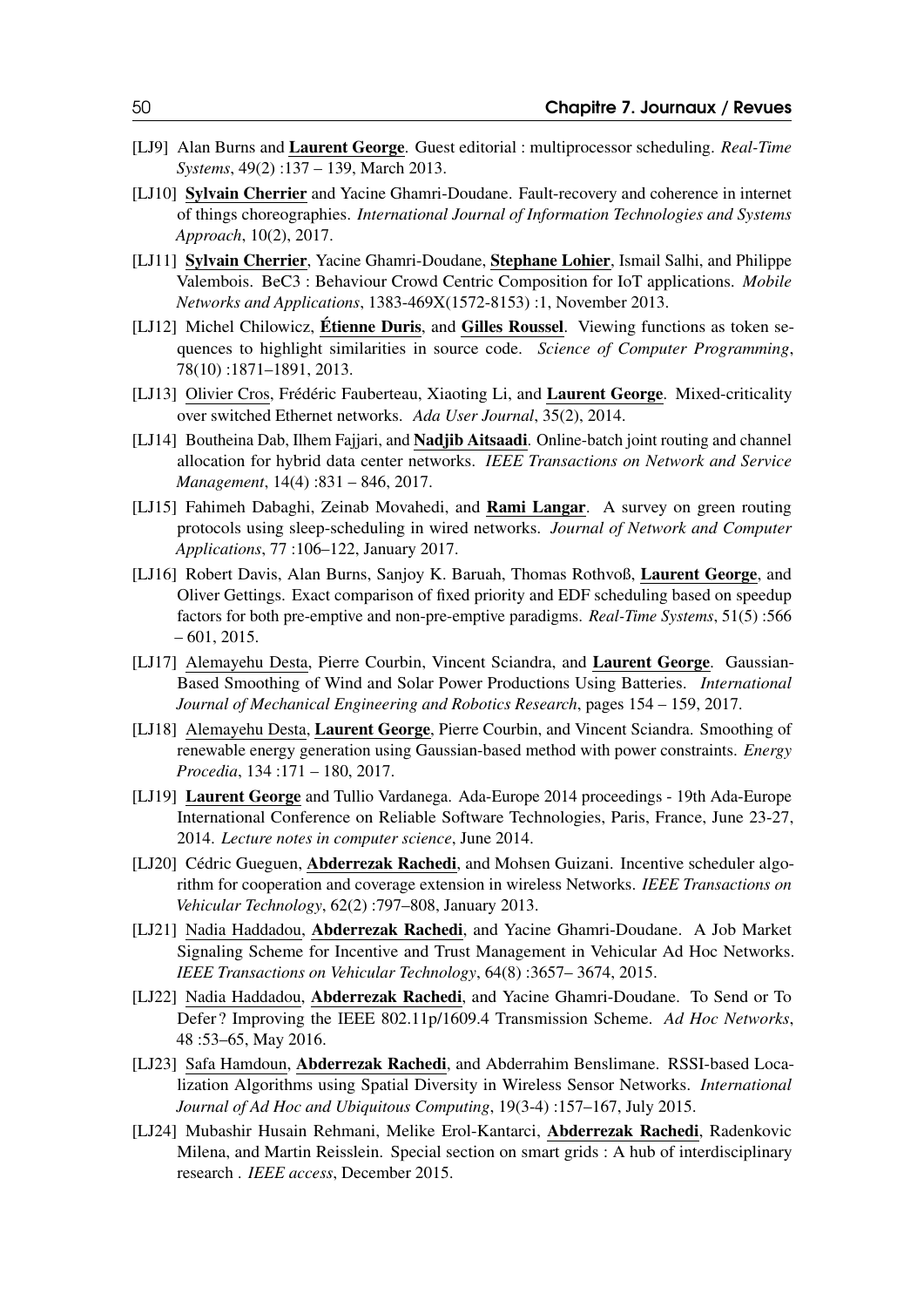- [LJ25] Mubashir Husain Rehmani, Abderrezak Rachedi, Melike Erol-Kantarci, Radenkovic Milena, and Martin Reisslein. Cognitive radio based smart grid : The future of the traditional electrical grid. *Ad Hoc Networks*, 41 :1–4, February 2016.
- [LJ26] Mubashir Husain Rehmani, Martin Reisslein, Abderrezak Rachedi, Melike Erol-Kantarci, and Milena Radenkovic. Guest Editorial Special Section on Smart Grid and Renewable Energy Resources : Information and Communication Technologies With Industry Perspective. *IEEE Transactions on Industrial Informatics*, 13(6) :3119 – 3123, December 2017.
- [LJ27] Junaid Ahmed Khan and Yacine Ghamri-Doudane. SAVING : socially aware vehicular information-centric networking. *IEEE Communications Magazine*, 54(8) :100–107, 2016.
- [LJ28] Junaid Ahmed Khan, Yacine Ghamri-Doudane, and Dmitri Botvich. Autonomous Identification and Optimal Selection of Popular Smart Vehicles for Urban Sensing - An Informationcentric Approach. *IEEE Transactions on Vehicular Technology*, September 2016.
- [LJ29] Junaid Ahmed Khan, Hassaan Khaliq Qureshi, and Adnan Iqbal. Energy management in Wireless Sensor Networks : A survey. *Computers and Electrical Engineering*, Volume 41, January 2015 :159–176, July 2014.
- [LJ30] Minhaj Ahmad Khan, Tariq Umer, Samee Khan, Shui Yu, and Abderrezak Rachedi. IEEE Access Special Section Editorial : Green Cloud and Fog Computing : Energy Efficiency and Sustainability Aware Infrastructures, Protocols, and Applications. *IEEE Access*, 6 :12280 – 12283, 2018.
- [LJ31] fekher khelifi, Abbas Bradai, Saber AMRI, Abderrezak Rachedi, Med Lassaad Kaddachi, and Mohamed Atri. A new fuzzy logic based node localization mechanism for Wireless Sensor Networks. *Future Generation Computer Systems*, 2017.
- [LJ32] Lyes Khoukhi, **Hakim Badis**, Leila Merghem-Boulahia, and Moez Esseghir. Admission Control in Wireless Ad Hoc Networks : a Survey. *EURASIP Journal on Wireless Communications and Networking*, pages 109.1–109.13, April 2013.
- [LJ33] Xiaoting Li and Laurent George. Deterministic delay analysis of AVB switched ethernet networks using an extended trajectory approach. *Real-Time Systems*, 53(1) :121 – 186, 2017.
- [LJ34] Mohammed Yazid Lyazidi, Nadjib Aitsaadi, and Rami Langar. A dynamic resource allocation framework in LTE downlink for cloud-radio access network. *Computer Networks*, 140 :101–111, 2018.
- [LJ35] Tesnim MEKKI, Issam Jabri, Abderrezak Rachedi, and Maher Benjemaa. Vehicular cloud networks : Challenges, architectures, and future directions. *Elsevier Vehicular Communications Journal*, 9 :268–280, September 2017.
- [LJ36] Husain Rehmani Mubashir, Abderrezak Rachedi, Stéphane Lohier, Thierry Alves, and Benoit Poussot. Intelligent Antenna Selection Decision in IEEE 802.15.4 Wireless Sensor Networks : An Experimental Analysis. *Computers & Electrical Engineering*, 40(2) :443–455, February 2014.
- [LJ37] José L. D. Neto, Se-Young Yu, Daniel Fernandes Macedo, José-Marcos Nogueira, Rami Langar, and Stefano Secci. ULOOF : a User Level Online Offloading Framework for Mobile Edge Computing. *IEEE Transactions on Mobile Computing*, 17(11) :2660–2674, March 2018.
- [LJ38] Ermis Papastefanakis, Xiaoting Li, and Laurent George. A mixed criticality approach for the security of critical flows in a network-on-chip. *ACM SIGBED Review*, 13(4) :67 – 72, 2016.
- [LJ39] Guillaume Phavorin, Pascal Richard, Joël Goossens, Claire Maiza, Laurent George, and Thomas Chapeaux. Online and offline scheduling with cache-related preemption delays. *Real-Time Systems*, pages 1–38, 2017.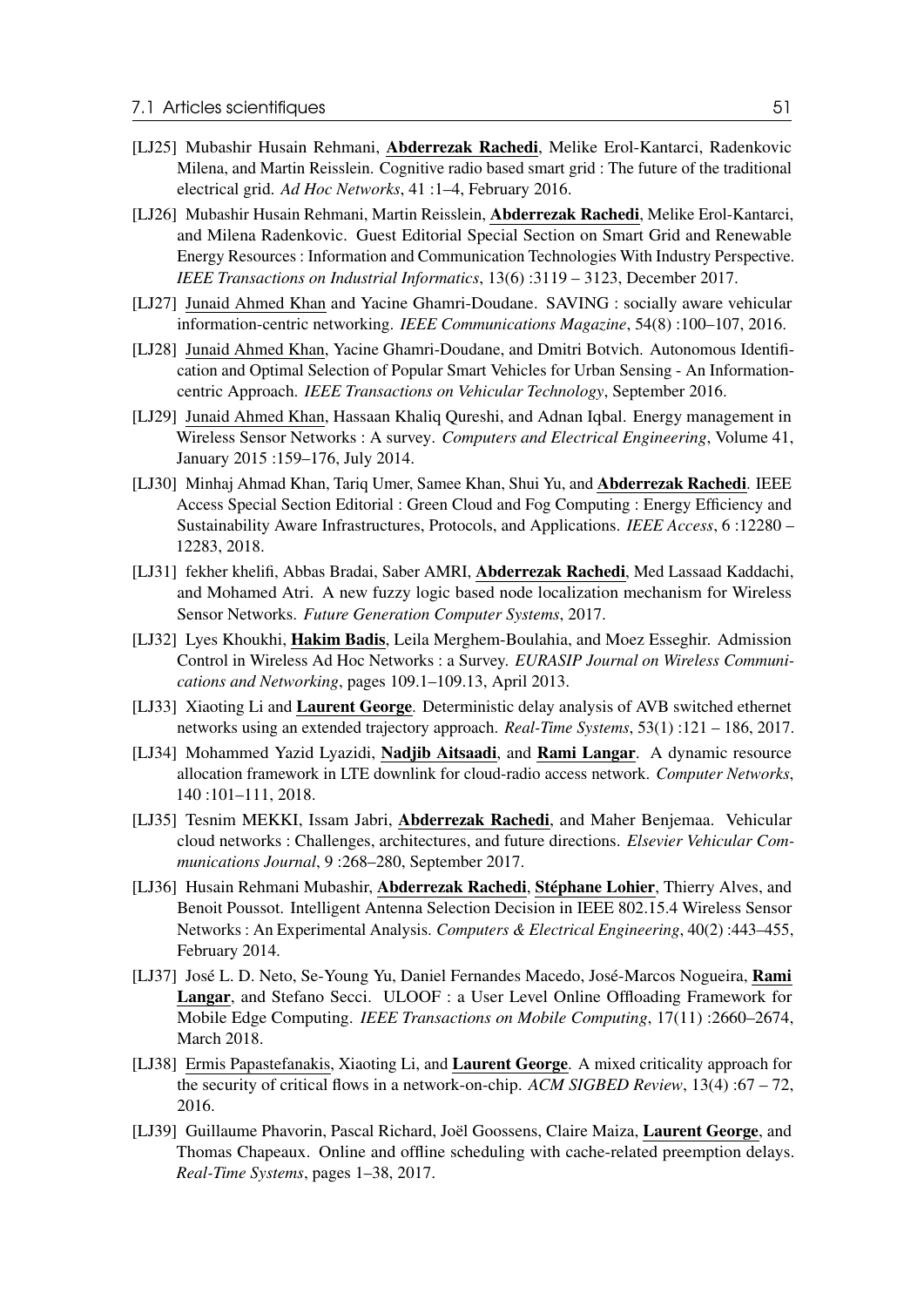- [LJ40] Manar Qamhieh, Laurent George, and Serge Midonnet. Stretching algorithm for global scheduling of real-time DAG tasks. *Real-Time Systems*, 2018.
- [LJ41] Manar Qamhieh and Serge Midonnet. Simulation-based evaluations of DAG scheduling in hard real-time multiprocessor systems. *ACM SIGAPP applied computing review : a publication of the Special Interest Group on Applied Computing*, 14(4) :12, 2014.
- [LJ42] Abderrezak Rachedi, Hakim Badis, and Abderrahim Benslimane. How MIMO crosslayer design enables QoS while detecting non-cooperative nodes in wireless multi-hop networks. *Journal of Network and Computer Applications*, 46 :395–406, 2014.
- [LJ43] Abderrezak Rachedi and Amina Hasnaoui. Advanced quality of services with security integration in wireless sensor networks. *Wireless Communications and Mobile Computing*, 15(6) :1106–1116, January 2015.
- [LJ44] Abderrezak Rachedi, Mubashir Husain Rehmani, Soumaya Cherkaoui, and Joel José Puga Coelho Rodrigues. The Plethora of Research in Internet of Things (IoT). *IEEE Access*, 4, September 2016.
- [LJ45] Mubashir Husain Rehmani, Ayaz Ahmad, Abderrezak Rachedi, Soumaya Cherkaoui, Kok-Lim Alvin Yau, Martin Reisslein, Melike Erol-Kantarci, and Milena Radenkovic. Integrating Renewable Energy Resources Into the Smart Grid : Recent Developments in Information and Communication Technologies. *IEEE Transactions on Industrial Informatics*, 14(7) :2814 – 2825, July 2018.
- [LJ46] Vincent Sciandra, Pierre Courbin, and Laurent George. Application of mixed-criticality scheduling model to intelligent transportation systems architectures. *ACM SIGBED Review*,  $10(2)$ :  $22 - 22$ , July 2013.
- [LJ47] Oussama Soualah, Nadjib Aitsaadi, and Ilhem Fajjari. A novel reactive survivable virtual network embedding scheme based on game theory. *IEEE Transactions on Network and Service Management*, 14(3) :569 – 585, 2017.
- [LJ48] Gazdar Tahani, Abderrahim Benslimane, Belghith Abdelfettah, and Abderrezak Rachedi. A secure cluster-based architecture for certificates management in vehicular networks. *Security and communication networks*, 7(3) :665–683, March 2014.
- [LJ49] Shuai YU, Rami Langar, Xiaoming Fu, Li Wang, and Zhu Han. Computation Offloading with Data Caching Enhancement for Mobile Edge Computing. *IEEE Transactions on Vehicular Technology*, 67(11) :11098–11112, November 2018.

#### <span id="page-51-0"></span>7.2 Articles de synthèse / revues bibliographiques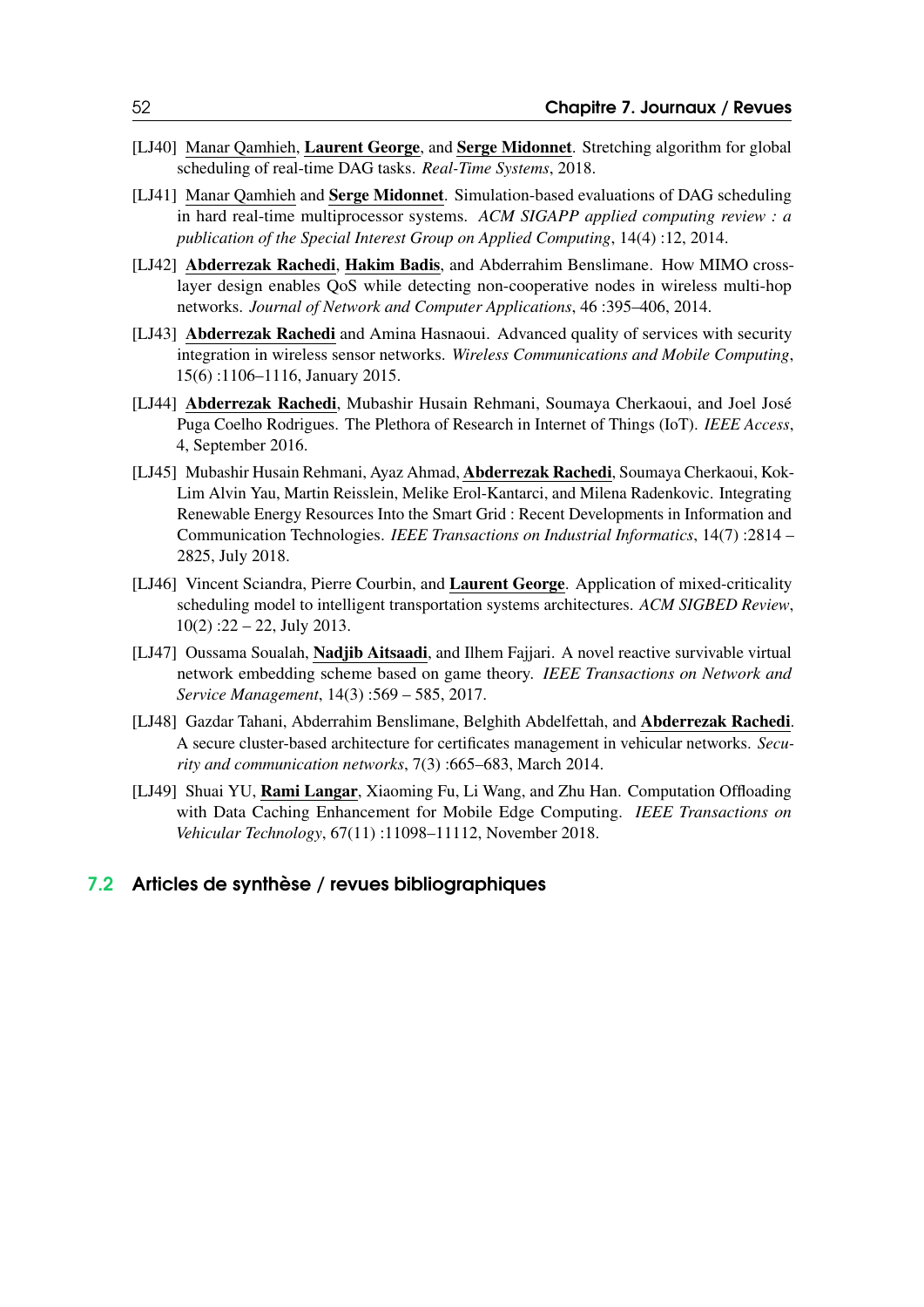# <span id="page-52-0"></span>8 Ouvrages

#### 8.1 Direction et coordination d'ouvrages / édition scientifique

<span id="page-52-1"></span>[LDO1] Stephane Lohier and Dominique Present. *Reseaux et Transmissions*. January 2016.

#### 8.2 Chapitres d'ouvrage

- <span id="page-52-2"></span>[LCO1] Hakim Badis and Abderrezak Rachedi. Modelling tools to evaluate the performance of wireless multi-hop networks. In *Modeling and simulation of computer networks and systems : Methodologies and applications*. Elsevier Science Ltd, 2015. Chapter 23.
- [LCO2] smain femmam, Mohamed Ikbal Benakila, and Laurent George. Beacon Cluster-Tree Construction for ZigBee/IEEE802.15.4 Networks. In *https ://doi.org/10.1016/B978-1- 78548-274-8.50005-2*, Building Wireless Sensor Networks. ISTE Press Ltd. Published by Elsevier Ltd, 2017.
- [LCO3] Laurent George and Jean-François Hermant. Uniprocessor Architecture Solutions. In *DOI :10.1002/9781118984413*, Real-Time Systems Scheduling 1 : Fundamentals. John Wiley & Sons , September 2014.
- [LCO4] Xiaoting Li and Laurent George. Chapter 1 : A Survey of Switched Ethernet Solutions for Real-time Audio/Video Communications. In *ISTE Press - Elsevier*, Building Wireless Sensor Networks - 1st Edition. September 2017.
- [LCO5] Serge Midonnet and Frédéric Fauberteau. Synchronisations : protocoles d'accès aux ressources partagées. In Maryline Chetto, editor, *Ordonnancement dans les systèmes temps réel*, Collection Réseaux et télécommunications, pages 123–154. ISTE Editions, 2014.
- [LCO6] Serge Midonnet and Frédéric Fauberteau. Synchronizations : Shared Resource Access Protocols. In *Real-Time Systems Scheduling 1*, pages 149–191. Wiley, 2014.
- [LCO7] **Abderrezak Rachedi**. Monitoring mechanisms for wireless sensor networks : challenges and solutions. In Ibrahiem M. M. El Emary and S.Ramakrishnan, editors, *Wireless Sensor Networks : Theory and Application*, pages 595–621. CRC Press, January 2013.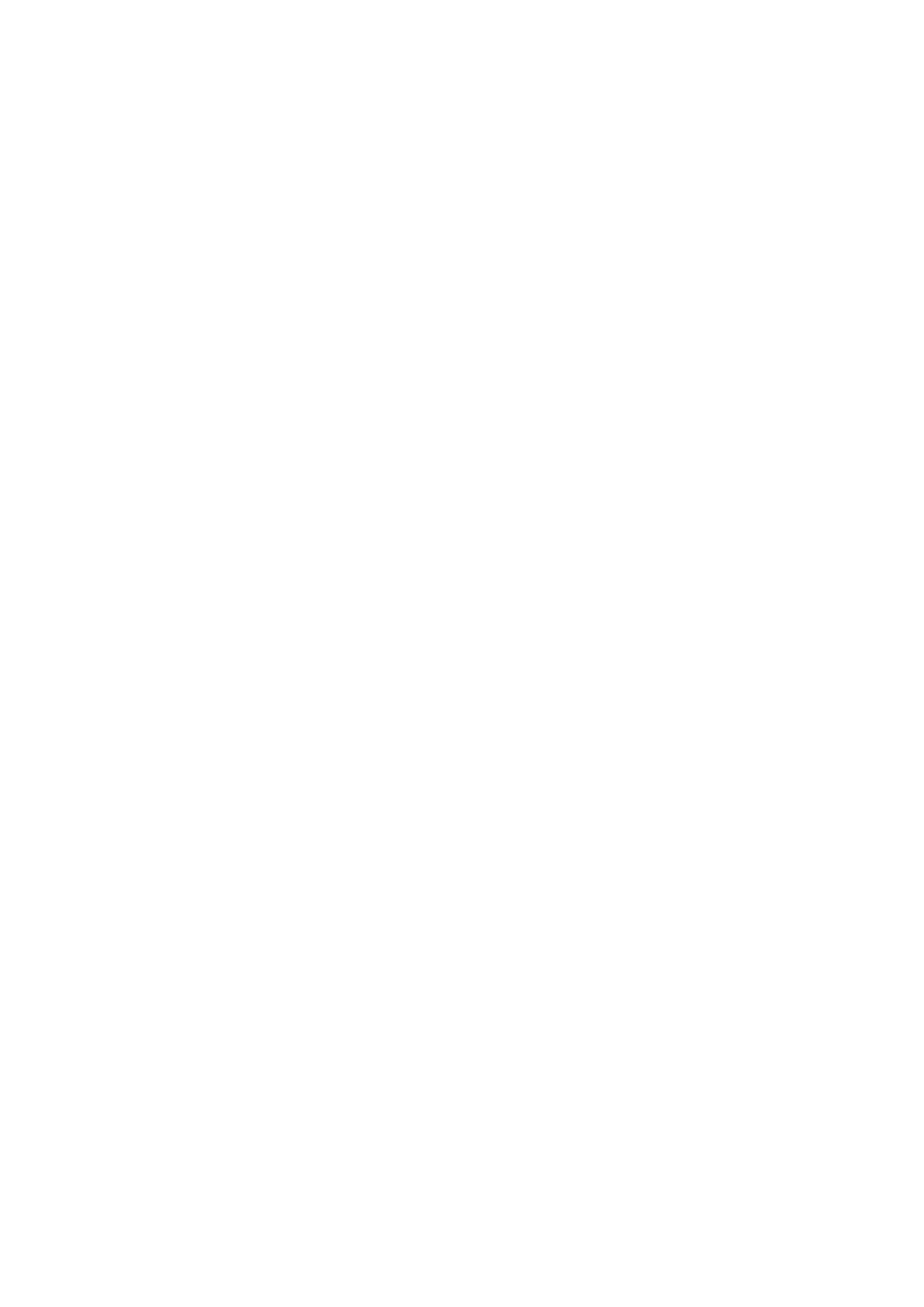<span id="page-54-0"></span>9 Colloques / congrès, séminaires de recherche

#### <span id="page-54-1"></span>9.1 Éditions d'actes de colloques / congrès

#### 9.2 Articles publiés dans conférences internationales

- <span id="page-54-2"></span>[LC1] Yasmina Abdeddaïm, Younès Chandarli, Robert I. Davis, and Damien Masson. Schedulability analysis for fixed priority real-time systems with energy-harvesting. In *International Conference on Real-Time Networks and Systems (RTNS)*, pages 311–320, 2014.
- [LC2] Yasmina Abdeddaïm, Younès Chandarli, and Damien Masson. The optimality of PFPasap algorithm for fixed-priority energy-harvesting real-time systems. In *Euromicro Conference on Real-Time Systems (ECRTS)*, pages 47–56, 2013.
- [LC3] Yasmina Abdeddaïm, Younès Chandarli, and Damien Masson. Toward an Optimal Fixed-Priority Algorithm for Energy-Harvesting Real-Time Systems. In *RTAS WiP*, pages 45–48, 2013.
- [LC4] Yasmina Abdeddaïm and Maxim Dorin. Probabilistic schedulability analysis for fixed priority mixed criticality real-time systems. In *Design, Automation and Test in Europe (DATE)*, pages 596–601, 2017.
- [LC5] Alemayehu Addisu Desta, Laurent George, pierre courbin, and Vincent Sciandra. Modelling of Distributed Energy Resources in Industrial Context Using Service Curves of Network Calculus. In *International Conference on Computational Science and Computational Intelligence (CSCI)*. IEEE, 2015.
- [LC6] Alemayehu Addisu Desta, Vincent Sciandra, Max Agueh, and Laurent George. Work in progress : Analytic hierarchy process applied to JPEG2000 video streaming over Wireless Multimedia Sensor Networks. In *9th International Conference on Communications and Networking in China (CHINACOM)*. IEEE, 2014.
- [LC7] Ichrak Amdouni, Cedric Adjih, Nadjib Aitsaadi, and Paul Muhlethaler. Experiments with ODYSSE : Opportunistic Duty cYcle Based Routing for Wireless Sensor nEtworks. In *Local Computer Networks (LCN)*. IEEE, 2016.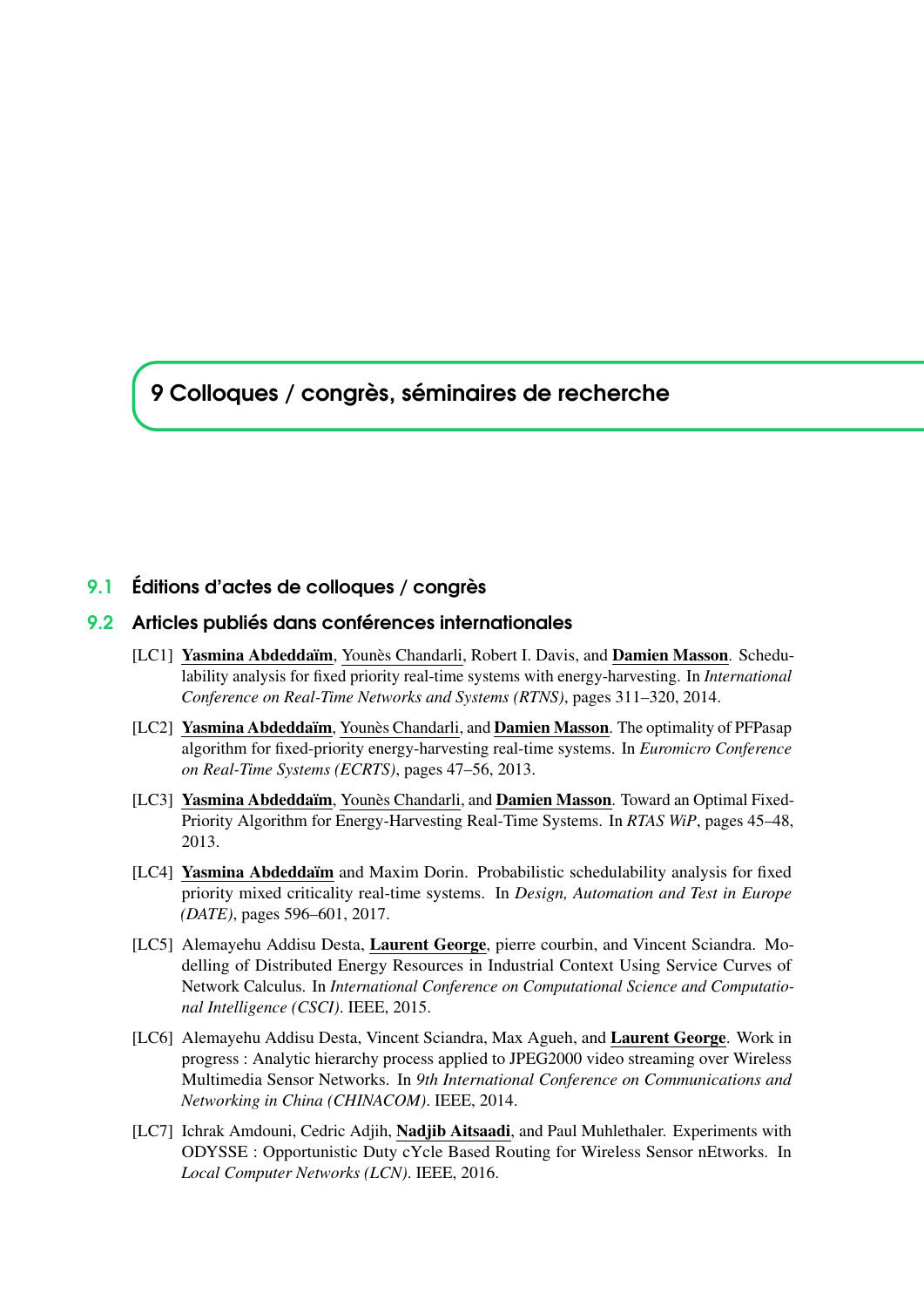- [LC8] Ali Athar, Mubashir Husain Rehmani, and Abderrezak Rachedi. When Cognitive Radio meets the Internet of Things ? In *International Wireless Communications and Mobile Computing Conference (IWCMC)*, 2016.
- [LC9] Muhammad Ali Awan, Damien Masson, and Eduardo Tovar. Energy-Aware Task Allocation onto Unrelated Heterogeneous Multicore Platform for Mixed Criticality Systems. In *Work-in-Progress Session of the Real-Time Systems Symposium*, 2015.
- [LC10] Muhammad Ali Awan, **Damien Masson**, and Eduardo Tovar. Energy efficient mapping of mixed criticality applications on unrelated heterogeneous multicore platforms. In *International Symposium on Industrial Embedded Systems (SIES)*, pages 63–72. IEEE, 2016.
- [LC11] Marwane Ayaida, Mohtadi Barhoumi, Hacène Fouchal, Yacine Ghamri-Doudane, and Lissan Afilal. Efficient Coupling of Routing and Location-based Service for VANETs. In *BWCCA*, pages 1–6, 2013.
- [LC12] Marwane Ayaida, Mohtadi Barhoumi, Hacène Fouchal, Yacine Ghamri-Doudane, and Lissan Afilal. PHRHLS : A Movement-Prediction-based Joint Routing and Hierarchical Location Service for VANETs. In *International Conference on Communications (ICC)*, page 5. IEEE, 2013.
- [LC13] Hakim Badis and Abderrezak Rachedi. Performance evaluation of MIMO-based MAC/- PHY cross-layer design in multi-hop ad hoc networks. In *International Conference on Wireless and Mobile Computing, Networking and Communications (WiMob)*, pages 542–548. IEEE, 2015.
- [LC14] Hakim Badis and Abderrezak Rachedi. Markov Chain-based performance analysis of MIMO-Aware Media Access Control Protocol. In *International Conference on Communications (ICC)*, pages 1061–1066. IEEE, 2017.
- [LC15] Ahlam Ben Cheikh, Mouna Ayari, Rami Langar, and Leila Azouz Saidane. OHDP : Optimized Handover with Direction Prediction Scheme Using Linear Regression for Femtocell Networks. In *IFIP PEMWN*, 2016.
- [LC16] Rim Ben Messaoud and Yacine Ghamri-Doudane. QEMSS : A selection scheme for participatory sensing tasks. In *CFIP/ NOuvelles TEchnologies de la REpartition (NOTERE)*, 2015.
- [LC17] Rim Ben Messaoud and Yacine Ghamri-Doudane. QoI and Energy-Aware Mobile Sensing Scheme : A Tabu-Search Approach. In *Vehicular Technology Conference (VTC)*. IEEE, 2015.
- [LC18] Rim Ben Messaoud and Yacine Ghamri-Doudane. Fair QoI and Energy-aware Task Allocation in Participatory Sensing. In *Wireless Communications and Networking Conference*. IEEE, 2016.
- [LC19] Rim Ben Messaoud and Yacine Ghamri-Doudane. Allocation Equitable des Tâches de Collecte Participative de Données. In *CoRes*, 2016.
- [LC20] Rim Ben Messaoud, Yacine Ghamri-Doudane, and Dmitri Botvich. Preference and Mobility-Aware Task Assignment in Participatory Sensing. In *MSWIM*, pages 1–9, 2016.
- [LC21] Rim Ben Messaoud, Zeineb Rejiba, and Yacine Ghamri-Doudane. An Energy-aware Endto-End Crowdsensing Platform : Sensarena. In *Consumer Communications & Networking Conference (CCNC)*. IEEE, 2016.
- [LC22] Rim Ben Messaoud, Nouha Sghaier, Mohamed Ali Moussa, and Yacine Ghamri-Doudane. On The Privacy-Utility Tradeoff in Participatory Sensing Systems. In *NCA*, pages 1–8, 2016.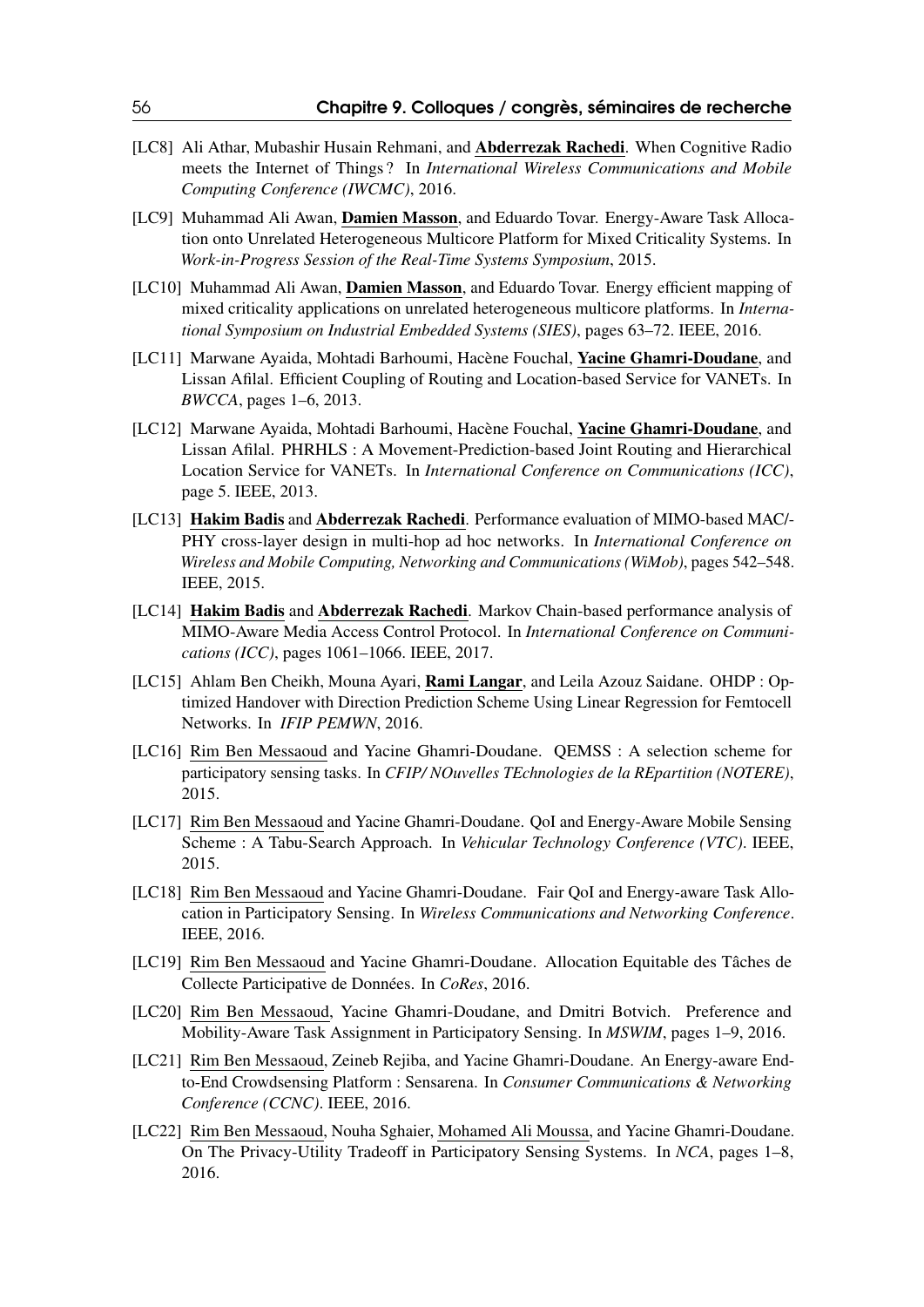- [LC23] Djamila Bendouda, **Abderrezak Rachedi**, and Hafid Haffaf. An hybrid and proactive architecture based on SDN for Internet of Things. In *International Wireless Communications and Mobile Computing Conference (IWCMC)*, 2017.
- [LC24] Amira Bezzina, Mouna Ayari, Rami Langar, and Leila Azouz Saidane. Joint Optimization of Resource and Power Allocation in Heterogeneous Urban Dense Cellular Networks. In *International Wireless Communications and Mobile Computing Conference (IWCMC)*. IEEE, 2018.
- [LC25] Amira Bezzina, Mouna Ayari, Rami Langar, and Leila Azouz Saidane. A fair clusterbased resource and power allocation scheme for two-tier LTE femtocell networks. In *Global Information Infrastructure and Networking Symposium (GIIS)*. IEEE, 2016.
- [LC26] Maha Bouaziz, Abderrezak Rachedi, and Belghith Abdelfettah. EC-MRPL : An energyefficient and mobility support routing protocol for Internet of Mobile Things. In *Consumer Communications & Networking Conference (CCNC)*. IEEE , 2017.
- [LC27] Ibtissem Boulanouar, Stéphane Lohier, Abderrezak Rachedi, and Gilles Roussel. CTA : a collaborative tracking algorithm in wireless sensor networks. In *ICNC*, pages 529 – 534. IEEE, 2013.
- [LC28] Ibtissem Boulanouar, Stéphane Lohier, Abderrezak Rachedi, and Gilles Roussel. PTA : A Predictive Tracking Algorithm in Wireless Multimedia Sensor Networks. In *Global Information Infrastructure Symposium*. IEEE, 2013.
- [LC29] Ibtissem Boulanouar, Stéphane Lohier, Abderrezak Rachedi, and Gilles Roussel. A Collaborative Tracking Algorithm for Communicating Target in Wireless Multimedia Sensor Networks. In *IFIP Wireless and Mobile Networking Conference*, 2014.
- [LC30] Ibtissem Boulanouar, Stéphane Lohier, Abderrezak Rachedi, and Gilles Roussel.  $PMT<sup>2</sup>$ : A Predictive Mobile Target Tracking Algorithm in Wireless Multimedia Sensor Networks. In *ISCC*. IEEE, 2014.
- [LC31] Amine Boulemtafes, **Abderrezak Rachedi**, and Nadjib Badache. A Study of Mobility Support in Wearable Health Monitoring Systems : Design Framework. In *International Conference on Computer Systems and Applications*. ACS/IEEE, 2015.
- [LC32] El Hocine Bouzidi, Hung Luong, Abdelkader Outtagart, Abdelkrim Hebbar, and **Rami** Langar. Online-based Learning for Predictive Network Latency in Software-defined Networks. In *Global Communications Conference (GLOBECOM)*. IEEE, 2018.
- [LC33] Abbas Bradai, Toufik Ahmed, and Abderrezak Rachedi. Enhancing content dissemination for ad hoc cognitive radio. In *The International Wireless Communications and Mobile Computing Conference (IWCMC)*, pages x.1–x.6, 2014.
- [LC34] Abbas Bradai, Kamal Singh, Abderrezak Rachedi, and Toufik Ahmed. Clustering in cognitive radio for multimedia streaming over wireless Sensor networks. In *International Wireless Communications and Mobile Computing Conference (IWCMC)*, 2015.
- [LC35] Mihaela Brut, Patrick GATELLIER, Ismail Salhi, Sylvain Cherrier, Yacine Ghamri-Doudane, David Excoffier, Nicolas Dumont, and Mario Lopez Ramos. When Devices Become Collaborative. Supporting Device Interoperability and Behaviour Reconfiguration Across Emergency Management Scenario. In *World Forum on Internet of Things, WF-IoT*. IEEE, 2014.
- [LC36] Younès Chandarli, Nathan Fisher, and Damien Masson. Response Time Analysis for Thermal-Aware Real-Time Systems Under Fixed-Priority Scheduling. In *International Symposium on Real-Time Distributed Computing (ISORC)*, volume 1555-0885, pages 84–93. IEEE, 2015.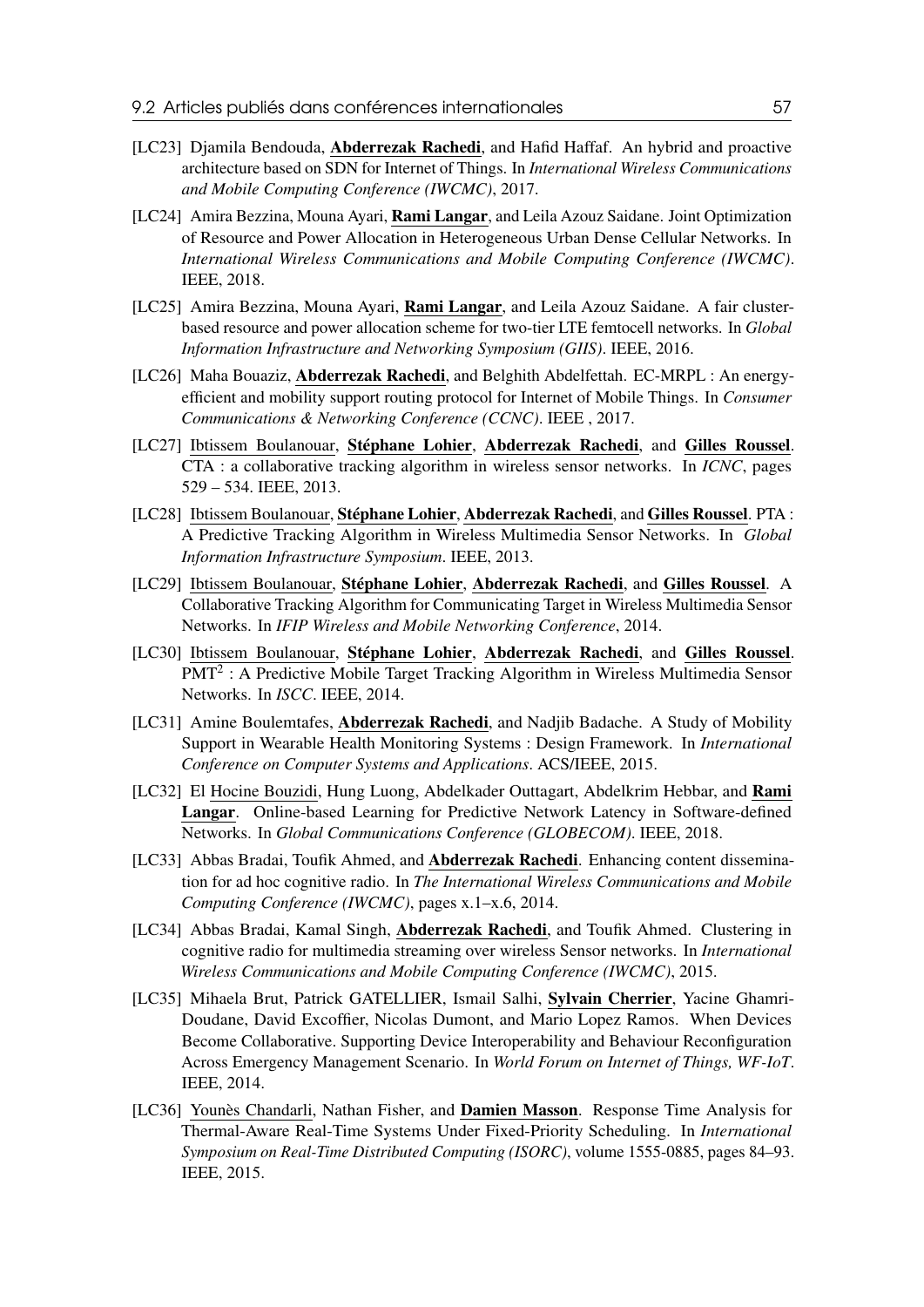- [LC37] Sylvain Cherrier and Varun Deshpande. From BPM to IoT. In *International Conference on Business Process Management*, volume 308, pages 310–318. Springer, 2017.
- [LC38] Sylvain Cherrier and Yacine Ghamri-Doudane. The "Object-as-a-Service" paradigm. In *Global Information Infrastructure and Networking Symposium (GIIS)*, page 1. IEEE, 2014.
- [LC39] Sylvain Cherrier, Yacine Ghamri-Doudane, Stephane Lohier, and Gilles Roussel. SALT : a Simple Application Logic description using Transducers for Internet of Things. In *International Conference on Communications (ICC)*, pages 3006–3011. IEEE, 2013.
- [LC40] Sylvain Cherrier, Yacine Ghamri-Doudane, Stéphane Lohier, and Gilles Roussel. Faultrecovery and coherence in Internet of Things choreographies. In *World Forum on Internet of Things (WF-IoT)*, pages 532–537. IEEE, 2014.
- [LC41] Sylvain Cherrier, Zahra Movahedi, and Yacine Ghamri-Doudane. Multi-Tenancy in Decentralised IoT. In *World Forum on Internet of Things (WF-IoT)*. IEEE, 2015.
- [LC42] Salvatore Costanzo, Ilhem Fajjari, Nadjib Aitsaadi, and Rami Langar. DEMO : SDNbased Network Slicing in C-RAN. In *Consumer Communications and Networking Conference (CCNC)*, pages 1–2. IEEE, 2018.
- [LC43] Salvatore Costanzo, Ilhem Fajjari, Nadjib Aitsaadi, and Rami Langar. Dynamic network slicing for 5G IoT and eMBB services : A new design with prototype and implementation results. In *Cloudification of the Internet of Things (CIoT)*, 2018.
- [LC44] Salvatore Costanzo, Ilhem Fajjari, Nadjib Aitsaadi, and Rami Langar. A network slicing prototype for a flexible cloud radio access network. In *Consumer Communications and Networking Conference (CCNC)*, pages 1–4. IEEE, 2018.
- [LC45] Boutheina Dab, Ilhem Fajjari, and Nadjib Aitsaadi. A Heuristic Approach for Joint Batch-Routing and Channel Assignment in Hybrid-DCNs. In *Global Communications Conference (GLOBECOM)*. IEEE, 2017.
- [LC46] Boutheina Dab, Ilhem Fajjari, and **Nadjib Aitsaadi**. A Joint Batch-Routing and Channel Assignment Approach in Hybrid Data Center Networks. In *Vehicular Technology Conference (VTC)*. IEEE, 2017.
- [LC47] Boutheina Dab, Ilhem Fajjari, and Nadjib Aitsaadi. A Novel Joint Routing and Channel Allocation Approach in Hybrid Data Center Network. In *International Conference on Sensing, Communication, and Networking (SECON)*. IEEE, 2017.
- [LC48] Alemayehu Desta, Hakim Badis, Laurent George, and Pierre Courbin. A Mixed Criticality Approach for Industrial Smart Energy Management and Demand Response. In *Real-Time Scheduling Open Problems Seminar (RTSOPS)*, 2017.
- [LC49] Alemayehu Desta, Hakim Badis, Laurent George, and Pierre Courbin. An efficient production scheduling based on queuing theory in systems with synchronous part transfer during a demand response event. In *International Conference on Smart Grid Communications (SmartGridComm)*, pages 546–552. IEEE, 2017.
- [LC50] Ilhem Fajjari, Nadjib Aitsaadi, and Djamel Eddine Kouicem. A Novel SDN Scheme for QoS Path Allocation in Wide Area Networks. In *Global Communications Conference (GLOBECOM)*. IEEE, 2017.
- [LC51] Tristan Fautrel, Laurent George, Joël Goossens, Damien Masson, and Paul Rodriguez. A Practical Sub-Optimal Solution for the Dual Priority Scheduling Problem. In *International Symposium on Industrial Embedded Systems (SIES)*. IEEE, 2018.
- [LC52] Laurent George, Joël Goossens, and Damien Masson. Dual Priority and EDF : a closer look. In *Real-Time Systems Symposium (RTSS WiP)*. IEEE, 2014.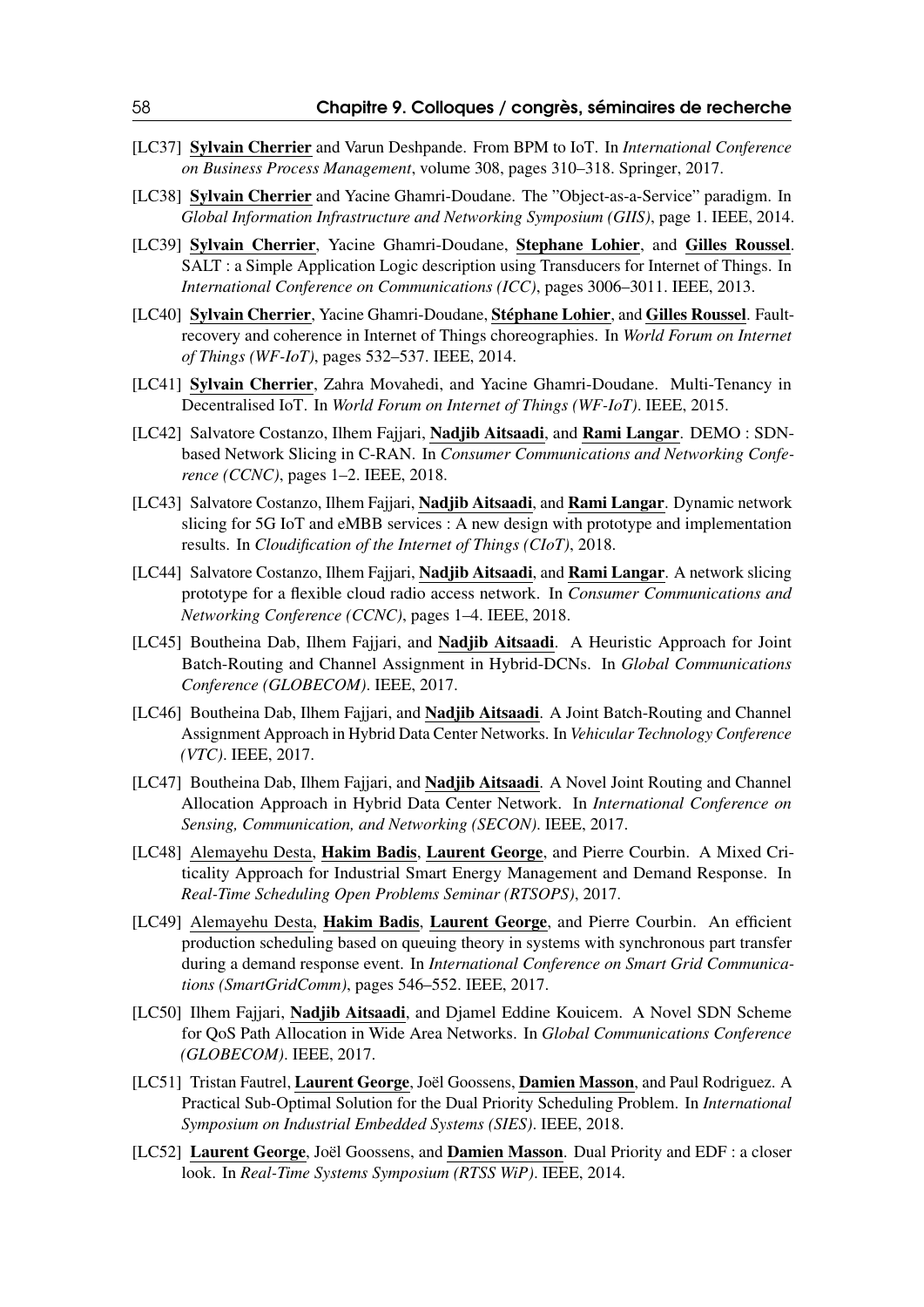- [LC53] Ghada Glissa, **Abderrezak Rachedi**, and Aref Meddeb. A secure routing protocol based on RPL for Internet of Things. In *Global Communication Conference (Globecom)*. IEEE , 2016.
- [LC54] Nadia Haddadou and **Abderrezak Rachedi**. DTM<sup>2</sup>: Adapting job market signaling for distributed trust management in vehicular ad hoc networks. In *International Conference on Communications (ICC)*, pages 1827 – 1832. IEEE, 2013.
- [LC55] Nadia Haddadou, Abderrezak Rachedi, and Yacine Ghamri-Doudane. Trust and exclusion in vehicular ad hoc networks : an economic incentive model based approach. In *ComComAP*, pages 13 – 18, 2013.
- [LC56] Nadia Haddadou, Abderrezak Rachedi, and Yacine Ghamri-Doudane. L'instant propice à l'envoi d'un message sur la couche IEEE 802.11p/1609.4. In *UbiMob : journées francophones Mobilité et Ubiquité*, 2014.
- [LC57] Safa Hamdoun, Abderrezak Rachedi, and Abderrahim Benslimane. Comparative analysis of RSSI-based indoor localization when using multiple antennas in wireless sensor networks. In *(MoWNeT)*, pages 146 – 151, 2013.
- [LC58] Safa Hamdoun, Abderrezak Rachedi, and Yacine Ghamri-Doudane. Partage des ressources radio pour MTC dans LTE-A : Une approche basée sur le graphe biparti. In *NOuvelles TEchnologies de la REpartition (NOTERE)*. CFIP (Colloque francophone sur l'ingénierie des protocoles), 2015.
- [LC59] Safa Hamdoun, Abderrezak Rachedi, and Yacine Ghamri-Doudane. Radio Resource Sharing for MTC in LTE-A : An Interference-Aware Bipartite Graph Approach. In *Global Communication Conference (Globecom)*. IEEE, 2015.
- [LC60] Safa Hamdoun, Abderrezak Rachedi, and Yacine Ghamri-Doudane. A flexible M2M radio resource sharing scheme in LTE networks within an H2H/M2M coexistence scenario . In *International Conference on Communications (ICC)*. IEEE, 2016.
- [LC61] Safa Hamdoun, Abderrezak Rachedi, and Yacine Ghamri-Doudane. Gestion adaptative des ressources radio dans un scénario de coexistence M2M/H2H. In *CoRes*, 2016.
- [LC62] Safa Hamdoun, Abderrezak Rachedi, Hamidou Tembine, and Yacine Ghamri-Doudane. Efficient Transmission Strategy Selection Algorithm for M2M Communications : An Evolutionary Game Approach. In *International Symposium on Network Computing and Applications (NCA)*. IEEE, 2016.
- [LC63] Adriana Hava, Gabriel-Miro Muntean, Yacine Ghamri-Doudane, and John Murphy. A New Load Balancing Mechanism for Improved Video Delivery Over Wireless Mesh Networks. In *High Performance Switching and Routing (HPSR)*, page 6. IEEE, 2013.
- [LC64] Mubashir Husain Rehmani, Abderrezak Rachedi, Stéphane Lohier, Thierry Alves, and Benoit Poussot. On the feasibility of making intelligent antenna selection decision in IEEE 802.15.4 wireless sensor networks. In *ComComAP*, pages 41 – 46, 2013.
- [LC65] Junaid Ahmed Khan and Yacine Ghamri-Doudane. Car Rank : An Information-Centric Identification of Important Smart Vehicles for Urban Sensing. In *International Symposium on Network Computing and Applications*, volume 14, page 184 - 191, page 8. IEEE , 2015.
- [LC66] Junaid Ahmed Khan and Yacine Ghamri-Doudane. STRIVE : Socially-aware Threetier Routing in Information-centric Vehicular Environment. In *Global Communications Conference (GLOBECOM)*. IEEE, 2016.
- [LC67] Junaid Ahmed Khan, Yacine Ghamri-Doudane, and Dmitri Botvich. GRank -An Information-Centric Autonomous and Distributed Ranking of Popular Smart Vehicles. In *Global Communications Conference (GLOBECOM)*, page 7. IEEE, 2015.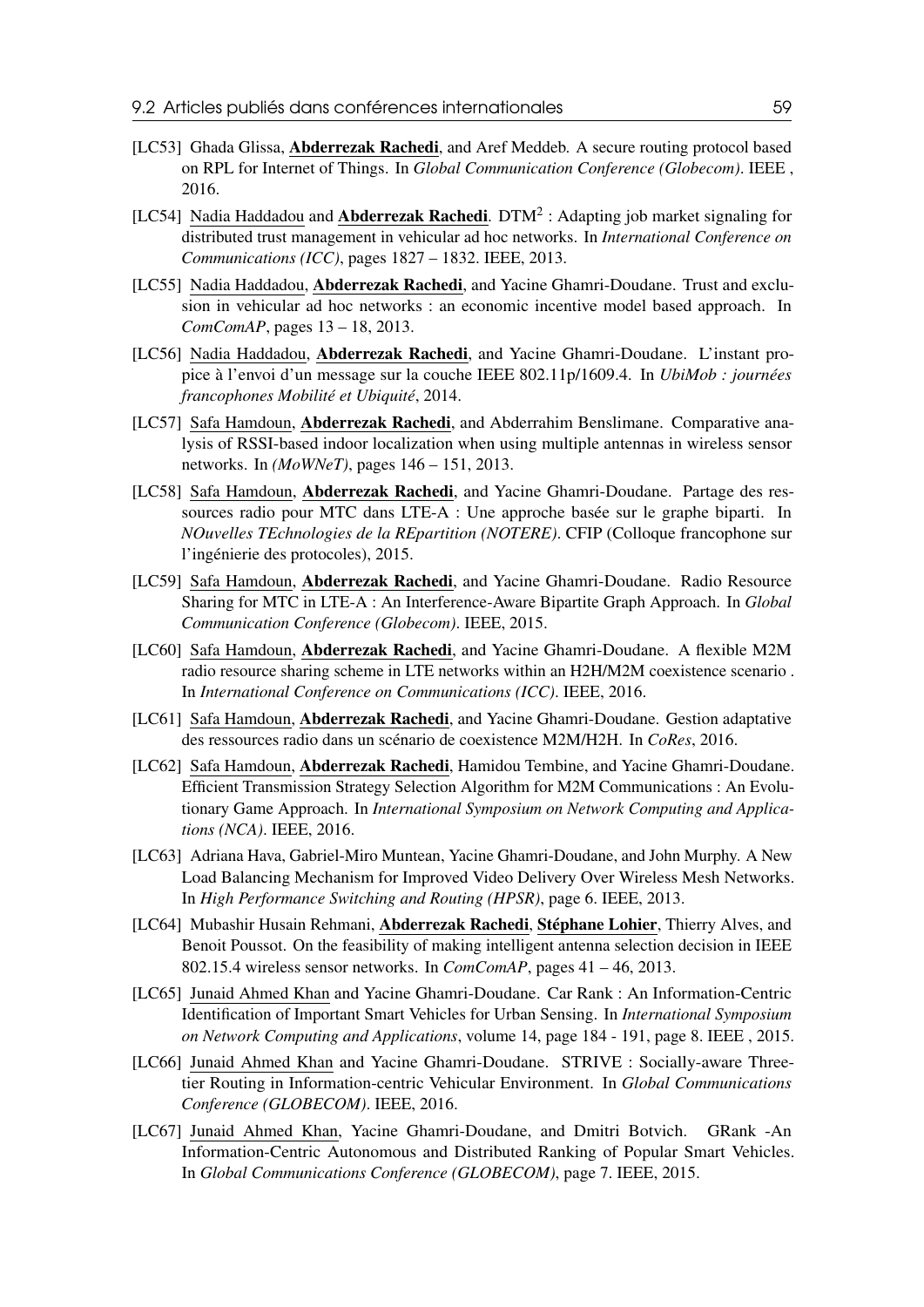- [LC68] Junaid Ahmed Khan, Yacine Ghamri-Doudane, and Dmitri Botvich. InfoRank : Information-Centric Autonomous Identification of Popular Smart Vehicles. In *Vehicular Technology Conference (VTC-Fall)*, page 6. IEEE, 2015.
- [LC69] Junaid Ahmed Khan, Yacine Ghamri-Doudane, and Ali El Masri. Towards the ranking of important smart vehicles in VANETs-An information-centric approach. In *CFIP NOuvelles TEchnologies de la REpartition (NOTERE)*, page 6, 2015.
- [LC70] Junaid Ahmed Khan, Hassaan Khaliq Qureshi, and Adnan Iqbal. TRW : An energy storage capacity model for energy harvesting sensors in wireless sensor networks. In *International Symposium on Personal, Indoor and Mobile Radio Communications : Mobile and Wireless Networks (PIMRC)*, page 6. IEEE, 2014.
- [LC71] Inès El Korbi, Yacine Ghamri-Doudane, Rimel Jazi, and Leila Saidane Azouz. Coverage-Connectivity based Fault Tolerance Procedure in Wireless Sensor Networks. In *International Wireless Communications and Mobile Computing Conference (IWCMC)*, page 6, 2013.
- [LC72] Tayeb Lemlouma, Abderrezak Rachedi, Mohamed Aymen Chalouf, and Soraya Ait Chellouche. A new model for NGN pervasive eHealth services. In *(Ubi-HealthTech)*, pages 1 – 5, 2013.
- [LC73] Xiaoting Li, Olivier Cros, and Laurent George. The Trajectory approach for AFDX FIFO networks revisited and corrected. In *International Conference on Embedded and Real-Time Computing Systems and Applications (RTCSA)*, pages 1–10. IEEE, 2014.
- [LC74] Mohammed Yazid Lyazidi, Nadjib Aitsaadi, and Rami Langar. Resource allocation and admission control in ofdma-based cloud-ran. In *Global Communications Conference (GLOBECOM)*, pages 1–6. IEEE, 2016.
- [LC75] Mohammed Yazid Lyazidi, Lorenza Giupponi, Josep Mangues-Bafalluy, Nadjib Aitsaadi, and Rami Langar. A novel optimization framework for c-ran bbu selection based on resiliency and price. In *Vehicular Technology Conference (VTC-Fall)*, pages 1–6. IEEE, 2017.
- [LC76] Raouia Masmoudi. Ergodic Capacity for Fading Channels in Cognitive Radio Networks. In *International Conference on Advanced Technologies for Signal and Image Processing (ATSIP)*, 2018.
- [LC77] Raouia Masmoudi. Power allocation Problem for Fading Channels in Cognitive Radio Networks. In *International Multi-Conference on Systems, Signals and Devices (SSD)*, 2018.
- [LC78] Raouia Masmoudi. Spectrum Sharing in Cognitive Radio Systems. In *9th IFIP International Conference on New Technologies, Mobility & Security (NTMS)*, 2018.
- [LC79] Salma Matoussi, Ilhem Fajjari, Salvatore Costanzo, N. Aitsaadi, and Rami Langar. A User Centric Virtual Network Function Orchestration for Agile 5G Cloud-RAN. In *International Conference on Communications (ICC)*. IEEE, 2018.
- [LC80] Naourez Mejri, Mouna Ayari, Rami Langar, and Leila Azouz Saidane. CON2PAS : A Constrained Congestion Game for Parking Space Assignment. In *IFIP PEMWN*, 2016.
- [LC81] Naourez Mejri, Mouna Ayari, Rami Langar, and Leila Azouz Saidane. Reservation-based Multi-Objective Smart Parking Approach for Smart Cities. In *ISC2* . IEEE, 2016.
- [LC82] Tesnim MEKKI, Issam Jabri, Abderrezak Rachedi, and Maher Ben Jemaa. Proactive and Hybrid Wireless Network Access Strategy for Vehicle Cloud Networks : An Evolutionary Game Approach. In *International Wireless Communications and Mobile Computing Conference (IWCMC)*, 2017.
- [LC83] Walid Merrad, **Abderrezak Rachedi**, Krishna Busawon, and Richard Binns. A survey on smart traffic network control and optimization. In *International Conference Multidisciplinary Engineering Design Optimization (MEDO)*, 2016.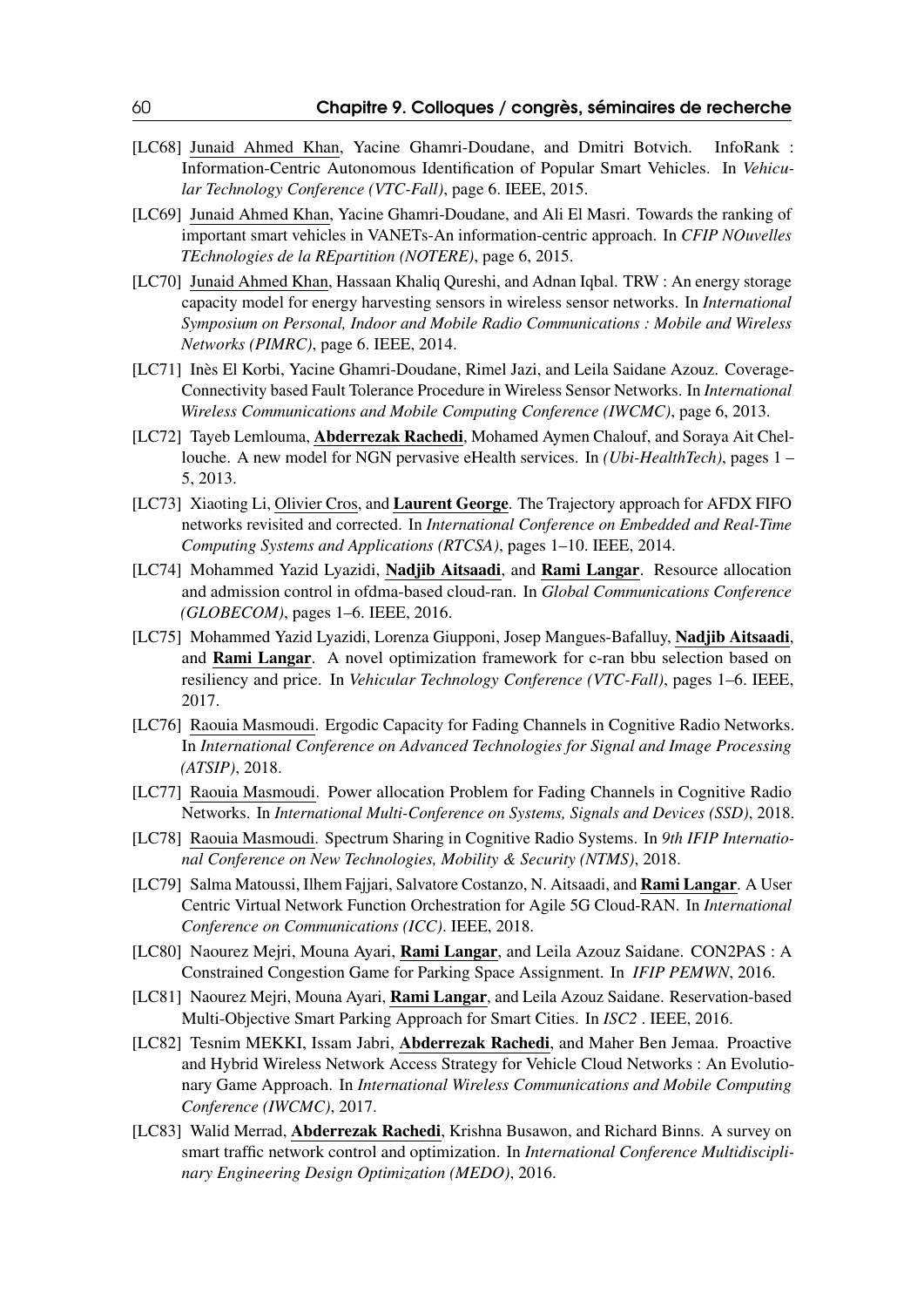- [LC84] Serge Midonnet and Montanes Jeremy. An Expérimental Analysis of Energy-Aware Scheduling Algorithms in Real-Time Systems. In *CAINE*, 2015.
- [LC85] Mohamed Ali Moussa, Yosra Marnissi, and Yacine Ghamri-Doudane. A primal-dual algorithm for data gathering based on matrix completion for Wireless Sensor Networks. In *IEEE International Conference on Communications (ICC)*. IEEE, 2016.
- [LC86] Mohamed Ali Moussa, Yosra Marnissi, and Yacine Ghamri-Doudane. Matrix Completion with Convex Constraints for Data Gathering in Wireless Sensor Networks. In *Global Communications Conference (GLOBECOM)*. IEEE, 2016.
- [LC87] Zahra Movahedi, Sylvain Cherrier, and Yacine Ghamri-Doudane. BeC3 : a Crowd-Centric Composition Testbed for the Internet of Things. In *Consumer Communications and Networking Conference (CCNC)*. IEEE, 2016.
- [LC88] Huong Nguyen-Minh, Abderrahim Benslimane, and Abderrezak Rachedi. Jamming Detection on 802.11p under Multi-channel Operation in Vehicular Networks. In *International Conference on Wireless and Mobile Computing, Networking and Communications (WiMob)*. IEEE, 2015.
- [LC89] Cristian Olariu, John Fitzpatrick, Yacine Ghamri-Doudane, and Liam Murphy. Provisioning Call Quality and Capacity for Femtocells over Wireless Mesh Backhaul. In *International Symposium on Personal, Indoor and Mobile Radio Communications : Mobile and Wireless Networks (PiMRC)*, page 6. IEEE, 2013.
- [LC90] Ermis Papastefanakis, Xiaoting Li, and Laurent George. Deterministic scheduling in Networks-on-Chip using the Trajectory approach. In *International Symposium on Real-Time Distributed Computing (ISORC)*, pages 60–65. IEEE, 2015.
- [LC91] Manar Qamhieh, Frédéric Fauberteau, Laurent George, and Serge Midonnet. Global EDF scheduling of directed acyclic graphs on multiprocessor systems. In *International conference on Real-Time Networks and Systems*, pages 287–297, 2013.
- [LC92] Manar Qamhieh, Laurent George, and Serge Midonnet. A Stretching Algorithm for Parallel Real-time DAG Tasks on Multiprocessor Systems. In *International Conference on Real-Time Networks and Systems*, volume RTNS '14, pages 13–22, 2014.
- [LC93] Manar Qamhieh and Serge Midonnet. An Experimental Analysis of DAG Scheduling Methods in Hard Real-time Multiprocessor Systems. In *Research in Adaptive and Convergent Systems*, pages 284–290. RACS '14 and ACM, 2014.
- [LC94] Manar Qamhieh and Serge Midonnet. Schedulability analysis for directed acyclic graphs on multiprocessor systems at a subtask level. In *International Conference on Reliable Software Technologies (ADA-Europe)*, pages 119–133. ADA-Europe, 2014.
- [LC95] Abderrezak Rachedi and Hakim Badis. BadZak : An hybrid architecture based on virtual backbone and software defined network for Internet of vehicles. In *International Conference on Communications (ICC)*, pages 1–7. IEEE, 2018.
- [LC96] Abderrezak Rachedi and Abderrahim Benslimane. Multi-objective optimization for Security and QoS adaptation in Wireless Sensor Networks. In *International Conference on Communications (ICC)*. IEEE, 2016.
- [LC97] Abderrezak Rachedi and Cedric Gueguen. Scheduling algorithm based on PID controller for OFDM wireless networks. In *International Wireless Communications and Mobile Computing Conference (IWCMC)*, 2016.
- [LC98] Abderrezak Rachedi and Amina Hasnaoui. Security with Quality-of-Services optimization in wireless sensor networks. In *International Wireless Communications and Mobile Computing Conference (IWCMC)*, pages 1319 – 1324, 2013.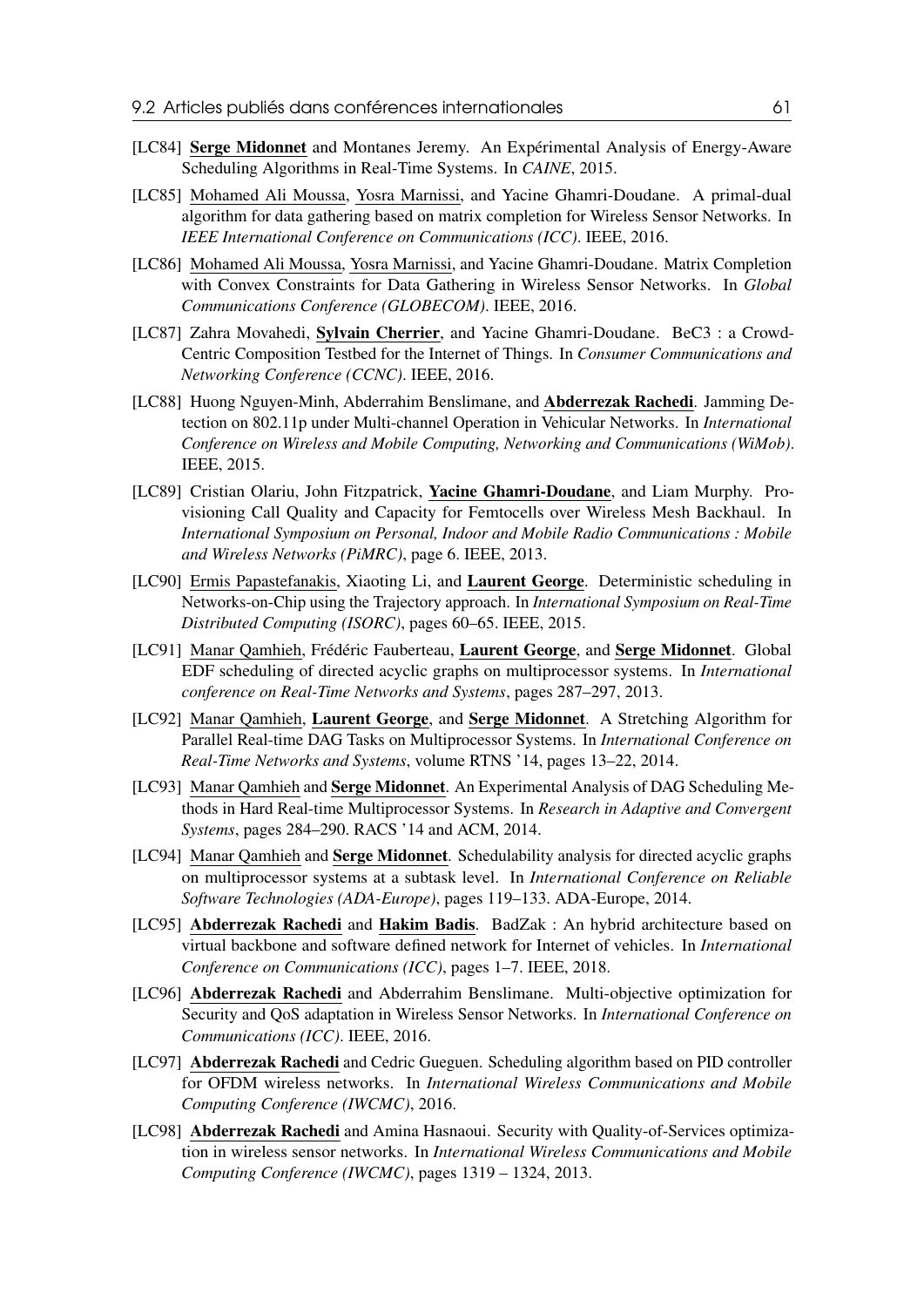- [LC99] Camila H. S. Oliveira, Yacine Ghamri-Doudane, Carlos E. F. de Brito, and Stéphane Lohier. Optimal Network Coding-based In-Network Data Storage and Data Retrieval for IoT/WSNs. In *International Symposium on Network Computing and Applications (NCA)*, pages 208–215. IEEE, 2015.
- [LC100] Camila H. S. Oliveira, Yacine Ghamri-Doudane, Carlos E. F. de Brito, and Stéphane Lohier. Virtual Broking Coding for Reliable In-Network Storage on WSANs. In *Symposium on Computers and Communications (ISCC)*. IEEE, 2015.
- [LC101] Camila H. S. Oliveira, Yacine Ghamri-Doudane, and Stéphane Lohier. A Duty Cycle Self-adaptation Algorithm for the 802.15.4 Wireless Sensor Networks. In *Global Information Infrastructure and Networking Symposium (GIIS)*. IEEE, 2013.
- [LC102] Nazih Salhab, Salah Elfalou, Salah-Eddine Elayoubi, Rana Rahim, and Rami Langar. Optimization of the Implementation of Network Slicing in 5G RAN. In *MENACOMM*. IEEE, 2018.
- [LC103] Luca Santinelli, Zhishan Guo, and Laurent George. Fault-aware sensitivity analysis for probabilistic real-time systems. In *Defect and Fault Tolerance in VLSI and Nanotechnology Systems Symposium (DFT)*, pages 69–74. IEEE, 2016.
- [LC104] Philippe Thierry, Laurent George, and Jean-Marc Lacroix. A Framework for a secure embedded filtering connector for multi-criticality systronic systems. In *ETFA*, 2013.
- [LC105] Ferdews Tlili, Abderrezak Rachedi, and Abderrahim Benslimane. Time-bounded Localization Algorithm based on Distributed Multidimensional Scaling for Wireless Sensor Networks. In *International Conference on Communications (ICC)*, pages x.1–x.7. IEEE, 2014.
- [LC106] Marina Vinyes and Guillaume Obozinski. Fast column generation for atomic norm regularization. In *International Conference on Artificial Intelligence and Statistics*, 2017.
- [LC107] Shuai YU, Rami Langar, and Xin Wang. A D2D-Multicast Based Computation Offloading Framework for Mobile Edge Computing. In *Global Communications Conference (GLOBECOM)*. IEEE, 2016.
- [LC108] Shuai YU, Xin Wang, and Rami Langar. Computation Offloading for Mobile Edge Computing : A Deep Learning Approach. In *International Symposium on Personal, Indoor and Mobile Radio Communications : Mobile and Wireless Networks (PIMRC)*. IEEE, 2017.
- [LC109] Alessandro Zanni, Se-Young Yu, Paolo BELLAVISTA, Rami Langar, and Stefano Secci. Automated Selection of Offloadable Tasks for Mobile Computation Offloading in Edge Computing. In *IFIP CNSM*. IEEE, 2017.
- [LC110] Rafik Zitouni, Stefan Ataman, and Laurent George. RF Measurements of the RFX 900 and RFX 2400 Daughter Boards with the USRP N210 Driven by the GNU Radio Software. In *International Conference on Cyber-Enabled Distributed Computing and Knowledge Discovery (CyberC)*. IEEE, 2013.

#### 9.3 Articles publiés dans des workshops

- <span id="page-61-0"></span>[LW1] Alemayehu Desta, Hakim Badis, and Laurent George. Demand response scheduling in production lines constrained by available power. In *International Workshop on Integrating Communications, Control, and Computing Technologies for Smart Grid (ICT4SG)*, 2018.
- [LW2] Laurent George, Damien Masson, and Vincent Nelis. Selective Real-Time Data Emission in Mobile Intelligent Transport Systems. In *5th International Workshop on Mixed Criticality Systems*, 2017.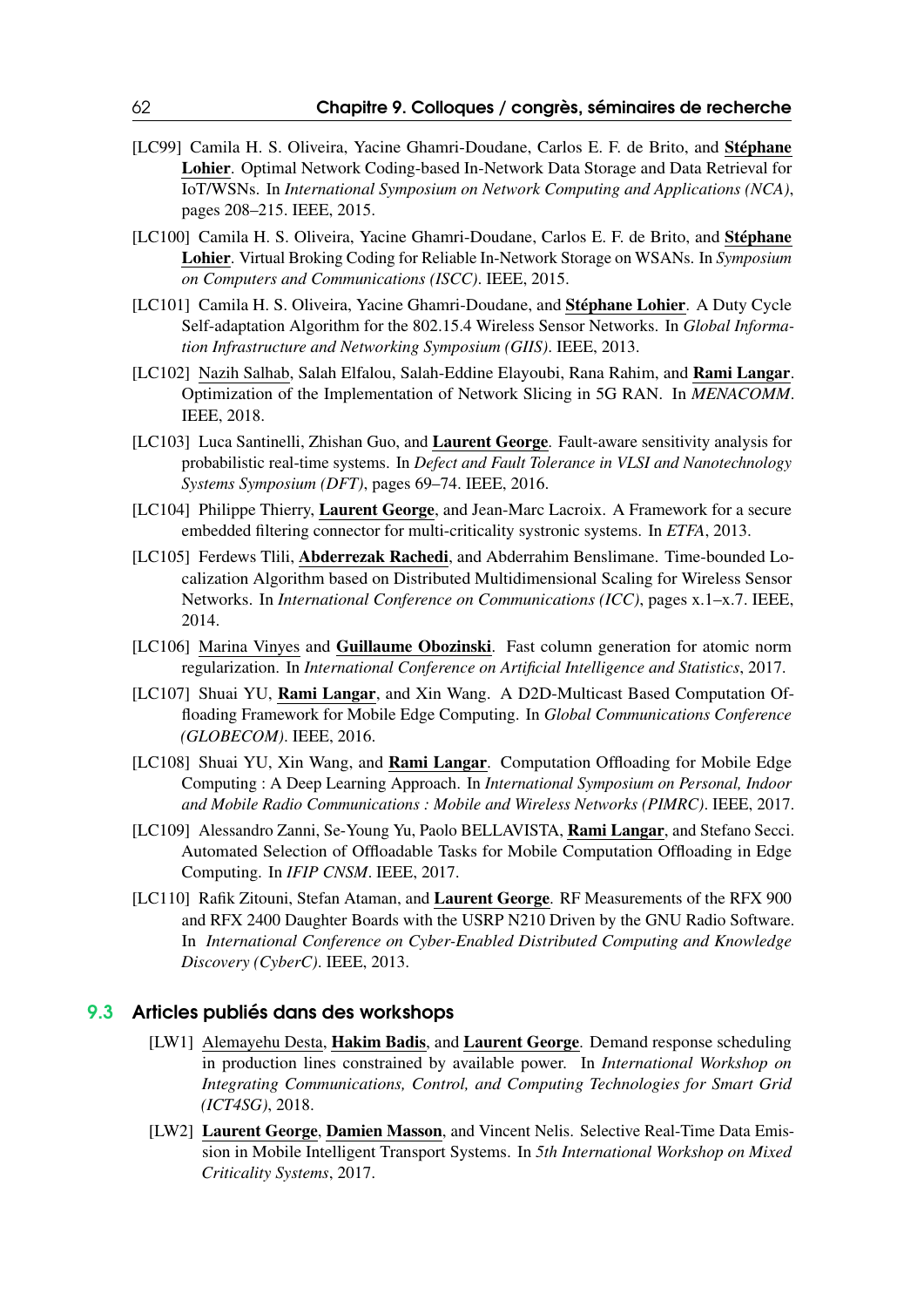- [LW3] Tayeb Lemlouma, Sebastien Laborie, Philippe Roose, Abderrezak Rachedi, and Kenza Abdelaziz. mHealth Contents and Services Delivery and Adaptation Challenges for Smart Environments. In Sasan Adibi, editor, *mHealth Multidisciplinary Verticals*, pages 295–314. CRC Press/Taylor & Francis, November 2014. Chapitre 17.
- [LW4] Tayeb Lemlouma, Abderrezak Rachedi, Sebastien Laborie, and Santos Antonio. IEEE eHPWAS : Fourth international IEEE workshop on e-health pervasive wireless applications and services. In IEEE, editor, *IEEE eHPWAS : Fourth international IEEE workshop on e-health pervasive wireless applications and services*, Proceeding og the 2016 IEEE 12th International Conference on Wireless and Mobile Computing, Networking and Communications (WiMob), New York, United States, October 2016. Tayeb Lemlouma.
- [LW5] Tayeb Lemlouma, Abderrezak Rachedi, Sebastien Laborie, Santos Antonio, and Philippe Roose. e-Health Pervasive Wireless Applications and Services Workshop. page 43. IEEE Press, October 2013. pp. 302-321, pp. 200-222.
- [LW6] Tayeb Lemlouma, Abderrezak Rachedi, Sebastien Laborie, Santos Antonio, and Athanasios V. Vasilakos. IEEE eHPWAS : Fifth international IEEE workshop on e-health pervasive wireless applications and services. IEEE 13th International Conference on Wireless and Mobile Computing, Networking and Communications (WiMob), France, October 2017. Tayeb Lemlouma.
- [LW7] Tayeb Lemlouma, Abderrezak Rachedi, Sebastien Laborie, and Antonio Santos. e-Health Pervasive Wireless Applications and Services Workshop (eHPWAS'15). October 2015.
- [LW8] Serge Midonnet and Achille Wattelar. A Processor Workload Distribution Algorithm for Massively Parallel Applications. In *International Symposium on Computer Architecture and High Performance Computing Workshops (SBAC-PADW)*. IEEE, 2016.
- [LW9] Jerome Pilliet, Remi Forax, and Gilles Roussel. DualStack : improvement of invokedynamic implementation on Android. In *International Workshop on Java Technologies for Real-time and Embedded Systems (JTRES)*, pages 1–8, 2015.
- [LW10] Manar Qamhieh and Serge Midonnet. Experimental Analysis of the Tardiness of Parallel Tasks in Soft Real-time Systems. In *Springer*, Workshop on Job Scheduling Strategies for Parallel Processing (JSSPP), page 17. IEEE and IPDPS, 2014.
- [LW11] **Abderrezak Rachedi**. QoS and QoE in wireless communications and networks workshop. page 48, July 2013.
- [LW12] Abderrezak Rachedi and Mubashir Husain Rehmani. QoS and QoE in Wireless Communications and Networks Workshop (QoS-QoE). August 2015.
- [LW13] Kévin Rauscher, Sylvain Cherrier, Thomas Pape, and Yacine Ghamri-Doudane. MUST : Mutable State Transfer. IEEE Global Information Infrastructure and Networking Symposium (GIIS), October 2017.
- [LW14] Paul Rodriguez, Laurent George, Yasmina Abdeddaïm, and Joël Goossens. Multicriteria evaluation of partitioned edf-vd for mixed-criticality systems upon identical processors. In *Workshop on Mixed Criticality Systems*, 2013.
- [LW15] Gilles Roussel, Remi Forax, and Jerome Pilliet. Android 292 : implementing invokedynamic in Android. In *International Workshop on Java Technologies for Real-time and Embedded Systems (JTRES)*, pages 76–86, 2014.
- [LW16] Alessandro Zanni, Se-Young Yu, Stefano Secci, Rami Langar, Paolo Bellavista, and Daniel Fernandes Macedo. Automated offloading of android applications for computation/energy-usage optimizations. In *IEEE Conference on Computer Communications Workshops (INFOCOM WKSHPS)*, 2017.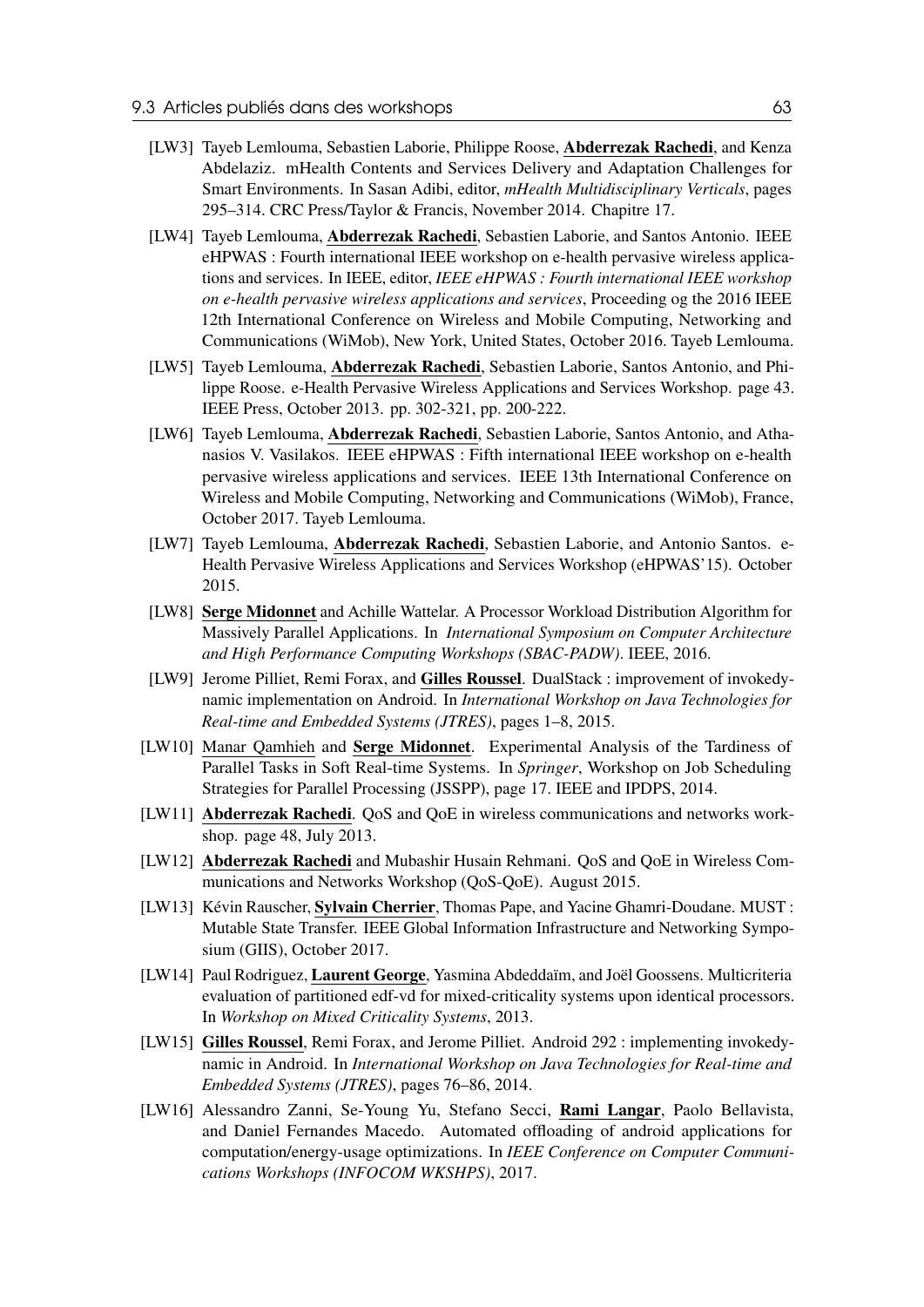[LW17] Rafik Zitouni, Stefan Ataman, Marie Mathian, and Laurent George. Radio frequency measurements on a SBX daughter board using GNU radio and USRP N-210. In *IEEE International Workshop on Measurements and Networking (M&N)*. IEEE, 2015.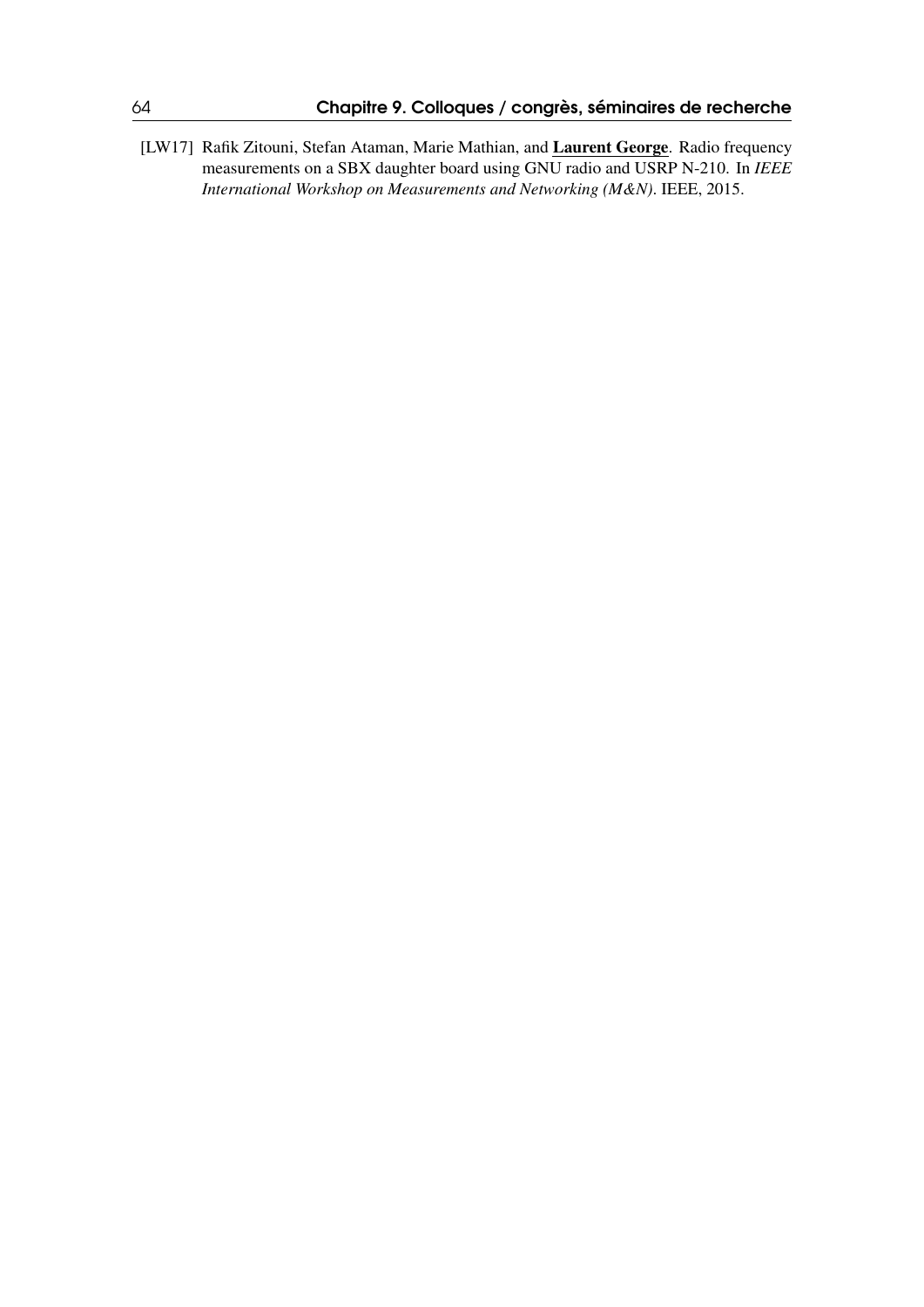

# Équipe Modèles et **Algorithmes**

#### [Journaux / Revues](#page-66-0)

- 10.1 [Articles scientifiques](#page-66-1)<br>10.2 Articles de synthèse
- Articles de synthèse / revues bibliographiques

#### **[Ouvrages](#page-76-0)**

- 11.1 [Direction et coordination d'ouvrages / édition scientifique](#page-76-1)
- 11.2 [Chapitres d'ouvrage](#page-76-2)

#### [Colloques / congrès, séminaires de recherche](#page-78-0)

- 12.1 [Éditions d'actes de colloques / congrès](#page-78-1)<br>12.2 Articles publiés dans conférences interne
- 12.2 [Articles publiés dans conférences internationales](#page-78-2)<br>12.3 Articles publiés dans des workshops
- Articles publiés dans des workshops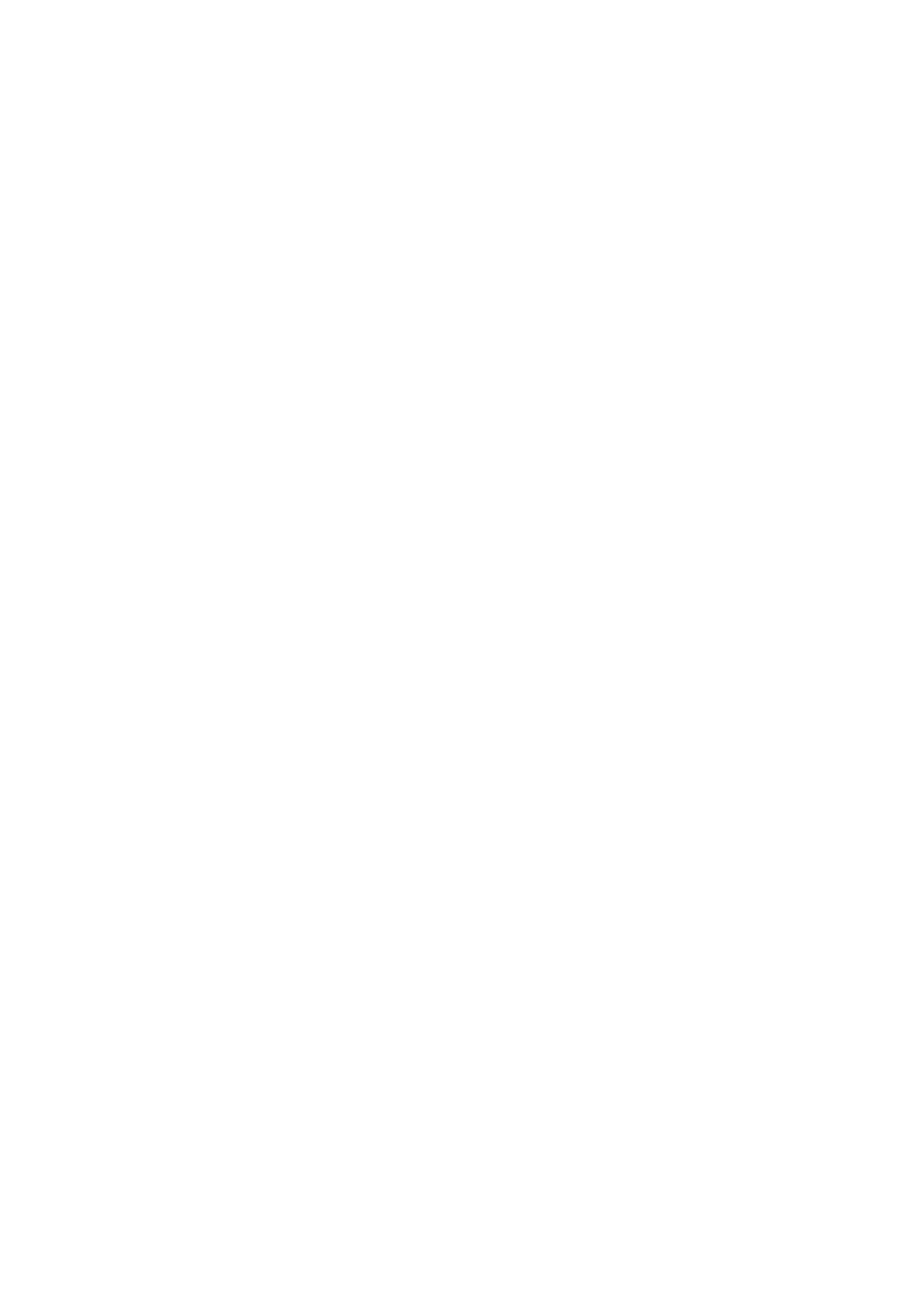# <span id="page-66-0"></span>10 Journaux / Revues

#### 10.1 Articles scientifiques

- <span id="page-66-1"></span>[MJ1] Serge Abiteboul, Marcelo Arenas, Pablo Barceló, Meghyn Bienvenu, Diego Calvanese, Claire David, Richard Hull, Eyke Hullermeier, Benny Kimelfeld, Leonid Libkin, Wim Martens, Tova Milo, Filip Murlak, Frank Neven, Magdalena Ortiz, Thomas Schwentick, Julia Stoyanovich, Jianwen Su, Dan Suciu, Victor Vianu, and Ke Yi. Research Directions for Principles of Data Management. *Dagstuhl Manifestos*, 7(1) :1–29, 2018.
- [MJ2] Shun'ichi Amano, Claire David, Leonid Libkin, and Filip Murlak. XML schema mappings : Data exchange and metadata management. *J. ACM*, 61(2) :12 :1–12 :48, 2014.
- [MJ3] Mika Amit, Maxime Crochemore, Gad Landau, and Dina Sokol. Locating maximal approximate runs in a string. *Theoretical Computer Science*, 700 :45–62, 2017.
- [MJ4] Alberto Apostolico, Maxime Crochemore, Martin Farach-Colton, Zvi Galil, and S. Muthukrishnan. 40 years of suffix trees. *Commun. ACM*, 59(4) :66–73, 2016.
- [MJ5] Boris Aronov, Otfried Cheong, Michael Gene Dobbins, and Xavier Goaoc. The Number of Holes in the Union of Translates of a Convex Set in Three Dimensions. *Discrete and Computational Geometry*, 57(1) :104 – 124, 2017.
- [MJ6] Nathalie Aubrun and Marie-Pierre Béal. Sofic Tree-Shifts. *Theory of Computing Systems*, 53(4) :621–644, 2013.
- [MJ7] Nathalie Aubrun and Marie-Pierre Béal. Tree algebra of sofic tree languages. *RAIRO - Theoretical Informatics and Applications (RAIRO : ITA)*, 48(4) :431–451, 2014.
- [MJ8] Marie-Aude Aufaure, Raja Chiky, Olivier Curé, Houda Khrouf, and Gabriel Képéklian. From Business Intelligence to semantic data stream management. *Future Generation Computer Systems*, 63 :100 – 107, October 2016.
- [MJ9] Golnaz Badkobeh and Maxime Crochemore. Infinite binary words containing repetitions of odd period. *Inf. Process. Lett.*, 115(5) :543–547, 2015.
- [MJ10] Golnaz Badkobeh and Maxime Crochemore. Computing maximal-exponent factors in an overlap-free word. *J. Comput. Syst. Sci.*, 82(3) :477–487, 2016.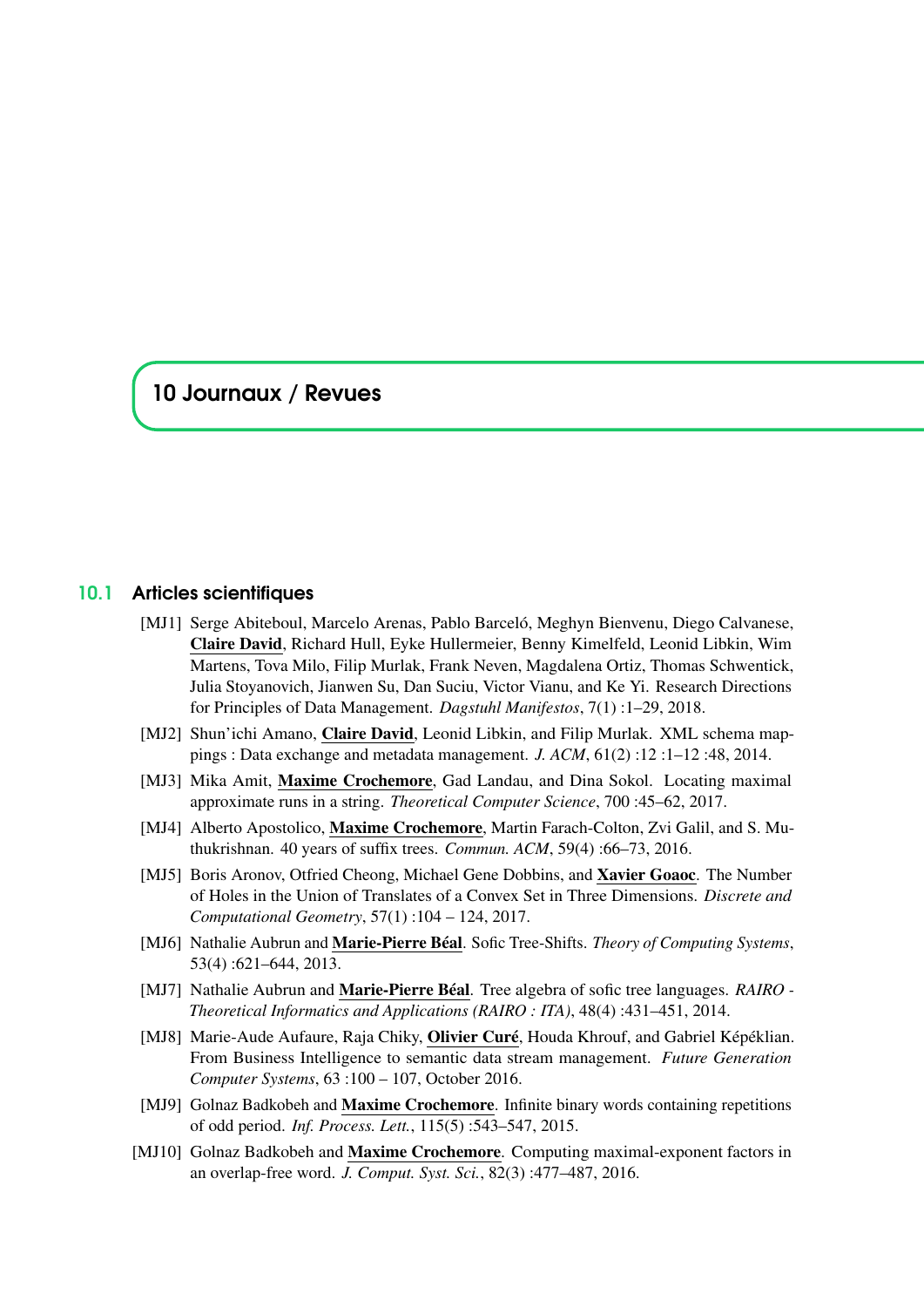- [MJ11] Golnaz Badkobeh, Maxime Crochemore, and Robert Mercas. Counting maximalexponent factors in words. *Theor. Comput. Sci.*, 658 :27–35, 2017.
- [MJ12] Golnaz Badkobeh, Maxime Crochemore, Manal Mohamed, and Chalita Toopsuwan. Efficient computation of maximal anti-exponent in palindrome-free strings. *Theor. Comput. Sci.*, 656 :241–248, 2016.
- [MJ13] Golnaz Badkobeh, Maxime Crochemore, and Michaël Rao. Finite repetition threshold for large alphabets. *RAIRO - Theor. Inf. and Applic.*, 48(4) :419–430, 2014.
- [MJ14] Frédérique Bassino, Mathilde Bouvel, Adeline Pierrot, Carine Pivoteau, and Dominique Rossin. An algorithm computing combinatorial specifications of permutation classes. *Discrete Applied Mathematics*, 224 :16–44, 2017.
- [MJ15] Frédérique Bassino, Armando Martino, Cyril Nicaud, Enric Ventura, and Pascal Weil. Statistical properties of subgroups of free groups. *Random Structures and Algorithms*, 42 :349–373, 2013.
- [MJ16] Frédérique Bassino, Cyril Nicaud, and Pascal Weil. On the genericity of Whitehead minimality. *Journal of Group Theory*, 19(1) :137–159, 2016.
- [MJ17] Marie-Pierre Béal, Michel Blockelet, and Catalin Dima. Sofic-Dyck shifts. *Theoretical Computer Science*, 609 :226 – 244, January 2016.
- [MJ18] Marie-Pierre Béal and Pavel Heller. Shifts of k-nested sequences . *Theoretical Computer Science*, 658 :18–26, 2016.
- [MJ19] Marie-Pierre Béal and Dominique Perrin. A quadratic algorithm for road coloring. *Discrete Applied Mathematics*, 169(-) :15–29, 2014.
- [MJ20] Valérie Berthé, Clelia De Felice, Francesco Dolce, Julien Leroy, Dominique Perrin, Christophe Reutenauer, and Giuseppina Rindone. Acyclic, connected and tree sets. *Monatshefte für Mathematik*, page 521–550, 2015.
- [MJ21] Valérie Berthé, Clelia De Felice, Francesco Dolce, Julien Leroy, Dominique Perrin, Christophe Reutenauer, and Giuseppina Rindone. Bifix codes and interval exchanges. *Journal of Pure and Applied Algebra*, 2015.
- [MJ22] Valérie Berthé, Clelia De Felice, Francesco Dolce, Julien Leroy, Dominique Perrin, Christophe Reutenauer, and Giuseppina Rindone. Maximal bifix decoding. *Contributions to Discrete Mathematics*, 338(5) :725–742, 2015.
- [MJ23] Valérie Berthé, Clelia De Felice, Francesco Dolce, Julien Leroy, Dominique Perrin, Christophe Reutenauer, and Giuseppina Rindone. The finite index basis property. *Journal of Pure and Applied Algebra*, 2015.
- [MJ24] Valérie Berthé, Vincent Delecroix, Francesco Dolce, Dominique Perrin, Christophe Reutenauer, and Giuseppina Rindone. Return words of linear involutions and fundamental groups. *Ergodic Theory and Dynamical Systems*, 37 :693–715, 2017.
- [MJ25] Guillaume Blin, Paola Bonizzoni, Riccardo Dondi, Romeo Rizzi, and Florian Sikora. Complexity Insights of the Minimum Duplication Problem. *Theoretical Computer Science*, 530 :66–79, 2014.
- [MJ26] Guillaume Blin, Romeo Rizzi, Florian Sikora, and Stéphane Vialette. Minimum Mosaic Inference of a Set of Recombinants. *International Journal of Foundations of Computer Science*, 24(1) :51–66, 2013.
- [MJ27] Karel Břinda, Valentina Boeva, and Gregory Kucherov. Rnf : a general framework to evaluate ngs read mappers. *Bioinformatics*, 32(1) :136–139, 2016.
- [MJ28] Karel Brinda, Maciej Sykulski, and Gregory Kucherov. Spaced seeds improve k-merbased metagenomic classification. *Bioinformatics*, 2015.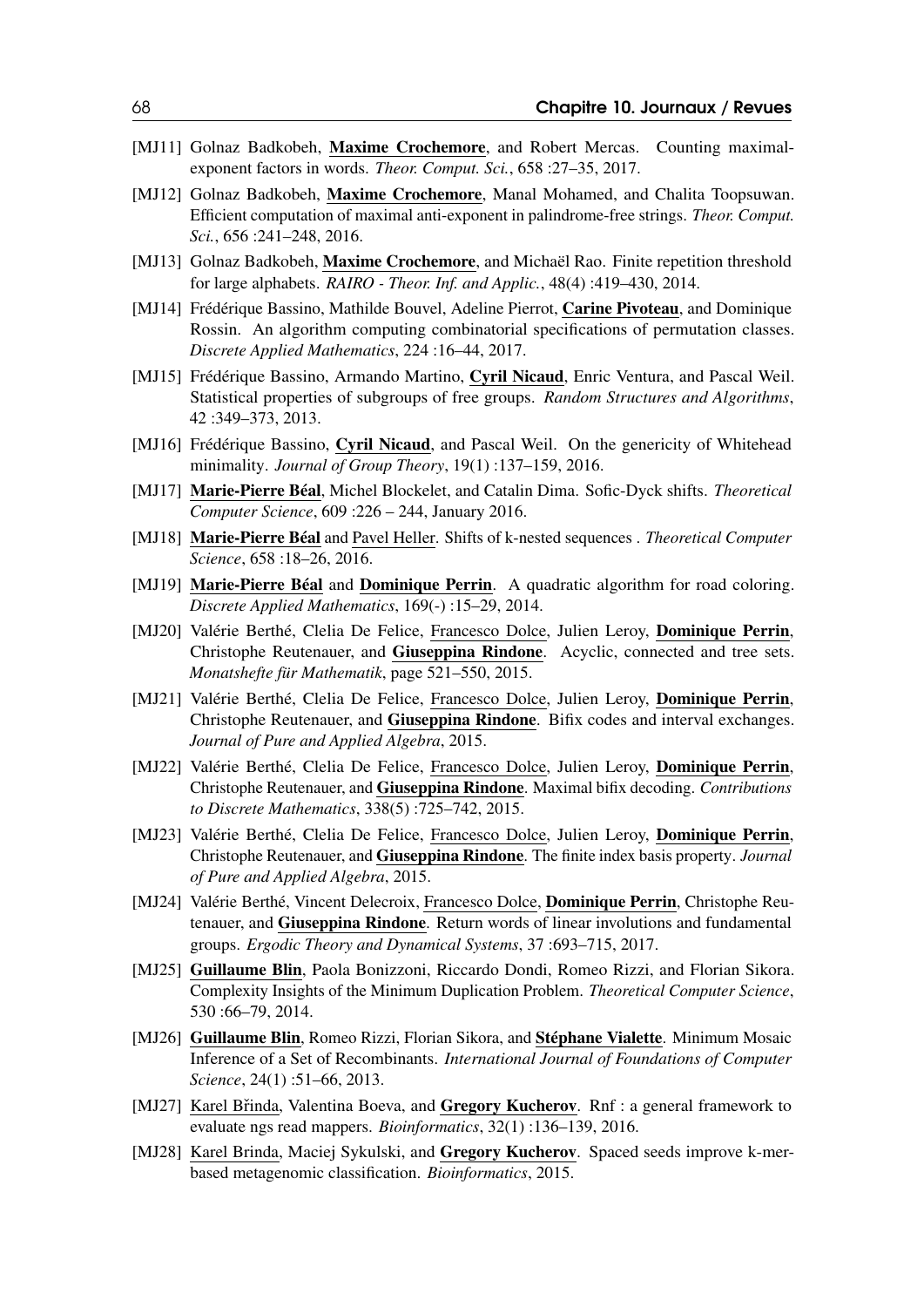- [MJ29] Laurent Bulteau, Stefan Fafianie, Vincent Froese, Rolf Niedermeier, and Nimrod Talmon. The Complexity of Finding Effectors. *Theory of Computing Systems*, 60(2) :253–279, 2017.
- [MJ30] Laurent Bulteau, Guillaume Fertin, and Christian Komusiewicz. (prefix) reversal distance for (signed) strings with few blocks or small alphabets. *Journal of Discrete Algorithms*, 37 :44–55, 2016.
- [MJ31] Laurent Bulteau, Guillaume Fertin, and Eric Tannier. Genome rearrangements with indels in intergenes restrict the scenario space. *BMC Bioinformatics*, 17 :426–433, 2016.
- [MJ32] Laurent Bulteau, Guillaume Fertin, Stéphane Vialette, and Roméo Rizzi. Some algorithmic results for [2]-sumset covers. *Information Processing Letters*, 115(1) :1–5, January 2015.
- [MJ33] Laurent Bulteau, Vincent Froese, Sepp Hartung, and Rolf Niedermeier. Co-Clustering under the Maximum Norm. *Algorithms*, 9(1) :15 – 17, 2016.
- [MJ34] Laurent Bulteau, Vincent Froese, and Nimrod Talmon. Multi-Player Diffusion Games on Graph Classes. *Internet Mathematics*, 12(6) :363 – 380, 2016.
- [MJ35] Arnaud Carayol and Zoltán Ésik. The FC-rank of a context-free language. *Information Processing Letters*, 113(8) :285–287, April 2013.
- [MJ36] Arnaud Carayol and Zoltán Ésik. An analysis of the equational properties of the well-founded fixed point. *Journal of Logical and Algebraic Methods in Programming*, 86(1) :308–318, 2017.
- [MJ37] Arnaud Carayol, Axel Haddad, and Olivier Serre. Randomisation in Automata on Infinite Trees. *ACM Transactions on Computational Logic*, 15(3) :24, 2014.
- [MJ38] Arnaud Carayol, Christof Löding, and Olivier Serre. Pure Strategies in Imperfect Information Stochastic Games. *Fundamenta Informaticae*, 160(4) :361 – 384, July 2018.
- [MJ39] Arnaud Carayol and Olivier Serre. Marking shortest paths on pushdown graphs does not preserve MSO decidability. *Information Processing Letters*, 116(10) :638–643, 2016.
- [MJ40] **Arnaud Carayol** and Olivier Serre. Counting Branches in Trees Using Games. *Information and Computation*, 252 :221–242, 2017.
- [MJ41] Vincent Carnino and Sylvain Lombardy. Factorizations and universal automaton of omega languages. *International Journal of Foundations of Computer Science*, 25(8) :1111–1125, 2014.
- [MJ42] Vincent Carnino and Sylvain Lombardy. On Determinism and Unambiguity of Weighted Two-Way Automata. *International Journal of Foundations of Computer Science*, 26(8) :1127–1146, December 2015.
- [MJ43] João A. Carriço, Maxime Crochemore, Alexandre P. Francisco, Solon P. Pissis, Bruno Ribeiro-Gonçalves, and Cátia Vaz. Fast phylogenetic inference from typing data. *Algorithms for Molecular Biology*, 13(1) :4 :1–4 :14, 2018.
- [MJ44] Didier Caucal and Teodor Knapik. Shelah-Stupp's iteration and Muchnik's iteration. *Fundamenta Informaticae*, 159(4) :327–359, 2018.
- [MJ45] Rosa Cetro, Marc M. Barbier, Philippe P. Breucker, Hilde Eggermont, Philippe Gambette, Tita Kyriacopoulou, Xavier Le Roux, Claude Martineau, and Nicolas N. Turenne. Vers une approche semi-automatique pour la définition de motifs d'argumentation utilisés dans les résumés de projets scientifiques du domaine de la biodiversité. *Revue des Nouvelles Technologies de l'Information*, RNTI-SHS-2 :47–80, 2014.
- [MJ46] Otfried Cheong, Xavier Goaoc, and Cyril Nicaud. Set Systems and Families of Permutations with Small Traces. *European Journal of Combinatorics*, 34 :229–239, 2013.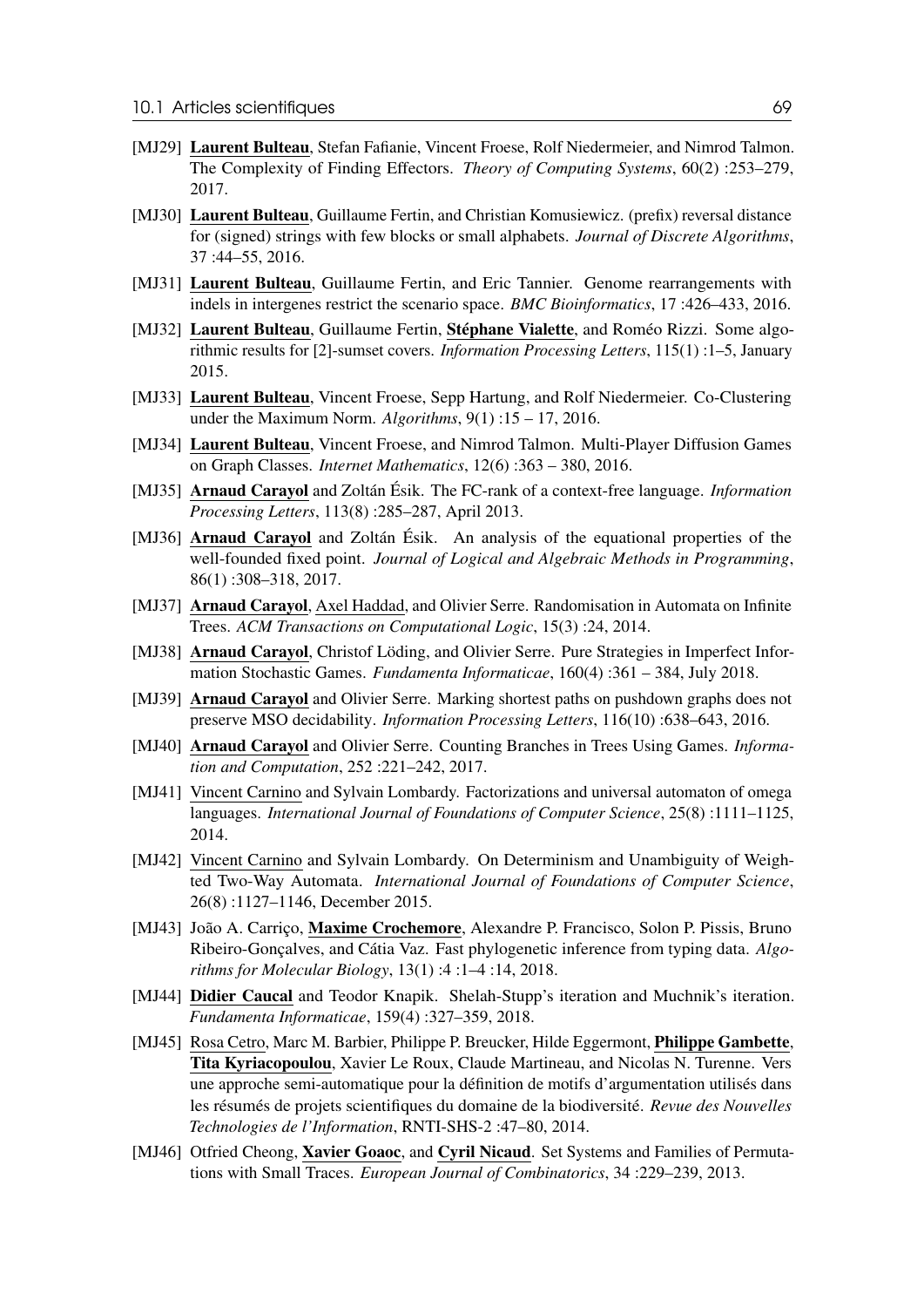- [MJ47] Manolis Christodoulakis, Michalis Christou, Maxime Crochemore, and Costas S. Iliopoulos. Overlapping factors in words. *Australasian J. Combinatorics*, 57 :49–64, 2013.
- [MJ48] Manolis Christodoulakis, Michalis Christou, Maxime Crochemore, and Costas S. Iliopoulos. Abelian borders in binary words. *Discrete Applied Mathematics*, 171 :141–146, 2014.
- [MJ49] Manolis Christodoulakis, Michalis Christou, Maxime Crochemore, and Costas S. Iliopoulos. On the average number of regularities in a word. *Theor. Comput. Sci.*, 525 :3–9, 2014.
- [MJ50] M. Christou, Maxime Crochemore, C.S. Iliopoulos, M. Kubica, S.P. P Pissis, J. Radoszewski, W. Rytter, B. Szreder, and T. Waleń. Efficient seed computation revisited. *Theoretical Computer Science*, 483 :171 – 181, April 2013.
- [MJ51] Michalis Christou, Maxime Crochemore, and Costas S. Iliopoulos. Quasiperiodicities in fibonacci strings. *Ars Comb.*, 129 :211–225, 2016.
- [MJ52] **Éric Colin de Verdière**. Multicuts in planar and bounded-genus graphs with bounded number of terminals. *Algorithmica*, 78(4) :1206–1224, 2017.
- [MJ53] **Éric Colin de Verdière**, Grégory Ginot, and **Xavier Goaoc**. Helly numbers of acyclic families. *Advances in Mathematics*, 253 :163–193, 2014.
- [MJ54] Éric Colin de Verdière, Alfredo Hubard, and Arnaud de Mesmay. Discrete systolic inequalities and decompositions of triangulated surfaces. *Discrete and Computational Geometry*, 53(3) :587–620, 2015.
- [MJ55] Éric Colin de Verdière, Vojtech Kaluza, Pavel Paták, Zuzana Patáková, and Martin Tancer. A direct proof of the strong Hanani-Tutte theorem on the projective plane. *Journal of Graph Algorithms and Applications (JGAA)*, 21(5) :939 – 981, 2017.
- [MJ56] Carlo Comin, Roberto Posenato, and Romeo Rizzi. Hyper Temporal Networks. *Constraints*, 22(2) :152–190, April 2017.
- [MJ57] Carlo Comin and Romeo Rizzi. Improved Pseudo-polynomial Bound for the Value Problem and Optimal Strategy Synthesis in Mean Payoff Games. *Algorithmica*, 77(4) :995– 1021, April 2017.
- [MJ58] Carlo Comin and Romeo Rizzi. Checking dynamic consistency of conditional hyper temporal networks via mean payoff games. *Information and Computation*, 259(3) :348– 374, 2018.
- [MJ59] Mathieu Constant, Olivier Blanc, and Patrick Watrin. Accounting for Contiguous Multiword Expressions in Shallow Parsing. *The Prague Bulletin of Mathematical Linguistics*, 99(-) :59–75, April 2013.
- [MJ60] Mathieu Constant, Anthony Sigogne, and Joseph Le Roux. Combining Compound Recognition and PCFG-LA Parsing with Word Lattices and Conditional Random Fields. *ACM - Transactions on Speech and Language Processing*, 10(3) :8.1–8.24, June 2013.
- [MJ61] Mathieu Constant, Anthony Sigogne, and Patrick Watrin. Stratégies discriminantes pour intégrer la reconnaissance des mots composés dans un analyseur syntaxique en constituants. *Traitement Automatique des Langues*, 54(1) :47–70, October 2013.
- [MJ62] Christophe Crespelle and **Philippe Gambette**. (Nearly-)tight bounds on the contiguity and linearity of cographs. *Theoretical Computer Science*, 522 :1–12, 2014.
- [MJ63] Maxime Crochemore, Chiara Epifanio, Roberto Grossi, and Filippo Mignosi. Linear-size suffix tries. *Theoretical Computer Science*, 638 :171 – 178, 2016.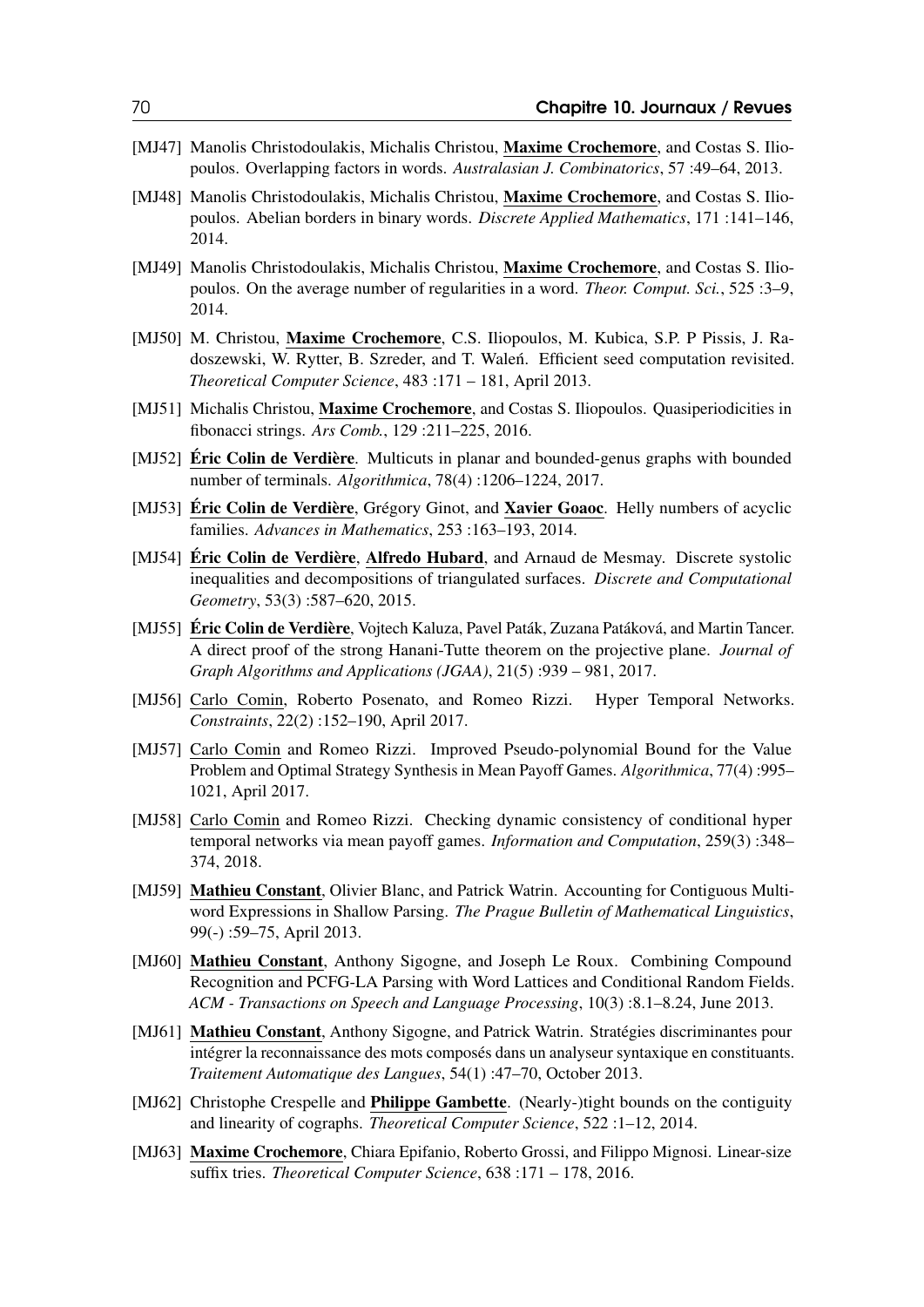- [MJ64] Maxime Crochemore, Roberto Grossi, Juha Kärkkäinen, and Gad M. Landau. Computing the burrows-wheeler transform in place and in small space. *J. Discrete Algorithms*, 32 :44– 52, 2015.
- [MJ65] Maxime Crochemore, Lucian Ilie, Costas Iliopoulos, Marcin Kubica, Wojciech Rytter, and Tomasz Walen. Computing the Longest Previous Factor. *European Journal of Combinatorics*, 34(1) :15 – 26, January 2013.
- [MJ66] Maxime Crochemore, Costas S. Iliopoulos, Tomasz Kociumaka, Marcin Kubica, Alessio Langiu, Solon P. Pissis, Jakub Radoszewski, Wojciech Rytter, and Tomasz Walen. Orderpreserving indexing. *Theor. Comput. Sci.*, 638 :122–135, 2016.
- [MJ67] Maxime Crochemore, Costas S. Iliopoulos, Tomasz Kociumaka, Marcin Kubica, Alessio Langiu, Jakub Radoszewski, Wojciech Rytter, Bartosz Szreder, and Tomasz Walen. A note on the longest common compatible prefix problem for partial words. *J. Discrete Algorithms*, 34 :49–53, 2015.
- [MJ68] Maxime Crochemore, Costas S. Iliopoulos, Tomasz Kociumaka, Jakub Radoszewski, Wojciech Rytter, and Tomasz Walen. Covering problems for partial words and for indeterminate strings. *Theor. Comput. Sci.*, 698 :25–39, 2017.
- [MJ69] Maxime Crochemore, Costas S. Iliopoulos, Marcin Kubica, Jakub Radoszewski, Wojciech Rytter, Krzysztof Stencel, and Tomasz Walen. New simple efficient algorithms computing powers and runs in strings. *Discrete Applied Mathematics*, 163 :258–267, 2014.
- [MJ70] Maxime Crochemore, Costas S. Iliopoulos, Marcin Kubica, Jakub Radoszewski, Wojciech Rytter, and Tomasz Walen. Extracting powers and periods in a word from its runs structure. *Theor. Comput. Sci.*, 521 :29–41, 2014.
- [MJ71] Maxime Crochemore, Costas S. Iliopoulos, Ritu Kundu, Manal Mohamed, and Fatima Vayani. Linear algorithm for conservative degenerate pattern matching. *Eng. Appl. of AI*, 51 :109–114, 2016.
- [MJ72] Maxime Crochemore, Costas S. Iliopoulos, Alessio Langiu, and Filippo Mignosi. The longest common substring problem. *Mathematical Structures in Computer Science*, 27(2) :277– 295, 2017.
- [MJ73] Maxime Crochemore, S Iliopoulos, Tomasz Kociumaka, Marcin Kubica, Alessio Langiu, Solon Pissis, Jakub Radoszewski, Wojciech Rytter, and Tomasz Walen. Order-Preserving Indexing. *Theoretical Computer Science*, 2016.
- [MJ74] Maxime Crochemore, Alessio Langiu, and Filippo Mignosi. Note on the greedy parsing optimality for dictionary-based text compression. *Theor. Comput. Sci.*, 525 :55–59, 2014.
- [MJ75] Maxime Crochemore, Alessio Langiu, and M. Sohel Rahman. Indexing a sequence for mapping reads with a single mismatch. *Philosophical Transactions of the Royal Society A : Mathematical, Physical and Engineering Sciences*, 2(20130167) :1–18, 2014.
- [MJ76] Maxime Crochemore and Robert Mercas. On the density of lyndon roots in factors. *Theor. Comput. Sci.*, 656 :234–240, 2016.
- [MJ77] Maxime Crochemore and Solon P. Pissis. Advances in algorithms & combinatorics on strings (honoring 60th birthday for prof. costas s. iliopoulos). *Theor. Comput. Sci.*, 710 :1, 2018.
- [MJ78] Maxime Crochemore, Costas S. Iliopoulos, Tomasz Kociumaka, Marcin Kubica, Jakub Pachocki, Jakub Radoszewski, Wojciech Rytter, Wojciech Tyczynski, and Tomasz Walen. A note on efficient computation of all Abelian periods in a string. *Information Processing Letters*, 113(3) :74–77, 2013.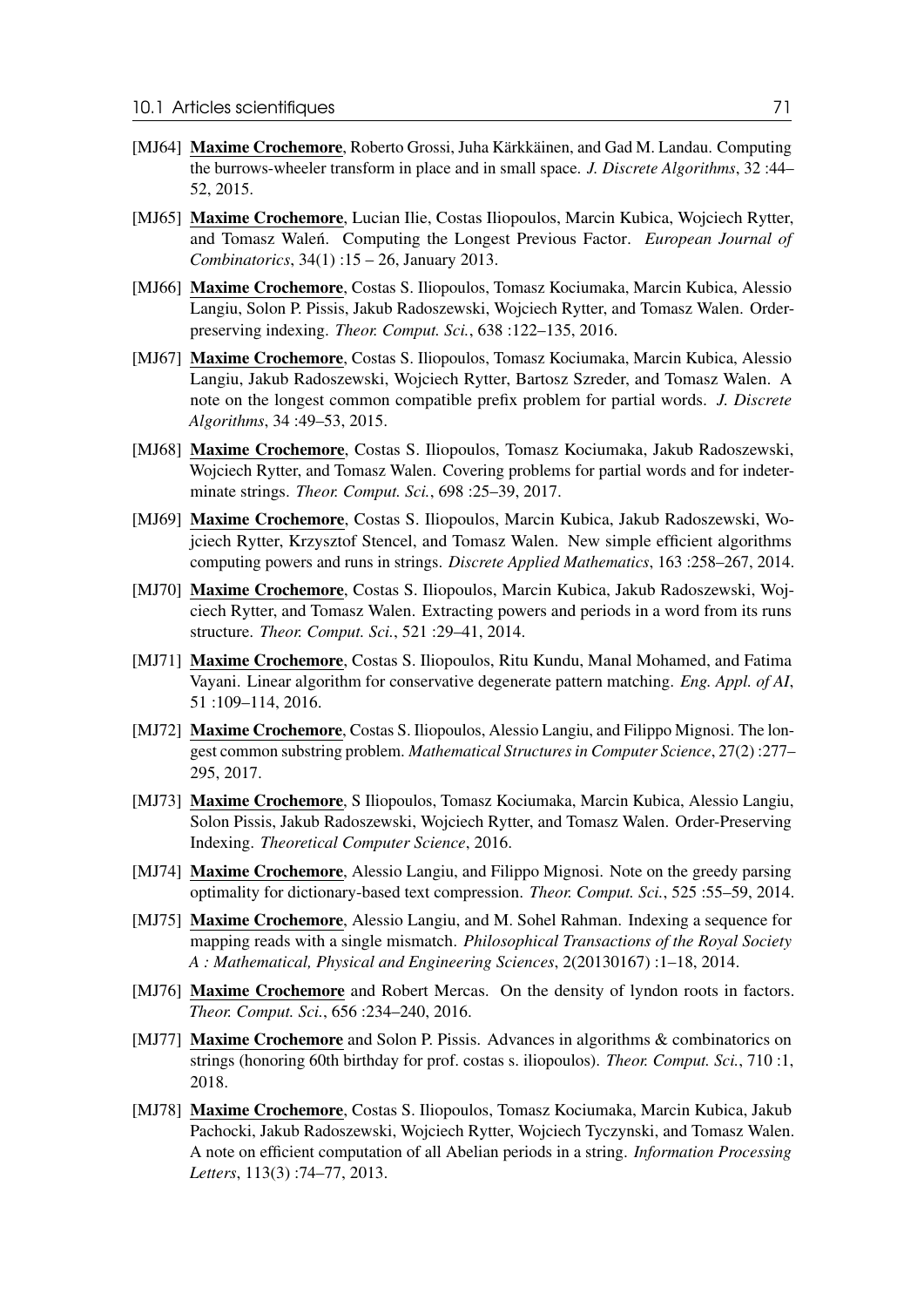- [MJ79] Olivier Curé. On the design of a self-medication web application built on linked open data. *Web Semantics : Science, Services and Agents on the World Wide Web*, 24 :27 – 32, January 2014.
- [MJ80] Olivier Curé, Fadhela Kerdjoudj, David Faye, Chan Le Duc, and Myriam Lamolle. On The Potential Integration of an Ontology-Based Data Access Approach in NoSQL Stores. *International Journal of Distributed Systems and Technologies (IJDST)*, 4(3) :17 – 30, 2013.
- [MJ81] Olivier Curé, Henri Maurer, Nigam Shah, and Paea Le Pendu. A formal concept analysis and semantic query expansion cooperation to refine health outcomes of interest. *BMC Medical Informatics and Decision Making*, 15(S1), December 2015.
- [MJ82] Wojciech Czerwiński, Claire David, Katja Losemann, and Wim Martens. Deciding definability by deterministic regular expressions. *Journal of Computer and System Sciences*, 88 :75–89, 2017.
- [MJ83] Wojciech Czerwiński, Claire David, Filip Murlak, and Pawel Parys. Reasoning about integrity constraints for tree-structured data. *Theory of Computing Systems*, 62(4) :941–976, 2018.
- [MJ84] Laurence Danlos, Quentin Pradet, Lucie Barque, Takuya Nakamura, and Mathieu Constant. Un verbenet du français. *Traitement Automatique des Langues*, 57(1) :25, 2016.
- [MJ85] Sven De Felice and Cyril Nicaud. Average Case Analysis of Brzozowski's Algorithm. *International Journal of Foundations of Computer Science*, 27(02) :109–126, 2016.
- [MJ86] Olivier Devillers, Marc Glisse, Xavier Goaoc, and Rémy Thomasse. Smoothed complexity of convex hulls by witnesses and collectors. *Journal of Computational Geometry*, 7(2) :101– 144, 2016.
- [MJ87] Michael G. Dobbins, Andreas F. Holmsen, and **Alfredo Hubard**. Regular systems of paths and families of convex sets in convex position. *Transactions of the American Mathematical Society*, July 2015.
- [MJ88] Francesco Dolce and **Dominique Perrin**. Neutral and tree sets of arbitrary characteristic. *Theoretical Computer Science*, 658(part A) :159–174, 2017.
- [MJ89] Riccardo Dondi, Guillaume Fertin, and Stéphane Vialette. Finding Approximate and Constrained Motifs in Graphs. *Theoretical Computer Science*, 483(-) :10–21, 2013.
- [MJ90] Robert Engström, Tommy Färnqvist, Peter Jonsson, and Johan Thapper. An approximability-related parameter on graphs—properties and applications. *Discrete Mathematics and Theoretical Computer Science*, Vol. 17 no. 1 (in progress)(1) :33–66, February 2015. Graph Theory.
- [MJ91] Guillaume Fertin, Irena Rusu, and **Stéphane Vialette**. The S-labeling problem : An algorithmic tour. *Discrete Applied Mathematics*, 246 :49–61, 2018.
- [MJ92] Evangelia Fista, Tita Kyriacopoulou, and Eleni Tziafa. Extension du dictionnaire électronique grec de termes boursiers à partir d'un corpus spécialisé. *Echo des études romanes.*, IX(2) :35–45, 2013.
- [MJ93] Philippe Gambette, Andreas D.M. Gunawan, Anthony Labarre, Stéphane Vialette, and Louxin Zhang. Solving the tree containment problem in linear time for nearly stable phylogenetic networks. *Discrete Applied Mathematics*, 246 :62–79, 2018.
- [MJ94] **Philippe Gambette**, Katharina Huber, and Steven Kelk. On the challenge of reconstructing level-1 phylogenetic networks from triplets and clusters. *Journal of Mathematical Biology*, 74(7) :1729–1751, 2017.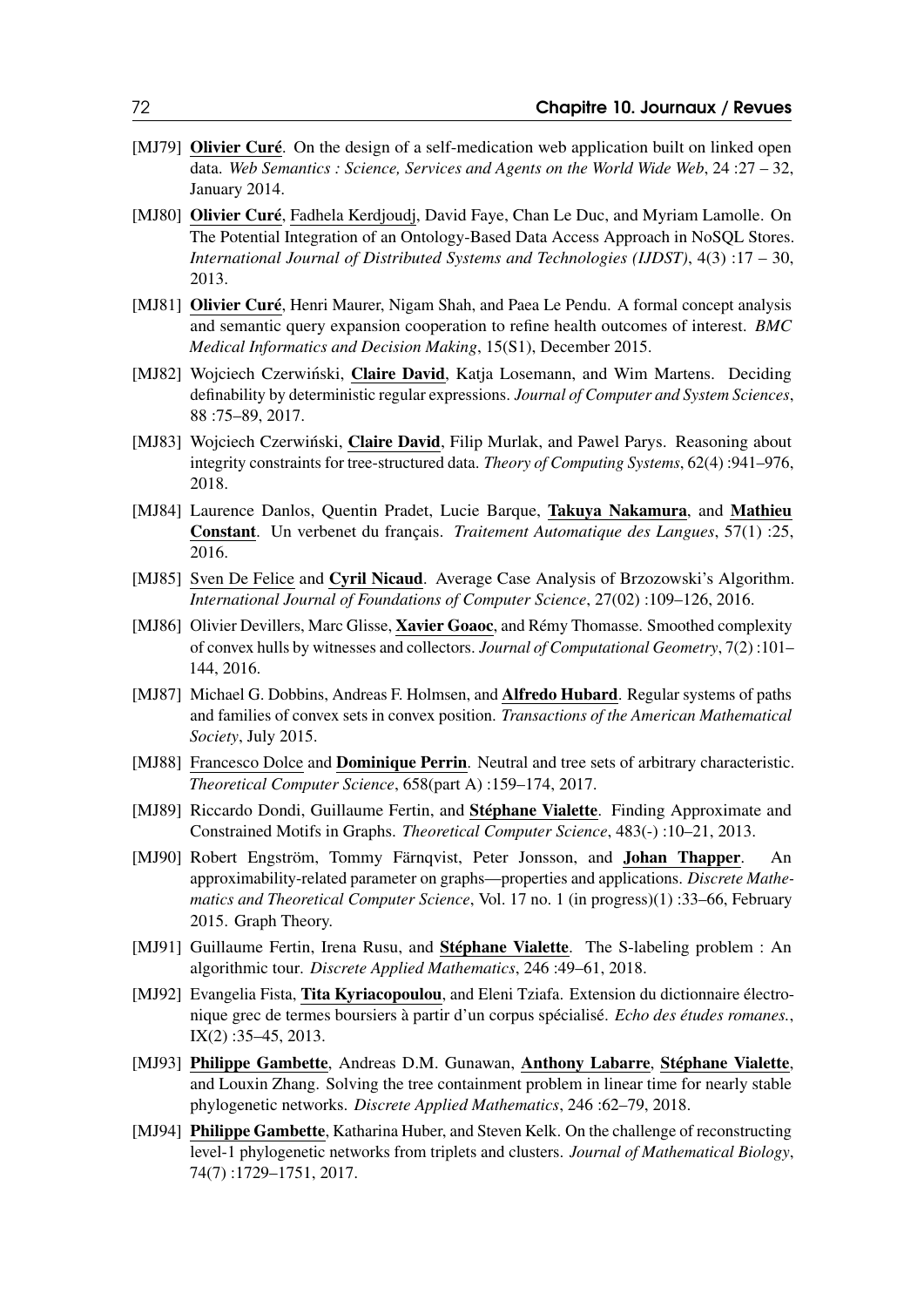- [MJ95] Philippe Gambette, Katharina Huber, and Guillaume Scholz. Uprooted Phylogenetic Networks. *Bulletin of Mathematical Biology*, 79(9) :2022–2048, 2017.
- [MJ96] Philippe Gambette and William Martinez. L'affaire du Mediator au prisme de la textométrie. *Texto ! Textes et Cultures*, XVIII(4) :3318.1–3318.9, 2013. http ://www.revuetexto.net/index.php ?id=3318.
- [MJ97] Philippe Gambette, Leo Van Iersel, Mark Jones, Manuel Lafond, Fabio Pardi, and Celine Scornavacca. Rearrangement moves on rooted phylogenetic networks. *PLoS Computational Biology*, 13(8) :e1005611.1–21, 2017.
- [MJ98] Philippe Gambette, Leo Van Iersel, Steven Kelk, Fabio Pardi, and Celine Scornavacca. Do branch lengths help to locate a tree in a phylogenetic network ? *Bulletin of Mathematical Biology*, 78(9) :1773–1795, 2016.
- [MJ99] Samuele Giraudo and Stéphane Vialette. Algorithmic and algebraic aspects of unshuffling permutations. *Theoretical Computer Science*, 729 :20 – 41, June 2018.
- [MJ100] Annie Glatigny, **Philippe Gambette**, Alexa Bourand-Plantefol, Geneviève Dujardin, and Marie-Hélène Mucchielli-Giorgi. Development of an in silico method for the identification of subcomplexes involved in the biogenesis of multiprotein complexes in Saccharomyces cerevisiae. *BMC Systems Biology*, 11(67) :1–12, 2017.
- [MJ101] Xavier Goaoc, Isaac Mabillard, Pavel Paták, Zuzana Patáková, Martin Tancer, and Uli Wagner. On Generalized Heawood Inequalities for Manifolds : A Van Kampen–Flores-type Nonembeddability Result. *Israël Journal of Mathematics*, 222(2) :841–866, 2017.
- [MJ102] Xavier Goaoc, Jiří Matoušek, Pavel Paták, Zuzana Safernová, and Martin Tancer. Simplifying Inclusion–Exclusion Formulas. *Combinatorics, Probability and Computing*,  $24(02)$ : 438 – 456, 2015.
- [MJ103] Simona Grusea and Anthony Labarre. The distribution of cycles in breakpoint graphs of signed permutations. *Discrete Applied Mathematics*, 161(10-11) :1448–1466, 2013.
- [MJ104] Simona Grusea and **Anthony Labarre**. Asymptotic normality and combinatorial aspects of the prefix exchange distance distribution. *Advances in Applied Mathematics*, 78 :94–113, 2016.
- [MJ105] Jae-Soon Ha, Otfried Cheong, Xavier Goaoc, and Jungwoo Yang. Geometric permutations of non-overlapping unit balls revisited. *Computational Geometry*, 53 :36–50, 2016.
- [MJ106] Alfredo Hubard, Vojtech Kaluza, Arnaud de Mesmay, and Martin Tancer. Shortest path embeddings of graphs on surfaces. *Discrete and Computational Geometry*, 58(4) :921–945, June 2017.
- [MJ107] Peter Jonsson and **Johan Thapper**. Constraint Satisfaction and Semilinear Expansions of Addition over the Rationals and the Reals. *Journal of Computer and System Sciences*, 82(5) :912 – 928, August 2016.
- [MJ108] Peter Jonsson and Johan Thapper. Tractability conditions for numeric CSPs. *Theoretical Computer Science*, 715 :21 – 34, March 2018.
- [MJ109] Alice Julien-Laferrière, Laurent Bulteau, Delphine Parrot, Alberto Marchetti-Spaccamela, Leen Stougie, Susana Vinga, Arnaud Mary, and Marie-France Sagot. A Combinatorial Algorithm for Microbial Consortia Synthetic Design. *Scientific Reports*, July 2016.
- [MJ110] Yury Kartynnik and Andrew Ryzhikov. On minimum maximal distance-k matchings. *Discrete Mathematics & Theoretical Computer Science*, 20(1), 2018.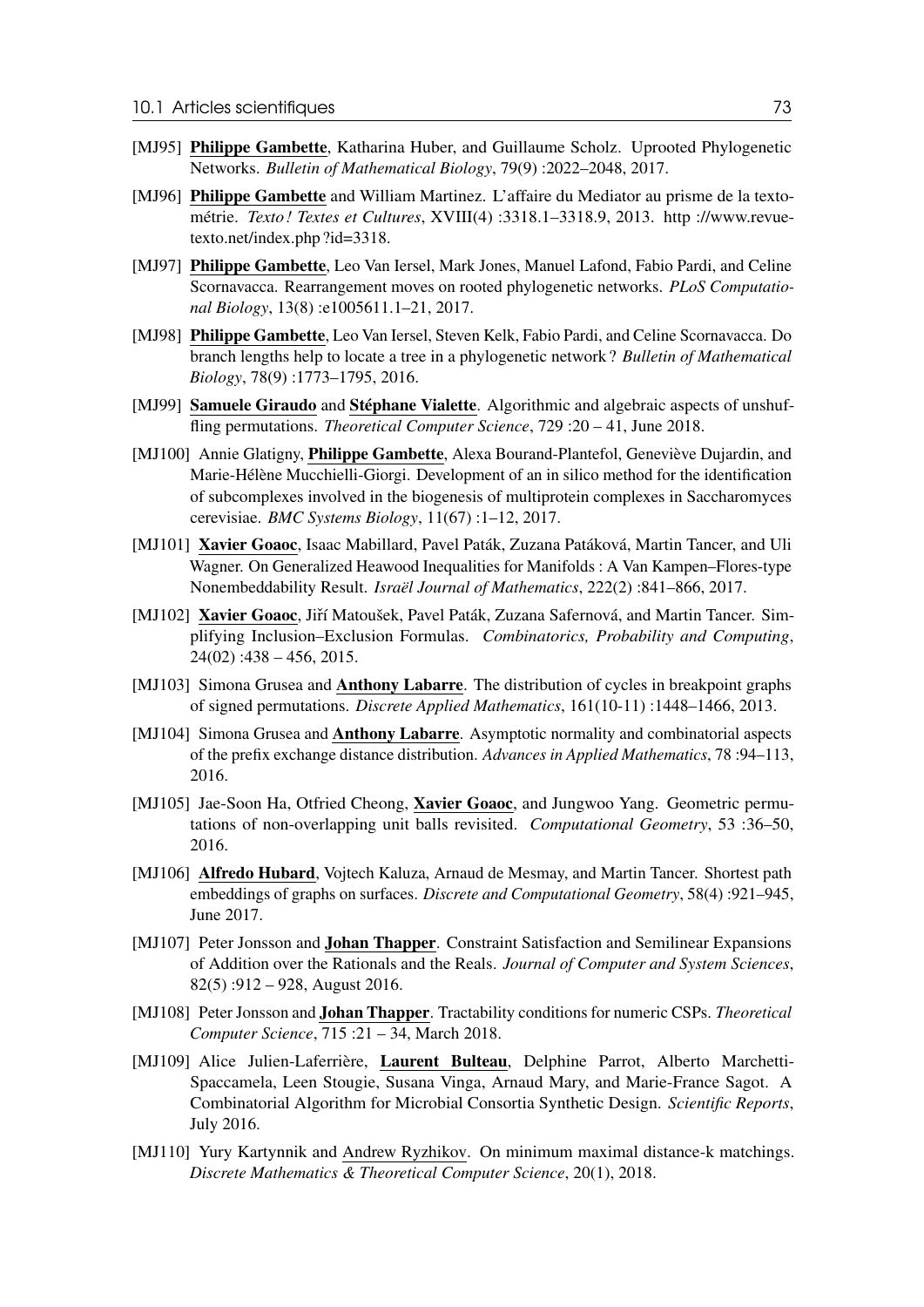- [MJ111] Vladimir Kolmogorov, **Johan Thapper**, and Stanislav Živný. The Power of Linear Programming for General-Valued CSPs. *SIAM Journal on Computing*, 44(1) :1 – 36, January 2015.
- [MJ112] Tsvi Kopelowitz, Gregory Kucherov, Yakov Nekrich, and Tatiana Starikovskaya. Cross-Document Pattern Matching. *Journal of Discrete Algorithms*, 24 :40–47, 2014.
- [MJ113] Mikhail Y. Kovalyov, Erwin Pesch, and Andrew Ryzhikov. A note on scheduling container storage operations of two non-passing stacking cranes. *Networks*, 71(3) :271–280, 2018.
- [MJ114] Gregory Kucherov. On-line construction of position heaps. *Journal of Discrete Algorithms*, 20(May) :3–11, 2013.
- [MJ115] Gregory Kucherov and Yakov Nekrich. Full-fledged real-time indexing for constant size alphabets. *Algorithmica*, 79(2) :387–400, 2017.
- [MJ116] Gregory Kucherov, Kamil Salikhov, and Dekel Tsur. Approximate string matching using a bidirectional index. *Theoretical Computer Science*, 638 :145–158, 2016.
- [MJ117] Gregory Kucherov, Lilla Tóthmérész, and Stéphane Vialette. On the combinatorics of suffix arrays. *Information Processing Letters*, 113(22-24) :915–920, September 2013.
- [MJ118] Tita Kyriacopoulou and Claude Martineau. Extraction de " segments complexes " : enrichissement des dictionnaires. *Études de linguistique appliquée : revue de didactologie des langues-cultures*, octobre-décembre 2015(180) :407–416, 2015.
- [MJ119] Tita Kyriacopoulou, Claude Martineau, and Cristian Martinez. UNITEX/GRAMLAB : plateforme libre basée sur des lexiques et des grammaires pour le traitement des corpus textuels. *Revue des Nouvelles Technologies de l'Information*, RNTI-E34 :467–470, January 2018.
- [MJ120] Tita Kyriacopoulou, Olympia Tsaknaki, and Eleni Tziafa. (Mis)understanding Memoranda of Understanding. *Procedia - Social and Behavioral Sciences*, 95, October 2013.
- [MJ121] Anthony Labarre. Lower bounding edit distances between permutations. *Siam Journal on Discrete Mathematics*, 27(3) :1410–1428, 2013.
- [MJ122] **Anthony Labarre** and Sicco Verwer. Merging partially labelled trees : hardness and a declarative programming solution. *IEEE/ACM Transactions on Computational Biology and Bioinformatics*, 11(2) :389–397, 2014.
- [MJ123] François Laroussinie, Antoine Meyer, and Eudes Petonnet. Counting ctl. *Logical Methods in Computer Science*, 9(1) :3.1–3.34, 2013. 34 pages.
- [MJ124] Nadège Lechevrel and **Philippe Gambette**. A Textometrical Approach to Study the Transmission of Biological Knowledge in the XIXth Century. *Nouvelles perspectives en sciences sociales*, 12(1) :221–253, 2016.
- [MJ125] Hyeran Lee, **Philippe Gambette**, Frederique Gayraud, and Melissa Barkat-Defradas. Élaboration d'un outil d'évaluation des performances en dénomination pour les patients bilingues atteints de la maladie d'Alzheimer. *Rééducation orthophonique*, 253 :143–152, 2013.
- [MJ126] Paul Morel, Ryan Thomas Flynn, Edgar Gelover, Guillaume Blin, Stéphane Vialette, Xiadong Wu, and Dongxu Wang. Mspt : An open-source motion simulator for proton therapy. *Biomedical Physics & Engineering Express*, 1(3) :12 pp., 2015.
- [MJ127] Paul Morel, Xiadong Wu, Guillaume Blin, Stéphane Vialette, Ryan Flynn, Daniel Hyer, and Dongxu Wang. Spot Weight Adaptation for Moving Target in Spot Scanning Proton Therapy. *Frontiers in Oncology*, 5(119) :1–7, May 2015.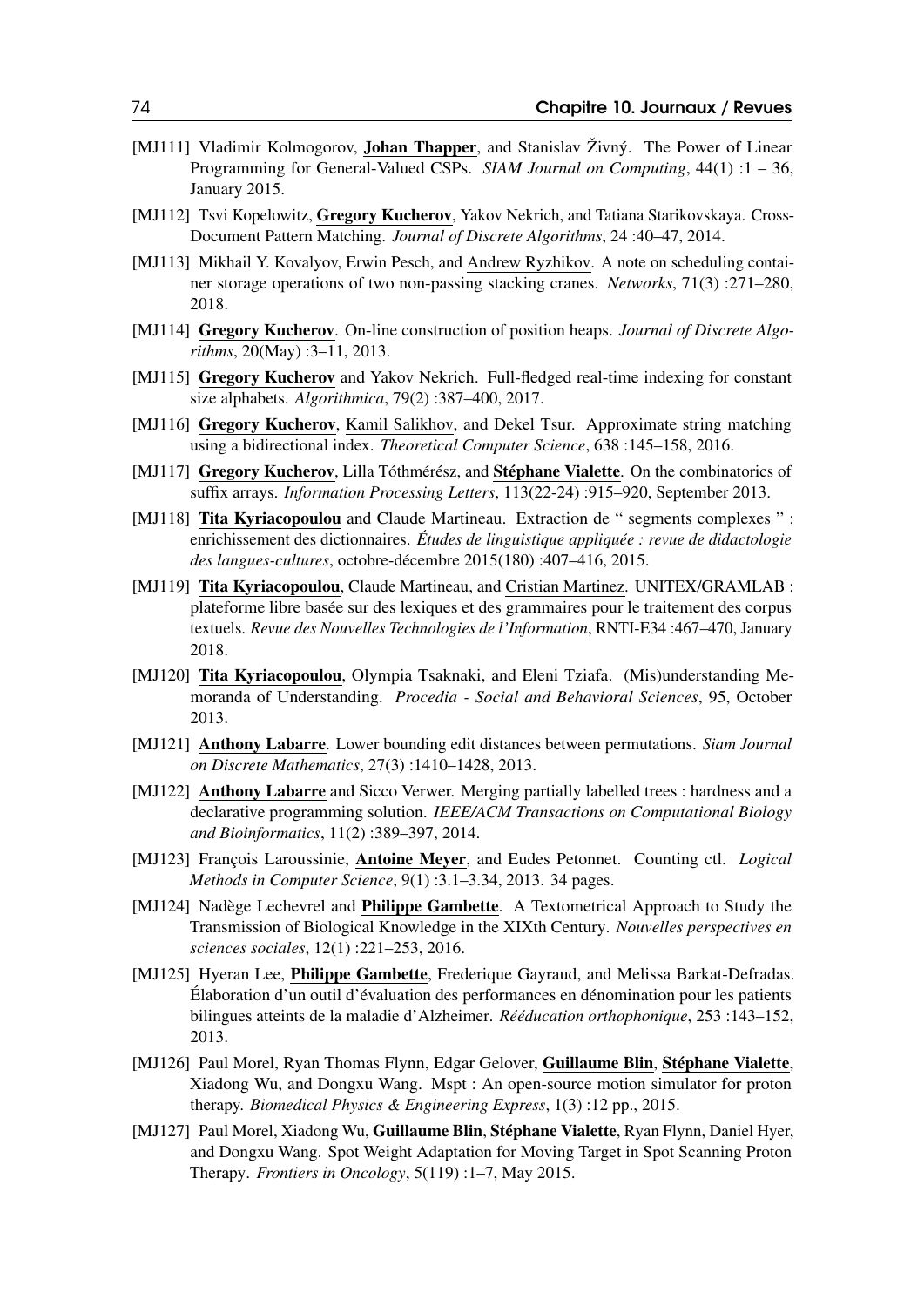- [MJ128] Takuya Nakamura. Sur les constructions de la forme "SN se faire ADV". *Langages*, (194) :95–106, June 2014.
- [MJ129] **Takuya Nakamura**. On the possible origin of lexicon-grammar tables : speculations from an unpublished manuscript of Zellig Harris. In *Perspectives harrissiennes*. Cellule de recherche en linguistique, 2016.
- [MJ130] Takuya Nakamura. Transitive extensions of specificational constructions. *Langue française*, 2017/2(194) :69–83, 2017.
- [MJ131] Takuya Nakamura and Christiane Marque-Pucheu. "à un point X" construction in relation to "à quel point" exclamation. *SHS Web of Conferences*, 46 :12014.1–18, July 2018.
- [MJ132] Alexis Amid Neme. A fully inflected Arabic verb resource constructed constructed froma lexicon of lemmas by using finite-state transducers. *Revue RIST : revue de l'information scientifique et technique*, 20(2) :13, June 2013.
- [MJ133] Alexis Amid Neme. Why Microsoft Arabic Spell checker is ineffective. *Linguistica Communicatio*, 16 :55, 2014.
- [MJ134] Alexis Amid Neme and **Eric Laporte**. Pattern-and-root inflectional morphology : the arabic broken plural. *Language Sciences*, 40 :221–250, 2013.
- [MJ135] Both Emerite Neou, Romeo Rizzi, and Stéphane Vialette. Permutation Pattern matching in (213, 231)-avoiding permutations. *Discrete Mathematics and Theoretical Computer Science*, 18(2) :#14.1–22, 2017.
- [MJ136] Dominique Perrin. Completely reducible sets. *International Journal of Algebra and Computation*, 23(4) :915–942, 2013.
- [MJ137] **Dominique Perrin** and Christophe Reutenauer. Hall sets, Lazard sets and comma-free codes. *Discrete Mathematics*, 341(1) :232–243, 2018.
- [MJ138] Larissa Picoli, Juliana Pinheiro Campos Pirovani, Elias Silva de Oliveira, and Eric Laporte. Using a natural language processing tool to assist the collection of samples for the study of syntactic-semantic properties of verbs. *Linguamática*, 7(2) :35–44, December 2015.
- [MJ139] Tamar Pinhas, Nimrod Milo, Gregory Kucherov, and Michal Ziv-Ukelson. Algorithms for path-constrained sequence alignment. *Journal of Discrete Algorithms*, 24 :48–58, 2014.
- [MJ140] Xiangnan Ren, Olivier Curé, Li Ke, Jérémy Lhez, Badre Belabbess, Tendry Randriamalala, Yufan Zheng, and Gabriel Képéklian. Strider : An Adaptive, Inference-enabled Distributed RDF Stream Processing Engine. *Proceedings of the VLDB Endowment (PVLDB)*, 10(12) :1905 – 1908, August 2017.
- [MJ141] Romeo Rizzi and **Stéphane Vialette**. On recognising words that are squares for the shuffle product. *Theoretical Computer Science*, April 2017.
- [MJ142] Andrew Ryzhikov and Anton Shemyakov. Subset synchronization in monotonic automata. *Fundam. Inform.*, 162(2-3) :205–221, 2018.
- [MJ143] Kamil Salikhov, Gustavo Sacomoto, and Gregory Kucherov. Using cascading bloom filters to improve the memory usage for de brujin graphs. *Algorithms for Molecular Biology*, 9(1) :2, 2014.
- [MJ144] Lionel Spinelli, Philippe Gambette, Charles E. Chapple, Benoît Robisson, Anaïs Baudot, Henri Garreta, Laurent Tichit, Alain Guénoche, and Christine Brun. Clust&See : A Cytoscape plugin for the identification, visualization and manipulation of network clusters. *BioSystems*, 113(2) :91–93, 2013.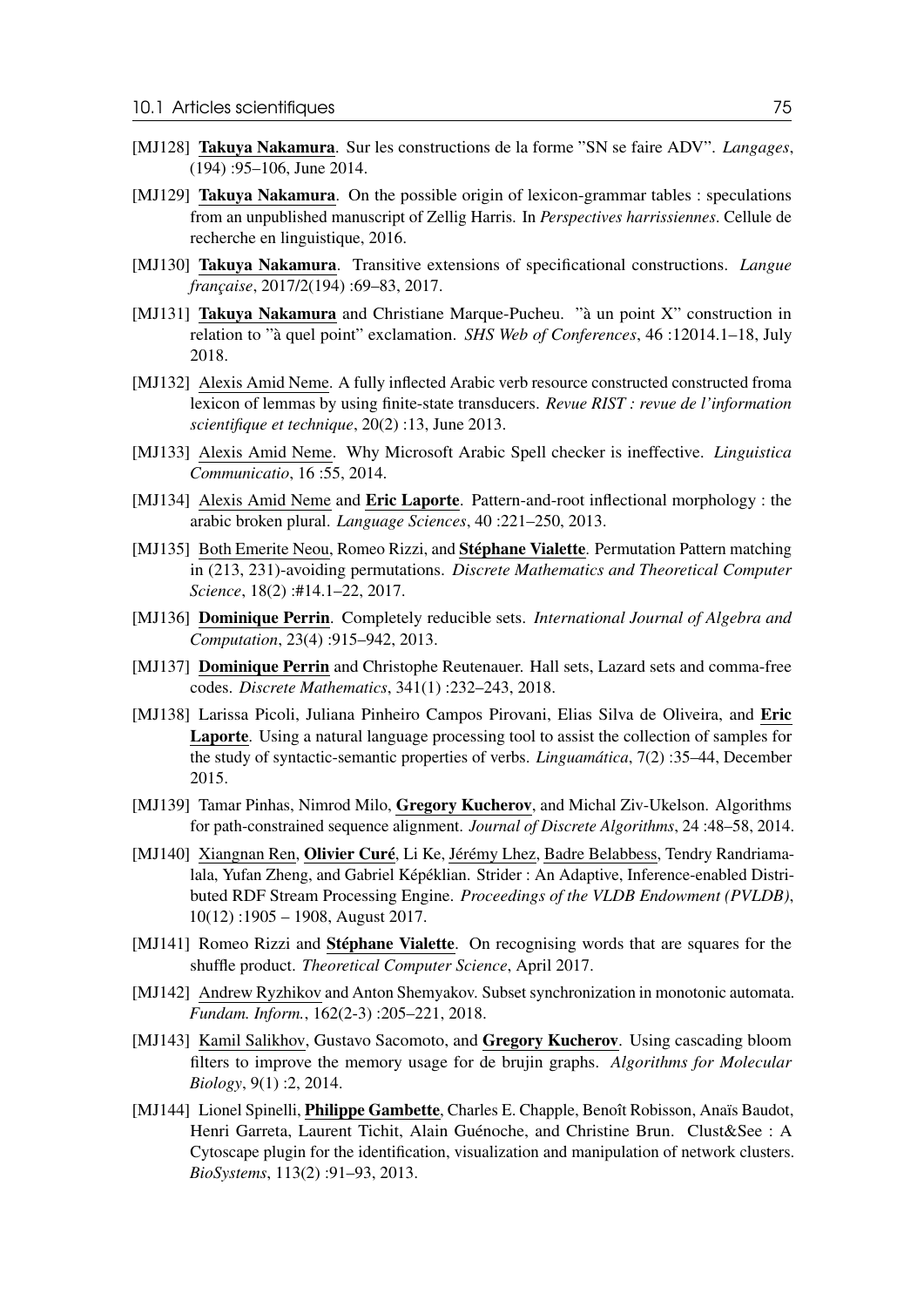- [MJ145] **Johan Thapper** and Stanislav Zivny. Necessary Conditions for Tractability of Valued CSPs. *Siam Journal on Discrete Mathematics*, 29(4) :2361 – 2384, January 2015.
- [MJ146] Johan Thapper and Stanislav Živný. The Complexity of Finite-Valued CSPs. *Journal of the ACM (JACM)*, 63(4):1 – 33, November 2016.
- [MJ147] Johan Thapper and Stanislav Živný. The Power of Sherali–Adams Relaxations for General-Valued CSPs. *SIAM Journal on Computing*, 46(4) :1241 – 1279, 2017.
- [MJ148] Johan Thapper and Stanislav Živný. The Limits of SDP Relaxations for General-Valued CSPs. *ACM Transactions on Computation Theory*, 10(3) :1 – 22, 2018.
- [MJ149] René Van Bevern, Robert Bredereck, Laurent Bulteau, Jiehua Chen, Vincent Froese, Rolf Niedermeier, and Gerhard J. Woeginger. Partitioning perfect graphs into stars. *Journal of Graph Theory*, 85(2) :297–335, 2017.

#### 10.2 Articles de synthèse / revues bibliographiques

- [MS1] Jean Berstel, Luc Boasson, Olivier Carton, and Isabelle Fagnot. Minimization of Automata. In *Handbook "Automata : from Mathematics to Applications"*. 2018.
- [MS2] L. Boasson, Paola Bonizzoni, Clelia De Felice, Isabelle Fagnot, Gabriele Fici, Rocco Zaccagnino, and Rosalba Zizza. Splicing Systems from Past to Future : Old and New Challenges. In *Discrete Mathematics and Computer Science. Papers in Memoriam Alexandru Mateescu (1952-2005). The Publishing House of the Romanian Academy, 2014. ISBN : 978-973-27-2470-5*. 2014.
- [MS3] Catherine Camugli Gallardo and Takuya Nakamura. Presentation. The middle : Linguistic data and theoretical reflections. *Langages*, (194) :3–8, 2014.
- [MS4] Éric Colin de Verdière. Computational topology of graphs on surfaces. In *Handbook of Discrete and Computational Geometry, third edition*. 2018.
- [MS5] Maxime Crochemore and Thierry Lecroq. Pattern matching and text compression algorithms. In *Computing Handbook, Third Edition : Computer Science and Software Engineering*, pages 15 : 1–57. 2014.
- [MS6] Xavier Goaoc, Pavel Paták, Zuzana Patáková, Martin Tancer, and Uli Wagner. Bounding Helly Numbers via Betti Numbers. In Robin Thomas Martin Loebl, Jaroslav Nešetřil, editor, *A Journey Through Discrete Mathematics : A Tribute to Jiˇrí Matoušek*, pages 407–447. Schloss Dagstuhl–Leibniz-Zentrum fuer Informatik, 2017.
- [MS7] Eric Laporte. The Science of Linguistics. *Inference : International Review of Science*, 1(2) :1, 2015.
- [MS8] Dominique Perrin and Antonio Restivo. Enumerative combinatorics on words. In Miklos Bona, editor, *Handbook of Enumerative Combinatorics*. CRC Press, 2015.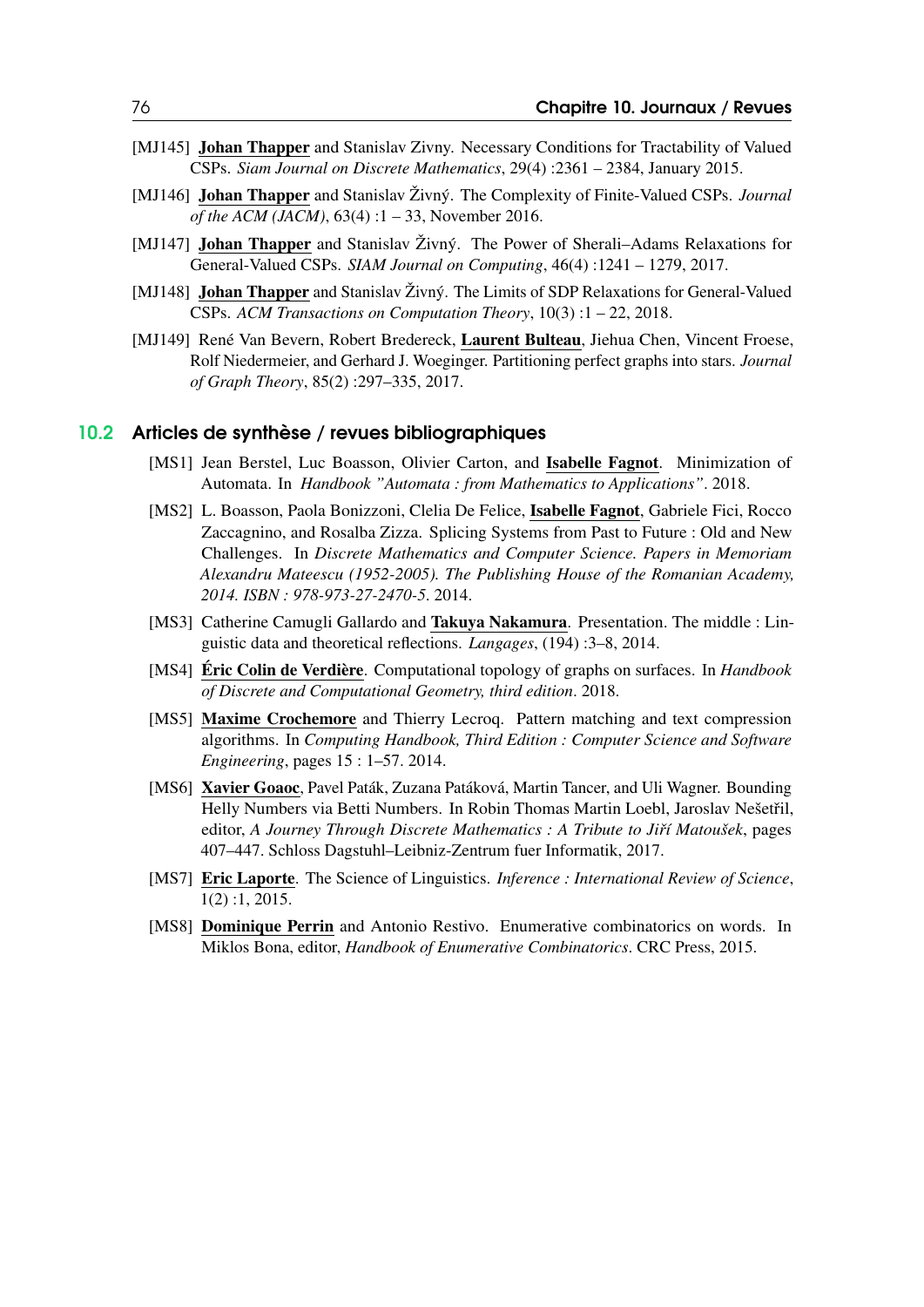# 11 Ouvrages

#### 11.1 Direction et coordination d'ouvrages / édition scientifique

- [MDO1] Catherine Camugli Gallardo and Takuya Nakamura. *Le moyen : données linguistiques et réflexions théoriques*. Number 194 in Le moyen : données linguistiques et réflexions théoriques. Larousse/Armand Colin, 2014.
- [MDO2] Olivier Curé and Guillaume Blin. *RDF Database Systems, 1st Edition*. Morgan Kaufmann, November 2014.
- [MDO3] Eric Laporte, Aucione D. Smarsaro, and Oto Araújo Vale. *Dialogar é preciso*, volume 1. PPGEL/UFES, 2013.

#### 11.2 Chapitres d'ouvrage

- [MCO1] Valérie Berthé, Clelia De Felice, Vincent Delecroix, Francesco Dolce, Julien Leroy, Dominique Perrin, Christophe Reutenauer, and Giuseppina Rindone. Specular Sets. In *Combinatorics on Words*. 2015.
- [MCO2] Svetla Koeva, Cvetana Krstev, Duško Vitas, Tita Kyriacopoulou, Claude Martineau, and Tsvetana Dimitrova. Semantic and syntactic patterns of multiword names : A crosslanguage study. In *Multiword expressions : Insights from a multi-lingual perspective*, Phraseology and Multiword Expressions, pages 31–62. Language Science Press, May 2018.
- [MCO3] Tita Kyriacopoulou and Claude Martineau. L'évolution des dictionnaires électroniques. In ανθη ρεβυθιαδου ζωη Γαβριηλιδου, editor, Μελετες αφιερωμενες στην Ομτιμη καθηγητρια α.Π.Θ. αννα αναστασιαδη-Συµεων ιδ η*,Melanges offerts à Anna Anastassiades-Syméonides à l'occasion de sa retraite*, pages 232–245. saitapublications, 2014.
- [MCO4] Eric Laporte. Defining a verb taxonomy by a decision tree. In Kozué Ogata, editor, *Autour des verbes. Constructions et interprétations*, Lingvisticae Investigationes Supplementa, pages 87–108. John Benjamins, 2013.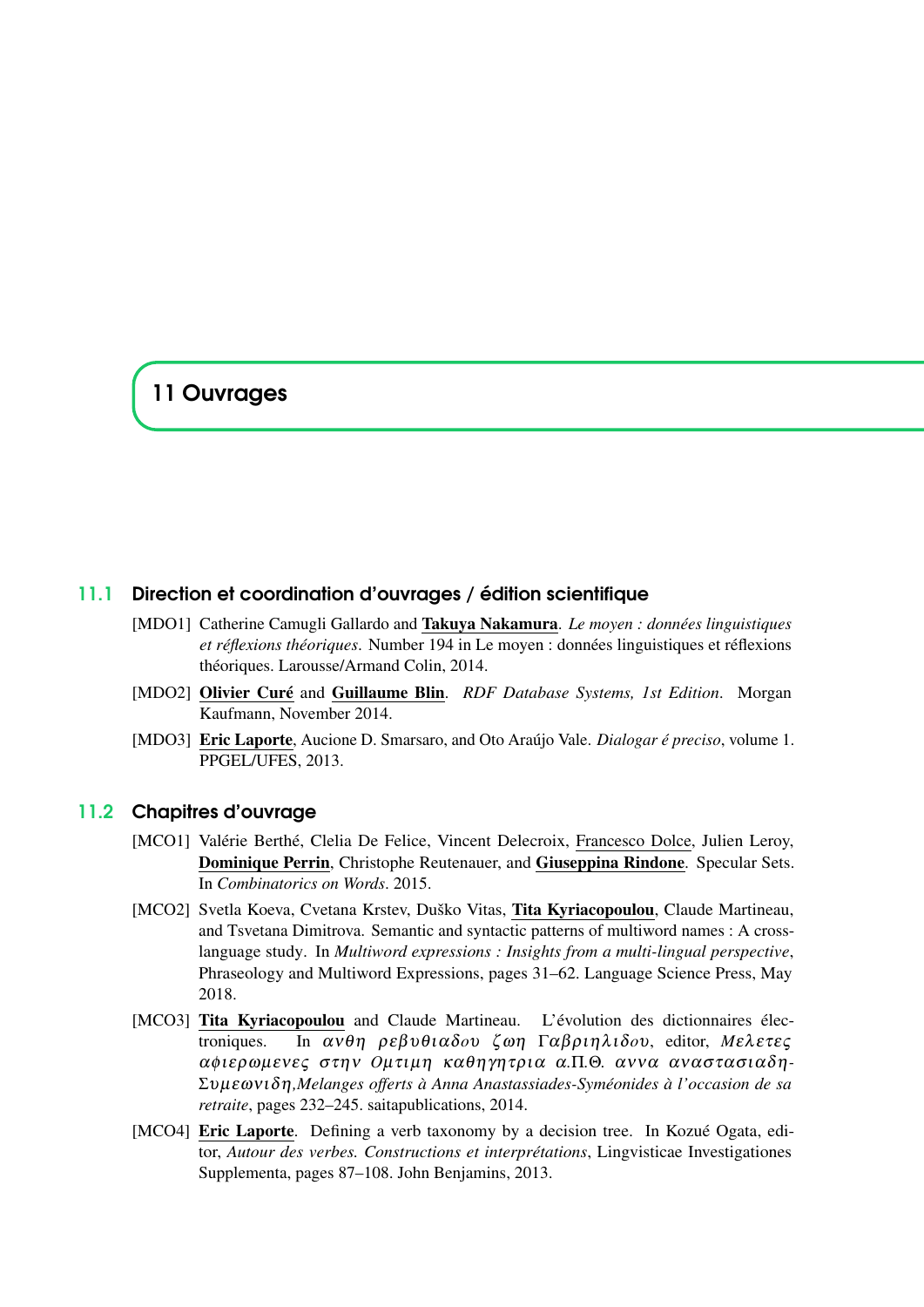- [MCO5] **Eric Laporte.** Choosing features for classifying multiword expressions. In Manfred Sailer and Stella Markantonatou, editors, *Multiword expressions : Insights from a multilingual perspective*, pages 143–186. Language Science Press, May 2018.
- [MCO6] Eric Laporte, Elsa Tolone, and Mathieu Constant. Conversion of Lexicon-Grammar tables to LMF. Application to French. In Gil Francopoulo, editor, *LMF. Lexical Markup Framework*, pages 157–187. ISTE - Wiley, 2013.
- [MCO7] Takuya Nakamura. Alla ricerca dell'identità del verbo francese "faire". In De Rogatis, Marrani, Patat, and Russi, editors, *Identità/diversità*, pages 229–242. Pacini editore, 2013.
- [MCO8] Takuya Nakamura. Sur un emploi nominal référentiel d'une proposition subordonnée en comment. In Antoine Gautier et Thomas Verjans, editor, *Comme, comment, combien : concurrence et complémentarité*, Sémantiques, pages 97–119. L'Harmattan, 2013.
- [MCO9] Takuya Nakamura. Pour ø N : absence de déterminant dans la construction N avoir pour N X . In *DéterminationS*. 2016.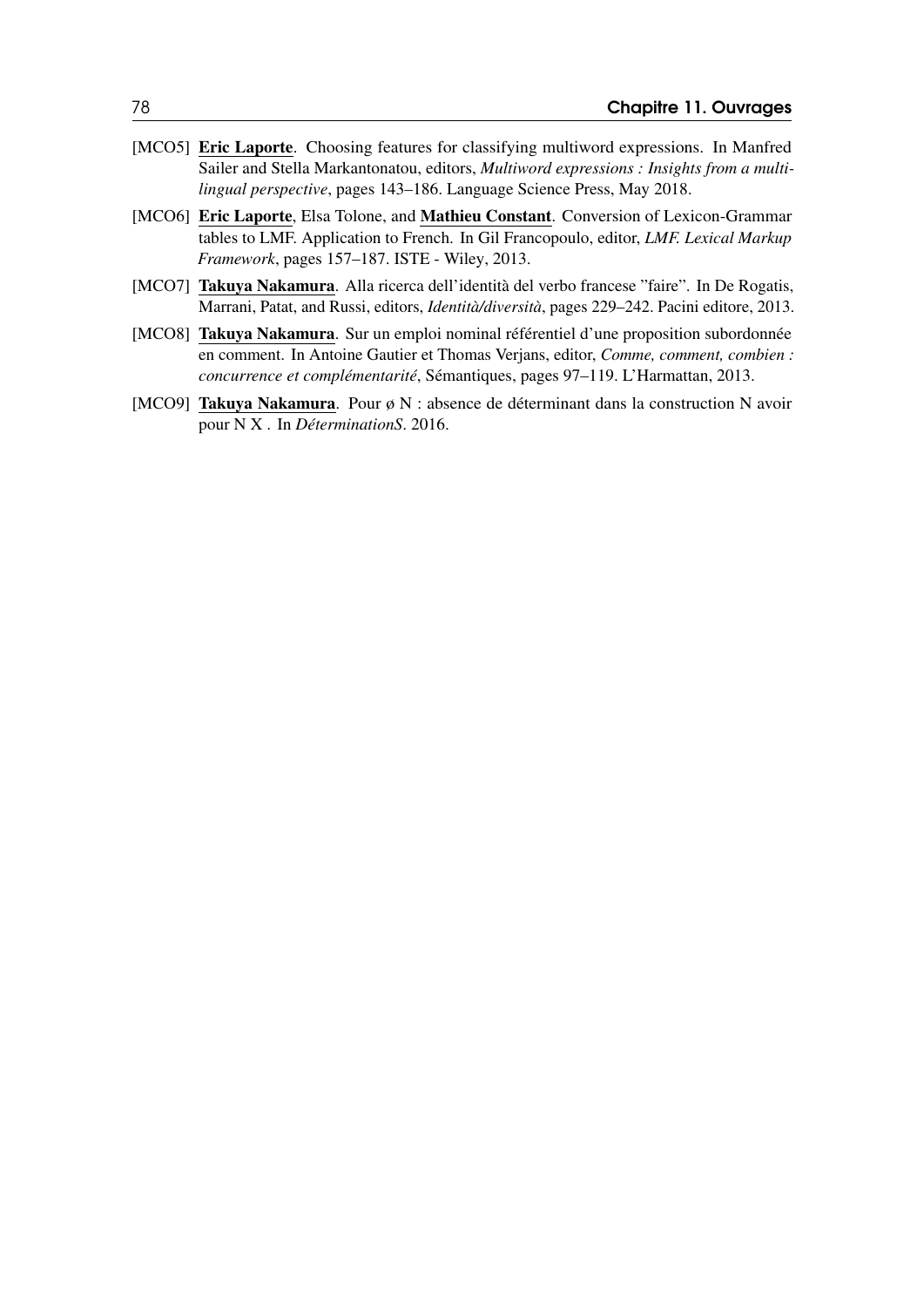# 12 Colloques / congrès, séminaires de recherche

#### 12.1 Éditions d'actes de colloques / congrès

- [MEA1] David Baelde and Arnaud Carayol, editors. *Proceedings Workshop on Fixed Points in Computer Science, FICS 2013, Turino, Italy, September 1st, 2013*, volume 126 of *EPTCS*, 2013.
- [MEA2] Jorge Baptista, Pushpak Bhattacharyya, Christiane Fellbaum, Mikel Forcada, Chu-Ren Huang, Svetla Koeva, Cvetana Krstev, and Eric Laporte, editors. *Proceedings of Workshop on Lexical and Grammatical Resources for Language Processing (LG-LP) at CO-LING, Dublin, Ireland, August 24, 2014*. Association for Computational Linguistics and Dublin City University, 2014.
- [MEA3] Marie-Pierre Béal and Olivier Carton, editors. *Developments in Language Theory - 17th International Conference, DLT 2013, Marne-la-Vallée, France, June 18-21, 2013. Proceedings*, volume 7907 of *Lecture Notes in Computer Science*. Springer, 2013.
- [MEA4] Arnaud Carayol and Cyril Nicaud, editors. *Implementation and Application of Automata - 22nd International Conference, CIAA 2017, Marne-la-Vallée, France, June 27-30, 2017, Proceedings*, volume 10329 of *Lecture Notes in Computer Science*. Springer, 2017.
- [MEA5] Edleno Silva de Moura and Maxime Crochemore, editors. *String Processing and Information Retrieval - 21st International Symposium, SPIRE 2014, Ouro Preto, Brazil, October 20-22, 2014. Proceedings*, volume 8799 of *Lecture Notes in Computer Science*. Springer, 2014.

#### 12.2 Articles publiés dans conférences internationales

- [MC1] Mika Amit, Maxime Crochemore, and Gad M. Landau. Locating all maximal approximate runs in a string. In *Combinatorial Pattern Matching, 24th Annual Symposium, CPM 2013, Bad Herrenalb, Germany, June 17-19, 2013. Proceedings*, pages 13–27, 2013.
- [MC2] Alberto Apostolico, Maxime Crochemore, Martin Farach-Colton, Zvi Galil, and S. Muthukrishnan. Forty Years of Text Indexing. In *CPM 2013*, volume 7922 of *Lecture Notes in Computer Science*, pages 1–10. Springer, 2013.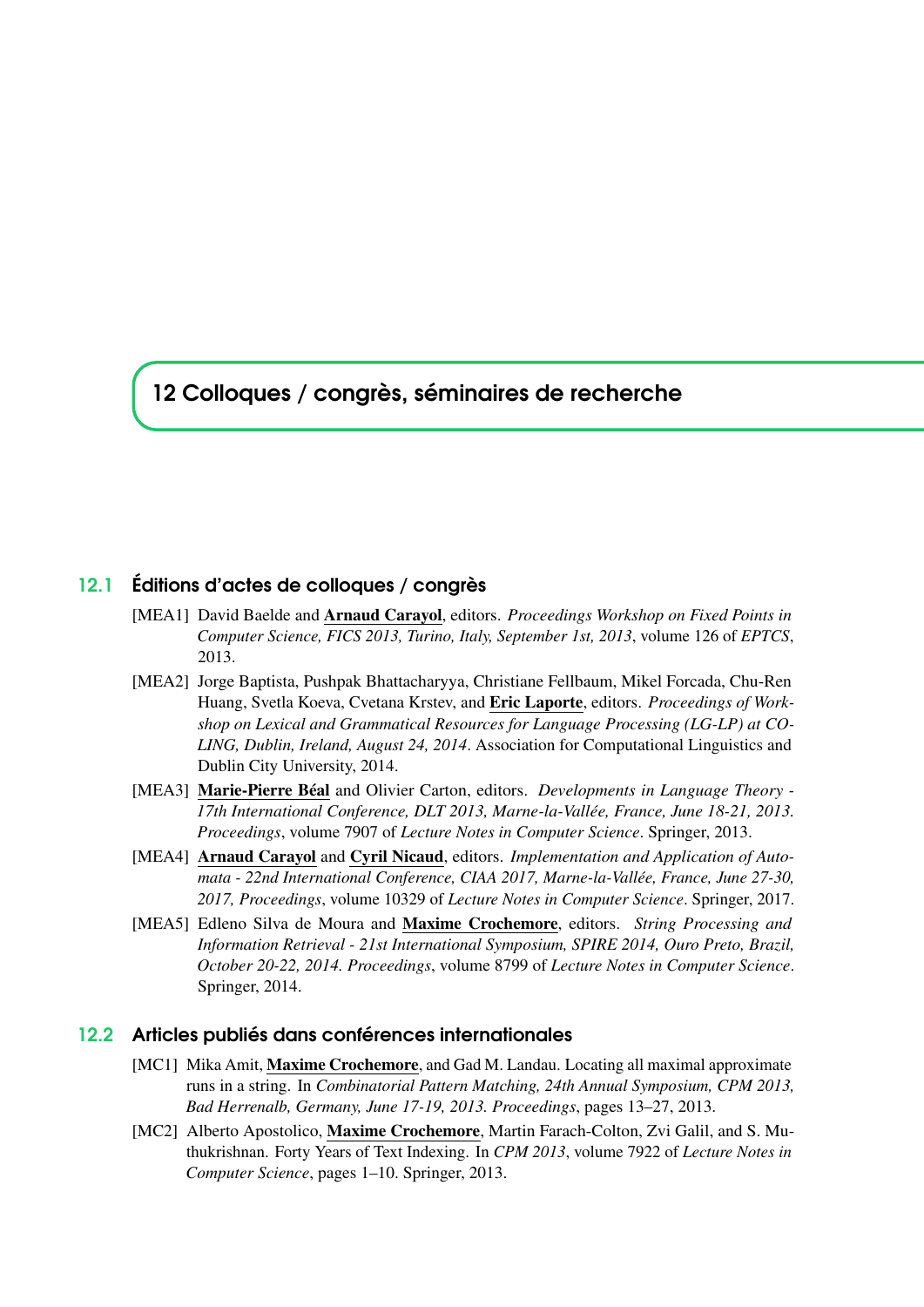- [MC3] Boris Aronov, Otfried Cheong, Michael Gene Dobbins, and **Xavier Goaoc**. The Number of Holes in the Union of Translates of a Convex Set in Three Dimensions. In *SoCG 2016*, volume 51 of *LIPIcs*, pages 10 :1–10 :16, 2016.
- [MC4] Eugene Asarin, Aldric Degorre, and Nicolas Basset. Spectral Gap in Timed Automata. In *FORMATS 2013*, pages 16–30, 2013.
- [MC5] Nicolas Auger, Mathilde Bouvel, Cyril Nicaud, and Carine Pivoteau. Analysis of Algorithms for Permutations Biased by Their Number of Records. In *27th International Conference on Probabilistic, Combinatorial and Asymptotic Methods for the Analysis of Algorithm AOFA 2016*, 2016.
- [MC6] Nicolas Auger, Cyril Nicaud, and Carine Pivoteau. Good predictions are worth a few comparisons. In *Symposium on Theoretical Aspects of Computer Science (STACS 2016)*, pages 1–14, 2016.
- [MC7] Golnaz Badkobeh, Maxime Crochemore, and Chalita Toopsuwan. Maximal anti-exponent of gapped palindromes. In *Fourth International Conference on Digital Information and Communication Technology and its Applicationsm DICTAP 2014, Bangkok, Thailand, May 6-8, 2014*, pages 205–210, 2014.
- [MC8] Christine Barats, Anne Dister, *Philippe Gambette*, Jean-Marc Leblanc, and Marie Peres. Appeler à signer une pétition en ligne : caractéristiques linguistiques des appels. In *International Conference on the Statistical Analysis of Textual Data (JADT 2018)*, pages 1–6, 2018.
- [MC9] Christine Barats, Anne Dister, *Philippe Gambette*, Jean-Marc Leblanc, and Marie Peres-Leblanc. Analyzing online petitions : potentialities and limitations of a multidisciplinary study device. In *JADT 2016*, 2016.
- [MC10] Nicolas Basset. A maximal entropy stochastic process for a timed automaton. In *International Colloquium on Automata, Languages, and Programming (ICALP 2013)*, pages 61–73, 2013.
- [MC11] Marie-Pierre Béal, Michel Blockelet, and Catalin Dima. Sofic-Dyck Shifts. In *Mathematical Foundations of Computer Science 2014 - 39th International Symposium, MFCS 2014, Budapest, Hungary, August 25-29, 2014. Proceedings, Part I*, pages 63–74, 2014.
- [MC12] Marie-Pierre Béal and Pavel Heller. Generalized dyck shifts. In *International Computer Science Symposium in Russia (CSR 2017)*, pages 99–111, 2017.
- [MC13] Badre Belabbess, Musab Bairat, Jérémy Lhez, Zakaria Khattabi, Yufan Zheng, and Olivier Curé. Scouter : A Stream Processing Web Analyzer to Contextualize Singularities. In *International Conference on Extending Database Technology (EDBT 2018)*, 2018.
- [MC14] Badre Belabbess, Jérémy Lhez, Musab Bairat, and Olivier Curé. Contextualisation de Singularités en Temps-Réel par Extraction de Connaissances du Web des Données. In *EGC*, 2018.
- [MC15] Badre Belabbess, Jérémy Lhez, and Olivier Curé. Gestion de Connaissances en Temps Réel depuis des Flux Massifs de Données et Apprentissage Automatique. In *EGC*, 2017.
- [MC16] Djamal Belazzougui, Adeline Pierrot, Mathieu Raffinot, and Stéphane Vialette. Single and multiple consecutive permutation motif search. In *ISAAC 2013*, volume 8283 of *LNCS*, pages 66–77, 2013.
- [MC17] Widmer Bland, Gregory Kucherov, and W.F. Smyth. Prefix Table Construction and Conversion. In *IWOCA*, volume 8288 of *Combinatorial Algorithms*, pages 41–53, 2013.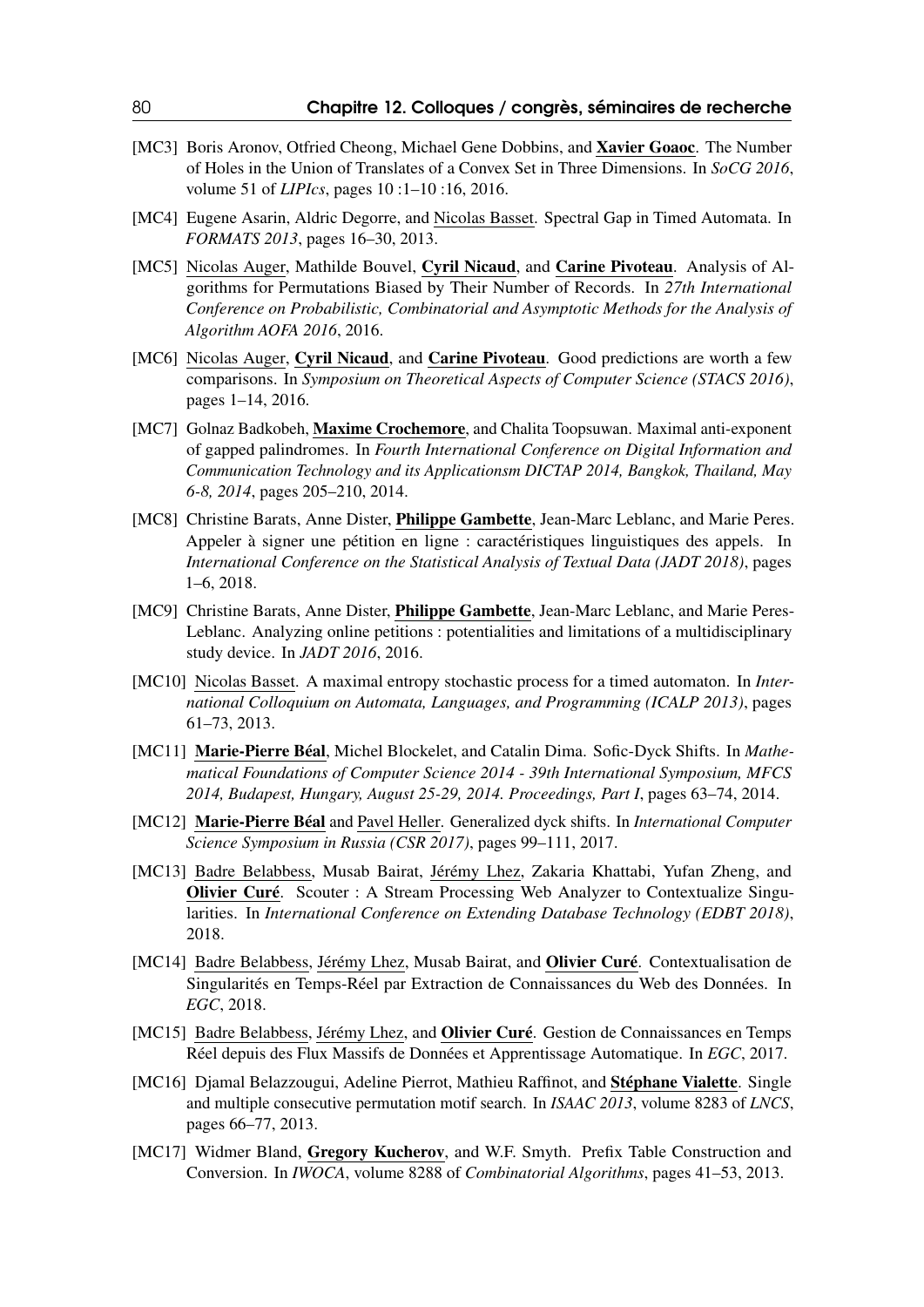- [MC18] Guillaume Blin, Paul Morel, Romeo Rizzi, and Stéphane Vialette. Towards unlocking the full potential of Multileaf Collimators. In *40th International Conference on Current Trends in Theory and Practice of Computer Science (SOFSEM)*, volume 8327 of *Lecture Notes in Computer Science*, pages 138–149, 2014.
- [MC19] Mathilde Bouvel, Marni Mishna, and Cyril Nicaud. Some simple varieties of trees arising in permutation analysis. In *25th International Conference on Formal Power Series and Algebraic Combinatorics (FPSAC 2013)*, volume DMTCS Proceedings vol. AS, 25th International Conference on Formal Power Series and Algebraic Combinatorics (FPSAC 2013) of *DMTCS Proceedings*, pages 825–836. Discrete Mathematics and Theoretical Computer Science, 2013.
- [MC20] Christopher H. Broadbent, Arnaud Carayol, Matthew Hague, and Olivier Serre. C-SHORe : a collapsible approach to higher-order verification. In *ACM SIGPLAN International Conference on Functional Programming (ICFP'13)*, Proceedings of the 18th ACM SIGPLAN International Conference on Functional Programming (ICFP 2013), pages 13–24. ACM, 2013.
- [MC21] Boris Bukh, Xavier Goaoc, Alfredo Hubard, and Matthew Trager. Consistent sets of lines with no colorful incidence. In *International Symposium on Computational Geometry (SoCG 2018)*, pages 1–20, 2018.
- [MC22] Laurent Bulteau, Guillaume Fertin, and Christian J Komusiewicz, Beyond Adjacency Maximization : Scaffold Filling for New String Distances . In *28th Annual Symposium on Combinatorial Pattern Matching*, 28th Annual Symposium on Combinatorial Pattern Matching, 2017.
- [MC23] Laurent Bulteau, Guillaume Fertin, Anthony Labarre, Romeo Rizzi, and Irena Rusu. Decomposing cubic graphs into connected subgraphs of size three. In *International Computing and Combinatorics Conference (COCOON 2016)*, 2016.
- [MC24] Laurent Bulteau, Danny Hermelin, Anthony Labarre, and Stéphane Vialette. The Clever Shopper Problem. In *The 13th International Computer Science Symposium in Russia (CSR)*, 2018.
- [MC25] Massimo Cairo, Carlo Comin, and Romeo Rizzi. Instantaneous Reaction-Time in Dynamic-Consistency Checking of Conditional Simple Temporal Networks. In *TIME 2016 23rd International Symposium on Temporal Representation and Reasoning*, Temporal Representation and Reasoning (TIME), 2016 23rd International Symposium on, pages 80–89. IEEE, 2016.
- [MC26] Marie Candito and **Mathieu Constant**. Strategies for contiguous multiword expression analysis and dependency parsing. In *Annual Meeting of the Association for Computational Linguistics (ACL 2014)*, pages 1–11, 2014.
- [MC27] Arnaud Carayol and Zoltán Ésik. An Analysis of the Equational Properties of the Well-Founded Fixed Point (Short Paper). In *KR 2016*, Proceedings of the Fifteenth International Conference on the Principles of Knowledge Representation and Reasoning, pages 533–536. AAAI Publications, 2016.
- [MC28] Arnaud Carayol and Stefan Göller. On long words avoiding zimin patterns. In *Symposium on Theoretical Aspects of Computer Science (STACS 2017)*, pages 1–13, 2017.
- [MC29] Arnaud Carayol and Christof Löding. Uniformization in Automata Theory. In *Logic, Methodology and Philosophy of Science - Proceedings of the 14th International Congress*. 2015.
- [MC30] **Arnaud Carayol**, Christof Löding, and Olivier Serre. Automata on infinite trees with equality and disequality constraints between siblings. In *Annual IEEE Symposium on Logic in Computer Science (LICS 2016)*, pages 227–236, 2016.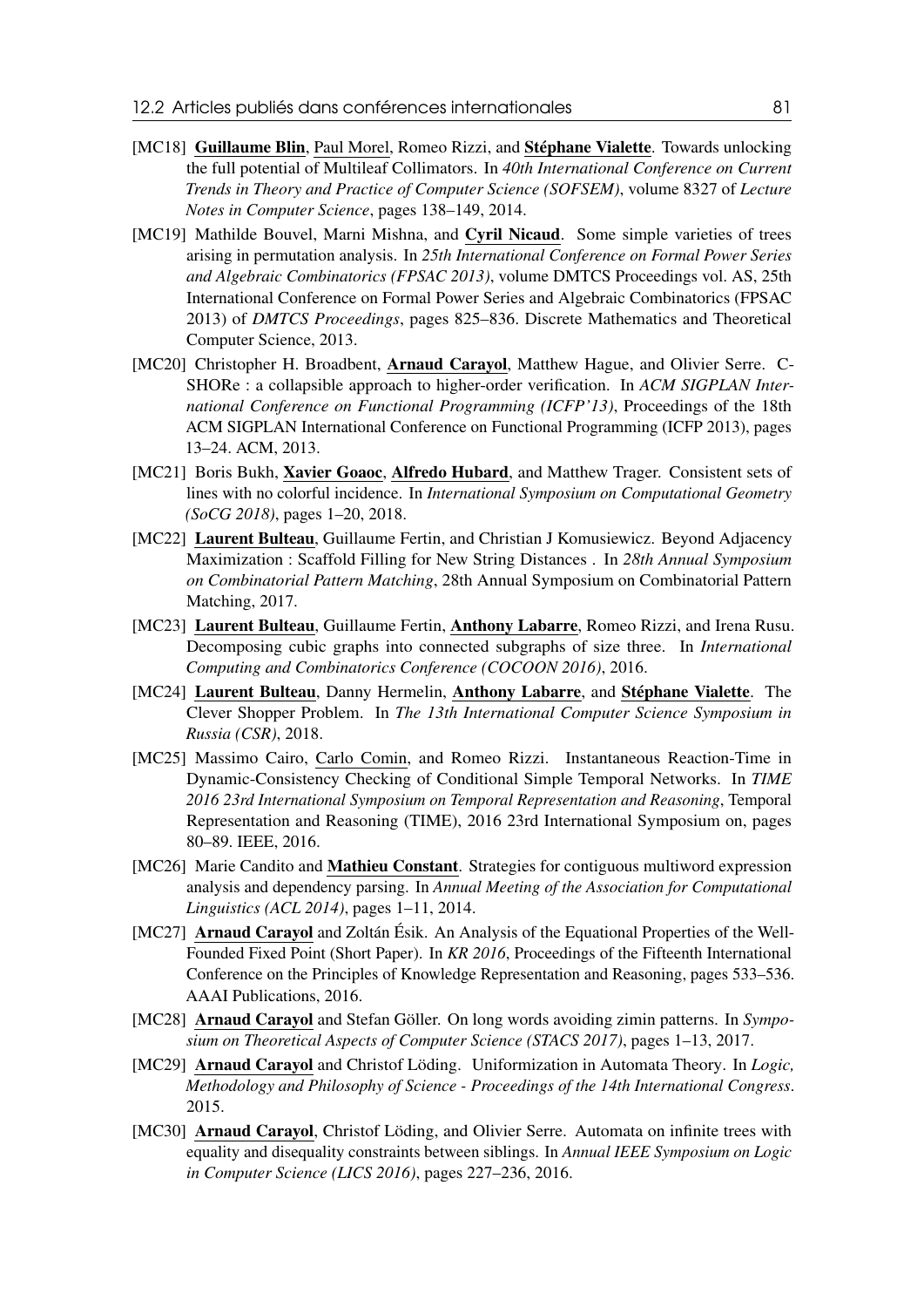- [MC31] **Arnaud Carayol** and Olivier Serre. How good is a strategy in a game with nature? In *Annual IEEE Symposium on Logic in Computer Science (LICS 2015)*, page 12, 2015.
- [MC32] Vincent Carnino and Sylvain Lombardy. Factorizations and Universal Automaton of Omega Languages. In *Developments in Language Theory - 17th International Conference (DLT'13)*, volume 7907, pages 338–349, 2013.
- [MC33] Vincent Carnino and Sylvain Lombardy. On Determinism and Unambiguity of Weighted Two-way Automata. In *14th International Conference on Automata and Formal Languages*, volume 151 of *EPTCS*, pages 188–200, 2014.
- [MC34] Vincent Carnino and Sylvain Lombardy. Tropical Two-Way Automata. In *8th IFIP International Conference on Theoretical Computer Science (TCS)*, volume LNCS-8705 of *Theoretical Computer Science*, pages 195–206. Springer, 2014.
- [MC35] Didier Caucal. On Cayley graphs of algebraic structures. In *10th International Colloquium on Graph Theory and combinatorics (ICGT 2018)*, Discrete Mathematics and Theoretical Computer Science, 2018.
- [MC36] Didier Caucal and Marion Le Gonidec. Context-Free Sequences. In *Theoretical Aspects of Computing – ICTAC 2014*, volume 8687 of *Lecture notes in computer science*, pages 259 – 276. Gabriel Ciobanu, Dominique Méry , Springer, 2014.
- [MC37] Didier Caucal and Chloé Rispal. Recognizability for automata. In *Developments in Language Theory (DLT 2018)*, 2018.
- [MC38] Petr Červenka, Karel Břinda, Michaela Hanousková, Petr Hofman, and Radek Seifert. Blind Friendly Maps : Tactile Maps for the Blind as a Part of the Public Map Portal (Mapy.cz). In *ICCHP 2016 : 15th International Conference on Computers Helping People with Special Needs*, 2016.
- [MC39] Byoung-Yeol Chae, Dong-Hee Cho, Sairom Kim, Eric Laporte, and Jeesun Nam. A semi-automatic method for constructing MUSE sentiment-annotated corpora. In *ICAL*, International Conference on Asian Linguistics, pages 17–18. Nguyen Tat Thanh University, 2016.
- [MC40] Supaporn Chairungsee and Maxime Crochemore. Longest previous non-overlapping factors table computation. In *Combinatorial Optimization and Applications - 11th International Conference, COCOA 2017, Shanghai, China, December 16-18, 2017, Proceedings, Part II*, pages 483–491, 2017.
- [MC41] Mathieu Chapelle, Manfred Cochefert, Jean-François Couturier, Dieter Kratsch, Mathieu Liedloff, and Anthony Perez. Exact Algorithms for Weak Roman Domination. In *IWOCA 2013*, volume 8288 of *Combinatorial Algorithms*, pages 81–93. Springer, 2013.
- [MC42] Mathieu Chapelle, Mathieu Liedloff, Ioan Todinca, and Yngve Villanger. Treewidth and Pathwidth Parameterized by the Vertex Cover Number. In *WADS 2013*, volume 8037, pages 232–243. Springer, 2013.
- [MC43] Panagiotis Charalampopoulos, Maxime Crochemore, Costas S. Iliopoulos, Tomasz Kociumaka, Solon P. Pissis, Jakub Radoszewski, Wojciech Rytter, and Tomasz Walen. Lineartime algorithm for long LCF with k mismatches. In *Annual Symposium on Combinatorial Pattern Matching, CPM 2018, July 2-4, 2018 - Qingdao, China*, pages 23 :1–23 :16, 2018.
- [MC44] Vincent Cohen-Addad, Éric Colin de Verdière, and Arnaud de Mesmay. A near-linear approximation scheme for multicuts of embedded graphs with a fixed number of terminals. In *Annual ACM-SIAM Symposium on Discrete Algorithms (SODA 2018)*, pages 1439–1458, 2018.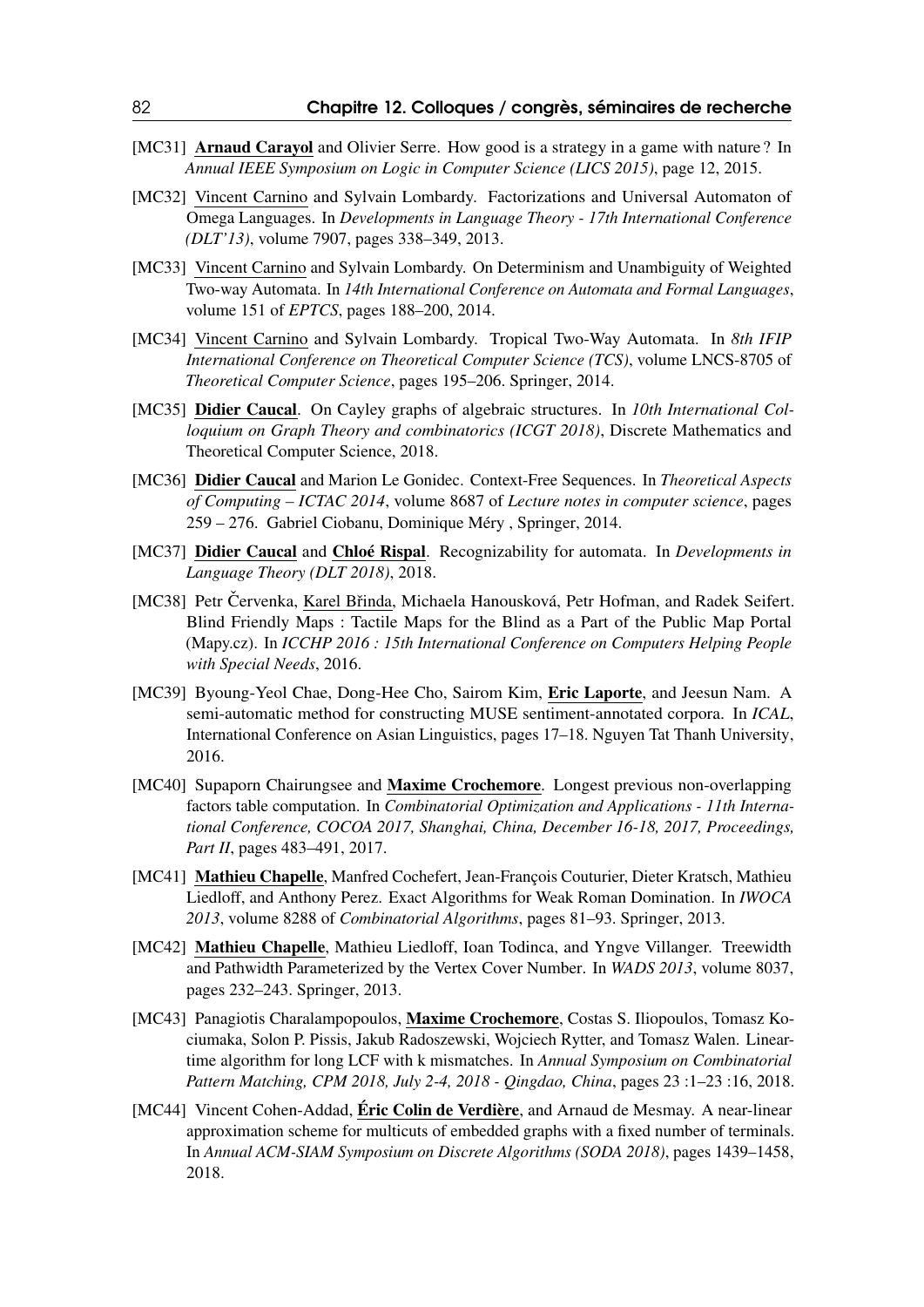- [MC45] Éric Colin de Verdière, Vojtech Kaluza, Pavel Paták, Zuzana Patáková, and Martin Tancer. A direct proof of the strong Hanani-Tutte theorem on the projective plane. In *24th International Symposium on Graph Drawing & Network Visualization*, GD 2016, 2016.
- [MC46] **Éric Colin de Verdière**, Thomas Magnard, and Bojan Mohar. Embedding graphs into two-dimensional simplicial complexes. In *International Symposium on Computational Geometry (SoCG 2018)*, 2018.
- [MC47] **Éric Colin de Verdière** and Salman Parsa. Deciding contractibility of a non-simple curve on the boundary of a 3-manifold. In *Annual ACM-SIAM Symposium on Discrete Algorithms (SODA 2017)*, pages 2691–2704, 2017.
- [MC48] Carlo Comin, Anthony Labarre, Romeo Rizzi, and Stéphane Vialette. Sorting with forbidden intermediates. In *International Conference on Algorithms for Computational Biology (AlCoB 2016)*, pages 133–144, 2016.
- [MC49] Mathieu Constant and Joakim Nivre. A Transition-Based System for Joint Lexical and Syntactic Analysis. In *54th Annual Meeting of the Association for Computational Linguistics (ACL 2016)*, pages 161 – 171, 2016.
- [MC50] Maxime Crochemore, Gabriele Fici, Robert Mercas, and Solon P. Pissis. Linear-time sequence comparison using minimal absent words & applications. In *LATIN 2016 : Theoretical Informatics - 12th Latin American Symposium, Ensenada, Mexico, April 11-15, 2016, Proceedings*, pages 334–346, 2016.
- [MC51] Maxime Crochemore, Roberto Grossi, Juha Kärkkäinen, and Gad M. Landau. A constantspace comparison-based algorithm for computing the burrows-wheeler transform. In *Combinatorial Pattern Matching, 24th Annual Symposium, CPM 2013, Bad Herrenalb, Germany, June 17-19, 2013. Proceedings*, pages 74–82, 2013.
- [MC52] Maxime Crochemore, Alice Héliou, Gregory Kucherov, Laurent Mouchard, Solon P Pissis, and Yann Ramusat. Minimal Absent Words in a Sliding Window and Applications to On-Line Pattern Matching. In *Fundamentals of Computation Theory*, volume 10472 of *Fundamentals of Computation Theory*, pages 164 – 176. Springer, 2017.
- [MC53] Maxime Crochemore, Costas S. Iliopoulos, Tomasz Kociumaka, Ritu Kundu, Solon P. Pissis, Jakub Radoszewski, Wojciech Rytter, and Tomasz Walen. Near-optimal computation of runs over general alphabet via non-crossing LCE queries. In *String Processing and Information Retrieval - 23rd International Symposium, SPIRE 2016, Beppu, Japan, October 18-20, 2016, Proceedings*, pages 22–34, 2016.
- [MC54] Maxime Crochemore, Costas S. Iliopoulos, Tomasz Kociumaka, Jakub Radoszewski, Wojciech Rytter, and Tomasz Walen. Covering problems for partial words and for indeterminate strings. In *Algorithms and Computation - 25th International Symposium, ISAAC 2014, Jeonju, Korea, December 15-17, 2014, Proceedings*, pages 220–232, 2014.
- [MC55] Maxime Crochemore, Roman Kolpakov, and Gregory Kucherov. Optimal Bounds for Computing α-gapped Repeats. In *10th International Conference on Language and Automata Theory and Applications (LATA),* , volume 9618 of *Language and Automata Theory and Applications*, pages 245 – 255. Springer, 2016.
- [MC56] Maxime Crochemore, Alessio Langiu, and Filippo Mignosi. The rightmost equal-cost position problem. In *2013 Data Compression Conference, DCC 2013, Snowbird, UT, USA, March 20-22, 2013*, pages 421–430, 2013.
- [MC57] Olivier Curé. On the Annotation of Drug Databases with the Anatomical Therapeutic Chemical Classification System. In *SWAT4LS*, 2013.
- [MC58] Olivier Curé. On the design of a Globally Distributed, Locally Compressed Knowledge Base System. In *CIDR*, 2017.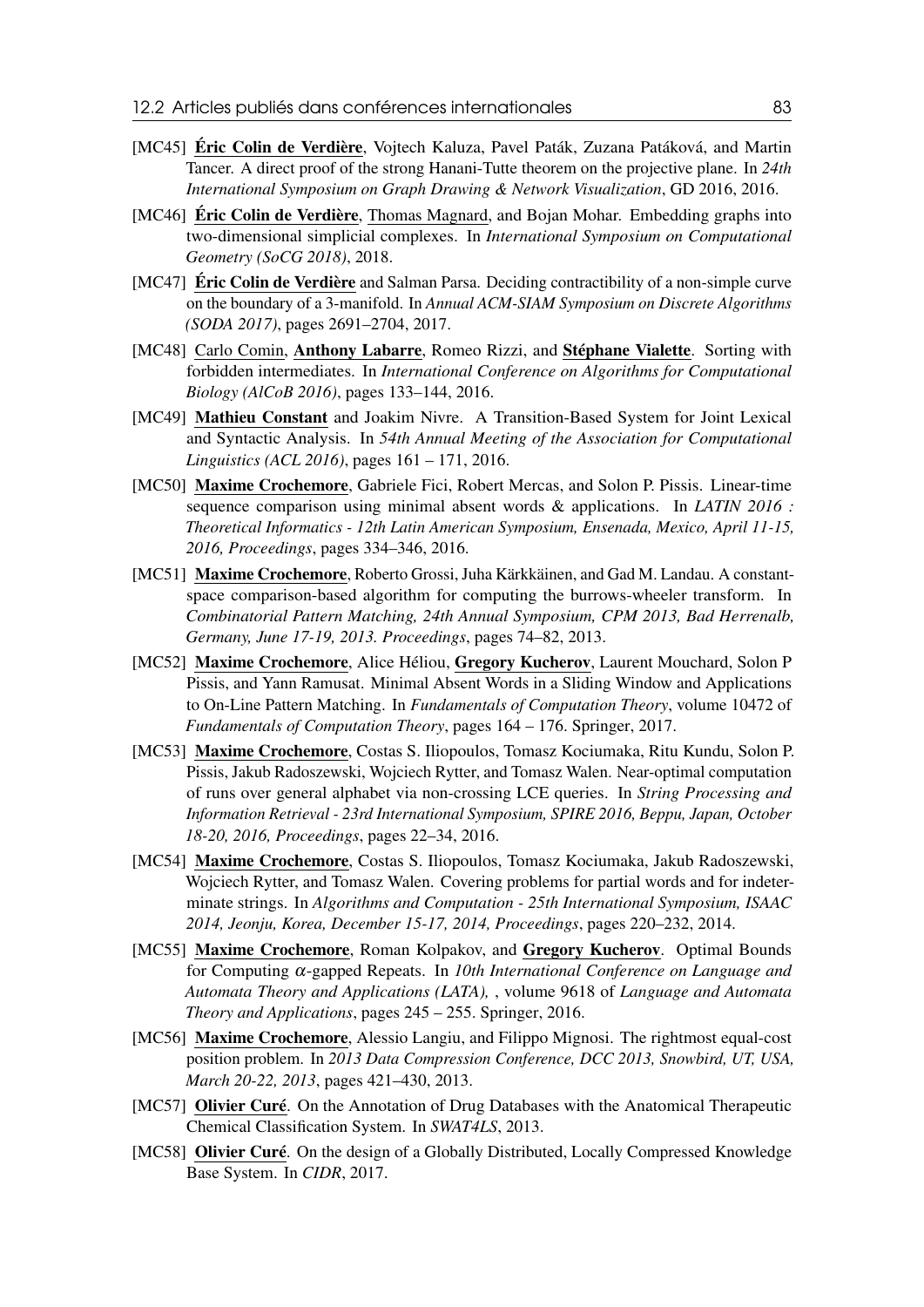- [MC59] Olivier Curé and Guillaume Blin. An Update Strategy for the WaterFowl RDF Data Store. In *13th International Semantic Web Conference (ISWC 2014)*, 2014.
- [MC60] Olivier Curé, Guillaume Blin, Dominique Revuz, and David Célestin Faye. WaterFowl : a Compact, Self-indexed and Inference-enabled Immutable RDF Store. In *11th European Semantic Web Conference (ESWC'14)*, volume 8465 of *Lecture Notes in Computer Science*, pages 302–316. Springer, 2014.
- [MC61] Olivier Curé and Olaf Hartig. Semantic Data Management in Practice. In *the 26th International Conference*. ACM Press, 2017.
- [MC62] Olivier Curé, Henri Maurer, Nigam Shah, and Paea LePendu. Refining health outcomes of interest using formal concept analysis and semantic query expansion. In *DTMBIO*, 2013.
- [MC63] Olivier Curé, Henri Maurer, Nigam Shah, and Paea LePendu. Refining Health Outcomes of Interest using Formal Concept Analysis and Semantic Query Expansion. In *SWAT4LS*, 2013.
- [MC64] Olivier Curé, Hubert Naacke, Tendry Randriamalala, and Bernd Amann. Litemat : A scalable, cost-efficient inference encoding scheme for large rdf graphs. In *IEEE International Conference on Big Data (Big Data 2015)*, pages 1823–1830, 2015.
- [MC65] Wojciech Czerwiński, Claire David, Katja Losemann, and Wim Martens. Deciding Definability by Deterministic Regular Expressions. In *Foundations of Software Science and Computation Structure (FoSSaCS'13)*, page 16, 2013.
- [MC66] Wojciech Czerwiński, Claire David, Filip Murlak, and Pawel Parys. Reasoning About Integrity Constraints for Tree-Structured Data. In *ICDT 2016*, volume 48 of *Proceedings of the 19th International Conference on Database Theory*, pages 20 :1–20 :18. Schloss Dagstuhl - Leibniz-Zentrum fuer Informatik, 2016.
- [MC67] Laurence Danlos, Takuya Nakamura, and Quentin Pradet. Traduction de VerbNet vers le français. In *Congrès ACFAS*, page 1. ACFAS, 2015.
- [MC68] Claire David, Nadime Francis, and Filip Murlak. Consistency of injective tree patterns. In *Foundations of Software Technology and Theoretical Computer Science (FSTTCS 2014)*, pages 279–290, 2014.
- [MC69] Claire David, Amélie Gheerbrant, Leonid Libkin, and Wim Martens. Containment of Pattern-Based Queries over Data Trees. In *International Conference on Database Theory (ICDT'13)*, page 12, 2013.
- [MC70] Claire David, Piotr Hofman, Filip Murlak, and Michal Pilipczuk. Synthesizing transformations from XML schema mappings. In *17th International Conference on Database Theory (ICDT 2014)*, pages 61–71, 2014.
- [MC71] Sven De Felice and Cyril Nicaud. Brzozowski Algorithm Is Generically Super-Polynomial Deterministic Automata. In *DLT'13*, volume 7907 of *Lecture Notes in Computer Science*, pages 179–190, 2013.
- [MC72] Sven De Felice and Cyril Nicaud. Random Generation of Deterministic Acyclic Automata Using the Recursive Method. In *8th International Computer Science Symposium in Russia (CSR'13)*, volume 7913, pages 88–99, 2013.
- [MC73] Sven De Felice and Cyril Nicaud. On the Average Complexity of Brzozowski's Algorithm for Deterministic Automata with a Small Number of Final States. In *DLT 2014*, volume 8633 of *Developments in Language Theory*, pages 25–36. Springer, 2014.
- [MC74] Olivier Devillers, Marc Glisse, Xavier Goaoc, and Rémy Thomasse. On the smoothed complexity of convex hulls. In *International Symposium on Computational Geometry (SoCG)*, pages 224–238, 2015.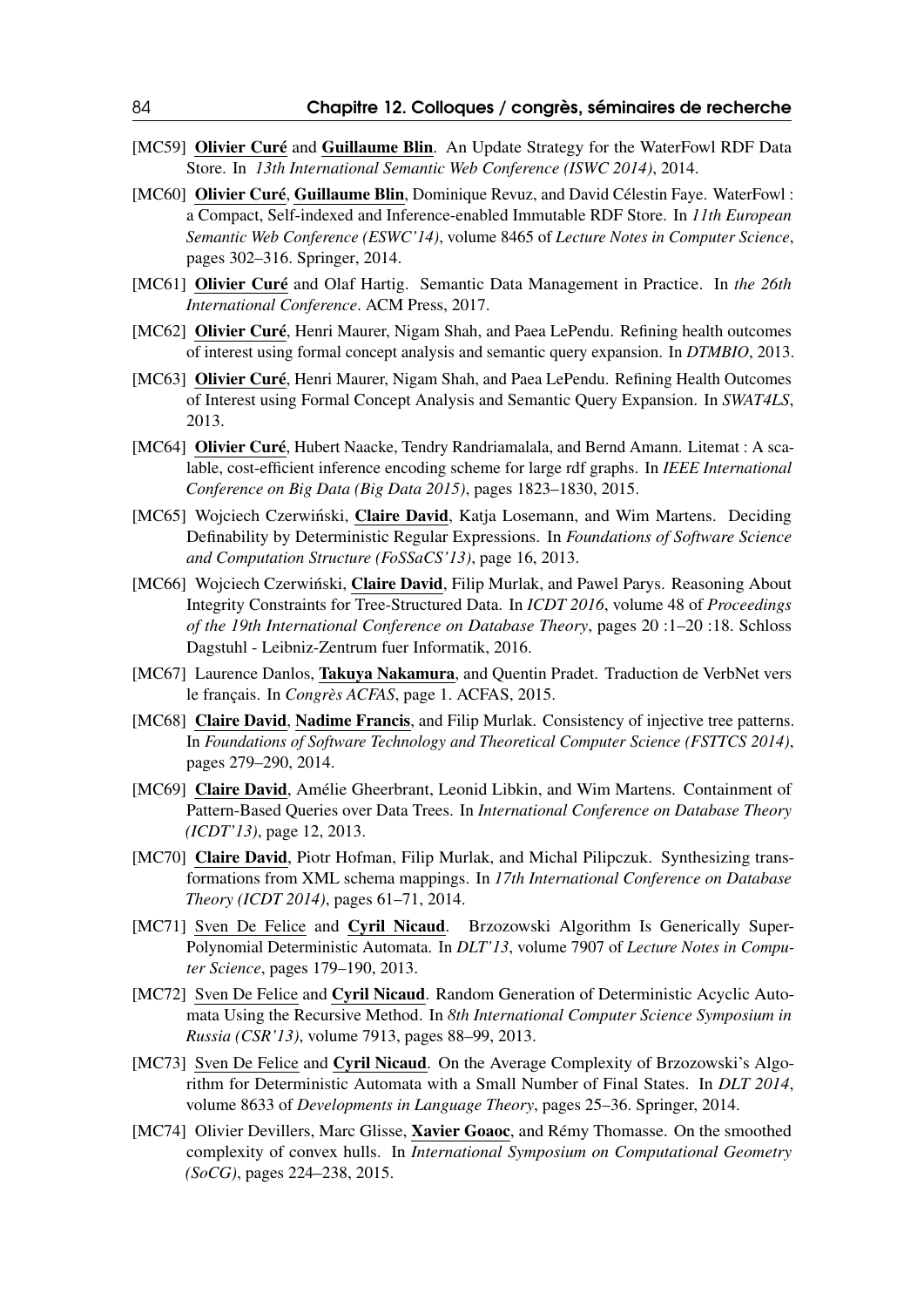- [MC75] Michael Gene Dobbins, Andreas Holmsen, and **Alfredo Hubard**. Realization Spaces of Arrangements of Convex Bodies. In *Symposium on Computational Geometry 2015*, volume 34, page 16, 2015.
- [MC76] Francesco Dolce and **Dominique Perrin**. Enumeration Formulæ in Neutral Sets. In *Developments in Language Theory*, 2015.
- [MC77] Philippe Duchon and Cyril Nicaud. On the biased partial word collector problem. In *Latin American Symposium on Theoretical Informatics (LATIN 2018)*, pages 413–426, 2018.
- [MC78] Philippe Duchon and Cyril Nicaud. On the Expected Number of Distinct Gapped Palindromic Factors. In *IWOCA 2018 : International Workshop on Combinatorial Algorithms*, 2018.
- [MC79] Philippe Duchon, Cyril Nicaud, and Carine Pivoteau. Gapped pattern statistics. In *Annual Symposium on Combinatorial Pattern Matching (CPM 2017)*, pages 1–12, 2017.
- [MC80] Guillaume Fertin, Irena Rusu, and Stéphane Vialette. Algorithmic aspects of the S-Labeling problem. In *26th International Workshop on Combinatorial Algorithms (IWOCA 2015)*, number 9538 in Lecture Notes in Computer Science, pages 173–184. Springer-Verlag, 2015.
- [MC81] Guillaume Fertin, Irena Rusu, and **Stéphane Vialette**. Obtaining a triangular matrix by independent row-column permutations. In *International Symposium on Algorithms and Computation (ISAAC 2015)*, pages 165–175, 2015.
- [MC82] Aggeliki Fotopoulou, Foufi Vassiliki, Tita Kyriacopoulou, and Claude Martineau. Extraction of complex text segments in Modern Greek . In *12th International Conference on Greek Linguistics (ICGL 12)*, volume 1, pages 307–326, 2017.
- [MC83] Nadime Francis, Alastair Green, Paolo Guagliardo, Leonid Libkin, Tobias Lindaaker, Victor Marsault, Stefan Plantikow, Mats Rydberg, Petra Selmer, and Andrés Taylor. Cypher : An evolving query language for property graphs. In *International Conference on Management of Data (SIGMOD 2018)*, pages 1433–1445, 2018.
- [MC84] Philippe Gambette, Andreas D.M. Gunawan, Anthony Labarre, Stéphane Vialette, and Louxin Zhang. Locating a tree in a phylogenetic network in quadratic time. In *Annual International Conference on Research in Computational Molecular Biology (RECOMB 2015)*, pages 96–107, 2015.
- [MC85] Philippe Gambette, Andreas D.M. Gunawan, Anthony Labarre, Stéphane Vialette, and Louxin Zhang. Solving the Tree Containment Problem for Genetically Stable Networks in Quadratic Time. In *IWOCA 2015*, volume 9538 of *Proceedings of the 26th International Workshop on Combinatorial Algorithms*, pages 197–208. Springer, 2015.
- [MC86] Philippe Gambette, Tita Kyriacopoulou, Nadège Lechevrel, and Claude Martineau. Anatomie, animaux, vocabulaire de la vivisection : construire des ressources lexicales pour visualiser une thématique dans un corpus littéraire. In *Colloque AnimalHumanité - Expérimentation et fiction : l'animalité au coeur du vivant*, 2016.
- [MC87] Pawel Gawrychowski, Gregory Kucherov, Yakov Nekrich, and Tatiana Starikovskaya. Minimal Discriminating Words Problem Revisited. In *20th International Symposium on String Processing and Information Retrieval (SPIRE 2013)*, volume 8214 of *Lecture Notes in Computer Science*, pages 129–140. Springer, 2013.
- [MC88] Pawel Gawrychowski, Gregory Kucherov, Benjamin Sach, and Tatiana Starikovskaya. Computing the Longest Unbordered Substring. In *Proc. of the 22nd International Symposium on String Processing and Information Retrieval (SPIRE), September 1-4, 2015, London, UK*, volume 9309 of *Lecture Notes in Computer Science*, page 12. Springer, 2015.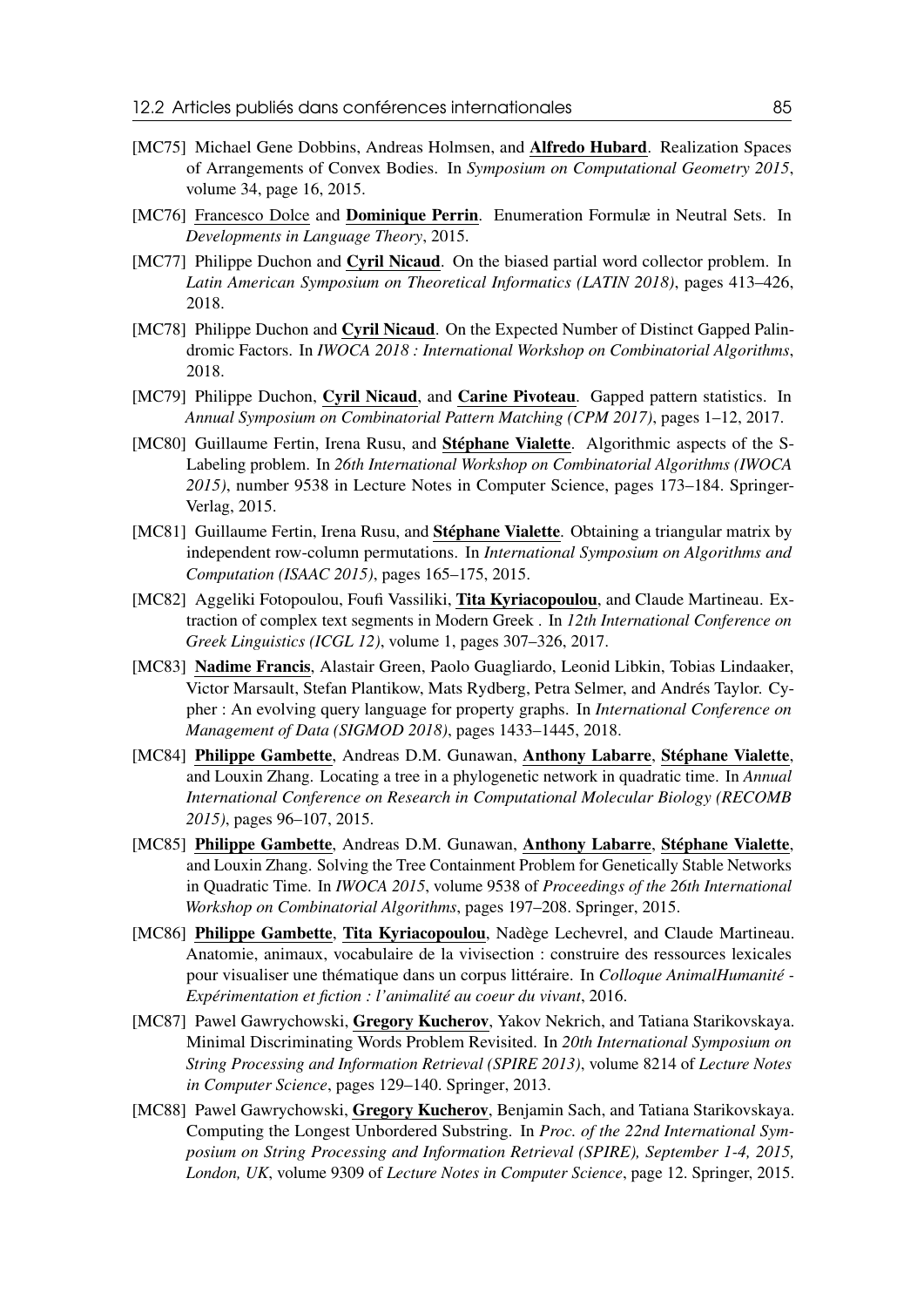- [MC89] Samuele Giraudo and Stéphane Vialette. Unshuffling permutations. In *Latin American Symposium on Theoretical Informatics (LATIN 2016)*, pages 509–521, 2016.
- [MC90] Xavier Goaoc, Alfredo Hubard, Rémi De Joannis De Verclos, Jean-Sébastien Sereni, and Jan Volec. Limits of order types. In *International Symposium on Computational Geometry (SoCG 2015)*, volume 34 of *Symposium on Computational Geometry 2015 : Eindhoven, The Netherlands*, page 876, 2015.
- [MC91] Xavier Goaoc, Isaac Mabillard, Pavel Paták, Zuzana Patáková, Martin Tancer, and Uli Wagner. On Generalized Heawood Inequalities for Manifolds : A Van Kampen–Flores-type Nonembeddability Result. In *31st International Symposium on Computational Geometry (SoCG'15)*, LIPIcs, pages 476–490, 2015.
- [MC92] Xavier Goaoc, Pavel Paták, Zuzana Patáková, Martin Tancer, and Uli Wagner. Bounding Helly Numbers via Betti Numbers. In *International Symposium on Computational Geometry*, volume 34 of *31st International Symposium on Computational Geometry (SoCG 2015)*, pages 507–521. Schloss Dagstuhl–Leibniz-Zentrum fuer Informatik, 2015.
- [MC93] Xavier Goaoc, Pavel Paták, Zuzana Patáková, Martin Tancer, and Uli Wagner. Shellability is np-complete. In *International Symposium on Computational Geometry (SoCG 2018)*, pages 1–15, 2018.
- [MC94] Axel Haddad. Model Checking and Functional Program Transformations. In *Foundations of Software Technology and Theoretical Computer Science (FSTTCS 2013)*, pages 115–126, 2013.
- [MC95] Alfredo Hubard, Vojtech Kaluza, Arnaud de Mesmay, and Martin Tancer. Shortest Path Embeddings of Graphs on Surfaces. In *32nd International Symposium on Computational Geometry (SoCG 2016)*, volume 51 of *32nd International Symposium on Computational Geometry (SoCG 2016)*, pages 43 :1–43 :16, 2016.
- [MC96] Peter Jonsson and **Johan Thapper**. Affine consistency and the complexity of semilinear constraints. In *39th International Symposium on Mathematical Foundations of Computer Science (MFCS-2014)*, 2014.
- [MC97] Vincent Jugé, Patricia Bouyer, and Serge Haddad. Unbounded product-form Petri nets. In *28th International Conference on Concurrency Theory (CONCUR 2017)*, 28th International Conference on Concurrency Theory (CONCUR 2017), 2017.
- [MC98] Gabriel Képéklian, Olivier Curé, and Laurent Bihanic. From the Web of Documents to the Linked Data. In *eBISS*, 2014.
- [MC99] Fadhela Kerdjoudj and Olivier Curé. Evaluating Uncertainty in Textual Document. In *URSW at ISWC*, 2015.
- [MC100] Fadhela Kerdjoudj and **Olivier Curé**. Management of uncertainty in the framework of knowledge extraction from text. In *EGC 2015*, Actes de la 15ème conférence internationale sur l'extraction et la gestion des connaissances, pages 477–478, 2015.
- [MC101] Fadhela Kerdjoudj and Olivier Curé. RDF Knowledge Graph Visualization From a Knowledge Extraction System. In *International Conference on The Web Semantic (ESWC 2015)*, 2015.
- [MC102] Eleni Kogkitsidou, Tita Kyriacopoulou, Claude Martineau, Cristian Martinez, A-Young Kim, and Antoine Schoen. Extraction de citations contenues dans des documents brevet. In *32ème colloque international sur le lexique et la grammaire*, LGC 2013, pages 57–64, 2013.
- [MC103] Cvetana Krstev, Andelka Zečević, Duško Vitas, and **Tita Kyriacopoulou**. Nerosetta for the named entity multi-lingual space. In *Language & Technology Conference (LTC 2013)*, pages 327–340, 2013.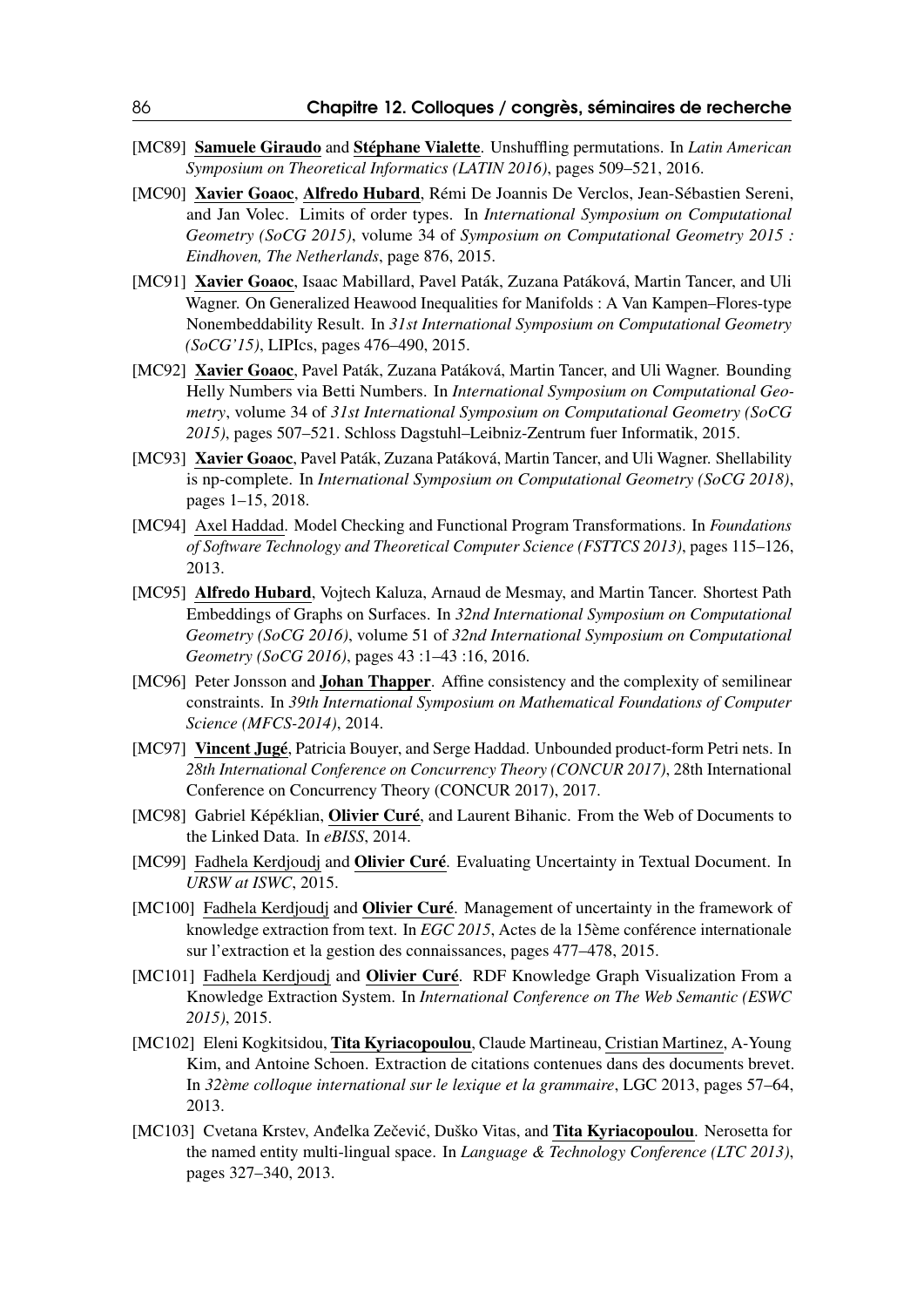- [MC104] Gregory Kucherov and Yakov Nekrich. Full-fledged Real-Time Indexing for Constant Size Alphabets. In *International Colloquium on Automata, Languages, and Programming (ICALP 2013)*, volume 7965, pages 650–660. springer, 2013.
- [MC105] Gregory Kucherov, Kamil Salikhov, and Dekel Tsur. Approximate String Matching Using a Bidirectional Index. In *CPM 2014*, volume 8486 of *Combinatorial Pattern Matching*, pages 222–231. Springer, 2014.
- [MC106] Gregory Kucherov and Dekel Tsur. Improved filters for the approximate suffix-prefix overlap problem. In *International Symposium on String Processing and Information Retrieval (SPIRE 2014)*, pages 139–148, 2014.
- [MC107] Eric Laporte. Dictionaries for language processing. Readability and organization of information. In Éric Laporte, Aucione Smarsaro, and Oto Vale, editors, *Dialogar é preciso. Linguística para processamento de línguas*, pages 119–132. PPGEL/UFES, 2013.
- [MC108] Chan Le Duc, Myriam Lamolle, and Olivier Curé. A Decision Procedure for S H OI Q with Transitive Closure of Roles. In *ISWC*, 2013.
- [MC109] Chan Le Duc, Myriam Lamolle, and Olivier Curé. SHOIQ with transitive closure of roles is decidable. In *Description Logics*, 2013.
- [MC110] Joseph Le Roux, Mathieu Constant, and Antoine Rozenknop. Syntactic Parsing and Compound Recognition via Dual Decomposition : Application to French. In *COLING 2014, the 25th International Conference on Computational Linguistics*, pages 1875–1885, 2014.
- [MC111] Nadège Lechevrel and **Philippe Gambette**. Corpus Biolographes version 1.0 : construire, analyser, cartographier. In *Colloque final du programme ANR/DFG Biolographes - Création littéraire et savoirs du vivant au XIXe siècle*, 2017.
- [MC112] Roberto Leonarduzzi, Patrice Abry, Stéphane Jaffard, Herwig Wendt, Lucie Gournay, Tita Kyriacopoulou, Claude Martineau, and Cristian Martinez. P-leader multifractal analysis for text type identification. In *IEEE International Conference on Acoustics, Speech and Signal Processing (ICASSP 2017)*, pages 4661–4665, 2017.
- [MC113] Jérôme Leroux, Vincent Penelle, and Grégoire Sutre. On the Context-Freeness Problem for Vector Addition Systems. In *LICS 2013*, pages 43–52. IEEE, 2013.
- [MC114] Jérôme Leroux, Vincent Penelle, and Grégoire Sutre. The Context-Freeness Problem Is coNP-Complete for Flat Counter Systems. In *ATVA'14*, volume 8837 of *Lecture Notes in Computer Science*, pages 248 – 263. Springer, 2014.
- [MC115] Jérémy Lhez, Xiangnan Ren, Badre Belabbess, and Olivier Curé. A Compressed, Inference-enabled Encoding Scheme for RDF Stream Processing. In *International Conference on The Web Semantic (ESWC 2017)*, pages 79–93, 2017.
- [MC116] Alexander Loptev, Gregory Kucherov, and Tatiana Starikovskaya. On Maximal Unbordered Factors. In *Proceedings of the 26th Annual Symposium on Combinatorial Pattern Matching (CPM), June 29 - July 1, 2015, Ischia Island (Italy)*, volume 9133 of *Lecture Notes of Computer Science*, page 12, 2015.
- [MC117] Joong Chae Na, Heejin Park, Maxime Crochemore, Jan Holub, Costas S. Iliopoulos, Laurent Mouchard, and Kunsoo Park. Suffix tree of alignment : An efficient index for similar data. In *Combinatorial Algorithms - 24th International Workshop, IWOCA 2013, Rouen, France, July 10-12, 2013, Revised Selected Papers*, pages 337–348, 2013.
- [MC118] Takuya Nakamura. Construction "N avoir pour N X". In *4e Congrès Mondial de Linguistique Française*, volume 8, pages 2515–2532, 2014.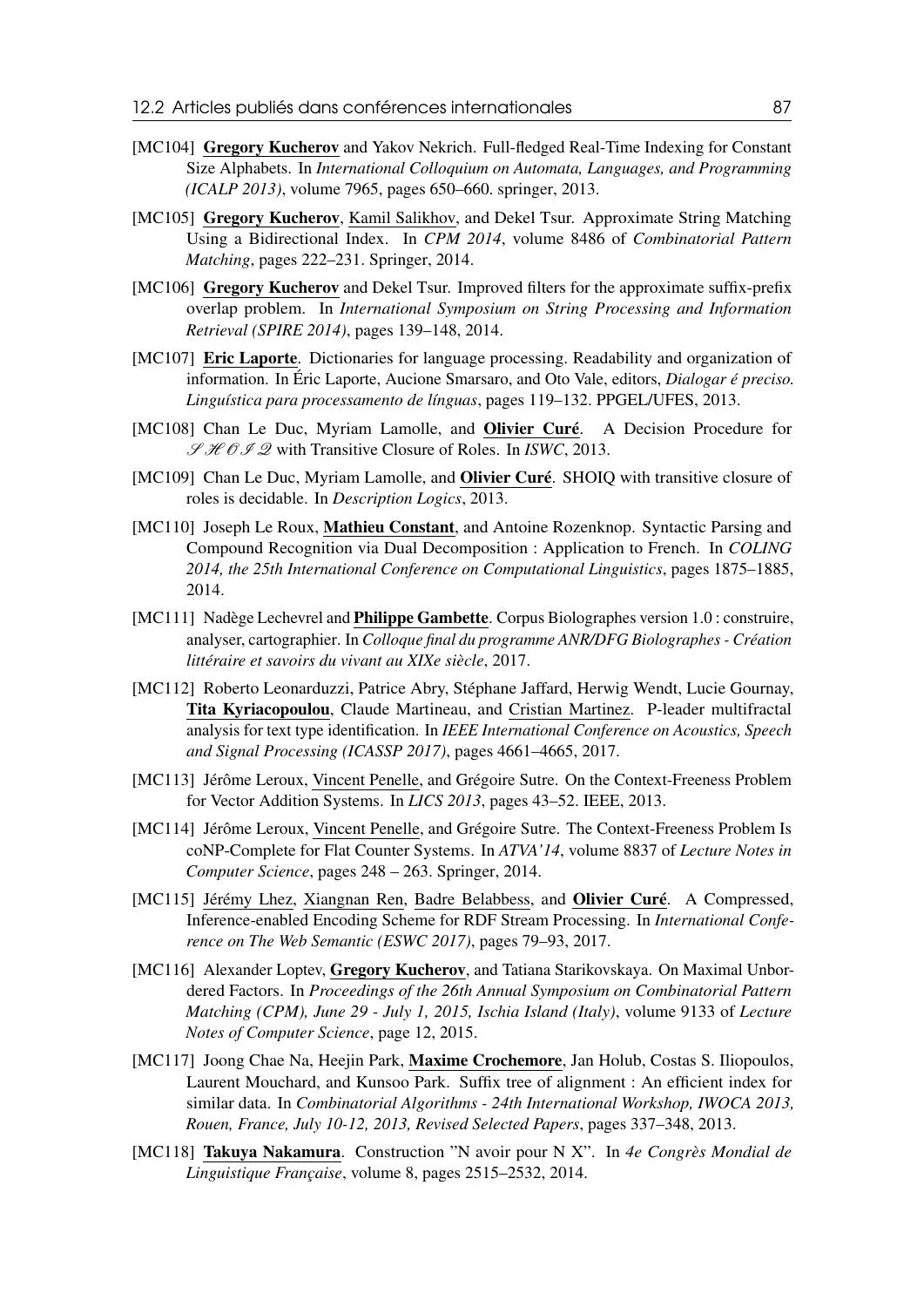- [MC119] Both Emerite Neou, Romeo Rizzi, and Stéphane Vialette. Pattern Matching for Separable Permutations. In *International Symposium on String Processing and Information Retrieval (SPIRE 2016)*, pages 260–272, 2016.
- [MC120] Cyril Nicaud. Random Deterministic Automata. In *MFCS 2014*, number 8634 in Mathematical Foundations of Computer Science 2014, pages 5–23. Springer, 2014.
- [MC121] Cyril Nicaud. A Probabilistic Analysis of the Reduction Ratio in the Suffix-Array IS-Algorithm. In *CPM 2015*, volume 9133 of *Lecture Notes in Computer Science*, pages 374–384. Springer, 2015.
- [MC122] Cyril Nicaud. Estimating Statistics on Words Using Ambiguous Descriptions. In *27th Annual Symposium on Combinatorial Pattern Matching (CPM 2016)*, volume 54 of *Proceedings of the 27th Annual Symposium on Combinatorial Pattern Matching*, page 9, 2016.
- [MC123] Cyril Nicaud. Fast synchronization of random automata. In *Approximation, Randomization, and Combinatorial Optimization. Algorithms and Techniques (APPROX/RANDOM 2016)*, pages 1–12, 2016.
- [MC124] Wagner Lúcio Pacheco and Eric Laporte. Descrição do verbo cortar para processamento automático de linguagem natural. In Éric Laporte, Aucione Smarsaro, and Oto Vale, editors, *Dialogar é preciso. Linguística para processamento de línguas*, pages 165–176. PPGEL/UFES, 2013.
- [MC125] Vincent Penelle. Rewriting Higher-Order Stack Trees. In *International Computer Science Symposium in Russia (CSR 2015)*, pages 364–397, 2015.
- [MC126] Dominique Perrin. Codes and automata in minimal sets. In *WORDS 2015*, volume 9304 of *Lecture Notes in Computer Science*, pages 35–46. Springer, 2015.
- [MC127] Joro Ny Aina Ranaivoarison, Eric Laporte, and Baholisoa Simone Ralalaoherivony. Formalization of Malagasy conjugation. In *Language and Technology Conference*, pages 457–462, 2013.
- [MC128] Xiangnan Ren and Olivier Curé. Strider : A Hybrid Adaptive Distributed RDF Stream Processing Engine. In *ISWC*, 2017.
- [MC129] Xiangnan Ren, Olivier Curé, Houda Khrouf, Zakia Kazi-Aoul, and Yousra Chabchoub. Apache Spark and Apache Kafka at the rescue of distributed RDF Stream Processing engines. In *15th International Semantic Web Conference ISWC 2016*, 2016.
- [MC130] Xiangnan Ren, Olivier Curé, Hubert Naacke, Jérémy Lhez, and Ke Li. Strider r : Massive and distributed rdf graph stream reasoning. In *IEEE International Conference on Big Data (Big Data 2017)*, pages 1–10, 2017.
- [MC131] Xiangnan Ren, Houda Khrouf, Zakia Kazi-Aoul, Yousra Chabchoub, and Olivier Curé. On measuring performances of C-SPARQL and CQELS. In *SR-ISWC*, 2016.
- [MC132] Romeo Rizzi and Stéphane Vialette. On recognizing words that are squares for the shuffle product. In *International Computer Science Symposium in Russia (CSR 2013)*, pages 235–245, 2013.
- [MC133] Andrew Ryzhikov and Marek Szykula. Finding short synchronizing words for prefix codes. In *International Symposium on Mathematical Foundations of Computer Science (MFCS 2018)*, pages 1–14, 2018.
- [MC134] Agata Savary, Manfred Sailer, Yannick Parmentier, Michael Rosner, Victoria Rosén, Adam Przepiórkowski, Cvetana Krstev, Veronika Vincze, Beata Wójtowicz, Gyri Smørdal Losnegaard, Carla Parra Escartín, Jakub Waszczuk, Mathieu Constant, Petya Osenova,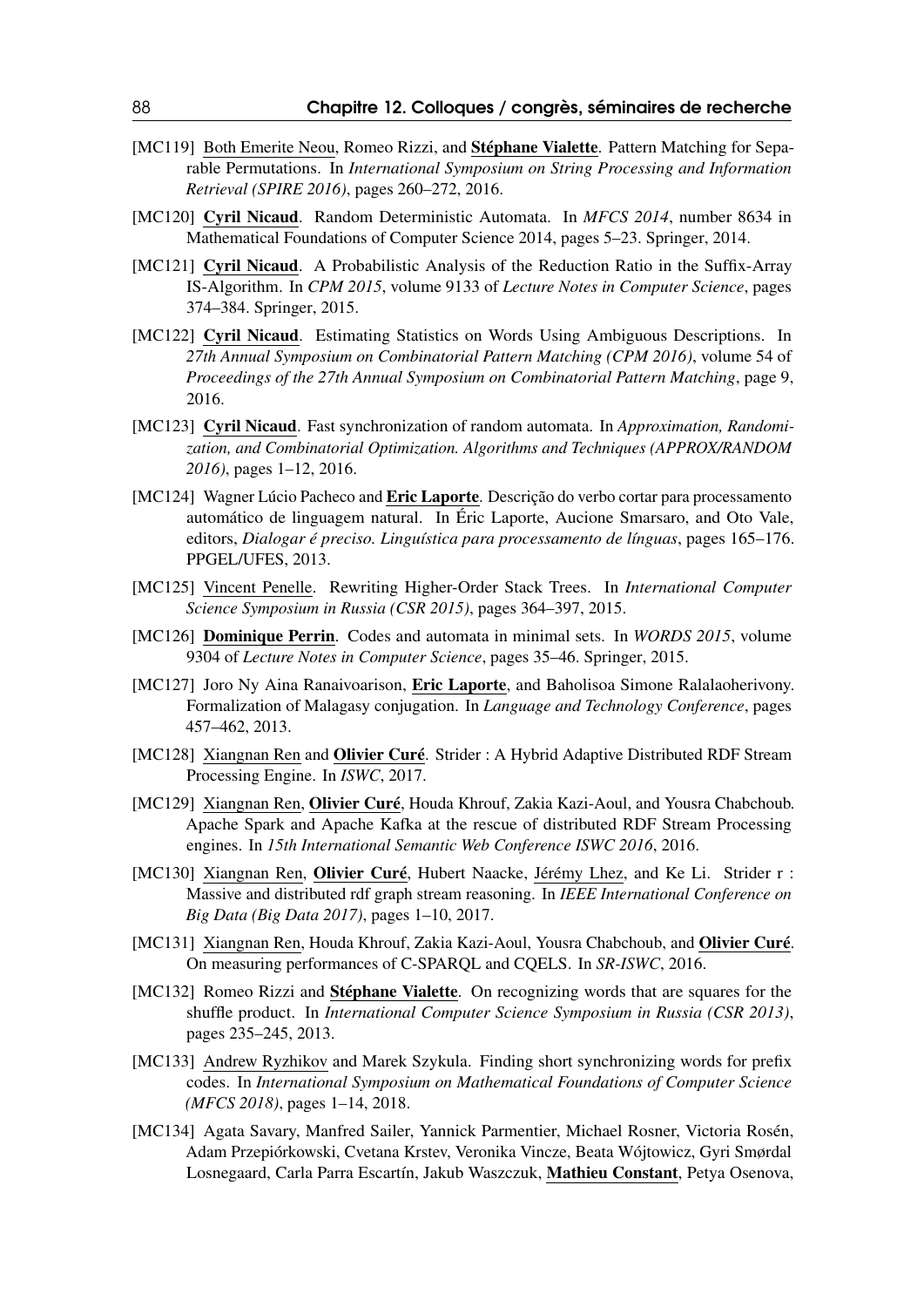and Federico Sangati. PARSEME – PARSing and Multiword Expressions within a European multilingual network. In *7th Language & Technology Conference : Human Language Technologies as a Challenge for Computer Science and Linguistics (LTC 2015)*, 2015.

- [MC135] Anthony Sigogne, Mathieu Constant, and Eric Laporte. Intégration des données d'un lexique syntaxique dans un analyseur syntaxique probabiliste. In Fryni Kakoyianni-Doa, editor, *Penser le Lexique-Grammaire. Perspectives actuelles*, Collection Colloques, congrès et conférences. Sciences du Langage, histoire de la langue et des dictionnaires. 30th International Conference on Lexis and Grammar, Nicosia, Cyprus, 2011, pages 505–516. Honoré Champion, 2014. ISBN : 978-2-7453-2512-9.
- [MC136] Johan Thapper and Stanislav Zivny. Sherali-Adams relaxations for valued CSPs. In *42nd International Colloquium on Automata, Languages, and Programming (ICALP-2015)*, 2015.
- [MC137] Johan Thapper and Stanislav Zivny. The limits of SDP relaxations for general-valued CSPs. In *Annual ACM/IEEE Symposium on Logic in Computer Science (LICS 2017)*, 2017.
- [MC138] René Van Bevern, Robert Bredereck, Laurent Bulteau, Christian J Komusiewicz, Nimrod Talmon, and Gerhard J Woeginger. Precedence-Constrained Scheduling Problems Parameterized by Partial Order Width. In *DOOR 2016 : Discrete Optimization and Operations Research*, volume 28 of *International Conference on Discrete Optimization and Operations Research*, pages 345 – 120, 2016.
- [MC139] Stéphane Vialette. Unshuffling Words and Permutations. In *AAIM 2016*, Algorithmic Aspects in Information and Management. Springer, 2016.
- [MC140] Mathias Weller. Linear-time tree containment in phylogenetic networks. In *RECOMB Comparative Genomics Satellite Conference (RECOMB-CG 2018)*, 2018.
- [MC141] Yu Zhou, Yann Ponty, Stéphane Vialette, Jérôme Waldispühl, Yi Zhang, and Alain Denise. Flexible RNA design under structure and sequence constraints using formal languages. In *ACM-BCB - ACM Conference on Bioinformatics, Computational Biology and Biomedical Informatics - 2013*, 2013.

#### 12.3 Articles publiés dans des workshops

- [MW1] Mai Alzamel, Maxime Crochemore, Costas S. Iliopoulos, Tomasz Kociumaka, Ritu Kundu, Jakub Radoszewski, Wojciech Rytter, and Tomasz Walen. How much different are two words with different shortest periods. In *Artificial Intelligence Applications and Innovations - AIAI 2018 IFIP WG 12.5 International Workshops, SEDSEAL, 5G-PINE, MHDW, and HEALTHIOT, Rhodes, Greece, May 25-27, 2018, Proceedings*, pages 168–178, 2018.
- [MW2] Marie-Pierre Béal, Michel Blockelet, and Catalin Dima. Zeta functions of finite-type-Dyck shifts are N-algebraic. In *2014 Information Theory and Applications Workshop, ITA 2014, San Diego, CA, USA, February 9-14, 2014*, pages 1–8. IEEE, 2014.
- [MW3] Matthias Bentert, Josef Malík, and **Mathias Weller**. Tree containment with soft polytomies. In *Scandinavian Workshop on Algorithm Theory (SWAT 2018)*, pages 1–14, 2018.
- [MW4] Guillaume Blin. MISTREAT : MotIon Simulator in proton-therapy TREATment. In *The Workshop on Bioinformatics and Stringology 2014 (BioS 2014)*, 2014.
- [MW5] Guillaume Blin, Paola Bonizzoni, Riccardo Dondi, and Florian Sikora. On the Parameterized Complexity of the Repetition Free Longest Common Subsequence Problem. In *International Workshop on Approximation, Parameterized and EXact algorithms (APEX'13)*, page 3 pp., 2013.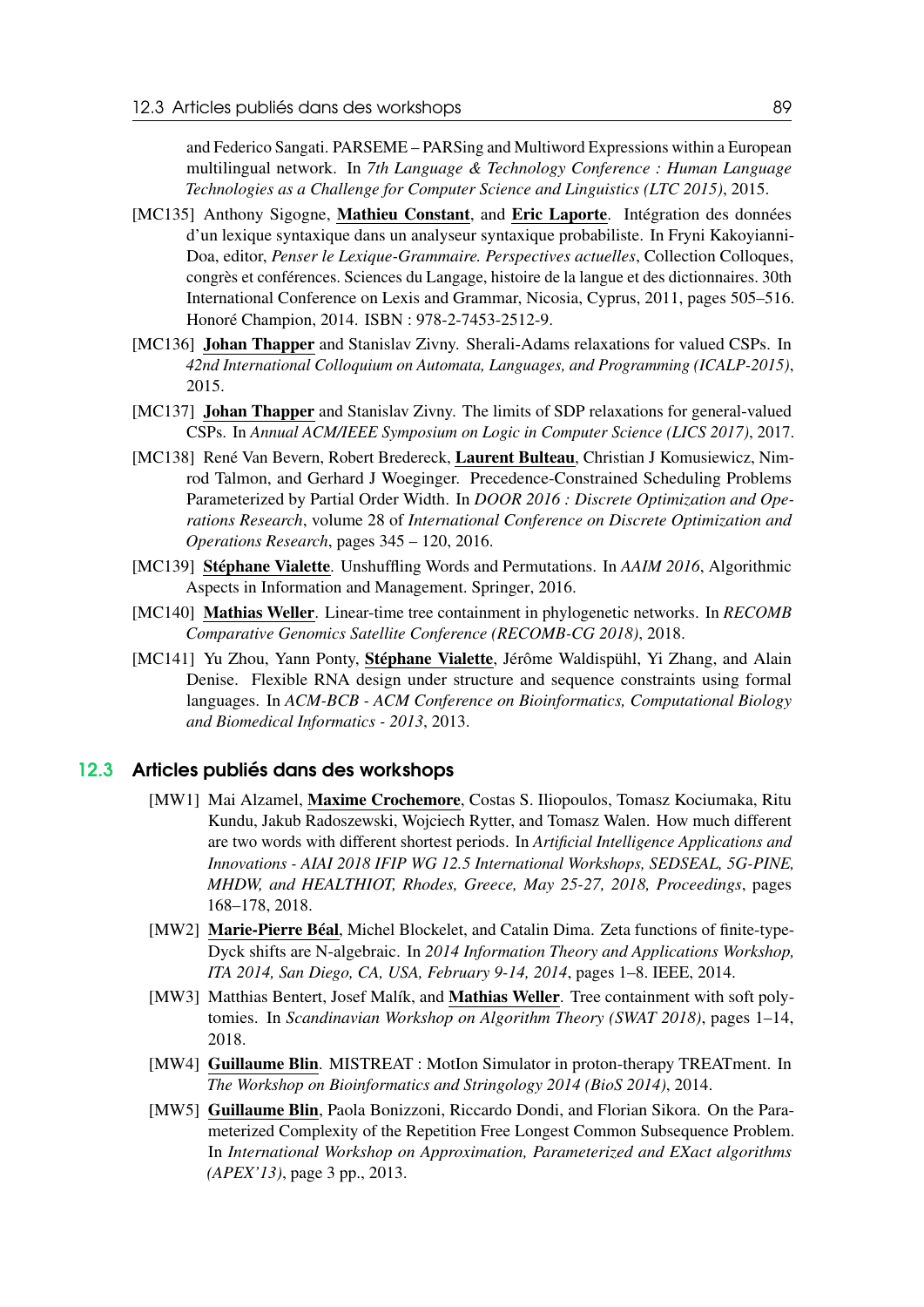- [MW6] Karel Břinda. Languages of lossless seeds. In *Proceedings of the 14th International Conference on Automata and Formal Languages (AFL)*, volume 151 of *Electronic Proceedings in Theoretical Computer Science*, pages 139–150, 2014.
- [MW7] Arnaud Carayol and Matthew Hague. Regular Strategies In Pushdown Reachability Games. In *RP 2014*, volume 8762 of *Lecture Notes in Computer Science*, pages 58–71, 2014.
- [MW8] Arnaud Carayol and Matthew Hague. Saturation algorithms for model-checking pushdown systems. In *International Conference on Automata and Formal Languages (AFL 2014)*, volume 151 of *EPTCS*, pages 1–24, 2014.
- [MW9] Mathieu Constant, Marie Candito, and Djamé Seddah. The LIGM-Alpage Architecture for the SPMRL 2013 Shared Task : Multiword Expression Analysis and Dependency Parsing. In *Fourth Workshop on Statistical Parsing of Morphologically Rich Languages*, pages 46–52, 2013.
- [MW10] Mathieu Constant and Isabelle Tellier. Intégrer des ressources lexicales et grammaticales externes dans des analyseurs partiels probabilistes. In *Atelier sur les Méthodes mixtes pour l'analyse syntaxique et sémantique du français*, pages 95–98, 2013.
- [MW11] Christophe Crespelle and Philippe Gambette. Linear-time Constant-ratio Approximation Algorithm and Tight Bounds for the Contiguity of Cographs. In *Seventh International Workshop on Algorithms and Computation*, volume 7748 of *Lecture Notes in Computer Science*, pages 126–136. Springer, 2013.
- [MW12] Maxime Crochemore, Alexandre P. Francisco, Solon P. Pissis, and Cátia Vaz. Towards distance-based phylogenetic inference in average-case linear-time. In *17th International Workshop on Algorithms in Bioinformatics, WABI 2017, August 21-23, 2017, Boston, MA, USA*, pages 9 :1–9 :14, 2017.
- [MW13] Olivier Curé, Hubert Naacke, Mohamed-Amine Baazizi, and Bernd Amann. On the Evaluation of RDF Distribution Algorithms Implemented over Apache Spark. In *The 11th International Workshop on Scalable Semantic Web Knowledge Base Systems*, pages 16–31, 2015.
- [MW14] Laurence Danlos, Takuya Nakamura, and Quentin Pradet. Vers la création d'un Verbnet du français. In *TALN 2014, 21ème conférence sur le Traitement Automatique des Langues Naturelles, Atelier FondamenTAL*, 2014.
- [MW15] Claire David and Filip Murlak. Three easy pieces on schema mappings for treestructured data. In *AMW 2017*, volume 1912 of *Alberto Mendelzon Workshop on Foundations of Data Management and the Web*, pages 1–10, 2017.
- [MW16] Jaeho Han, Changhoe Hwang, Seongyong Choi, Gwanghoon Yoo, Eric Laporte, and Jeesun Nam. DECO-MWE : Building a Linguistic Resource of Korean Multiword Expressions for Feature-Based Sentiment Analysis. In *13th Workshop on Asian Language Resources*, The 13th Workshop on Asian Language Resources, pages 14–20. Kiyoaki Shirai, 2018.
- [MW17] Houda Khrouf, Badre Belabbess, Laurent Bihanic, Gabriel Képéklian, and Olivier Curé. WAVES : Big Data Platform for Real-time RDF Stream Processing. In *International Workshop on Stream Reasoning (SR 2016)*, pages 37–48, 2016.
- [MW18] Chan Le Duc, Myriam Lamolle, Antoine Zimmermann, and Olivier Curé. DRAOn : A Distributed Reasoner for Aligned Ontologies. In *The OWL Reasoner Evaluation Workshop 2013 (ORE 2013)*, pages 14.1–14.6, 2013.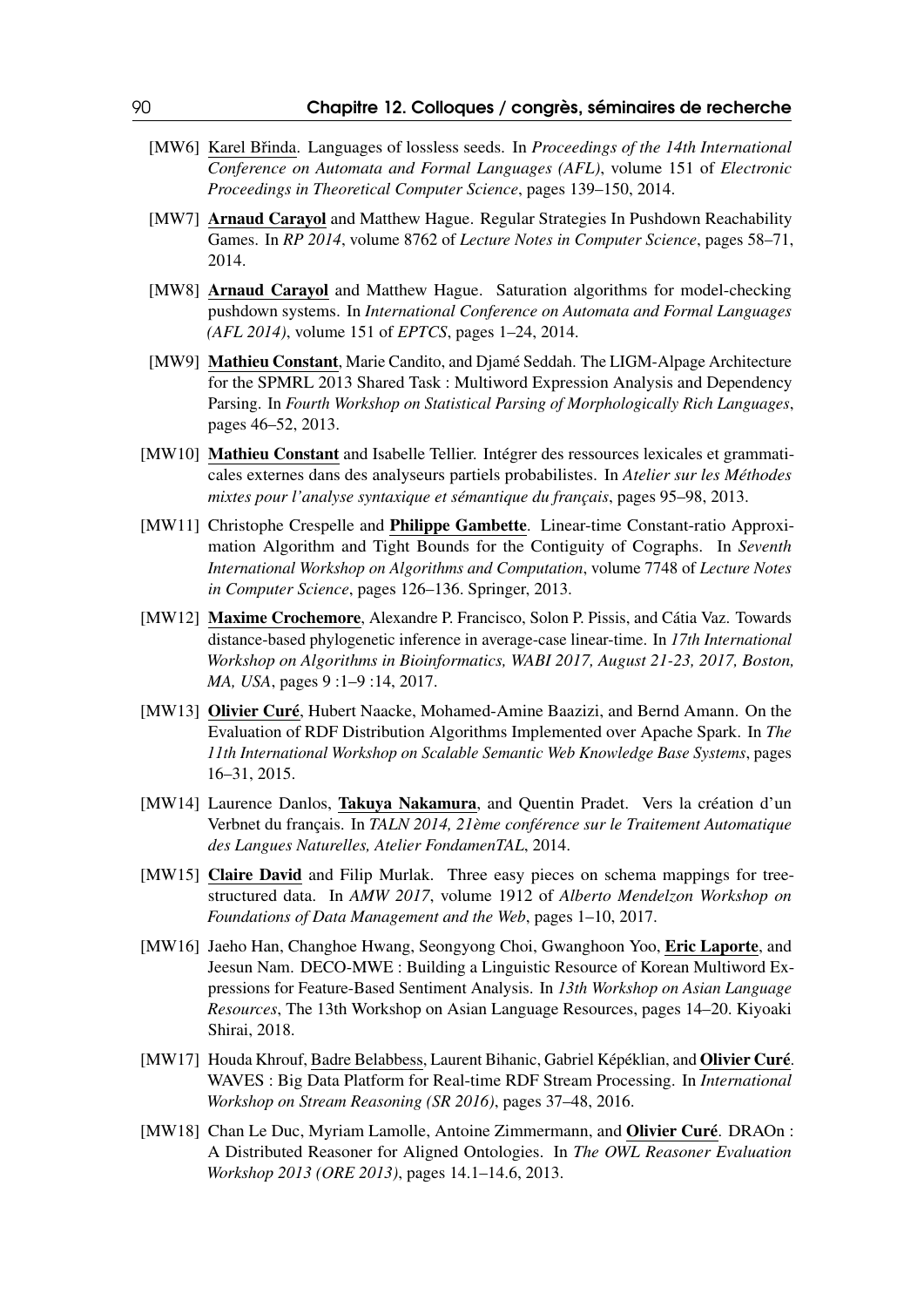- [MW19] Hubert Naacke, Bernd Amann, and Olivier Curé. SPAROL Graph Pattern Processing with Apache Spark. In *GRADES (Graph Data-management Experiences & Systems), Workshop, SIGMOD 2017*, pages 1–7, 2017.
- [MW20] Laurent Rosaz, Marek Karpinski, Narayanan Narayanan N Narayanan, Johan Thapper, Abdelhakim El Maftouhi, Jean-Alexandre Anglès d'Auriac, Csilla Bujtàs, Tuza Zsolt, Leandro Montero, and Yannis Manoussakis. Tropical Dominating Sets in Vertex-Coloured Graphs. In *10th International Workshop on Algorithms and Computation (WALCOM 2016)*, volume 9627 of *LNCS*, pages 17–27, 2016.
- [MW21] Kamil Salikhov, Gustavo Sacomoto, and Gregory Kucherov. Using cascading Bloom filters to improve the memory usage for de Brujin graphs. In *Workshop on Algorithms in Bioinformatics*, volume 8126 of *Lecture Notes in Computer Science*, page 13p. Springer, 2013.
- [MW22] Johan Thapper. Consistencies and dichotomies among weighted CSPs. In *JFPC 2016 : Actes des Douzièmes Journées Francophones de Programmation par Contraintes*, pages 16–17, 2016.
- [MW23] Patrick Watrin, Louis De Viron, Denis Lebailly, Mathieu Constant, and Stéphanie Weiser. Named Entity Recognition for German Using Conditional Random Fields and Linguistic Resources. In *GermEval 2014 Named Entity Recognition Shared Task - KONVENS 2014 Workshop*, 2014.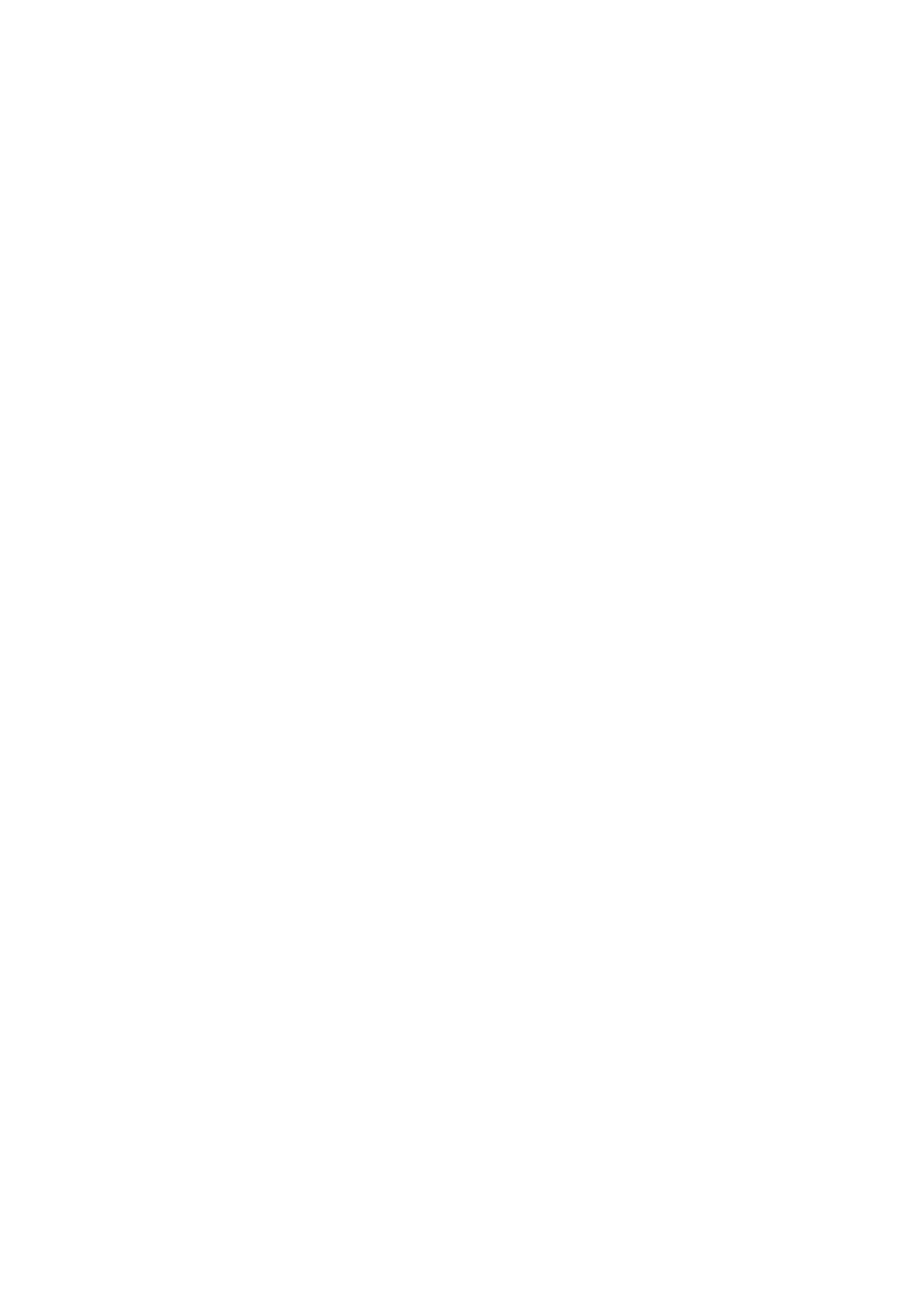

# Équipe Signal et communication

#### [Journaux / Revues](#page-94-0)

- 13.1 [Articles scientifiques](#page-94-1)
- 13.2 [Articles de synthèse / revues bibliographiques](#page-98-0)

- **[Ouvrages](#page-100-0)**<br>14.1 Direction et 14.1 [Direction et coordination d'ouvrages / édition scientifique](#page-100-1)<br>14.2 Chapitres d'ouvrage
- Chapitres d'ouvrage

### [Colloques / congrès, séminaires de recherche](#page-102-0)

- 15.1 [Éditions d'actes de colloques / congrès](#page-102-1)<br>15.2 Articles publiés dans conférences interne
- 15.2 [Articles publiés dans conférences internationales](#page-102-2)<br>15.3 Articles publiés dans des workshops
- Articles publiés dans des workshops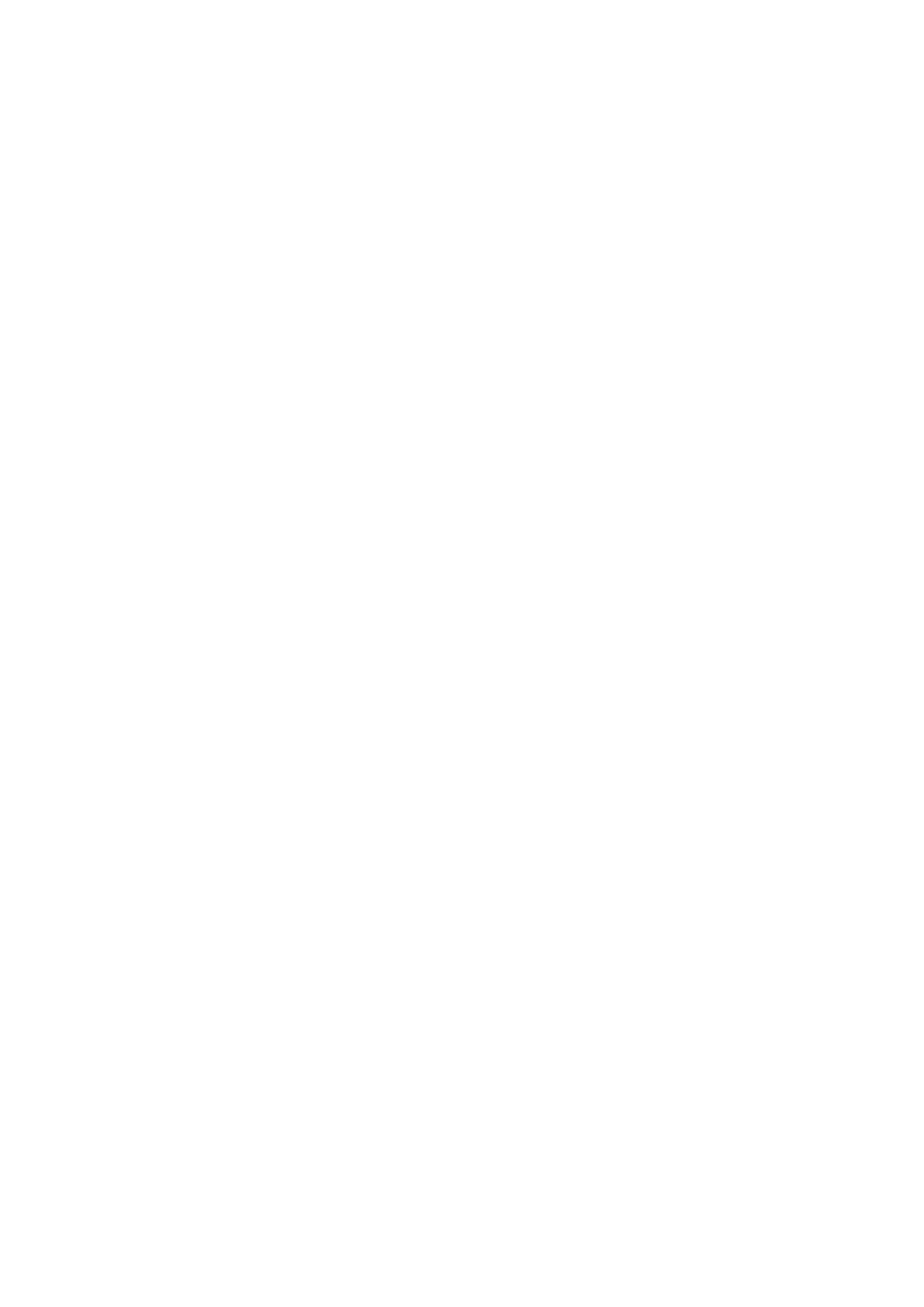## <span id="page-94-0"></span>13 Journaux / Revues

#### 13.1 Articles scientifiques

- <span id="page-94-1"></span>[SJ1] Feriel Abboud, Emilie Chouzenoux, Jean-Christophe Pesquet, Jean-Hugues Chenot, and Louis Laborelli. Dual Block Coordinate Forward-Backward Algorithm with Application to Deconvolution and Deinterlacing of Video Sequences. *Journal of Mathematical Imaging and Vision*, 59(3) :415–431, November 2017.
- [SJ2] Inaki Estella Aguerri and **Abdellatif Zaidi**. Lossy Compression for Compute-and-Forward in Limited Backhaul Uplink Multicell Processing. *IEEE Transactions on Communications*, 64(12) :5227–5238, September 2016.
- [SJ3] Inaki Estella Aguerri and Abdellatif Zaidi. In-network Compression for Multiterminal Cascade MIMO Systems. *IEEE Transactions on Communications*, 65(10) :4176 – 4187, June 2017.
- [SJ4] Inaki Estella Aguerri, Abdellatif Zaidi, Giuseppe Caire, and Shlomo Shamai. On the Capacity of Cloud Radio Access Networks with Oblivious Relaying. *IEEE Transactions on Information Theory*, pages 2068–2072, May 2018.
- [SJ5] Zohaib Hassan Awan, Abdellatif Zaidi, and Aydin Sezgin. On SDoF of Multi-Receiver Wiretap Channel With Alternating CSIT. *IEEE Transactions on Information Forensics and Security*, 11(08) :1780–1795, April 2016.
- [SJ6] Zohaib Hassan Awan, Abdellatif Zaidi, and Luc Vandendorpe. Multiaccess Channel with Partially Cooperating Encoders and Security Constraints. *IEEE Transactions on Information Forensics and Security*, 8(7) :1243–1254, 2013.
- [SJ7] Meryem Benammar and Abdellatif Zaidi. Rate-Distortion Function for a Heegard-Berger Problem with Two Sources and Degraded Reconstruction sets. *IEEE Transactions on Information Theory*, 62(09) :5080–5092, September 2016.
- [SJ8] Meryem Benammar and Abdellatif Zaidi. Rate-Distortion Region of a Gray–Wyner Model with Side Information. *Entropy*, 20(1) :2.1–2.23, 2018.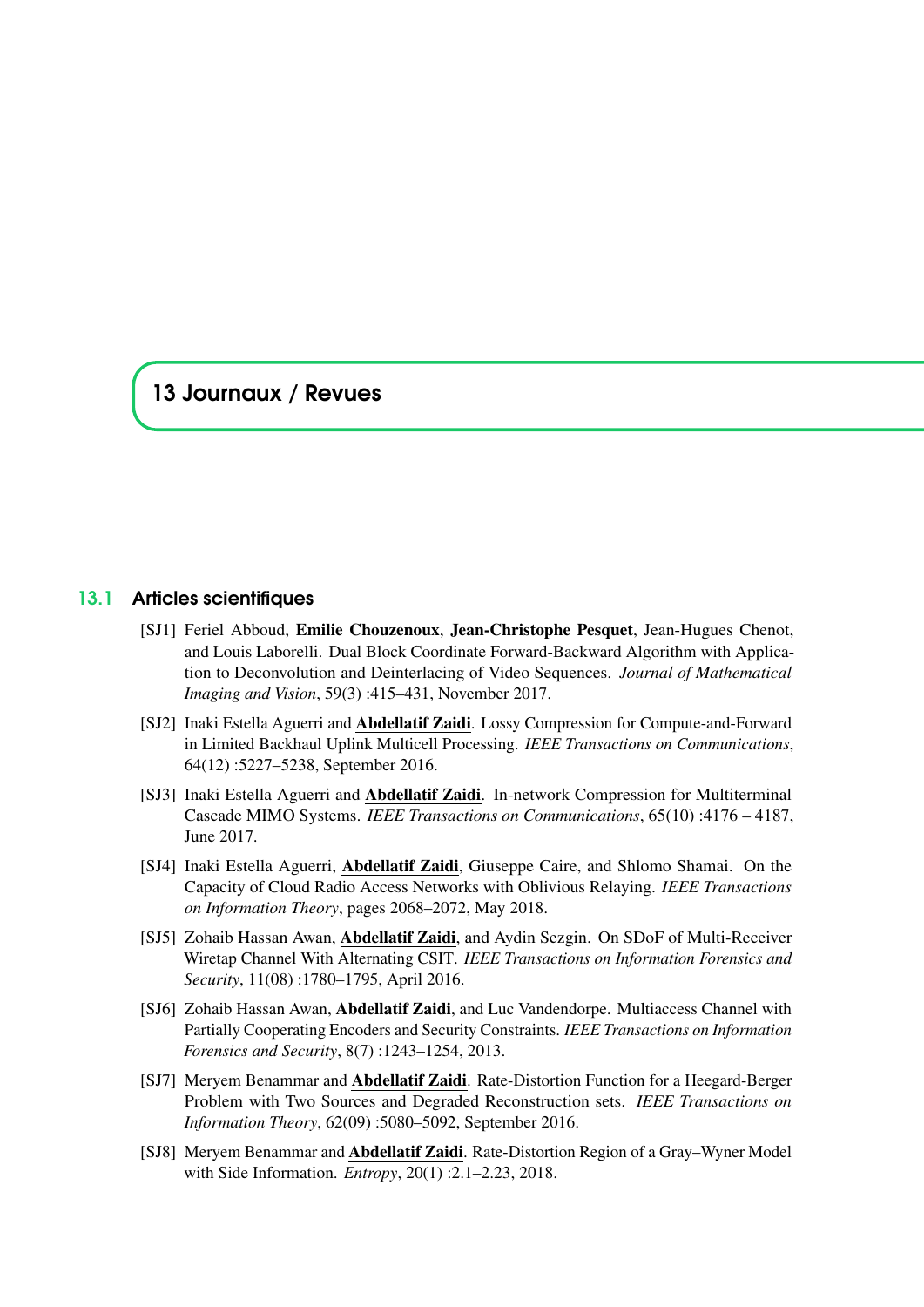- [SJ9] Meryem Benammar and Abdellatif Zaidi. Secure Lossy Source Coding for Some Classes of Helper and Gray-Wyner Models. *IEEE Transactions on Information Theory*, 2018.
- [SJ10] Jean-François Bercher. On multidimensional generalized Cramér-Rao inequalities, uncertainty relations and characterizations of generalized *q*-Gaussian distributions. *Journal of Physics A : Mathematical and Theoretical*, 46(9) :095303.1–095303.18, 2013.
- [SJ11] Jean-François Bercher. Some properties of generalized Fisher information in the context of nonextensive thermostatistics. *Physica A : Statistical Mechanics and its Applications*, 392(15) :3140–3154, August 2013.
- [SJ12] Pascal Bianchi, Walid Hachem, and Adil Salim. A constant step Forward-Backward algorithm involving random maximal monotone operators. *Journal of Convex Analysis*, 2018.
- [SJ13] Lotfi Chaari, Philippe Ciuciu, Sébastien Mériaux, and Jean-Christophe Pesquet. Spatiotemporal wavelet regularization for parallel MRI reconstruction : application to functional MRI. *Magnetic Resonance Materials in Physics, Biology and Medicine*, 27(6) :41, March 2014.
- [SJ14] Caroline Chaux, Mireille El Gheche, Joumana Farah, Jean-Christophe Pesquet, and Beatrice Pesquet-Popescu. A parallel proximal splitting method for disparity estimation from multicomponent images under illumination variation. *Journal of Mathematical Imaging and Vision*, 47(3) :167–178, 2013.
- [SJ15] Afef Cherni, **Emilie Chouzenoux**, and Marc-André Delsuc. PALMA, an improved algorithm for DOSY signal processing. *Analyst*, 142(5) :772 – 779, 2017.
- [SJ16] Giovanni Chierchia, Nelly Pustelnik, Jean-Christophe Pesquet, and Béatrice Pesquet-Popescu. Epigraphical splitting for solving constrained convex optimization problems with proximal tools. *Signal, Image and Video Processing*, 9(8) :1737–1749, November 2015.
- [SJ17] Giovanni Chierchia, Nelly Pustelnik, Béatrice Pesquet-Popescu, and Jean-Christophe Pesquet. A Non-Local Structure Tensor Based Approach for Multicomponent Image Recovery Problems. *IEEE Transactions on Image Processing*, 23(12) :5531–5544, December 2014.
- [SJ18] Emilie Chouzenoux, Anna Jezierska, Jean-Christophe Pesquet, and Hugues Talbot. A Majorize-Minimize subspace approach for l2-l0 image regularization. *Siam Journal of Imaging Science*, 6(1) :563–591, 2013.
- [SJ19] Emilie Chouzenoux, Anna Jezierska, Jean-Christophe Pesquet, and Hugues Talbot. A Convex Approach for Image Restoration with Exact Poisson-Gaussian Likelihood. *SIAM Journal on Imaging Sciences*, 8(4) :2662–2682, 2015.
- [SJ20] Emilie Chouzenoux, Maxime Legendre, Saïd Moussaoui, and Jérôme Idier. Fast constrained least squares spectral unmixing using primal-dual interior point optimization. *IEEE Journal of Selected Topics in Applied Earth Observations and Remote Sensing*, 7(1) :59–69, January 2014.
- [SJ21] Emilie Chouzenoux, Saïd Moussaoui, Maxime Legendre, and Jérôme Idier. Algorithme primal-dual de points intérieurs pour l'estimation pénalisée des cartes d'abondances en imagerie hyperspectrale. *Traitement du Signal*, 30(1-2) :35–59, 2013.
- [SJ22] Emilie Chouzenoux and Jean-Christophe Pesquet. Convergence Rate Analysis of the Majorize-Minimize Subspace Algorithm. *IEEE Signal Processing Letters*, 23(9) :1284 – 1288, 2016.
- [SJ23] Emilie Chouzenoux and Jean-Christophe Pesquet. A Stochastic Majorize-Minimize Subspace Algorithm for Online Penalized Least Squares Estimation. *IEEE Transactions on Signal Processing*, 65(18) :4770 – 4783, 2017.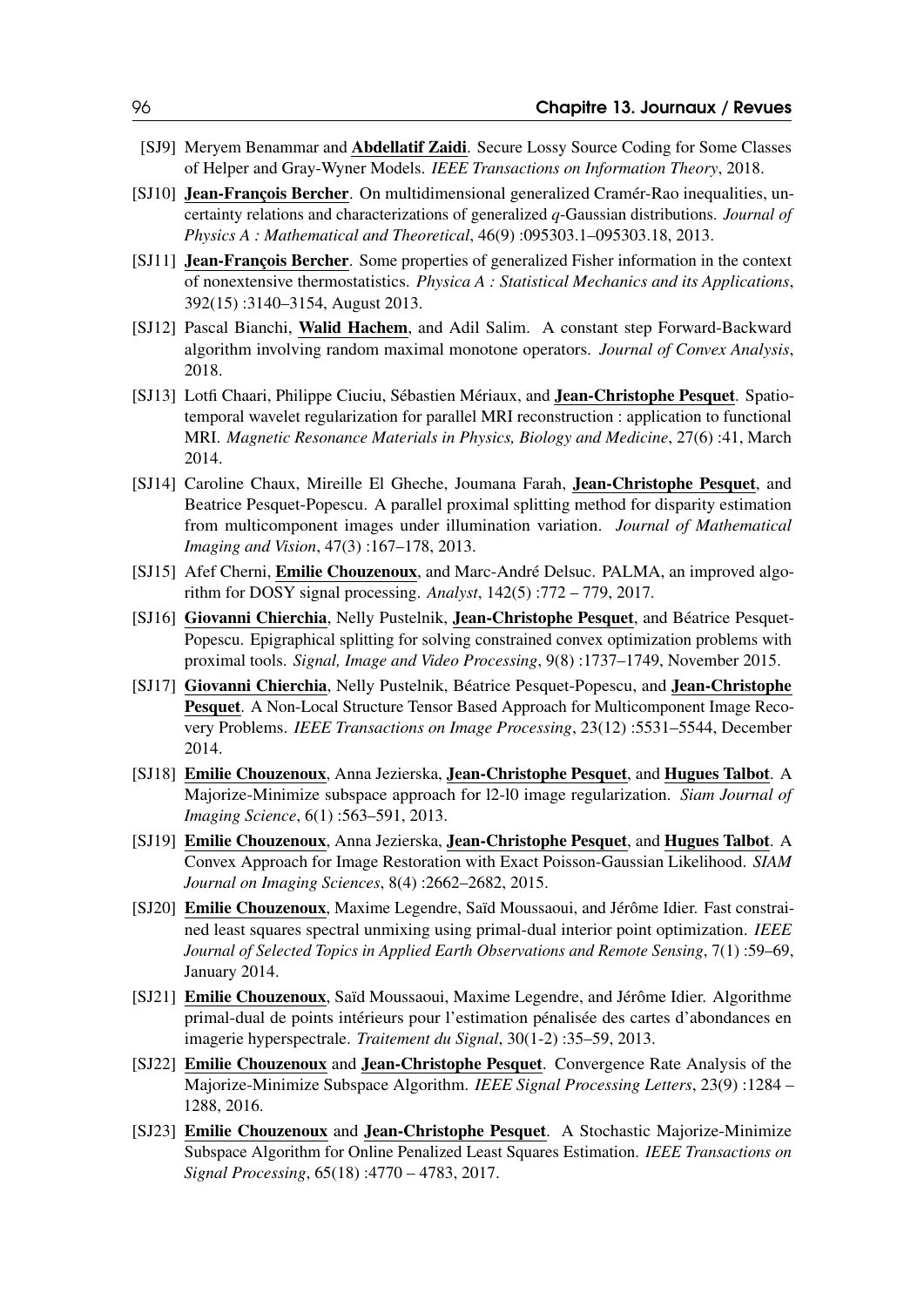- [SJ24] Emilie Chouzenoux, Jean-Christophe Pesquet, and Audrey Repetti. Variable metric forward-backward algorithm for minimizing the sum of a differentiable function and a convex function. *Journal of Optimization Theory and Applications*, 162(1) :107–132, 2014.
- [SJ25] Emilie Chouzenoux, Jean-Christophe Pesquet, and Audrey Repetti. A block coordinate variable metric forward-backward algorithm. *Journal of Global Optimization*, pages 1–29, February 2016.
- [SJ26] Patrick Louis Combettes and Jean-Christophe Pesquet. Stochastic Quasi-Fejér Block-Coordinate Fixed Point Iterations with Random Sweeping. *SIAM Journal on Optimization*, 25(2) :1221–1248, 2015.
- [SJ27] Patrick Louis Combettes and Jean-Christophe Pesquet. Stochastic Approximations and Perturbations in Forward-Backward Splitting for Monotone Operators. *Pure and Applied Functional Analysis*, 1(1) :13–37, 2016.
- [SJ28] Nicholas Cook, Walid Hachem, Jamal Najim, and David Renfrew. Non-hermitian random matrices with a variance profile (i) : deterministic equivalents and limiting esds. *Electron. J. Probab.*, 23 :61 pp., 2018.
- [SJ29] Camille Couprie, Leo Grady, Laurent Najman, Jean-Christophe Pesquet, and Hugues Talbot. Dual constrained TV-based regularization on graphs. *SIAM Journal on Imaging Sciences*, 6(3) :246–1273, July 2013. 26 pages.
- [SJ30] Mohieddine El Soussi, Abdellatif Zaidi, and Luc Vandendorpe. Compute-and-Forward on a Multi-User Multi-Relay Channel. *IEEE Transactions on Wireless Communications*, 03(06) :589–592, March 2014.
- [SJ31] Mohieddine El Soussi, Abdellatif Zaidi, and Luc Vandendorpe. DF-based sum-rate optimization for multicarrier multiple access relay channel. *EURASIP Journal on Wireless Communications and Networking*, May 2015.
- [SJ32] Anisia Florescu, **Emilie Chouzenoux, Jean-Christophe Pesquet**, Philippe Ciuciu, and Silviu Ciochina. A Majorize-Minimize memory gradient method for complex-valued inverse problems. *Signal Processing*, 103 :285–295, 2014.
- [SJ33] Walid Hachem, Adrien Hardy, and Jamal Najim. A Survey on the Eigenvalues Local Behavior of Large Complex Correlated Wishart Matrices. *ESAIM : Proceedings and Surveys*, 51 :150–174, October 2015.
- [SJ34] Walid Hachem, Adrien Hardy, and Jamal Najim. Large Complex Correlated Wishart Matrices : Fluctuations and Asymptotic Independence at the Edges. *Annals of Probability*, 44(3) :2264–2348, 2016.
- [SJ35] Walid Hachem, Adrien Hardy, and Jamal Najim. Large complex correlated Wishart matrices : the Pearcey kernel and expansion at the hard edge. *Electronic Journal of Probability*, 21(1) :1–36, 2016.
- [SJ36] Walid Hachem, Philippe Loubaton, X. Mestre, Jamal Najim, and Pascal Vallet. A Subspace Estimator for Fixed Rank Perturbations of Large Random Matrices. *Journal of Multivariate Analysis*, 114 :427–447, 2013.
- [SJ37] Walid Hachem, Philippe Loubaton, Jamal Najim, and Pascal Vallet. On bilinear forms based on the resolvent of large random matrices. *Annales de l'Institut Henri Poincaré (B) Probabilités et Statistiques*, 49(1) :36–63, 2013.
- [SJ38] Sonja Hiltunen, Philippe Loubaton, and Pascal Chevalier. Large System Analysis of a GLRT for Detection With Large Sensor Arrays in Temporally White Noise. *IEEE Transactions on Signal Processing*, 63(20) :5409 – 5423, October 2015.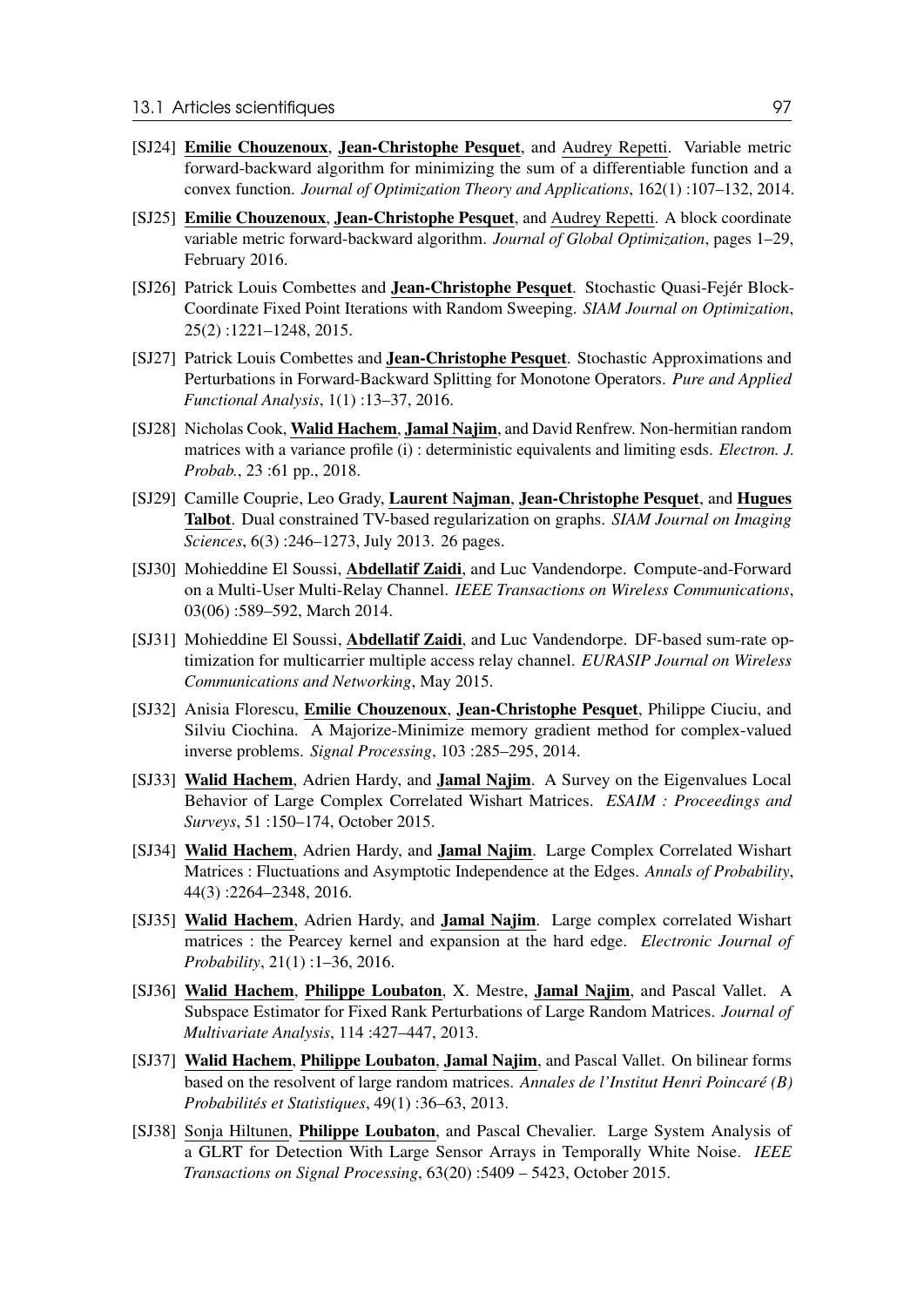- [SJ39] Anna Jezierska, Caroline Chaux, **Jean-Christophe Pesquet, Hugues Talbot**, and Gilbert Engler. An EM Approach for Time-Variant Poisson-Gaussian Model Parameter Estimation. *IEEE Transactions on Signal Processing*, 62(1) :17–30, January 2014.
- [SJ40] Mounir Kaaniche, Aurélia Fraysse, Béatrice Pesquet-Popescu, and Jean-Christophe Pesquet. A Bit Allocation Method for Sparse Source Coding. *IEEE Trans. on Image Processing*, 23(1) :137–152, January 2014.
- [SJ41] Nikos Komodakis and Jean-Christophe Pesquet. Playing with Duality : An overview of recent primal-dual approaches for solving large-scale optimization problems. *IEEE Signal Processing Magazine*, 2015.
- [SJ42] **Philippe Loubaton**. On the almost sure location of the singular values of certain Gaussian block-Hankel large random matrices. *Journal of Theoretical Probability*, 29(4) :1339–1443, 2016.
- [SJ43] Yosra Marnissi, Emilie Chouzenoux, Amel Benazza-Benyahia, and Jean-Christophe Pesquet. An Auxiliary Variable Method for Markov Chain Monte Carlo Algorithms in High Dimension. *Entropy*, 20(2), 2018.
- [SJ44] Yosra Marnissi, Yuling Zheng, Emilie Chouzenoux, and Jean-Christophe Pesquet. A Variational Bayesian Approach for Image Restoration. Application to Image Deblurring with Poisson-Gaussian Noise. *IEEE Transactions on Computational Imaging*, 3(4) :722– 737, May 2017.
- [SJ45] Stephen Mc Laughlin, Marcelo Alejandro Pereyra, Alfred O. Hero, Jean-Yves Tourneret, and Jean-Christophe Pesquet. Introduction to the Issue on Stochastic Simulation and Optimization in Signal Processing. *IEEE Journal of Selected Topics in Signal Processing*, vol. 10(2) :pp. 221–223, 2016.
- [SJ46] Jamal Najim. An introduction to large random matrix theory. *Traitement du signal*, 33(2-3), 2016.
- [SJ47] Jamal Najim and Jianfeng Yao. Gaussian fluctuations for linear spectral statistics of large random covariance matrices. *The Annals of Applied Probability*, 26(3) :1837–1887, 2016.
- [SJ48] Marcelo Alejandro Pereyra, Philip Schniter, Emilie Chouzenoux, Jean-Christophe Pesquet, Jean-Yves Tourneret, Alfred O. Hero, and Steve Mclaughlin. A Survey of Stochastic Simulation and Optimization Methods in Signal Processing. *IEEE Journal of Selected Topics in Signal Processing*, vol. 10(2) :pp. 224–241, November 2015.
- [SJ49] Gia-Thuy Pham, **Philippe Loubaton**, and Pascal Vallet. Performance analysis of spatial smoothing schemes in the context of large arrays. *IEEE Transactions on Signal Processing*, 64(1) :160–172, January 2016.
- [SJ50] Mai Quyen Pham, Caroline Chaux, Laurent Duval, and Jean-Christophe Pesquet. A Primal-Dual Proximal Algorithm for Sparse Template-Based Adaptive Filtering : Application to Seismic Multiple Removal. *IEEE Transactions on Signal Processing*, 62(16) :4256– 4269, 2014.
- [SJ51] Aurélie Pirayre, Camille Couprie, Frédérique Bidard, Laurent Duval, and **Jean-Christophe** Pesquet. BRANE Cut : Biologically-Related A priori Network Enhancement with Graph cuts for Gene Regulatory Network Inference. *BMC Bioinformatics*, December 2015.
- [SJ52] Aurélie Pirayre, Camille Couprie, Laurent Duval, and Jean-Christophe Pesquet. BRANE Clust : Cluster-Assisted Gene Regulatory Network Inference Refinement. *IEEE/ACM Transactions on Computational Biology and Bioinformatics*, 15(3) :850–860, June 2018.
- [SJ53] Audrey Repetti, Mai Quyen Pham, Laurent Duval, Emilie Chouzenoux, and Jean-Christophe Pesquet. Euclid in a Taxicab : Sparse Blind Deconvolution with Smoothed  $\ell_1/\ell$  2 Regularization. *IEEE Signal Processing Letters*, 22(5) :539–543, May 2015.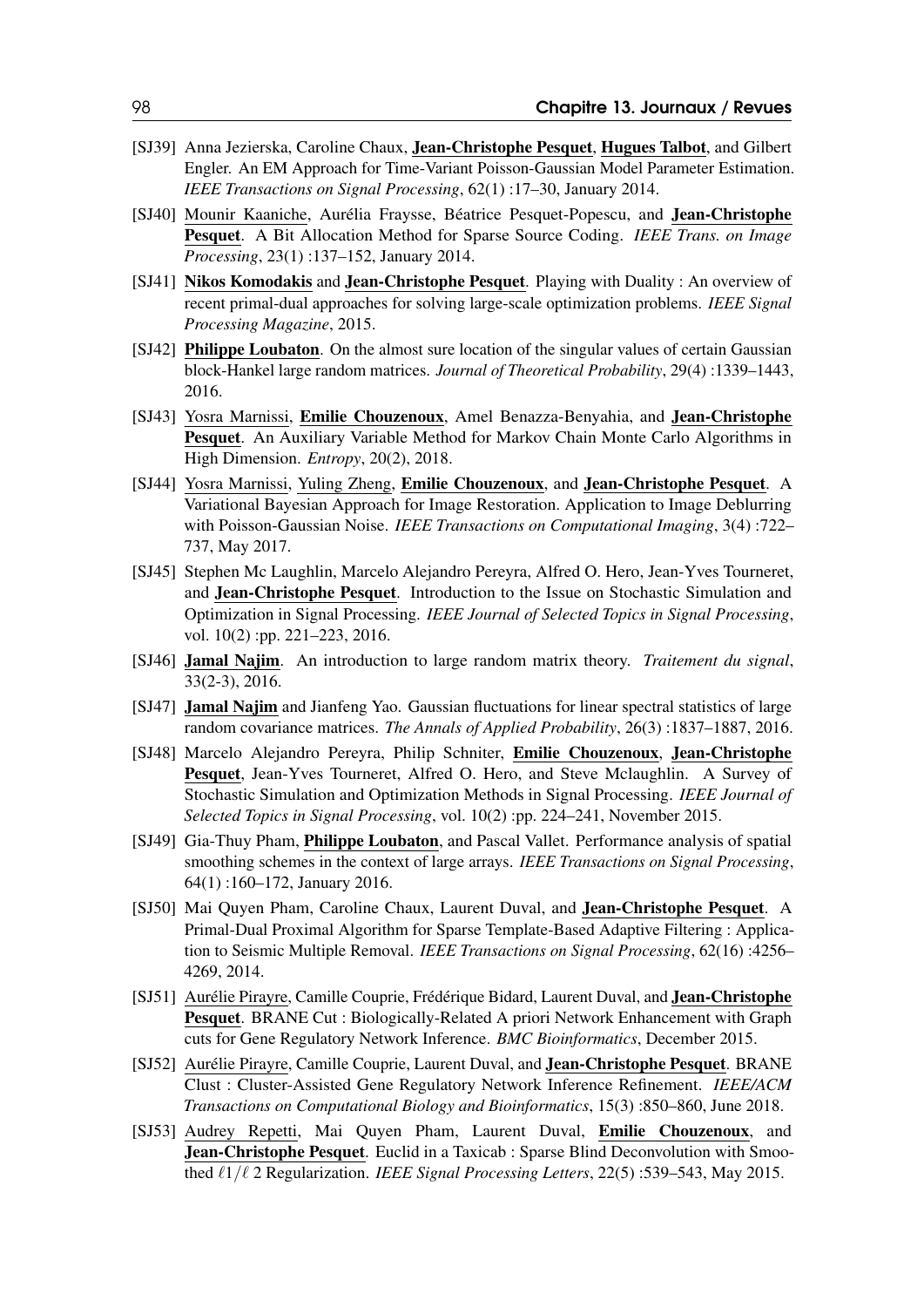- [SJ54] Sinda Smirani, Mohamed Kamoun, Mireille Sarkiss, Abdellatif Zaidi, and Pierre Duhamel. Achievable Rate Regions for Two-Way Relay Channel using Nested Lattice coding. *IEEE Transactions on Wireless Communications*, 13 :5607 – 5620, 2014.
- [SJ55] Mohieddine El Soussi, **Abdellatif Zaidi**, and Luc Vandendorpe. Compute-and-Forward on a Multiaccess Relay Channel : Coding and Symmetric-Rate Optimization. *IEEE Transactions on Wireless Communications*, 13(4) :1932–1947, 2013.
- [SJ56] Pascal Vallet and Philippe Loubaton. On the Performance of MUSIC With Toeplitz Rectification in the Context of Large Arrays. *IEEE Transactions on Signal Processing*, 65(22) :5848 – 5859, November 2017.
- [SJ57] Pascal Vallet, Philippe Loubaton, and Xavier Mestre. Une méthode MUSIC adaptée aux grands réseaux de capteurs. *Traitement du Signal*, 33(2-3) :249 – 272, September 2016.
- [SJ58] Pascal Vallet, Xavier Mestre, and Philippe Loubaton. Performance Analysis of an Improved MUSIC DoA Estimator. *IEEE Transactions on Signal Processing*, 63(23) :6407 – 6422, 2015.
- [SJ59] Chien-Yi Wang, Michèle Wigger, and Abdellatif Zaidi. On Achievability for Downlink Cloud Radio Access Networks with Base Station Cooperation. *IEEE Transactions on Information Theory*, May 2018.
- [SJ60] Abdellatif Zaidi, Zohaib Hassan Awan, Shlomo Shamai, and Luc Vandendorpe. Secure Degrees of Freedom of MIMO X-Channels with Output Feedback and Delayed CSIT. *IEEE Transactions on Information Forensics and Security*, 8(114) :1760–1774, 2013.
- [SJ61] Abdellatif Zaidi, Pablo Piantanida, and Shlomo Shamai. Capacity Region of Cooperative Multiple Access Channel with States. *IEEE Transactions on Information Theory*, 59(10) :6153–6174, 2013.
- [SJ62] Abdellatif Zaidi, Pablo Piantanida, and Shlomo Shamai. Capacity Region of Cooperative Multiple Access Channel with States. *IEEE Transactions on Information Theory*, 59(10) :6153–6174, November 2013.
- [SJ63] Abdellatif Zaidi and Shlomo Shamai. On Cooperative Multiple Access Channels With Delayed CSI at Transmitters. *IEEE Transactions on Information Theory*, 60(10) :6204– 6230, 2014.
- [SJ64] Abdellatif Zaidi, Shlomo Shamai, Pablo Piantanida, and Luc Vandendorpe. Bounds on the Capacity of the Relay Channel with Noncausal State at Source. *IEEE Transactions on Information Theory*, 59(5) :2639–2672, 2013.

#### <span id="page-98-0"></span>13.2 Articles de synthèse / revues bibliographiques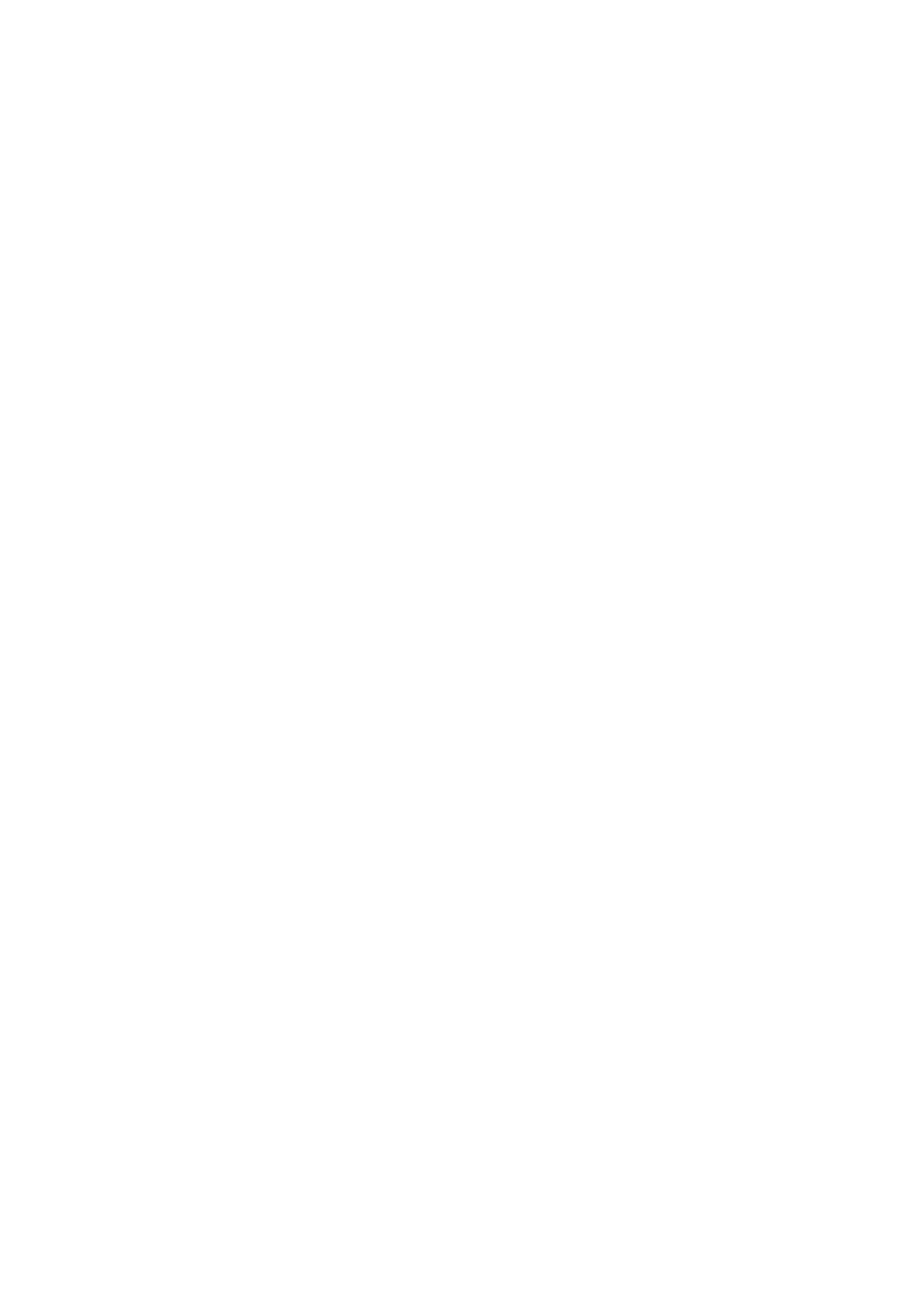# <span id="page-100-0"></span>14 Ouvrages

#### <span id="page-100-1"></span>14.1 Direction et coordination d'ouvrages / édition scientifique

#### 14.2 Chapitres d'ouvrage

- <span id="page-100-2"></span>[SCO1] Jean-François Bercher. Entropies et critères entropiques. In Jérome IDIER Jean-François GIOVANNELLI, editor, *Méthodes d'inversion appliquées au traitement du signal et de l'image*, Méthodes d'inversion appliquées au traitement du signal et de l'image. HERMÈS / LAVOISIER, December 2013.
- [SCO2] Jean-François Bercher. On generalized Cramér-Rao inequalities, and an extension of the Shannon-Fisher-Gauss setting. In *New Perspectives on Stochastic Modeling and Data Analysis*, pages 19–35. ISAST, 2014.
- [SCO3] Jean-François Bercher. Entropies and entropic criteria. In *Inversion methods applied to signal and image processing*, page 26. Wiley, 2015.
- [SCO4] Antoine Chevreuil and Philippe Loubaton. Blind Signal Separation for Digital Communication Data. In Sergios Theodoridis Rama Chellappa, editor, *Academic Press Library in Signal Processing*, pages 135–186. Academic Press, 2014. to appear in EURASIP E-reference in Signal Processing, invited paper.
- [SCO5] Philippe Loubaton and Xavier Mestre. Spectral Convergence of Large Block-Hankel Gaussian Random Matrices. In *Advances in Complex Analysis and Operator Theory. Trends in Mathematics.* 2017.
- [SCO6] Nelly Pustelnik, Amel Benazza-Benhayia, Yuling Zheng, and Jean-Christophe Pesquet. Wavelet-based Image Deconvolution and Reconstruction. *Wiley Encyclopedia of Electrical and Electronics Engineering*, 2016.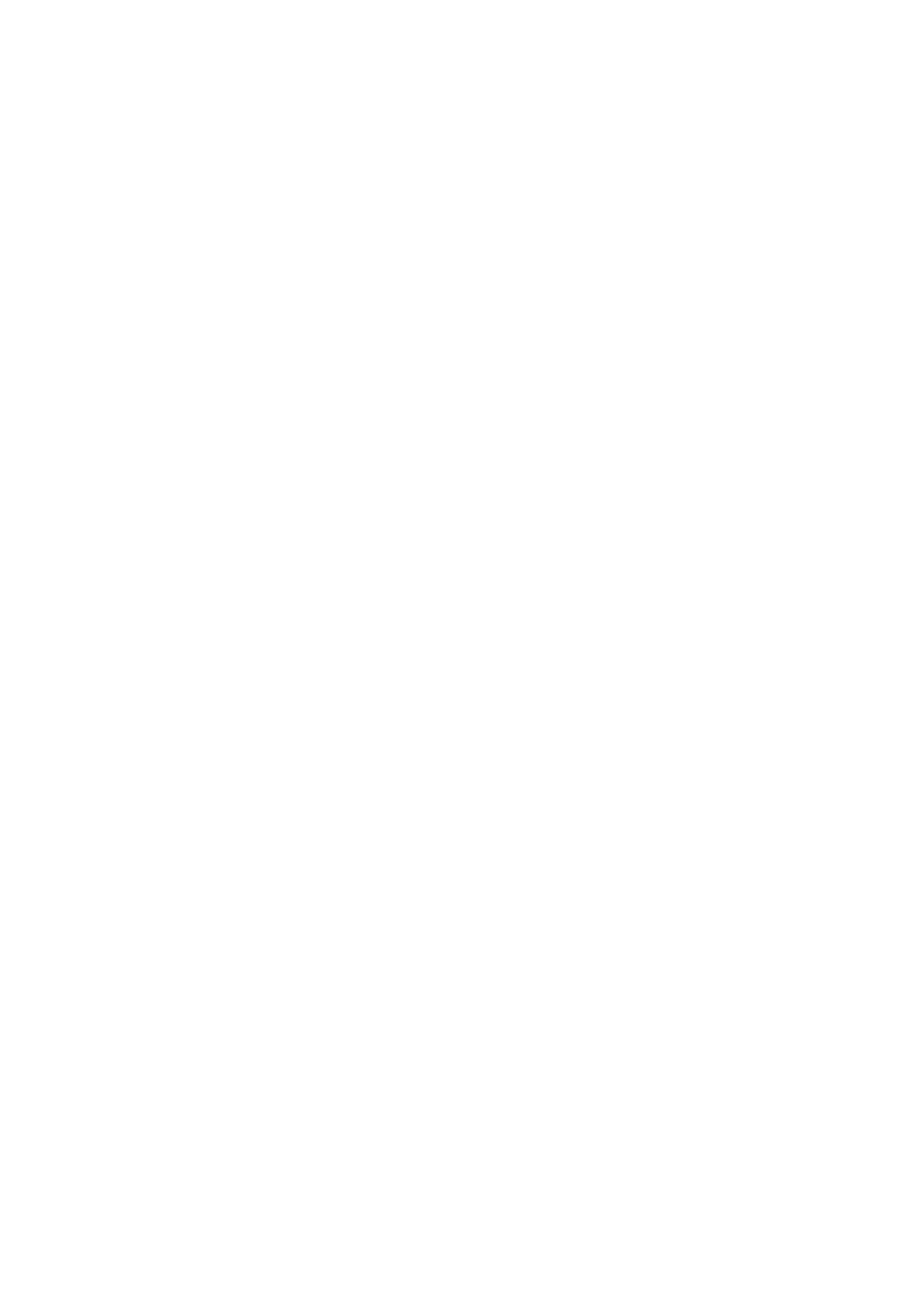# <span id="page-102-0"></span>15 Colloques / congrès, séminaires de recherche

#### <span id="page-102-1"></span>15.1 Éditions d'actes de colloques / congrès

#### 15.2 Articles publiés dans conférences internationales

- <span id="page-102-2"></span>[SC1] Feriel Abboud, Emilie Chouzenoux, Jean-Christophe Pesquet, Jean-Hugues Chenot, and Louis Laborelli. A hybrid alternating proximal method for blind video restoration. In *22th European Signal Processing Conference (EUSIPCO 2014)*, 2014.
- [SC2] Feriel Abboud, Emilie Chouzenoux, Jean-Christophe Pesquet, Jean-Hugues Chenot, and Louis Laborelli. A Distributed Strategy for Computing Proximity Operators. In *Asilomar Conference on Signals, Systems, and Computers*, pages pages 396–400, 2015.
- [SC3] Inaki Estella Aguerri and Abdellatif Zaidi. Partial Compute-Compress-and-Forward for Limited Backhaul Uplink Multicell Processing . In *53rd Annual Allerton Conference on Communication, Control, and Computing, Allerton 2015*, 2015.
- [SC4] Inaki Estella Aguerri and Abdellatif Zaidi. Quantized Compute-and-Forward for Limited Backhaul Uplink Multicell Processing . In *IEEE International Conference on Communications, ICC 2016*, 2016.
- [SC5] Inaki Estella Aguerri and Abdellatif Zaidi. In-network compression for multiterminal cascade MIMO systems. In *IEEE International Conference on Communications, ICC 2017*, 2017.
- [SC6] Inaki Estella Aguerri and Abdellatif Zaidi. Distributed Information Bottleneck Method for Discrete and Gaussian Sources. In *International Zurich Seminar on Information and Communication*, 2018.
- [SC7] Inaki Estella Aguerri, Abdellatif Zaidi, Giuseppe Caire, and Shlomo Shamai. On the Capacity of Cloud Radio Access Networks with Oblivious Relaying. In *IEEE Internation Conference on Information Theory, ISIT*, 2017.
- [SC8] Zohaib Hassan Awan, **Abdellatif Zaidi**, and Aydin Sezgin. On SDoF of Multi-Receiver Wiretap Channel With Alternating CSIT . In *IEEE International Symposium on Information Theory, ISIT 2016*, 2016.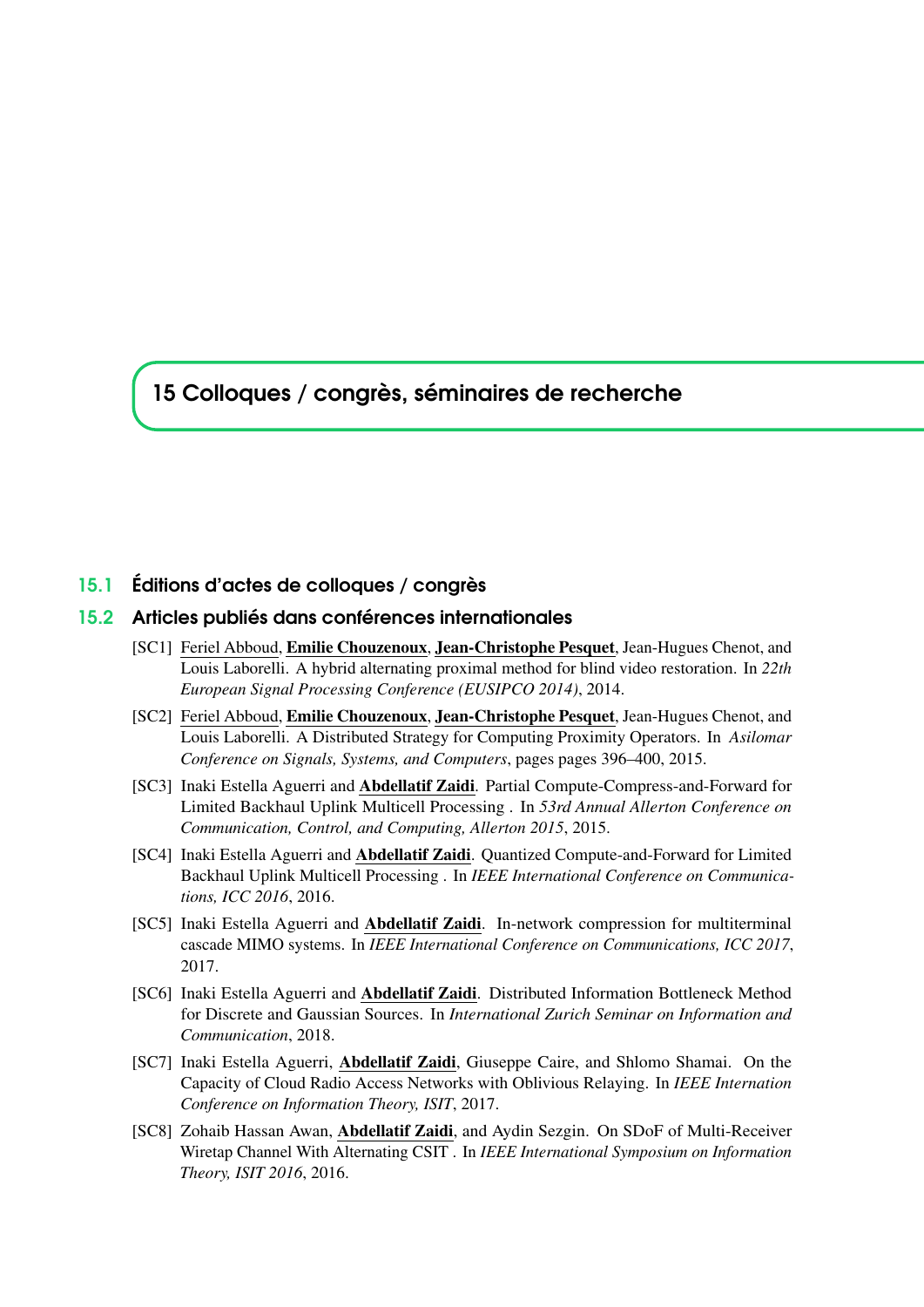- [SC9] Meryem Benammar and Abdellatif Zaidi. Lossless Source Coding for a Heegard-Berger Problem with Two Sources and Degraded Reconstruction sets. In *IEEE International Symposium on Wireless Communication Systems, ISWCS 2015*, 2015.
- [SC10] Meryem Benammar and **Abdellatif Zaidi**. Rate-Distortion of a Heegard-Berger Problem with Common Reconstruction . In *Zurich Seminar on Communications and Information*, 2016.
- [SC11] Meryem Benammar and Abdellatif Zaidi. Rate distortion regions of Heegard-Berger problems with successive refinement and scalable coding. In *Allerton Conference on Communication, Control, and Computing, Allerton 2016*, 2016.
- [SC12] Meryem Benammar and Abdellatif Zaidi. Rate-distortion region of a Gray-Wyner problem with side-information. In *IEEE International Symposium on Information Theory* , pages 106–110, 2017.
- [SC13] Meryem Benammar and **Abdellatif Zaidi**. Secure lossy helper and Gray-Wyner problems. In *IEEE International Symposium on Information Theory, ISIT 2016* , pages 2454–2458, 2018.
- [SC14] Alessandro Benfenati, Emilie Chouzenoux, and Jean-Christophe Pesquet. A Nonconvex Variational Approach for Robust Graphical Lasso. In *IEEE International Conference on Acoustics, Speech, and Signal Processing (ICASSP 2018)*, Proceedings of the IEEE International Conference on Acoustics, Speech, and Signal Processing (ICASSP 2018), 2018.
- [SC15] Jean-François Bercher. À propos d'extensions de l'information de Fisher et de l'inégalité de Cramér-Rao. In *24e colloque Gretsi*, page 4, 2013.
- [SC16] Jean-François Bercher. On some interrelations of generalized q-entropies and a generalized Fisher information, including a Cramér-Rao inequality. In *International Conference on Applied Stochastic Models and Data Analysis (ASMDA 2013)*, 2013.
- [SC17] Jean-François Bercher. Some results on a χ-divergence, an extended Fisher information and generalized Cramér-Rao inequalities. In *International Conference on Geometric Science of Information (GSI 2013)*, pages 487–494. 2013.
- [SC18] Jean-François Bercher, Bénédicte Duriez, Nicole Boggetto, and Marie-Noelle Prioleau. Dynamique et synchronisme de réplication de l'ADN dans des cellules vivantes – Analyse de marqueurs fluorescents. In *Colloque GRETSI*, 2015.
- [SC19] Jean-François Bercher, Valerie Girardin, Justine Lequesne, Philippe Regnault, and Steeve Zozor. Sur la recherche de φ-entropie à maximisante donnée. In *XXVème colloque GRETSI (GRETSI 2015)*. GRETSI, 2015.
- [SC20] Jean-François Bercher and Steeve Zozor. Properties and Inequalities for φ-entropies Derived from Inverse MaxEnt Problems. In *Entropy 2018 : From Physics to Information Sciences and Geometry*, 2018.
- [SC21] Rémy Boyer and Philippe Loubaton. Large deviation analysis of the CPD detection problem based on random tensor theory. In *25th European Signal Processing Conference (EUSIPCO 2017)*, 2017.
- [SC22] Sara Cadoni, Emilie Chouzenoux, Jean-Christophe Pesquet, and Caroline Chaux. A block parallel majorize-minimize memory gradient algorithm. In *IEEE International Conference on Image Processing (ICIP 2016)*, pages 3194 – 3198, 2016.
- [SC23] Amani Chaker, Mounir Kaaniche, and Amel Benazza-Benyahia. An efficient retrieval strategy for wavelet-based quantized images. In *IEEE International Conference on Acoustics Speech and Signal Processing (ICASSP)*, 2013.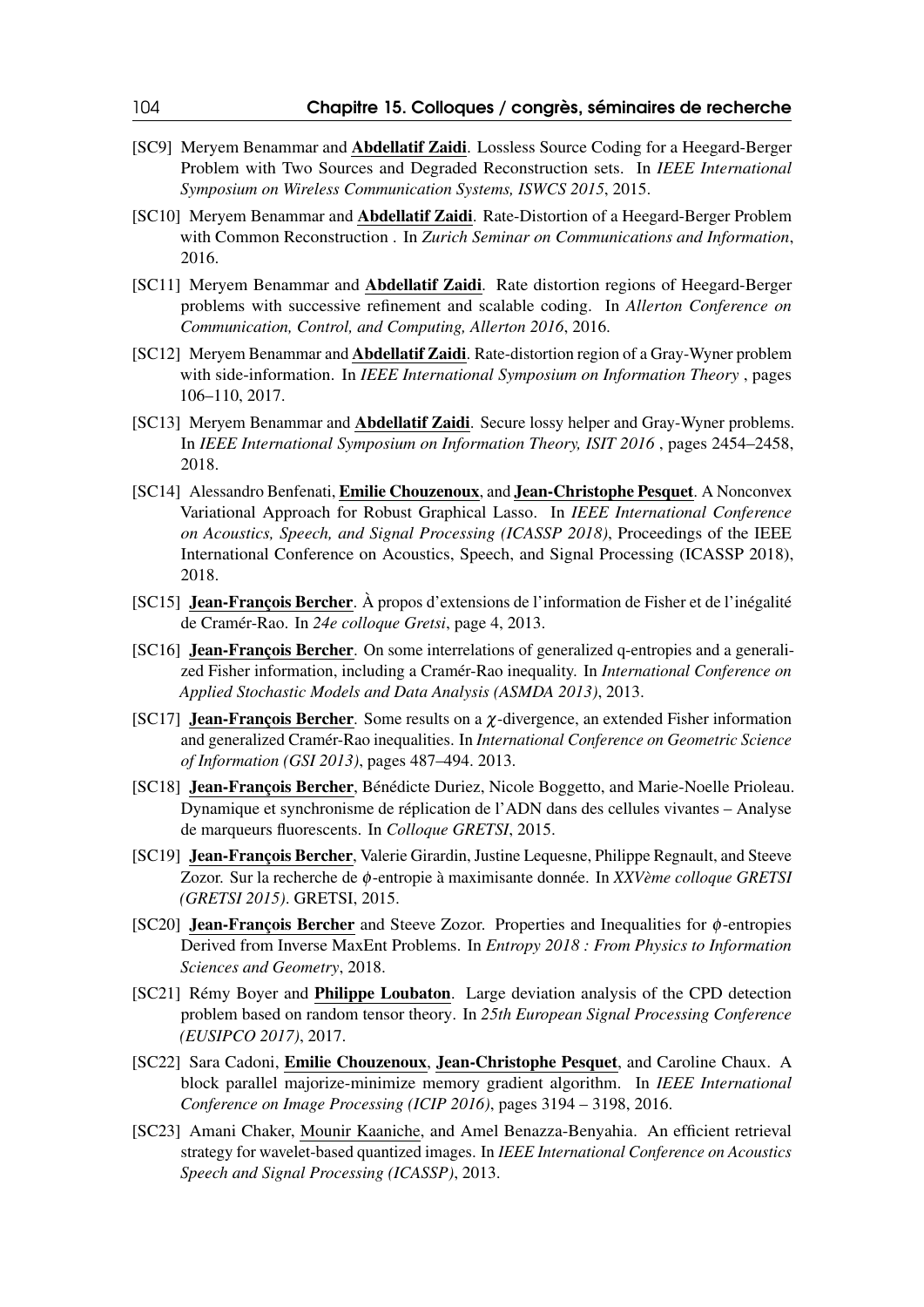- [SC24] Afef Cherni, Emilie Chouzenoux, and Marc-André Delsuc. Proximity Operators for a Class of Hybrid Sparsity+Entropy Priors. Application to DOSY NMR Signal Reconstruction. volume In Proceedings of the International Symposium on Signal, Image, Video and Communications (ISIVC 2016), 2016.
- [SC25] Afef Cherni, Emilie Chouzenoux, and Delsuc Marc-André. Fast Dictionnary-Based Approach for Mass Spectrometry Data Analysis. In *IEEE International Conference on Acoustics, Speech, and Signal Processing (ICASSP 2018)*, Proceedings of the IEEE International Conference on Acoustics, Speech, and Signal Processing (ICASSP 2018), 2018.
- [SC26] Giovanni Chierchia, Afef Cherni, Emilie Chouzenoux, and Jean-Christophe Pesquet. Approche de Douglas-Rachford aléatoire par blocs appliquée à la régression logistique parcimonieuse. In *GRETSI 2017*, Actes du 26e colloque GRETSI, pages 1–4, 2017.
- [SC27] Giovanni Chierchia, Nelly Pustelnik, Jean-Christophe Pesquet, and Béatrice Pesquet-Popescu. An epigraphical convex optimization approach for multicomponent image restoration using non-local structure tensor. In *Acoustics, Speech and Signal Processing (ICASSP), 2013 IEEE International Conference on*, 2013.
- [SC28] Giovanni Chierchia, Nelly Pustelnik, Jean-Christophe Pesquet, and Beatrice Pesquet-Popescu. Epigraphical Proximal Projection for Sparse Multiclass SVM. In *IEEE International Conference on Acoustics, Speech and Signal Processing*, 2014.
- [SC29] Emilie Chouzenoux, Lisa Lamasse, Sandrine ANTHOINE, Caroline Chaux, Alexandre Jaouen, Ivo Vanzetta, and Franck Debarbieux. Approche variationnelle pour la déconvolution rapide de données 3D en microscopie biphotonique. In *Actes du 25e colloque GRETSI*, 2015.
- [SC30] Emilie Chouzenoux, Saïd Moussaoui, Jérôme Idier, and François Mariette. Primaldual interior point optimization for a regularized reconstruction of NMR relaxation time distributions. In *IEEE International Conference on Acoustics, Speech and Signal Processing (ICASSP 2013)*, 2013.
- [SC31] Emilie Chouzenoux, Jean-Christophe Pesquet, and Anisia Florescu. A multi-parameter optimization approach for complex continuous sparse modelling. In *19th International Conference on Digital Signal Processing (DSP 2014)*, pages 817 – 820, 2014.
- [SC32] Emilie Chouzenoux, Jean-Christophe Pesquet, and Anisia Florescu. A stochastic 3MG algorithm with application to 2d filter identification. In *22th European Signal Processing Conference (EUSIPCO 2014)*, 2014.
- [SC33] Emilie Chouzenoux, Fiona Zolyniak, Emmanuelle Gouillart, and Hugues Talbot. A Majorize-Minimize memory gradient algorithm applied to X-ray tomography. In *International Conference on Tomography of Materials and Structures*, 2013.
- [SC34] Emilie Chouzenoux, Fiona Zolyniak, Emmanuelle Gouillart, and Hugues Talbot. A Majorize-Minimize memory gradient algorithm applied to X-ray tomography. In *20th IEEE International Conference on Image Processing (ICIP 2013)*, pages 1011–1015, 2013.
- [SC35] Patrick L Combettes and **Jean-Christophe Pesquet**. Stochastic forward-backward and primal-dual approximation algorithms with application to online image restoration. In *European Signal and Image Processing Conference (EUSIPCO 2016)*, pages 1813 – 1817, 2016.
- [SC36] Patrick Louis Combettes, Laurent Condat, Jean-Christophe Pesquet, and Bang Cong Vu. A Forward-Backward View of Some Primal-Dual Optimization Methods in Image Recovery. In *21st IEEE International Conference on Image Processing (ICIP 2014)*, 2014.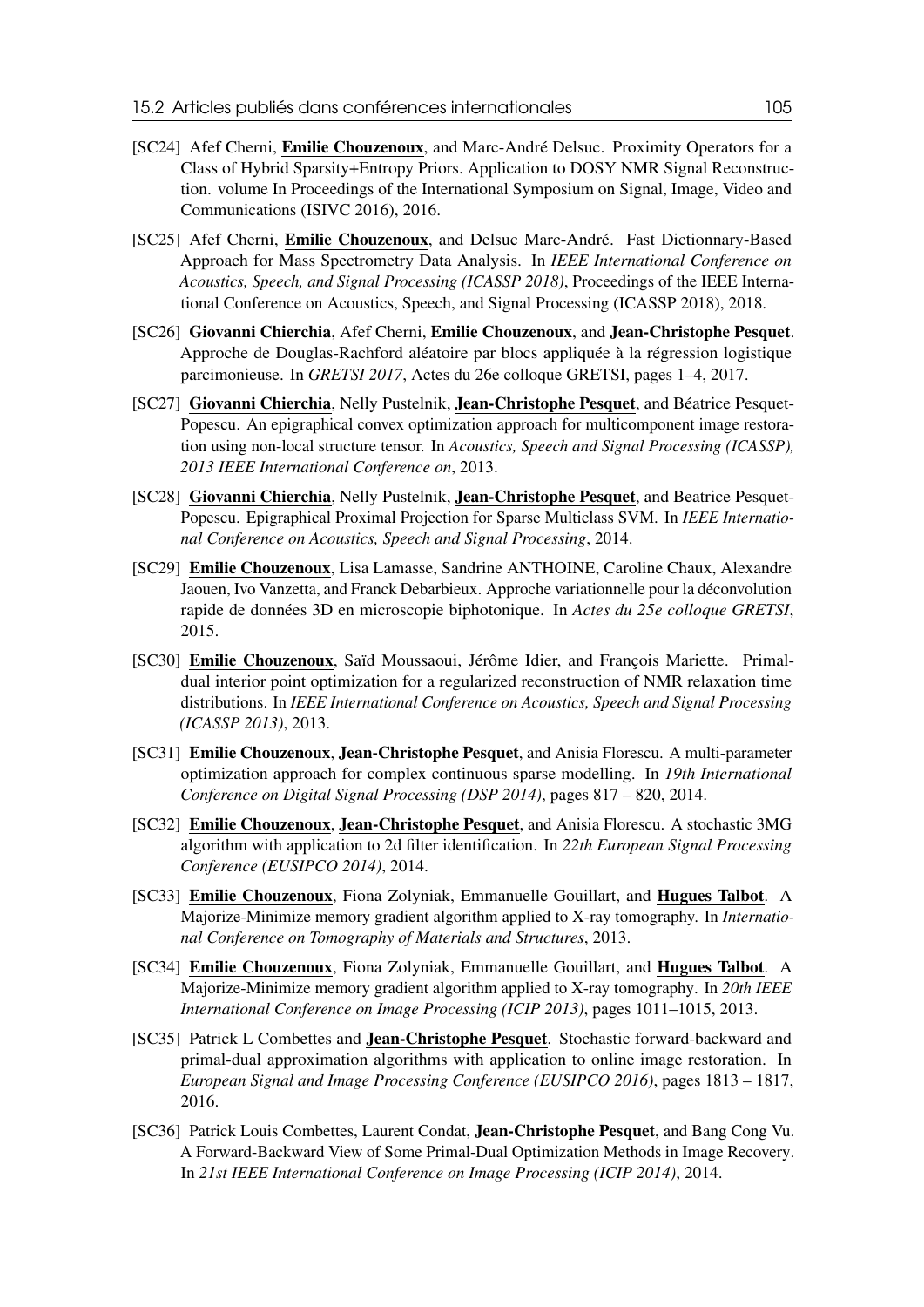- [SC37] Marie-Caroline Corbineau, Emilie Chouzenoux, and Jean-Christophe Pesquet. PIPA : A New Proximal Interior Point Algorithm for Large Scale Convex Optimization. In *IEEE International Conference on Acoustics, Speech, and Signal Processing (ICASSP 2018)*, Proceedings of the IEEE International Conference on Acoustics, Speech, and Signal Processing (ICASSP 2018), 2018.
- [SC38] Viacheslav Dudar, Giovanni Chierchia, Emilie Chouzenoux, Jean-Christophe Pesquet, and Vladimir V. Semenov. A Two-Stage Subspace Trust Region Approach for Deep Neural Network Training. In *25th European Signal Processing Conference (EUSIPCO 2017)*, Proceedings of the 25th European Signal Processing Conference, pages 291–295, 2017.
- [SC39] Bénédicte DURIEZ, Nicole Boggetto, Jean-François Bercher, Sabarinadh Chilaka, Chrystelle Maric, and Marie-Noëlle Prioleau. Dynamic of DNA replication in single living cells. In *11e Colloque 3R*, 2015.
- [SC40] Bénédicte DURIEZ, Nicole Boggetto, Jean-François Bercher, Sabarinadh Chilaka, Chrystelle Maric, and Marie-Noëlle Prioleau. Replication synchrony of allelic loci in single living cells from early to late S-phase. In *Cold Spring Harbor Laboratory Meeting : Eukaryotic DNA Replication & Genome Maintenance*, 2015.
- [SC41] Mireille El Gheche, Anna Jezierska, Jean-Christophe Pesquet, and Joumana Farah. A proximal approach for signal recovery based on information measures. In *EUSIPCO 2013*, 2013.
- [SC42] Mireille El Gheche, **Jean-Christophe Pesquet**, and Farah Joumana. A proximal approach for optimization problems involving Kullback divergences. In *International Conference on Acoustics, Speech, and Signal Processing (ICASSP)*, 2013.
- [SC43] Mohieddine El Soussi, Abdellatif Zaidi, and Luc Vandendorpe. Compress-and-Forward on a Multiaccess Relay Channel With Computation at the Receiver. In *IEEE International Conference on Communications, ICC*, 2013.
- [SC44] Pierre Escamilla, Michèle Wigger, and **Abdellatif Zaidi**. Distributed Hypothesis Testing with Concurrent Detections. In *IEEE International Symposium on Information Theory, ISIT*, 2018.
- [SC45] Anisia Florescu, Emilie Chouzenoux, Jean-Christophe Pesquet, and Silviu Ciochina. Estimation d'un signal complexe à partir d'un modèle parcimonieux perturbé. In *XXIVième colloque GRETSI sur le Traitement du Signal et des Images*, 2013.
- [SC46] Anisia Florescu, **Emilie Chouzenoux, Jean-Christophe Pesquet**, Philippe Ciuciu, and Silviu Ciochina. A complex-valued majorize-minimize memory gradient method with application to parallel MRI. In *21st European Signal Processing Conference (EUSIPCO 2013)*, pages 14283743.1–14283743.5, 2013.
- [SC47] Pierre Gouédard and Philippe Loubaton. On the behaviour of the estimated fourth-order cumulants matrix of a high-dimensional gaussian white noise. In *International Conference on Latent Variable Analysis and Signal Separation (LVA/ICA 2017)*, 2017.
- [SC48] Sonja Hiltunen, Pascal Chevalier, and **Philippe Loubaton**. New insights into time synchronization of MIMO systems with interference. In *23rd European Signal Processing Conference*, 2015.
- [SC49] Sonja Hiltunen and **Philippe Loubaton**. Asymptotic analysis of a GLR test for detection with large sensor arrays : New results. In *IEEE International Conference on Acoustics, Speech and Signal Processing (ICASSP 2017)*, pages 4506 – 4510, 2017.
- [SC50] Sonja Hiltunen, **Philippe Loubaton**, and P Chevalier. Asymptotic analysis of a GLRT for detection with large sensor arrays. In *EUSIPCO* , 2014 22nd European Signal Processing Conference (EUSIPCO), 2014.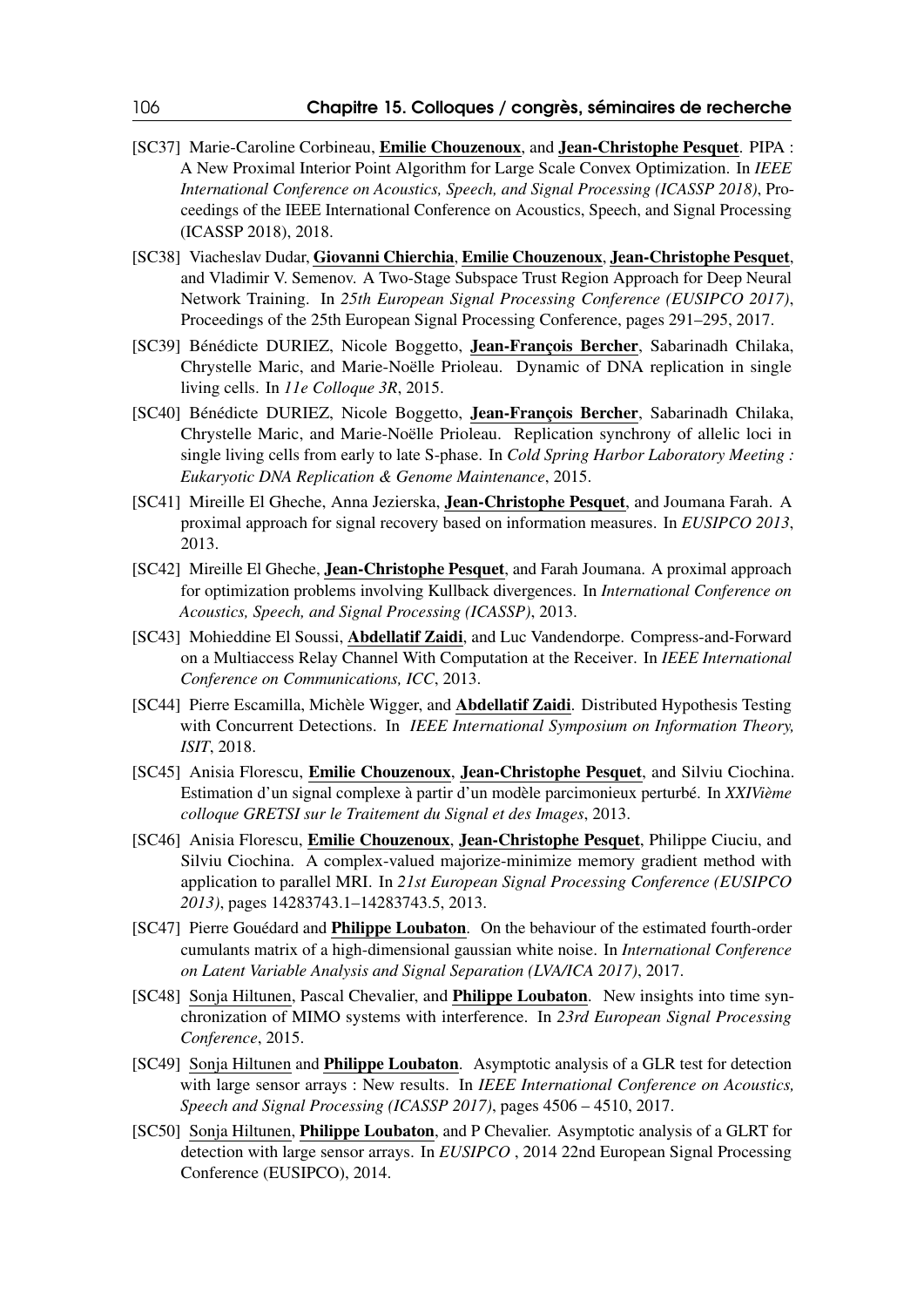- [SC51] Anna Jezierska, **Jean-Christophe Pesquet, Hugues Talbot**, and Caroline Chaux. Iterative Poisson-Gaussian Noise Parametric Estimation for Blind Image Denoising. In *IEEE International Conference on Image Processing*, pages 1–5, 2014.
- [SC52] Mounir Kaaniche, Aurélia Fraysse, Beatrice Pesquet-Popescu, and Jean-Christophe Pesquet. Accurate rate-distortion approximation for sparse Bernoulli-Generalized Gaussian models. In *IEEE International Conference on Acoustics, Speech and Signal Processing (ICASSP 2014)*, 2014.
- [SC53] Maxime Legendre, Said Moussaoui, Emilie Chouzenoux, and Jérôme Idier. Primaldual Interior-Point Optimization Based on Majorization-Minimization for Edge-Preserving Spectral Unmixing. In *IEEE International Conference on Image Processing*, 2014.
- [SC54] Yosra Marnissi, Amel Benazza-Benyahia, Emilie Chouzenoux, and Jean-Christophe Pesquet. Generalized multivariate exponential power prior for wavelet-based multichannel image restoration. In *20th IEEE International Conference on Image Processing (ICIP 2013)*, pages 2402–2406, 2013.
- [SC55] Yosra Marnissi, Amel Benazza-Benyahia, Emilie Chouzenoux, and Jean-Christophe Pesquet. Majorize-Minimize adapted Metropolis-Hastings algorithm. Application to multichannel image recovery. In *22th European Signal Processing Conference (EUSIPCO 2014)*, 2014.
- [SC56] Yosra Marnissi, Yuling Y. Zheng, and Jean-Christophe Pesquet. Fast variational Bayesian signal recovery in the presence of Poisson-Gaussian noise. In *IEEE International Conference on Acoustics, Speech and Signal Processing (ICASSP)*, pages pages 3964–3968, 2016.
- [SC57] Xavier Mestre, Pascal Vallet, and Philippe Loubaton. On the resolution probability of conditional and unconditional maximum likelihood DoA estimation. In *21th European Signal Processing Conference (EUSIPCO 2013)*, pages 1–5, 2013.
- [SC58] Adrien Pelletier, Romain Couillet, and Jamal Najim. Second-Order Analysis of the Joint SINR distribution in Rayleigh Multiple Access and Broadcast Channels. In *2013 Asilomar Conference on Signals, Systems and Computers* , 2013 Asilomar Conference on Signals, Systems and Computers, 2013.
- [SC59] G T Pham and Philippe Loubaton. Performances des filtres de Wiener spatio-temporels entrainés : le cas des grandes dimensions. In *GRETSI*, 2015.
- [SC60] G T Pham, **Philippe Loubaton**, and P. Vallet. Performance Analysis of Spatial Smoothing Schemes in the Context of Large Arrays. In *ICASSP* , 2015.
- [SC61] Gia-Thuy Pham and **Philippe Loubaton**. Applications of large empirical spatio-temporal covariance matrix in multipath channels detection. In *23rd European Signal Processing Conference*, Signal Processing Conference (EUSIPCO), 2015 23rd European, pages 1192 – 1196, 2015.
- [SC62] Mai Quyen Pham, Caroline Chaux, Laurent Duval, and **Jean-Christophe Pesquet**. Filtrage de multiples sismiques par ondelettes et optimisation convexe. In *Colloque Gretsi 2013*, 2013.
- [SC63] Mai Quyen Pham, Caroline Chaux, Laurent Duval, and Jean-Christophe Pesquet. Seismic multiple removal with a Primal-Dual proximal algorithm. In *ICASSP*, page 5 pp., 2013.
- [SC64] Mai Quyen Pham, Caroline Chaux, Laurent Duval, and Jean-Christophe Pesquet. A constrained-based optimization approach for seismic data recovery problems. In *ICASSP 2014 - IEEE International Conference on Acoustics, Speech and Signal Processing*, pages 2377–2381, 2014.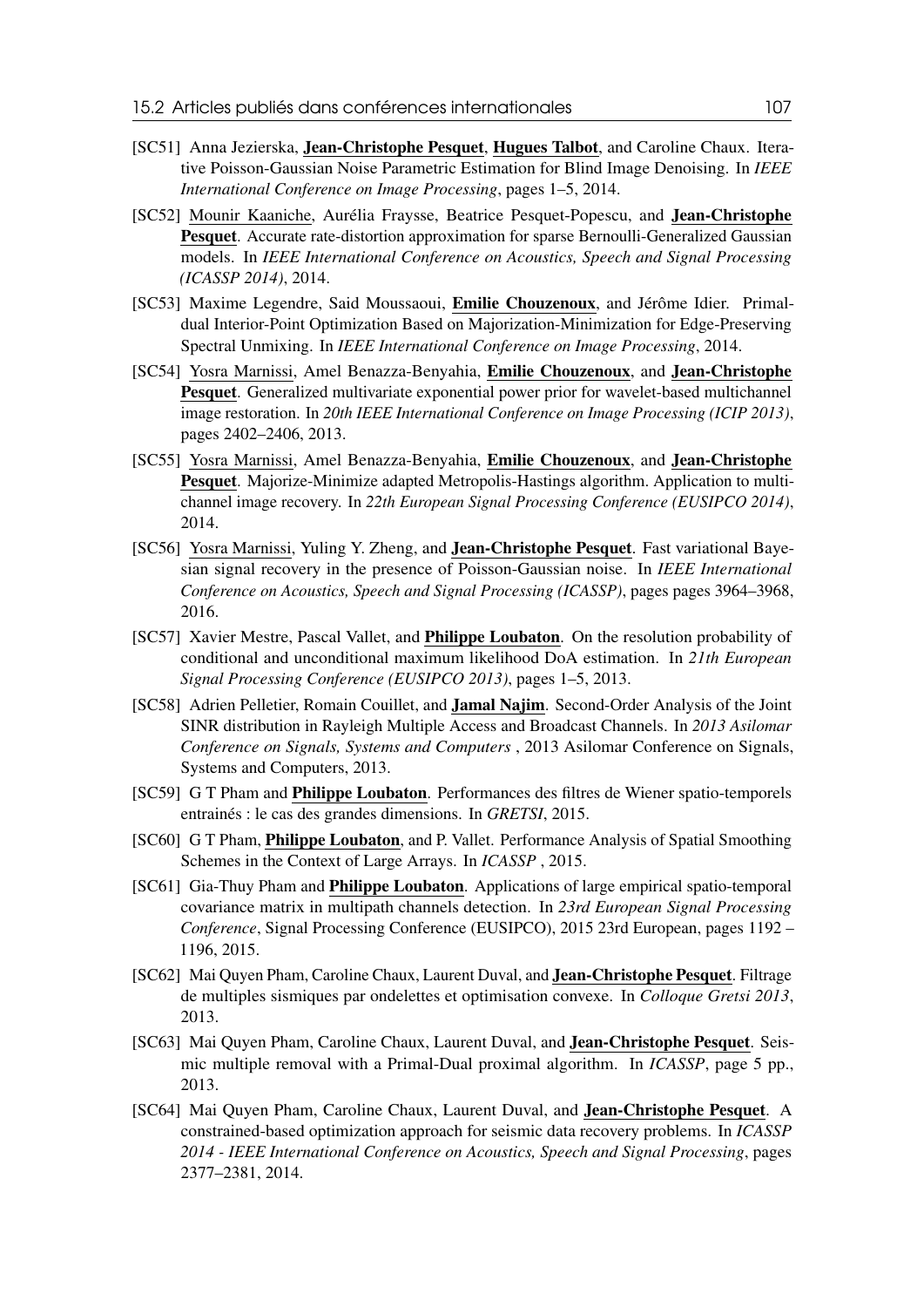- [SC65] Mai Ouyen Pham, Caroline Chaux, Laurent Duval, and Jean-Christophe Pesquet. Sparse adaptive template matching and filtering for 2D seismic images with dual-tree wavelets and proximal methods. In *ICIP - International Conference on Image Processing 2015*, pages 2339–2343, 2015.
- [SC66] Audrey Repetti, Emilie Chouzenoux, and Jean-Christophe Pesquet. Reconstruction d'image en présence de bruit gaussien dépendant par un algorithme Explicite-Implicite à métrique variable. In *XXIVième colloque GRETSI sur le Traitement du Signal et des Images*, 2013.
- [SC67] Audrey Repetti, Emilie Chouzenoux, and Jean-Christophe Pesquet. A nonconvex regularized approach for phase retrieval. In *21st IEEE International Conference on Image Processing (ICIP 2014)*, 2014.
- [SC68] Audrey Repetti, Emilie Chouzenoux, and Jean-Christophe Pesquet. A preconditioned Forward-Backward approach with application to large-scale nonconvex spectral unmixing problems. In *39th IEEE International Conference on Acoustics, Speech and Signal Processing (ICASSP 2014).*, pages 1498 – 1502, 2014.
- [SC69] Audrey Repetti, Emilie Chouzenoux, and Jean-Christophe Pesquet. A parallel blockcoordinate approach for primal-dual splitting with arbitrary random block selection. In *European Signal Processing Conference*, pages pages 235–239, 2015.
- [SC70] Audrey Repetti, Emilie Chouzenoux, and Jean-Christophe Pesquet. A Random Block-Coordinate Primal-Dual Proximal Algorithm with Application to 3D Mesh Denoising. In *IEEE International Conference on Acoustics, Speech, and Signal Processing*, pages pages 3561–3565, 2015.
- [SC71] Audrey Repetti, Emilie Chouzenoux, and Jean-Christophe Pesquet. Un petit tutoriel sur les méthodes primales-duales proximales pour l'optimisation convexe. In *GRETSI*, 2015.
- [SC72] Adil Salim, Pascal Bianchi, and Walid Hachem. Convergence d'un algorithme du gradient proximal stochastique à pas constant et généralisation aux opérateurs monotones aléatoires. In *GRETSI*, 2017.
- [SC73] Sinda Smirani, Mohamed Kamoun, Mireille Sarkiss, Abdellatif Zaidi, and Pierre Duhamel. Lattice-based Wyner-Ziv Coding for Parallel Gaussian Two-Way Relay Channels. In *2013 IEEE Wireless Communications and Networking Conference (WCNC)*, pages 1–5, 2013.
- [SC74] Tim Tsz-Kit, Emilie Chouzenoux, Claire Lefort, and Jean-Christophe Pesquet. Optimal Multivariate Gaussian Fitting for PSF Modeling in Two-Photon Microscopy. In *15 th IEEE International Symposium on Biomedical Imaging (ISBI 2018)*, 15 th Proceedings of the IEEE International Symposium on Biomedical Imaging (ISBI 2018), 2018.
- [SC75] P. Vallet and Philippe Loubaton. Toeplitz rectification and DOA estimation with music. In *ICASSP* , pages 2237 – 2241, 2014.
- [SC76] P. Vallet, **Philippe Loubaton**, and X. Mestre. A statistical comparison between music and G-music. In *ICASSP*, page A, 2015.
- [SC77] Pascal Vallet and Philippe Loubaton. Sur la capacité de résolution de méthodes sousespace. In *24ème colloque GRETSI*, pages 1–4, 2013.
- [SC78] Pascal Vallet and *Philippe Loubaton*. Toeplitz rectification and DoA estimation with MU-SIC. In *2014 IEEE International Conference on Acoustics, Speech, and Signal Processing (ICASSP)*, pages 1–5, 2014.
- [SC79] Chien-Yi Wang, Michèle Wigger, and Abdellatif Zaidi. On Achievability for Downlink Cloud Radio Access Networks with Base Station Cooperation. In *IEEE Wireless Communications and Networking Conference, WCNC 2017*, pages 1–6, 2017.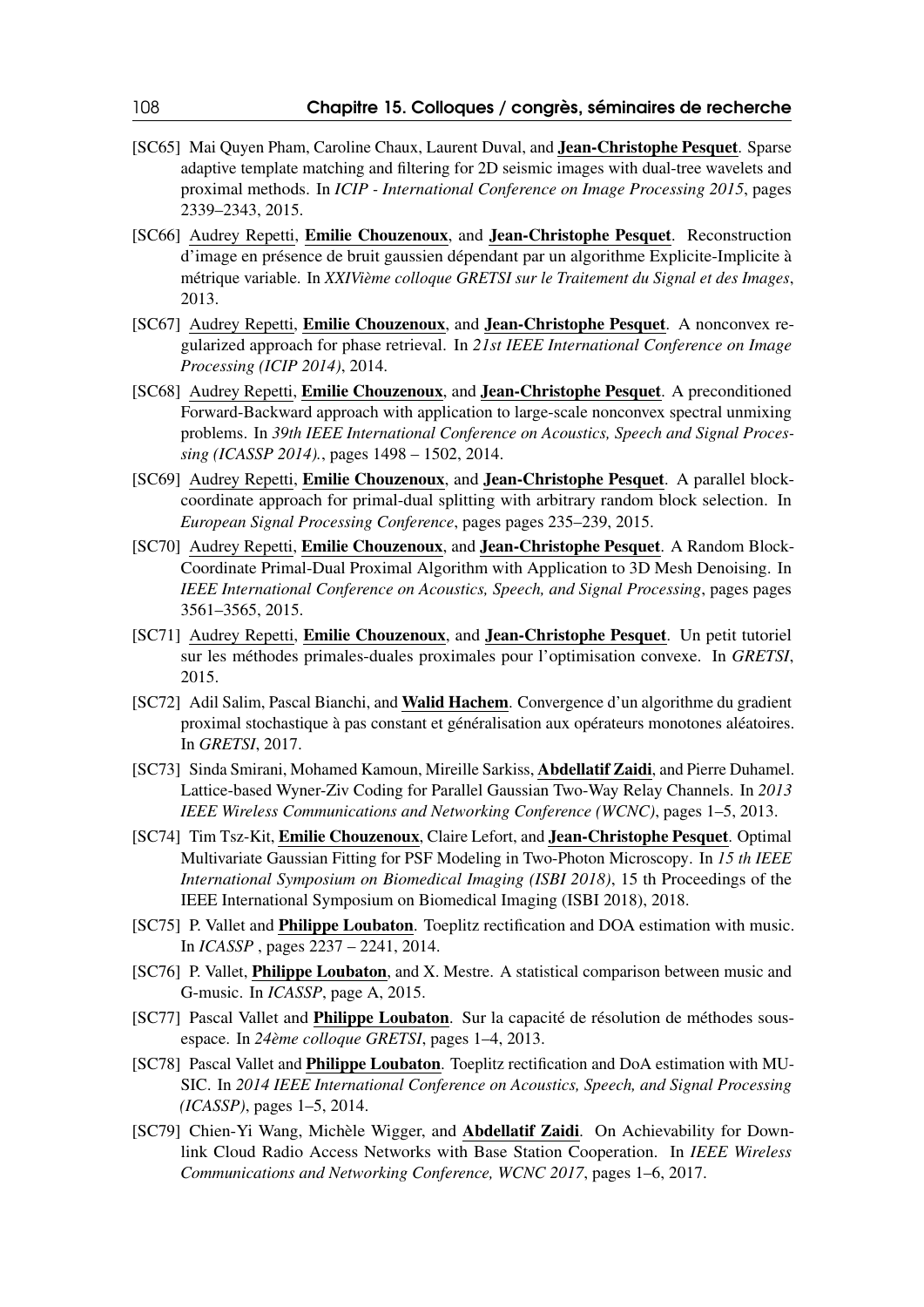- [SC80] Chien-Yi Wang and Abdellatif Zaidi. Rate-distortion regions of instances of cascade source coding with side information. In *IEEE International Symposium on Information Theory, ISIT 2017*, pages 1918–1922, 2017.
- [SC81] Abdellatif Zaidi. Two-encoder multiterminal source coding with side information under logarithmic loss. In *IEEE International Symposium on Information Theory, ISIT 2017*, pages 724–728, 2017.
- [SC82] Abdellatif Zaidi, Mohamed Ali Moussa, and Roy Timo. Bounds on the Benefits of Interaction in Distributed Source Coding for Function Computation. In *IEEE International Symposium on Wireless Communication Systems, ISWCS 2015*, 2015.
- [SC83] Abdellatif Zaidi and Shlomo Shamai. On Cooperative Multiple Access Channels with Delayed CSI. In *IEEE International Symposium on Information Theory (ISIT 2013)*, pages 982–986, 2013.
- [SC84] Yuling Zheng, Aurélia Fraysse, and Thomas Rodet. Approche bayésiennevariationnelle non-supervisée basée sur les ondelettes. In *25eme Colloque GRETSI 2015*, 2015.
- [SC85] Yuling Zheng, Aurélia Fraysse, and Thomas Rodet. Wavelet based unsupervised variational Bayesian image reconstruction approach. In *23rd European Signal Processing Conference (EUSIPCO 2015)*, pages 2212–2216, 2015.

## 15.3 Articles publiés dans des workshops

- [SW1] Inaki Estella Aguerri and Abdellatif Zaidi. Lossy Compression for Compute-and-Forward in Limited Backhaul Wireless Relay Networks. In *IEEE Information Theory Workshop, ITW 2016*, 2016.
- [SW2] Meryem Benammar and Abdellatif Zaidi. Rate-Distortion Function for a Heegard-Berger Problem with Two Sources and Degraded Reconstruction sets . In *IEEE Information Theory Workshop, ITW 2015*, 2015.
- [SW3] Meryem Benammar and Abdellatif Zaidi. On lossy source coding with equivocation constraints. In *IEEE Informationa Theory Workshop, ITW 2016*, 2016.
- [SW4] Alessandro Benfenati, Emilie Chouzenoux, and Jean-Christophe Pesquet. A Proximal Approach for Solving Matrix Optimization Problems Involving a Bregman Divergence. In *BASP 2017 - International Biomedical and Astronomical Signal Processing Frontiers workshop*, 2017.
- [SW5] Jean-François Bercher, V Girardin, J Lequesne, and Ph Regnault. Goodness-of-fit tests based on (h,ϕ)-divergences and entropy differences. In *34th International Workshop on Bayesian Inference and Maximum Entropy Methods in Science and Engineering*. A. Djafari and F. Barbaresco, 2014.
- [SW6] Sara Cadoni, Emilie Chouzenoux, Jean-Christophe Pesquet, and Caroline Chaux. A Block Parallel Majorize-Minimize Memory Gradient Algorithm. In *BASP 2017 - International Biomedical and Astronomical Signal Processing Frontiers workshop*, page 1, 2017.
- [SW7] Marc Castella and Jean-Christophe Pesquet. Optimization of a Geman-McClure like criterion for sparse signal deconvolution. In *CAMSAP 2015 : 6th International Workshop on Computational Advances in Multi-Sensor Adaptive Processing*, pages 317–320. IEEE, 2015.
- [SW8] Antoine Chevreuil and Philippe Loubaton. On the non-detectability of spiked large random tensors. In *IEEE Statistical Signal Processing Workshop (SSP 2018)*, 2018.